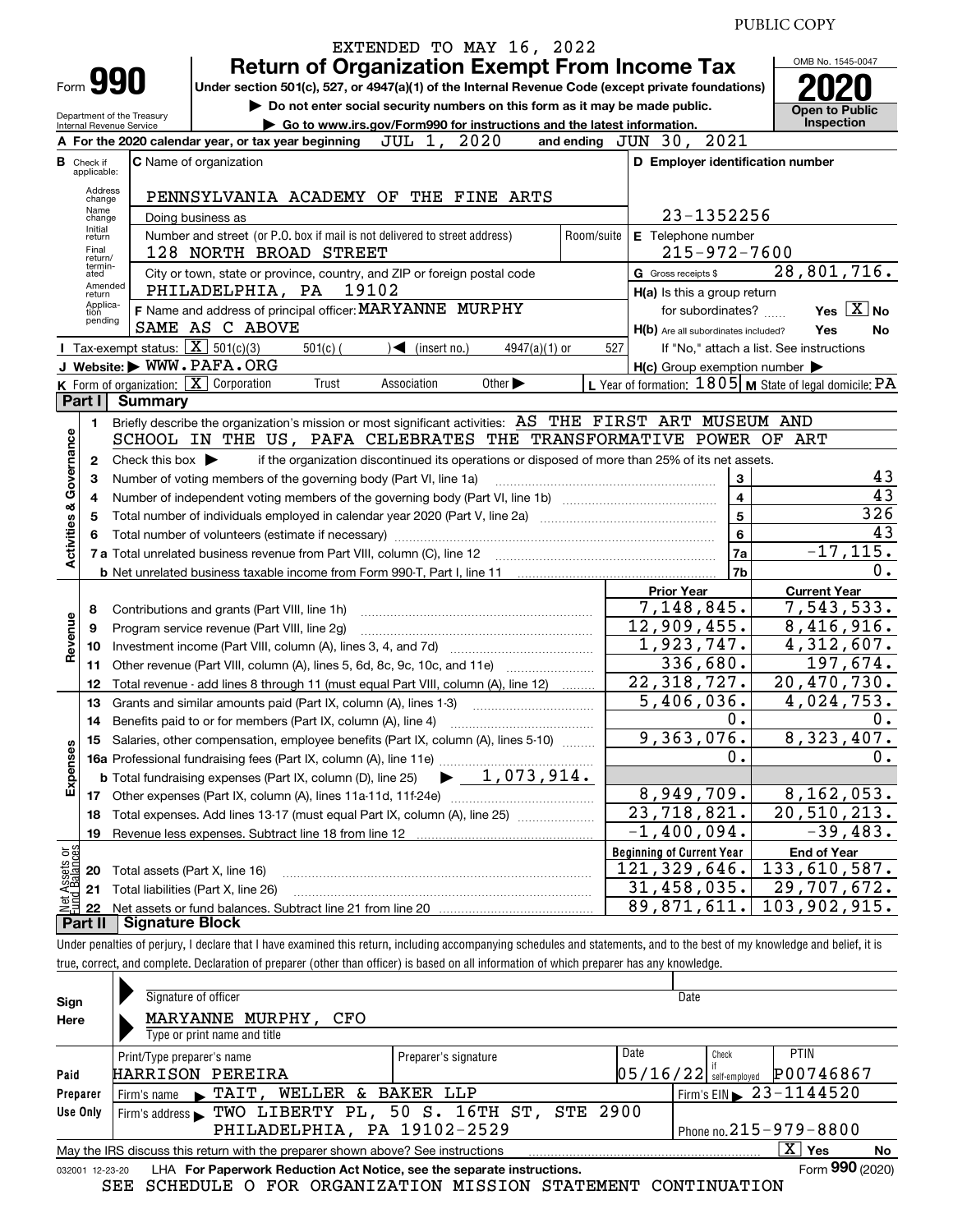| Part III     | 23-1352256<br>PENNSYLVANIA ACADEMY OF THE FINE ARTS<br>Page 2<br>Form 990 (2020)<br><b>Statement of Program Service Accomplishments</b>                                                                                                                                                                                                     |
|--------------|---------------------------------------------------------------------------------------------------------------------------------------------------------------------------------------------------------------------------------------------------------------------------------------------------------------------------------------------|
|              |                                                                                                                                                                                                                                                                                                                                             |
| 1            | Briefly describe the organization's mission:<br>THE ACADEMY OPERATES A POST-SECONDARY EDUCATIONAL PROGRAM IN FINE ARTS<br>AS WELL AS A GALLERY COLLECTION OF AMERICAN ART.<br>IN ADDITION,<br>THE<br>ACADEMY SPONSORS FINE ARTS CLASSES FOR ALL AGES AND FREE ARTS                                                                          |
|              | PROGRAMS.                                                                                                                                                                                                                                                                                                                                   |
| $\mathbf{2}$ | Did the organization undertake any significant program services during the year which were not listed on the<br>$Yes \ \boxed{X}$ No<br>prior Form 990 or 990-EZ?<br>If "Yes," describe these new services on Schedule O.                                                                                                                   |
| 3            | ∣Yes │X ∣No<br>Did the organization cease conducting, or make significant changes in how it conducts, any program services?<br>If "Yes," describe these changes on Schedule O.                                                                                                                                                              |
| 4            | Describe the organization's program service accomplishments for each of its three largest program services, as measured by expenses.<br>Section 501(c)(3) and 501(c)(4) organizations are required to report the amount of grants and allocations to others, the total expenses, and<br>revenue, if any, for each program service reported. |
|              | $4,024,753.$ (Revenue \$<br>7,444,027.<br>$13$ , $943$ , $740$ e including grants of \$<br>) (Expenses \$<br>4a (Code:                                                                                                                                                                                                                      |
|              | PAFA'S POST-SECONDARY FINE ARTS PROGRAM OFFERS PROGRAMS IN PAINTING,                                                                                                                                                                                                                                                                        |
|              | PRINT-MAKING, SCULPTING AND DRAWING. THE SCHOOL GRANTS A FOUR YEAR                                                                                                                                                                                                                                                                          |
|              | CERTIFICATE, A BACHELOR OF FINE ARTS DEGREE, AND A MASTER OF FINE ARTS                                                                                                                                                                                                                                                                      |
|              | DEGREE.                                                                                                                                                                                                                                                                                                                                     |
|              |                                                                                                                                                                                                                                                                                                                                             |
|              |                                                                                                                                                                                                                                                                                                                                             |
|              |                                                                                                                                                                                                                                                                                                                                             |
|              |                                                                                                                                                                                                                                                                                                                                             |
|              |                                                                                                                                                                                                                                                                                                                                             |
|              |                                                                                                                                                                                                                                                                                                                                             |
|              |                                                                                                                                                                                                                                                                                                                                             |
|              |                                                                                                                                                                                                                                                                                                                                             |
| 4b           | 1,664,970.<br>394, 505.<br>including grants of \$<br>) (Revenue \$<br>(Code:<br>(Expenses \$                                                                                                                                                                                                                                                |
|              | PAFA OPERATES A GALLERY THAT DISPLAYS GREAT WORKS OF AMERICAN ART.<br>IT                                                                                                                                                                                                                                                                    |
|              | IS THE OLDEST SUCH GALLERY IN THE U.S. AND ITS PRINCIPAL BUILDING IS A                                                                                                                                                                                                                                                                      |
|              | HISTORICAL STRUCTURE.<br>THE SCHOOL ALSO HOSTS SEVERAL SPECIAL                                                                                                                                                                                                                                                                              |
|              | EXHIBITIONS EACH YEAR.                                                                                                                                                                                                                                                                                                                      |
|              |                                                                                                                                                                                                                                                                                                                                             |
|              |                                                                                                                                                                                                                                                                                                                                             |
|              |                                                                                                                                                                                                                                                                                                                                             |
|              |                                                                                                                                                                                                                                                                                                                                             |
|              |                                                                                                                                                                                                                                                                                                                                             |
|              |                                                                                                                                                                                                                                                                                                                                             |
|              |                                                                                                                                                                                                                                                                                                                                             |
| 4c           | 925, 860. including grants of \$<br>579, 126.<br>(Expenses \$<br>) (Revenue \$<br>(Code:                                                                                                                                                                                                                                                    |
|              | PUBLIC EDUCATION TEAM SPONSORS FINE ART CLASSES FOR ALL AGES BOTH ON                                                                                                                                                                                                                                                                        |
|              | AND OFF-SITE.                                                                                                                                                                                                                                                                                                                               |
|              |                                                                                                                                                                                                                                                                                                                                             |
|              |                                                                                                                                                                                                                                                                                                                                             |
|              |                                                                                                                                                                                                                                                                                                                                             |
|              |                                                                                                                                                                                                                                                                                                                                             |
|              |                                                                                                                                                                                                                                                                                                                                             |
|              |                                                                                                                                                                                                                                                                                                                                             |
|              |                                                                                                                                                                                                                                                                                                                                             |
|              |                                                                                                                                                                                                                                                                                                                                             |
|              |                                                                                                                                                                                                                                                                                                                                             |
|              |                                                                                                                                                                                                                                                                                                                                             |
| 4d           | Other program services (Describe on Schedule O.)<br>(Expenses \$<br>Revenue \$                                                                                                                                                                                                                                                              |
| 4е           | including grants of \$<br>16, 534, 570.<br>Total program service expenses                                                                                                                                                                                                                                                                   |
|              | Form 990 (2020)                                                                                                                                                                                                                                                                                                                             |
|              | 032002 12-23-20                                                                                                                                                                                                                                                                                                                             |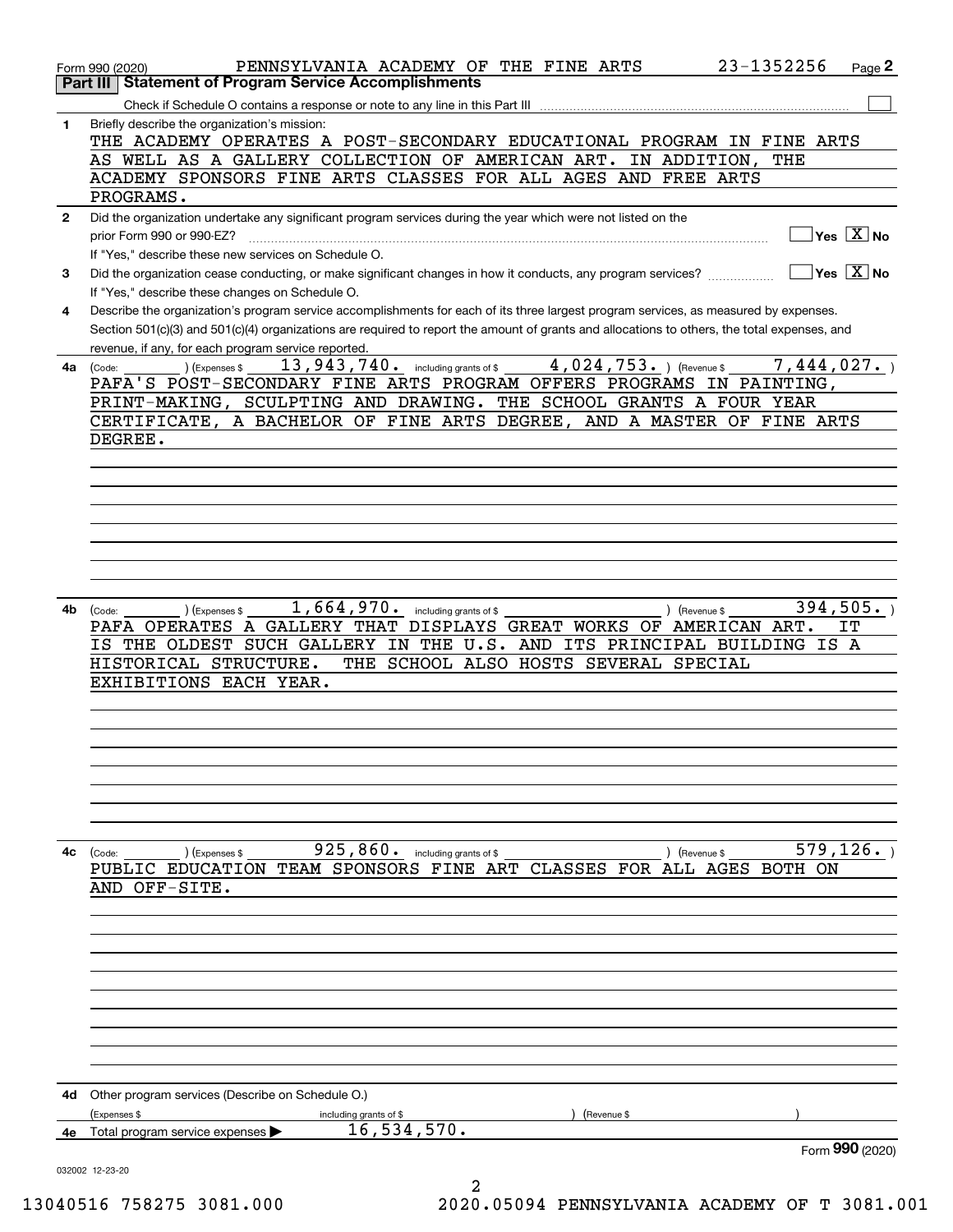|  | Form 990 (2020) |
|--|-----------------|
|  |                 |

|     |                                                                                                                                                                                                                                |                 | Yes         | No                    |
|-----|--------------------------------------------------------------------------------------------------------------------------------------------------------------------------------------------------------------------------------|-----------------|-------------|-----------------------|
| 1   | Is the organization described in section $501(c)(3)$ or $4947(a)(1)$ (other than a private foundation)?                                                                                                                        |                 |             |                       |
|     |                                                                                                                                                                                                                                | 1               | x           |                       |
| 2   | Is the organization required to complete Schedule B, Schedule of Contributors? [11] Content of Content of Content of Contributors? [11] All of Contributors and Content of Content of the Organization required to complete th | $\overline{2}$  | $\mathbf X$ |                       |
| 3   | Did the organization engage in direct or indirect political campaign activities on behalf of or in opposition to candidates for                                                                                                |                 |             |                       |
|     |                                                                                                                                                                                                                                | 3               |             | X.                    |
| 4   | Section 501(c)(3) organizations. Did the organization engage in lobbying activities, or have a section 501(h) election in effect                                                                                               |                 |             |                       |
|     |                                                                                                                                                                                                                                | 4               | х           |                       |
| 5   | Is the organization a section 501(c)(4), 501(c)(5), or 501(c)(6) organization that receives membership dues, assessments, or                                                                                                   |                 |             |                       |
|     |                                                                                                                                                                                                                                | 5               |             | X.                    |
| 6   | Did the organization maintain any donor advised funds or any similar funds or accounts for which donors have the right to                                                                                                      |                 |             |                       |
|     | provide advice on the distribution or investment of amounts in such funds or accounts? If "Yes," complete Schedule D, Part I                                                                                                   | 6               |             | X.                    |
| 7   | Did the organization receive or hold a conservation easement, including easements to preserve open space,                                                                                                                      |                 |             |                       |
|     |                                                                                                                                                                                                                                | $\overline{7}$  |             | x                     |
| 8   | Did the organization maintain collections of works of art, historical treasures, or other similar assets? If "Yes," complete                                                                                                   |                 |             |                       |
|     |                                                                                                                                                                                                                                | 8               | X           |                       |
| 9   | Did the organization report an amount in Part X, line 21, for escrow or custodial account liability, serve as a custodian for                                                                                                  |                 |             |                       |
|     | amounts not listed in Part X; or provide credit counseling, debt management, credit repair, or debt negotiation services?                                                                                                      |                 |             |                       |
|     |                                                                                                                                                                                                                                | 9               |             | x                     |
| 10  | Did the organization, directly or through a related organization, hold assets in donor-restricted endowments                                                                                                                   |                 | х           |                       |
|     |                                                                                                                                                                                                                                | 10              |             |                       |
| 11  | If the organization's answer to any of the following questions is "Yes," then complete Schedule D, Parts VI, VII, VIII, IX, or X                                                                                               |                 |             |                       |
|     | as applicable.                                                                                                                                                                                                                 |                 |             |                       |
| a   | Did the organization report an amount for land, buildings, and equipment in Part X, line 10? If "Yes," complete Schedule D,                                                                                                    |                 |             |                       |
|     |                                                                                                                                                                                                                                | 11a             | X           |                       |
| b   | Did the organization report an amount for investments - other securities in Part X, line 12, that is 5% or more of its total                                                                                                   |                 |             |                       |
|     |                                                                                                                                                                                                                                | 11b             | X           |                       |
|     | c Did the organization report an amount for investments - program related in Part X, line 13, that is 5% or more of its total                                                                                                  |                 |             | X.                    |
|     |                                                                                                                                                                                                                                | 11c             |             |                       |
|     | d Did the organization report an amount for other assets in Part X, line 15, that is 5% or more of its total assets reported in                                                                                                |                 |             | x                     |
|     |                                                                                                                                                                                                                                | 11d<br>11e      | х           |                       |
| е   | Did the organization report an amount for other liabilities in Part X, line 25? If "Yes," complete Schedule D, Part X                                                                                                          |                 |             |                       |
| f   | Did the organization's separate or consolidated financial statements for the tax year include a footnote that addresses                                                                                                        |                 |             |                       |
|     | the organization's liability for uncertain tax positions under FIN 48 (ASC 740)? If "Yes," complete Schedule D, Part X                                                                                                         | 11f             | x           |                       |
|     | 12a Did the organization obtain separate, independent audited financial statements for the tax year? If "Yes," complete                                                                                                        |                 |             |                       |
|     |                                                                                                                                                                                                                                | 12a             | x           |                       |
|     | <b>b</b> Was the organization included in consolidated, independent audited financial statements for the tax year?                                                                                                             |                 |             |                       |
|     | If "Yes," and if the organization answered "No" to line 12a, then completing Schedule D, Parts XI and XII is optional                                                                                                          | 12 <sub>b</sub> | X           | x                     |
| 13  | Is the organization a school described in section 170(b)(1)(A)(ii)? If "Yes," complete Schedule E                                                                                                                              | 13              |             | x                     |
| 14a | Did the organization maintain an office, employees, or agents outside of the United States?                                                                                                                                    | 14a             |             |                       |
| b   | Did the organization have aggregate revenues or expenses of more than \$10,000 from grantmaking, fundraising, business,                                                                                                        |                 |             |                       |
|     | investment, and program service activities outside the United States, or aggregate foreign investments valued at \$100,000                                                                                                     |                 |             | x                     |
|     |                                                                                                                                                                                                                                | 14b             |             |                       |
| 15  | Did the organization report on Part IX, column (A), line 3, more than \$5,000 of grants or other assistance to or for any                                                                                                      |                 |             |                       |
|     |                                                                                                                                                                                                                                | 15              |             | X.                    |
| 16  | Did the organization report on Part IX, column (A), line 3, more than \$5,000 of aggregate grants or other assistance to                                                                                                       |                 |             | X.                    |
|     |                                                                                                                                                                                                                                | 16              |             |                       |
| 17  | Did the organization report a total of more than \$15,000 of expenses for professional fundraising services on Part IX,                                                                                                        |                 |             |                       |
|     |                                                                                                                                                                                                                                | 17              |             | X.                    |
| 18  | Did the organization report more than \$15,000 total of fundraising event gross income and contributions on Part VIII, lines                                                                                                   |                 | x           |                       |
|     |                                                                                                                                                                                                                                | 18              |             |                       |
| 19  | Did the organization report more than \$15,000 of gross income from gaming activities on Part VIII, line 9a? If "Yes."                                                                                                         |                 |             |                       |
|     |                                                                                                                                                                                                                                | 19              |             | X<br>X                |
| 20a |                                                                                                                                                                                                                                | <b>20a</b>      |             |                       |
|     | b If "Yes" to line 20a, did the organization attach a copy of its audited financial statements to this return?                                                                                                                 | 20 <sub>b</sub> |             |                       |
| 21  | Did the organization report more than \$5,000 of grants or other assistance to any domestic organization or                                                                                                                    |                 |             |                       |
|     |                                                                                                                                                                                                                                | 21              |             | X.<br>Form 990 (2020) |
|     | 032003 12-23-20                                                                                                                                                                                                                |                 |             |                       |

032003 12-23-20

3 13040516 758275 3081.000 2020.05094 PENNSYLVANIA ACADEMY OF T 3081.001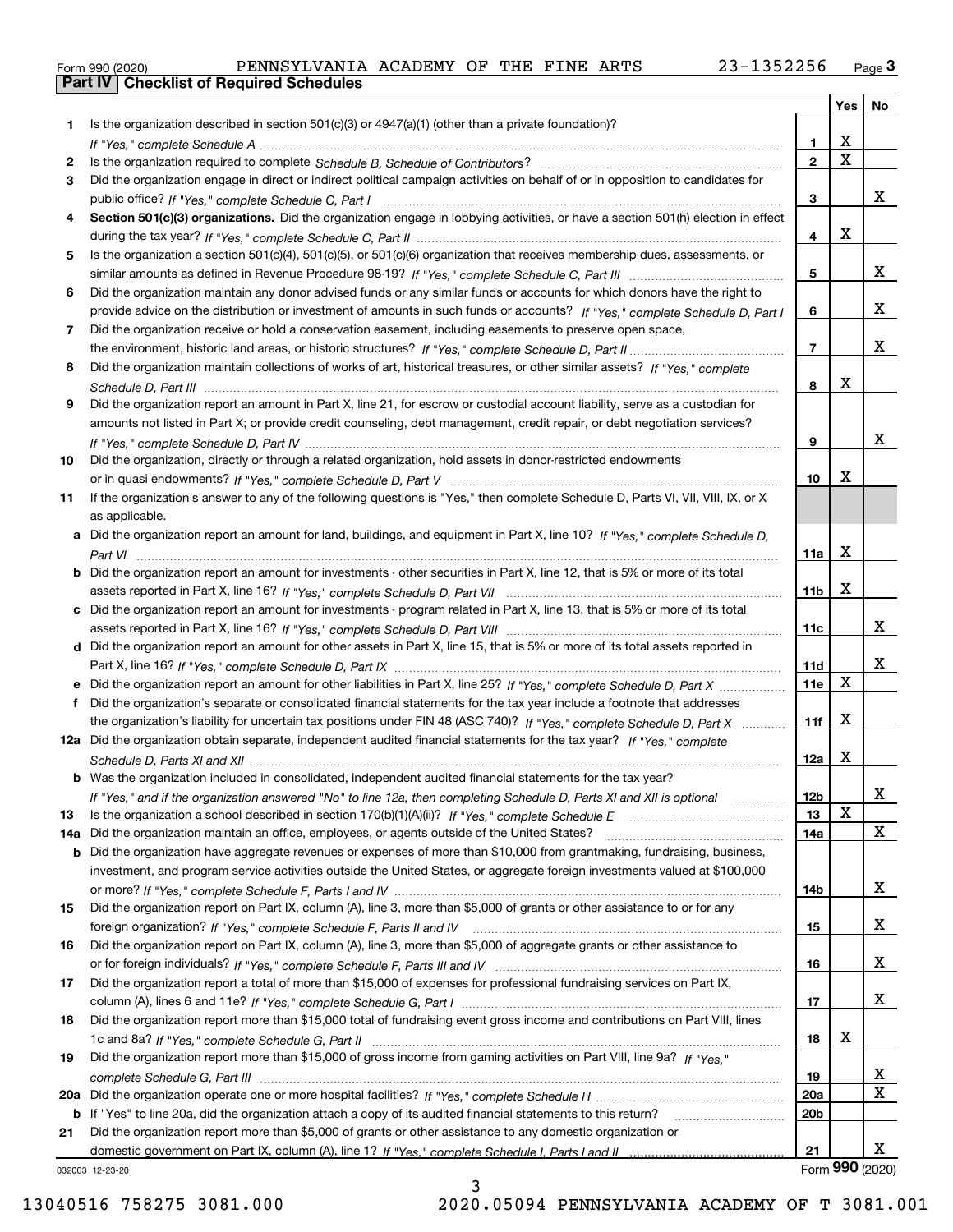|  | Form 990 (2020) |
|--|-----------------|
|  |                 |

*(continued)*

|               |                                                                                                                                    |     | Yes | No              |
|---------------|------------------------------------------------------------------------------------------------------------------------------------|-----|-----|-----------------|
| 22            | Did the organization report more than \$5,000 of grants or other assistance to or for domestic individuals on                      |     |     |                 |
|               |                                                                                                                                    | 22  | X   |                 |
| 23            | Did the organization answer "Yes" to Part VII, Section A, line 3, 4, or 5 about compensation of the organization's current         |     |     |                 |
|               | and former officers, directors, trustees, key employees, and highest compensated employees? If "Yes," complete                     |     |     |                 |
|               |                                                                                                                                    | 23  | X   |                 |
|               | 24a Did the organization have a tax-exempt bond issue with an outstanding principal amount of more than \$100,000 as of the        |     |     |                 |
|               | last day of the year, that was issued after December 31, 2002? If "Yes," answer lines 24b through 24d and complete                 |     |     |                 |
|               |                                                                                                                                    | 24a | x   |                 |
|               | <b>b</b> Did the organization invest any proceeds of tax-exempt bonds beyond a temporary period exception?                         | 24b |     | X               |
|               | c Did the organization maintain an escrow account other than a refunding escrow at any time during the year to defease             |     |     |                 |
|               |                                                                                                                                    | 24c |     | x               |
|               |                                                                                                                                    | 24d |     | $\mathbf X$     |
|               | 25a Section 501(c)(3), 501(c)(4), and 501(c)(29) organizations. Did the organization engage in an excess benefit                   |     |     |                 |
|               |                                                                                                                                    | 25a |     | х               |
|               | b Is the organization aware that it engaged in an excess benefit transaction with a disqualified person in a prior year, and       |     |     |                 |
|               | that the transaction has not been reported on any of the organization's prior Forms 990 or 990-EZ? If "Yes," complete              |     |     |                 |
|               | Schedule L, Part I                                                                                                                 | 25b |     | x               |
| 26            | Did the organization report any amount on Part X, line 5 or 22, for receivables from or payables to any current                    |     |     |                 |
|               | or former officer, director, trustee, key employee, creator or founder, substantial contributor, or 35%                            |     |     |                 |
|               |                                                                                                                                    | 26  |     | x               |
| 27            | Did the organization provide a grant or other assistance to any current or former officer, director, trustee, key employee,        |     |     |                 |
|               | creator or founder, substantial contributor or employee thereof, a grant selection committee member, or to a 35% controlled        |     |     |                 |
|               | entity (including an employee thereof) or family member of any of these persons? If "Yes," complete Schedule L, Part III           | 27  |     | х               |
| 28            | Was the organization a party to a business transaction with one of the following parties (see Schedule L, Part IV                  |     |     |                 |
|               | instructions, for applicable filing thresholds, conditions, and exceptions):                                                       |     |     |                 |
|               | a A current or former officer, director, trustee, key employee, creator or founder, or substantial contributor? If                 |     |     |                 |
|               |                                                                                                                                    | 28a |     | x               |
|               |                                                                                                                                    | 28b |     | $\mathbf x$     |
|               | c A 35% controlled entity of one or more individuals and/or organizations described in lines 28a or 28b? If                        |     |     |                 |
|               |                                                                                                                                    | 28c |     | х               |
| 29            |                                                                                                                                    | 29  | X   |                 |
| 30            | Did the organization receive contributions of art, historical treasures, or other similar assets, or qualified conservation        |     |     |                 |
|               |                                                                                                                                    | 30  |     | x               |
| 31            | Did the organization liquidate, terminate, or dissolve and cease operations? If "Yes," complete Schedule N, Part I                 | 31  |     | $\mathbf X$     |
| 32            | Did the organization sell, exchange, dispose of, or transfer more than 25% of its net assets? If "Yes," complete                   |     |     |                 |
|               |                                                                                                                                    | 32  |     | х               |
| 33            | Did the organization own 100% of an entity disregarded as separate from the organization under Regulations                         |     |     |                 |
|               |                                                                                                                                    |     |     | х               |
|               |                                                                                                                                    | 33  |     |                 |
| 34            | Was the organization related to any tax-exempt or taxable entity? If "Yes," complete Schedule R, Part II, III, or IV, and          |     |     | х               |
|               |                                                                                                                                    | 34  |     | X               |
|               | 35a Did the organization have a controlled entity within the meaning of section 512(b)(13)?                                        | 35a |     |                 |
|               | <b>b</b> If "Yes" to line 35a, did the organization receive any payment from or engage in any transaction with a controlled entity |     |     |                 |
|               |                                                                                                                                    | 35b |     |                 |
| 36            | Section 501(c)(3) organizations. Did the organization make any transfers to an exempt non-charitable related organization?         |     |     |                 |
|               |                                                                                                                                    | 36  |     | x               |
| 37            | Did the organization conduct more than 5% of its activities through an entity that is not a related organization                   |     |     |                 |
|               |                                                                                                                                    | 37  |     | x               |
| 38            | Did the organization complete Schedule O and provide explanations in Schedule O for Part VI, lines 11b and 19?                     |     |     |                 |
|               | Note: All Form 990 filers are required to complete Schedule O                                                                      | 38  | х   |                 |
| <b>Part V</b> | <b>Statements Regarding Other IRS Filings and Tax Compliance</b>                                                                   |     |     |                 |
|               | Check if Schedule O contains a response or note to any line in this Part V                                                         |     |     |                 |
|               |                                                                                                                                    |     | Yes | No              |
|               | 153<br>1a Enter the number reported in Box 3 of Form 1096. Enter -0- if not applicable<br>1a                                       |     |     |                 |
|               | 0<br>1b                                                                                                                            |     |     |                 |
|               | c Did the organization comply with backup withholding rules for reportable payments to vendors and reportable gaming               |     |     |                 |
|               | (gambling) winnings to prize winners?                                                                                              | 1c  | X   |                 |
|               | 032004 12-23-20                                                                                                                    |     |     | Form 990 (2020) |
|               | 4                                                                                                                                  |     |     |                 |

13040516 758275 3081.000 2020.05094 PENNSYLVANIA ACADEMY OF T 3081.001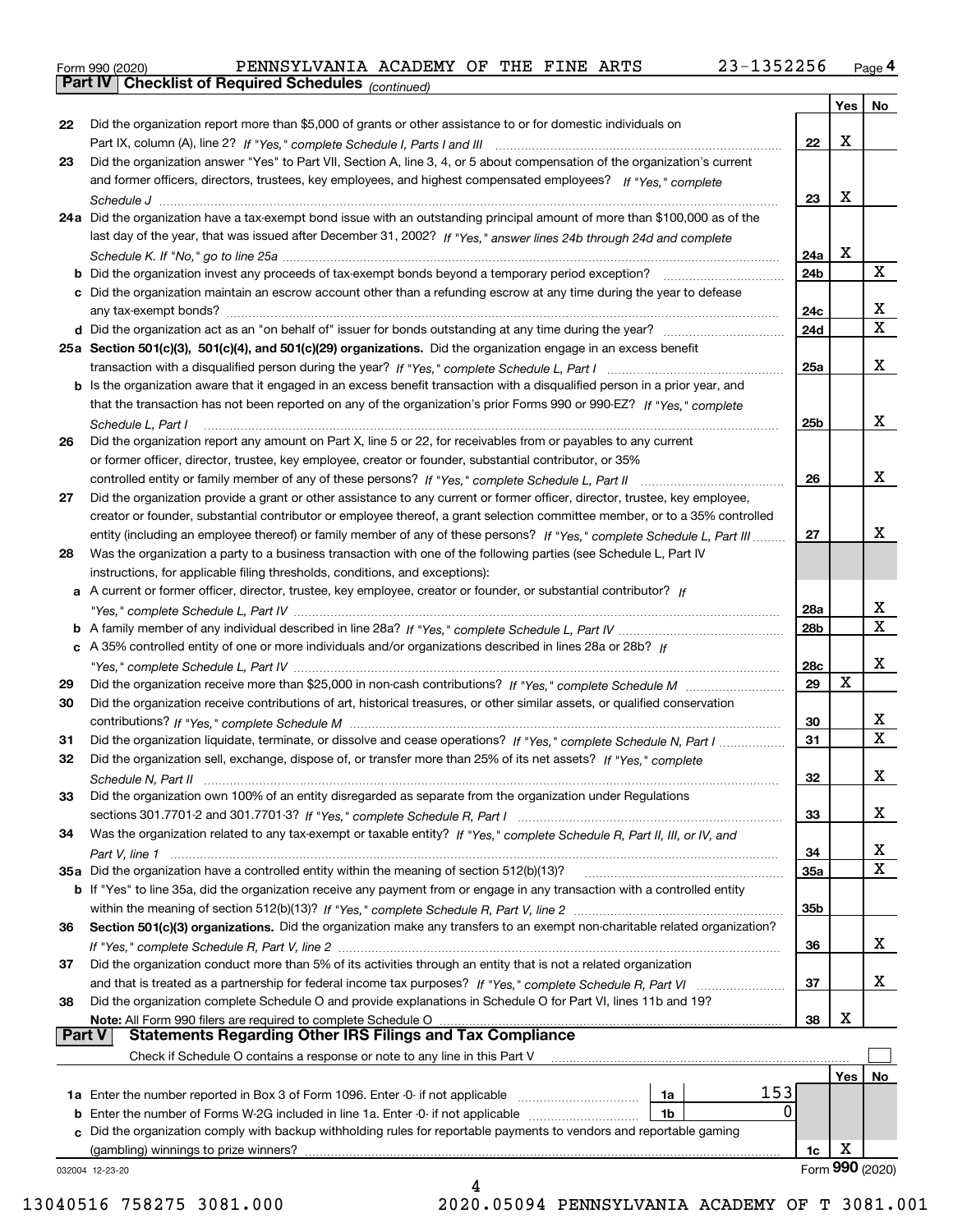| Form 990 (2020) | PENNSYLVANIA ACADEMY OF THE FINE ARTS                                                          |  |  | $23 - 1352256$ | Page 5 |
|-----------------|------------------------------------------------------------------------------------------------|--|--|----------------|--------|
|                 | <b>Part V</b> Statements Regarding Other IRS Filings and Tax Compliance <sub>(continued)</sub> |  |  |                |        |

|        |                                                                                                                                                                                                                                            |                 |     |                | Yes | No     |
|--------|--------------------------------------------------------------------------------------------------------------------------------------------------------------------------------------------------------------------------------------------|-----------------|-----|----------------|-----|--------|
|        | 2a Enter the number of employees reported on Form W-3, Transmittal of Wage and Tax Statements,                                                                                                                                             |                 |     |                |     |        |
|        | filed for the calendar year ending with or within the year covered by this return                                                                                                                                                          | 2a              | 326 |                |     |        |
|        |                                                                                                                                                                                                                                            |                 |     | 2 <sub>b</sub> | X   |        |
|        | <b>Note:</b> If the sum of lines 1a and 2a is greater than 250, you may be required to $e$ -file (see instructions)                                                                                                                        |                 |     |                |     |        |
|        | 3a Did the organization have unrelated business gross income of \$1,000 or more during the year?                                                                                                                                           |                 |     | 3a             | X   |        |
|        |                                                                                                                                                                                                                                            |                 |     | 3 <sub>b</sub> | X   |        |
|        | 4a At any time during the calendar year, did the organization have an interest in, or a signature or other authority over, a                                                                                                               |                 |     |                |     |        |
|        | financial account in a foreign country (such as a bank account, securities account, or other financial account)?                                                                                                                           |                 |     | 4a             |     | x      |
|        | <b>b</b> If "Yes," enter the name of the foreign country $\blacktriangleright$<br>See instructions for filing requirements for FinCEN Form 114, Report of Foreign Bank and Financial Accounts (FBAR).                                      |                 |     |                |     |        |
|        | 5a Was the organization a party to a prohibited tax shelter transaction at any time during the tax year?                                                                                                                                   |                 |     | 5а             |     | х      |
| b      |                                                                                                                                                                                                                                            |                 |     | 5 <sub>b</sub> |     | X      |
| с      |                                                                                                                                                                                                                                            |                 |     | 5c             |     |        |
|        | 6a Does the organization have annual gross receipts that are normally greater than \$100,000, and did the organization solicit                                                                                                             |                 |     |                |     |        |
|        | any contributions that were not tax deductible as charitable contributions?                                                                                                                                                                |                 |     | 6a             |     | x      |
|        | b If "Yes," did the organization include with every solicitation an express statement that such contributions or gifts                                                                                                                     |                 |     |                |     |        |
|        | were not tax deductible?                                                                                                                                                                                                                   |                 |     | 6b             |     |        |
| 7      | Organizations that may receive deductible contributions under section 170(c).                                                                                                                                                              |                 |     |                |     |        |
| а      | Did the organization receive a payment in excess of \$75 made partly as a contribution and partly for goods and services provided to the payor?                                                                                            |                 |     | 7a             | х   |        |
|        | If "Yes," did the organization notify the donor of the value of the goods or services provided?                                                                                                                                            |                 |     | 7b             | х   |        |
| с      | Did the organization sell, exchange, or otherwise dispose of tangible personal property for which it was required                                                                                                                          |                 |     |                |     |        |
|        | to file Form 8282?                                                                                                                                                                                                                         |                 |     | 7c             |     | х      |
| d      | If "Yes," indicate the number of Forms 8282 filed during the year                                                                                                                                                                          | 7d              |     |                |     |        |
|        | Did the organization receive any funds, directly or indirectly, to pay premiums on a personal benefit contract?                                                                                                                            |                 |     | 7e             |     | х<br>X |
| Ť      | Did the organization, during the year, pay premiums, directly or indirectly, on a personal benefit contract?                                                                                                                               |                 |     | 7f             |     |        |
| g      | If the organization received a contribution of qualified intellectual property, did the organization file Form 8899 as required?                                                                                                           |                 |     | 7g             |     |        |
| h<br>8 | If the organization received a contribution of cars, boats, airplanes, or other vehicles, did the organization file a Form 1098-C?<br>Sponsoring organizations maintaining donor advised funds. Did a donor advised fund maintained by the |                 |     | 7h             |     |        |
|        | sponsoring organization have excess business holdings at any time during the year?                                                                                                                                                         |                 |     | 8              |     |        |
| 9      | Sponsoring organizations maintaining donor advised funds.                                                                                                                                                                                  |                 |     |                |     |        |
| а      | Did the sponsoring organization make any taxable distributions under section 4966?                                                                                                                                                         |                 |     | 9а             |     |        |
| b      | Did the sponsoring organization make a distribution to a donor, donor advisor, or related person?                                                                                                                                          |                 |     | 9b             |     |        |
| 10     | Section 501(c)(7) organizations. Enter:                                                                                                                                                                                                    |                 |     |                |     |        |
| а      |                                                                                                                                                                                                                                            | 10a             |     |                |     |        |
| b      | Gross receipts, included on Form 990, Part VIII, line 12, for public use of club facilities                                                                                                                                                | 10 <sub>b</sub> |     |                |     |        |
| 11     | Section 501(c)(12) organizations. Enter:                                                                                                                                                                                                   |                 |     |                |     |        |
|        |                                                                                                                                                                                                                                            | 11a             |     |                |     |        |
|        | b Gross income from other sources (Do not net amounts due or paid to other sources against                                                                                                                                                 |                 |     |                |     |        |
|        | amounts due or received from them.)                                                                                                                                                                                                        | <b>11b</b>      |     |                |     |        |
|        | 12a Section 4947(a)(1) non-exempt charitable trusts. Is the organization filing Form 990 in lieu of Form 1041?                                                                                                                             |                 |     | 12a            |     |        |
|        | <b>b</b> If "Yes," enter the amount of tax-exempt interest received or accrued during the year                                                                                                                                             | 12b             |     |                |     |        |
| 13     | Section 501(c)(29) qualified nonprofit health insurance issuers.<br>a Is the organization licensed to issue qualified health plans in more than one state?                                                                                 |                 |     | 13a            |     |        |
|        | Note: See the instructions for additional information the organization must report on Schedule O.                                                                                                                                          |                 |     |                |     |        |
| b      | Enter the amount of reserves the organization is required to maintain by the states in which the                                                                                                                                           |                 |     |                |     |        |
|        |                                                                                                                                                                                                                                            | 13 <sub>b</sub> |     |                |     |        |
| с      |                                                                                                                                                                                                                                            | 13с             |     |                |     |        |
|        | 14a Did the organization receive any payments for indoor tanning services during the tax year?                                                                                                                                             |                 |     | 14a            |     | x      |
|        | <b>b</b> If "Yes," has it filed a Form 720 to report these payments? If "No," provide an explanation on Schedule O                                                                                                                         |                 |     | 14b            |     |        |
| 15     | Is the organization subject to the section 4960 tax on payment(s) of more than \$1,000,000 in remuneration or                                                                                                                              |                 |     |                |     |        |
|        |                                                                                                                                                                                                                                            |                 |     | 15             |     | х      |
|        | If "Yes," see instructions and file Form 4720, Schedule N.                                                                                                                                                                                 |                 |     |                |     |        |
| 16     | Is the organization an educational institution subject to the section 4968 excise tax on net investment income?                                                                                                                            |                 |     | 16             |     | х      |
|        | If "Yes," complete Form 4720, Schedule O.                                                                                                                                                                                                  |                 |     |                |     |        |

Form (2020) **990**

032005 12-23-20

 $\overline{a}$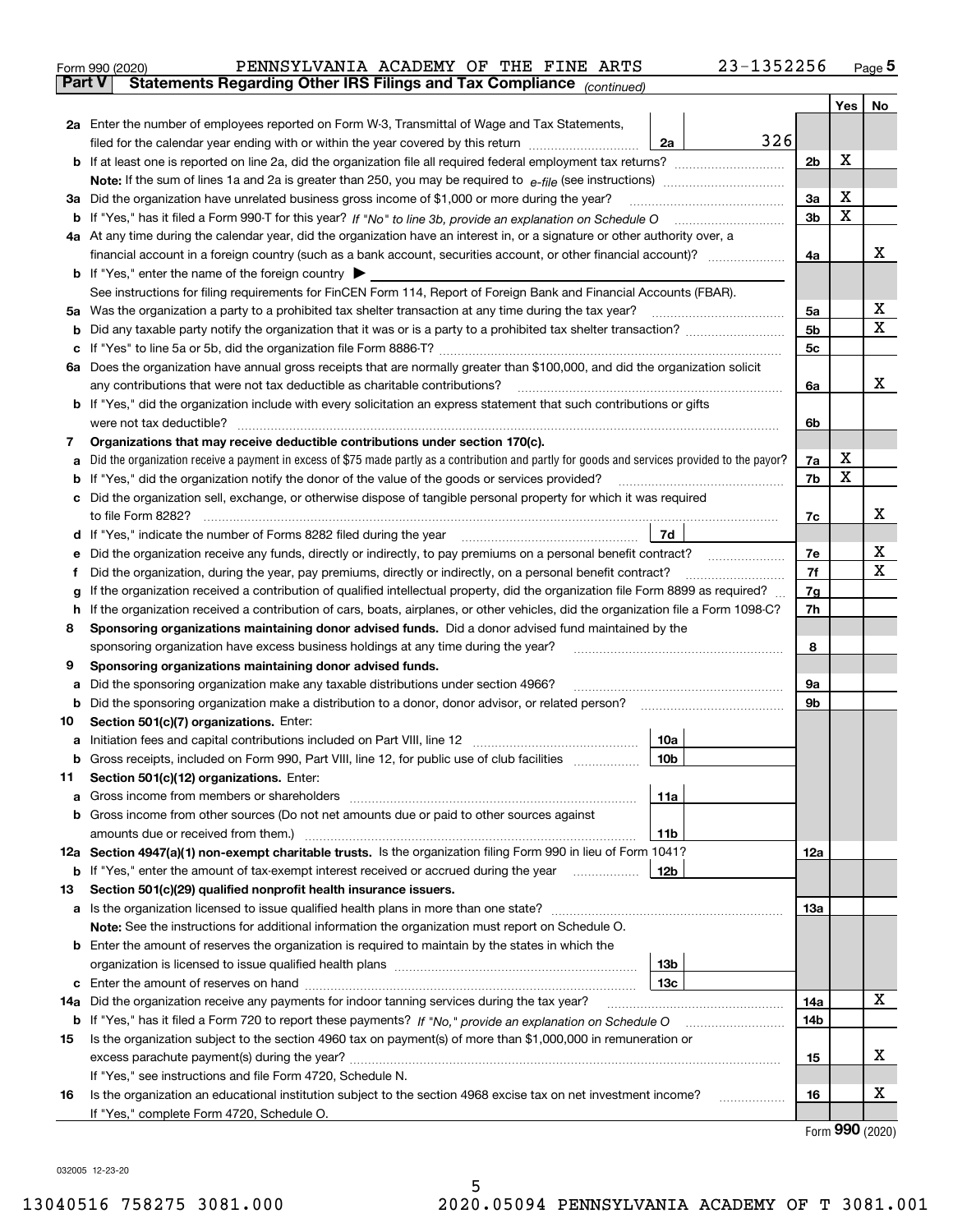| Form 990 (2020) |
|-----------------|
|-----------------|

| Form 990 (2020) | PENNSYLVANIA ACADEMY OF THE FINE ARTS                                                                                         |  | 23-1352256 | $P$ age $6$             |
|-----------------|-------------------------------------------------------------------------------------------------------------------------------|--|------------|-------------------------|
|                 | Part VI   Governance, Management, and Disclosure For each "Yes" response to lines 2 through 7b below, and for a "No" response |  |            |                         |
|                 | to line 8a, 8b, or 10b below, describe the circumstances, processes, or changes on Schedule O. See instructions.              |  |            |                         |
|                 | Check if Schedule O contains a response or note to any line in this Part VI                                                   |  |            | $\overline{\mathbf{X}}$ |

|    |                                                                                                                                                                            |    |  |    |                 | Yes <sub>1</sub> | No                      |
|----|----------------------------------------------------------------------------------------------------------------------------------------------------------------------------|----|--|----|-----------------|------------------|-------------------------|
|    | <b>1a</b> Enter the number of voting members of the governing body at the end of the tax year <i>manumum</i>                                                               | 1a |  | 43 |                 |                  |                         |
|    | If there are material differences in voting rights among members of the governing body, or if the governing                                                                |    |  |    |                 |                  |                         |
|    | body delegated broad authority to an executive committee or similar committee, explain on Schedule O.                                                                      |    |  |    |                 |                  |                         |
|    |                                                                                                                                                                            | 1b |  | 43 |                 |                  |                         |
| 2  | Did any officer, director, trustee, or key employee have a family relationship or a business relationship with any other                                                   |    |  |    |                 |                  |                         |
|    | officer, director, trustee, or key employee?                                                                                                                               |    |  |    | $\mathbf{2}$    | X                |                         |
| 3  | Did the organization delegate control over management duties customarily performed by or under the direct supervision                                                      |    |  |    |                 |                  |                         |
|    |                                                                                                                                                                            |    |  |    | 3               |                  | X                       |
| 4  | Did the organization make any significant changes to its governing documents since the prior Form 990 was filed?                                                           |    |  |    | 4<br>5          |                  | $\overline{\mathbf{x}}$ |
| 5  | Did the organization have members or stockholders?                                                                                                                         |    |  |    |                 |                  | $\mathbf X$             |
| 6  | 7a Did the organization have members, stockholders, or other persons who had the power to elect or appoint one or                                                          |    |  |    |                 |                  | $\mathbf X$             |
|    |                                                                                                                                                                            |    |  |    |                 |                  |                         |
|    |                                                                                                                                                                            |    |  |    | 7a              |                  | X                       |
|    | <b>b</b> Are any governance decisions of the organization reserved to (or subject to approval by) members, stockholders, or                                                |    |  |    |                 |                  |                         |
|    | persons other than the governing body?                                                                                                                                     |    |  |    | 7b              |                  | X                       |
| 8  | Did the organization contemporaneously document the meetings held or written actions undertaken during the year by the following:                                          |    |  |    |                 |                  |                         |
| a  |                                                                                                                                                                            |    |  |    | 8a              | X                |                         |
|    |                                                                                                                                                                            |    |  |    | 8b              | X                |                         |
| 9  | Is there any officer, director, trustee, or key employee listed in Part VII, Section A, who cannot be reached at the                                                       |    |  |    |                 |                  |                         |
|    |                                                                                                                                                                            |    |  |    | 9               |                  | х                       |
|    | Section B. Policies (This Section B requests information about policies not required by the Internal Revenue Code.)                                                        |    |  |    |                 |                  |                         |
|    |                                                                                                                                                                            |    |  |    |                 | Yes∣             | No                      |
|    |                                                                                                                                                                            |    |  |    | 10a             |                  | X                       |
|    | <b>b</b> If "Yes," did the organization have written policies and procedures governing the activities of such chapters, affiliates,                                        |    |  |    |                 |                  |                         |
|    |                                                                                                                                                                            |    |  |    | 10 <sub>b</sub> |                  |                         |
|    | 11a Has the organization provided a complete copy of this Form 990 to all members of its governing body before filing the form?                                            |    |  |    | 11a             | $\mathbf X$      |                         |
|    | <b>b</b> Describe in Schedule O the process, if any, used by the organization to review this Form 990.                                                                     |    |  |    |                 |                  |                         |
|    |                                                                                                                                                                            |    |  |    | 12a             | X                |                         |
| b  |                                                                                                                                                                            |    |  |    | 12b             | X                |                         |
|    | c Did the organization regularly and consistently monitor and enforce compliance with the policy? If "Yes," describe                                                       |    |  |    |                 |                  |                         |
|    | in Schedule O how this was done measured and continuum control to the control of the state of the state of the                                                             |    |  |    | 12c             | X                |                         |
| 13 |                                                                                                                                                                            |    |  |    | 13              | X                |                         |
| 14 | Did the organization have a written document retention and destruction policy? manufactured and the organization have a written document retention and destruction policy? |    |  |    | 14              | $\mathbf X$      |                         |
| 15 | Did the process for determining compensation of the following persons include a review and approval by independent                                                         |    |  |    |                 |                  |                         |
|    | persons, comparability data, and contemporaneous substantiation of the deliberation and decision?                                                                          |    |  |    |                 |                  |                         |
|    |                                                                                                                                                                            |    |  |    | 15a             | X                |                         |
|    | <b>b</b> Other officers or key employees of the organization                                                                                                               |    |  |    | 15 <sub>b</sub> | X                |                         |
|    | If "Yes" to line 15a or 15b, describe the process in Schedule O (see instructions).                                                                                        |    |  |    |                 |                  |                         |
|    | 16a Did the organization invest in, contribute assets to, or participate in a joint venture or similar arrangement with a                                                  |    |  |    |                 |                  |                         |
|    | taxable entity during the year?                                                                                                                                            |    |  |    | 16a             |                  | X                       |
|    | <b>b</b> If "Yes," did the organization follow a written policy or procedure requiring the organization to evaluate its participation                                      |    |  |    |                 |                  |                         |
|    | in joint venture arrangements under applicable federal tax law, and take steps to safeguard the organization's                                                             |    |  |    |                 |                  |                         |
|    | exempt status with respect to such arrangements?                                                                                                                           |    |  |    | 16b             |                  |                         |
|    | <b>Section C. Disclosure</b>                                                                                                                                               |    |  |    |                 |                  |                         |
| 17 | List the states with which a copy of this Form 990 is required to be filed $\blacktriangleright$ PA                                                                        |    |  |    |                 |                  |                         |
| 18 | Section 6104 requires an organization to make its Forms 1023 (1024 or 1024-A, if applicable), 990, and 990-T (Section 501(c)(3)s only) available                           |    |  |    |                 |                  |                         |
|    | for public inspection. Indicate how you made these available. Check all that apply.                                                                                        |    |  |    |                 |                  |                         |
|    | $X$ Upon request<br>Another's website<br>Own website<br>Other (explain on Schedule O)                                                                                      |    |  |    |                 |                  |                         |
| 19 | Describe on Schedule O whether (and if so, how) the organization made its governing documents, conflict of interest policy, and financial                                  |    |  |    |                 |                  |                         |
|    | statements available to the public during the tax year.                                                                                                                    |    |  |    |                 |                  |                         |
| 20 | State the name, address, and telephone number of the person who possesses the organization's books and records                                                             |    |  |    |                 |                  |                         |
|    | MARYANNE MURPHY - 215-972-2097                                                                                                                                             |    |  |    |                 |                  |                         |
|    | 19102<br>128 N BROAD STREET, PHILADELPHIA,<br>PA                                                                                                                           |    |  |    |                 |                  |                         |
|    |                                                                                                                                                                            |    |  |    |                 | Form 990 (2020)  |                         |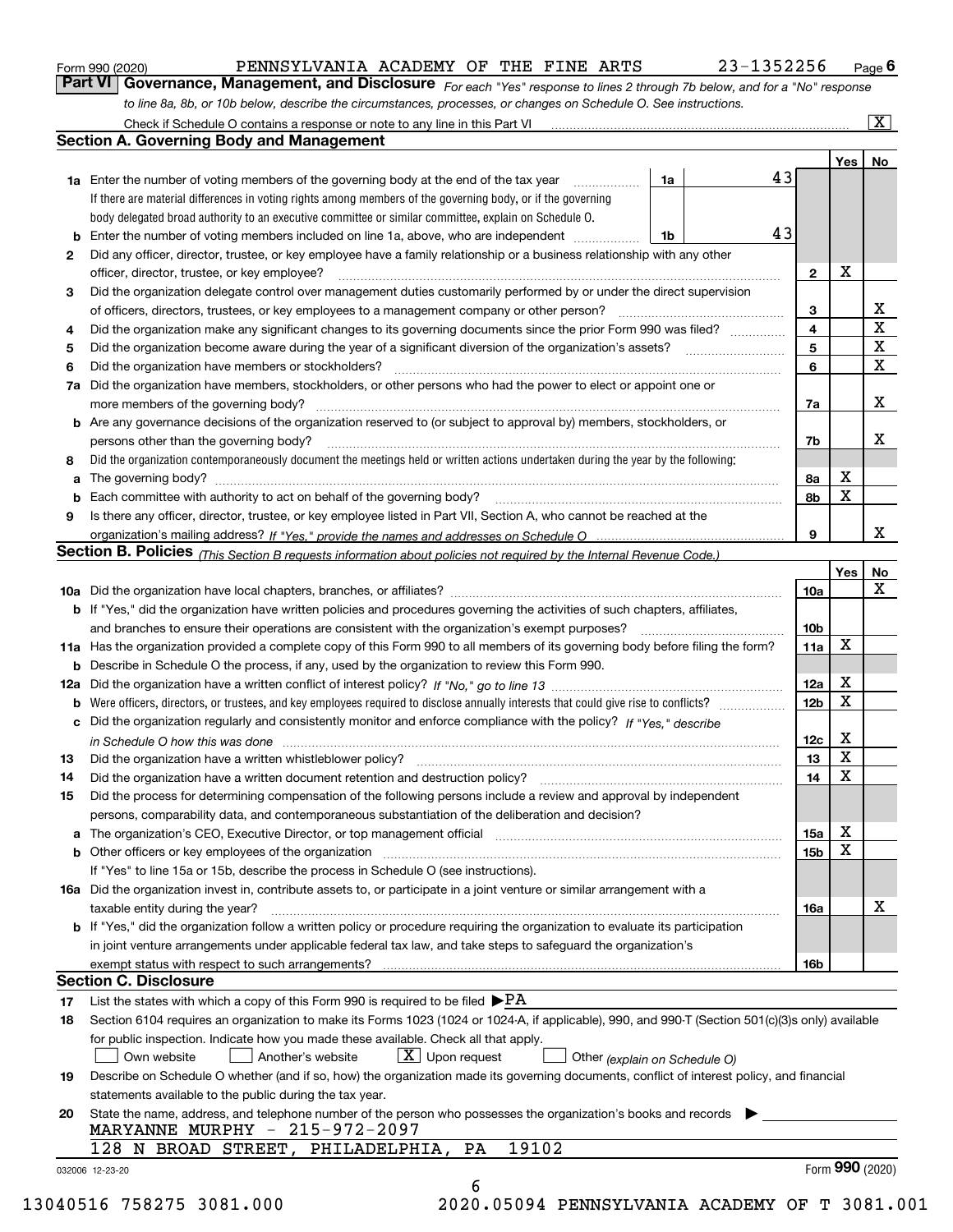$\mathcal{L}^{\text{max}}$ 

| Form 990 (2020) |                                               |  | PENNSYLVANIA ACADEMY OF THE FINE ARTS |  |  | 23-1352256                                                                                 | Page $7$ |
|-----------------|-----------------------------------------------|--|---------------------------------------|--|--|--------------------------------------------------------------------------------------------|----------|
|                 |                                               |  |                                       |  |  | Part VII Compensation of Officers, Directors, Trustees, Key Employees, Highest Compensated |          |
|                 | <b>Employees, and Independent Contractors</b> |  |                                       |  |  |                                                                                            |          |

Check if Schedule O contains a response or note to any line in this Part VII

**Section A. Officers, Directors, Trustees, Key Employees, and Highest Compensated Employees**

**1a**  Complete this table for all persons required to be listed. Report compensation for the calendar year ending with or within the organization's tax year. **•** List all of the organization's current officers, directors, trustees (whether individuals or organizations), regardless of amount of compensation.

Enter -0- in columns (D), (E), and (F) if no compensation was paid.

 $\bullet$  List all of the organization's  $\,$ current key employees, if any. See instructions for definition of "key employee."

**•** List the organization's five current highest compensated employees (other than an officer, director, trustee, or key employee) who received reportable compensation (Box 5 of Form W-2 and/or Box 7 of Form 1099-MISC) of more than \$100,000 from the organization and any related organizations.

**•** List all of the organization's former officers, key employees, and highest compensated employees who received more than \$100,000 of reportable compensation from the organization and any related organizations.

**former directors or trustees**  ¥ List all of the organization's that received, in the capacity as a former director or trustee of the organization, more than \$10,000 of reportable compensation from the organization and any related organizations.

See instructions for the order in which to list the persons above.

Check this box if neither the organization nor any related organization compensated any current officer, director, or trustee.  $\mathcal{L}^{\text{max}}$ 

| (A)                                 | (B)                  |                               |                                                                  |             | (C)                     |                                 |        | (D)                             | (E)             |                          |  |  |  |
|-------------------------------------|----------------------|-------------------------------|------------------------------------------------------------------|-------------|-------------------------|---------------------------------|--------|---------------------------------|-----------------|--------------------------|--|--|--|
| Name and title                      | Average              |                               | (do not check more than one                                      | Position    |                         |                                 |        | Reportable                      | Estimated       |                          |  |  |  |
|                                     | hours per            |                               | box, unless person is both an<br>officer and a director/trustee) |             |                         |                                 |        | compensation                    | compensation    | amount of                |  |  |  |
|                                     | week                 |                               |                                                                  |             |                         |                                 |        | from                            | from related    | other                    |  |  |  |
|                                     | (list any            |                               |                                                                  |             |                         |                                 |        | the                             | organizations   | compensation             |  |  |  |
|                                     | hours for<br>related |                               |                                                                  |             |                         |                                 |        | organization<br>(W-2/1099-MISC) | (W-2/1099-MISC) | from the<br>organization |  |  |  |
|                                     | organizations        |                               |                                                                  |             |                         |                                 |        |                                 |                 | and related              |  |  |  |
|                                     | below                | ndividual trustee or director | nstitutional trustee                                             |             |                         |                                 |        |                                 |                 | organizations            |  |  |  |
|                                     | line)                |                               |                                                                  |             | Officer<br>Key employee | Highest compensated<br>employee | Former |                                 |                 |                          |  |  |  |
| DAVID R. BRIGHAM<br>(1)             | 40.00                |                               |                                                                  |             |                         |                                 |        |                                 |                 |                          |  |  |  |
| - UNTIL NOV 2020<br>PRESIDENT       |                      |                               |                                                                  | $\mathbf X$ |                         |                                 |        | 390,332.                        | 0.              | 45,880.                  |  |  |  |
| BROOKE D. ANDERSON<br>(2)           | 40.00                |                               |                                                                  |             |                         |                                 |        |                                 |                 |                          |  |  |  |
| DIRECTOR OF MUSEUM - UNTIL MAY 2021 |                      |                               |                                                                  |             |                         | X                               |        | 196,539.                        | 0.              | 27,908.                  |  |  |  |
| CLINT JUKKALA<br>(3)                | 40.00                |                               |                                                                  |             |                         |                                 |        |                                 |                 |                          |  |  |  |
| DEAN OF SCHOOL OF FINE ART          |                      |                               |                                                                  |             |                         | X                               |        | 174,135.                        | 0.              | 24,727.                  |  |  |  |
| MARYANNE MURPHY<br>(4)              | 40.00                |                               |                                                                  |             |                         |                                 |        |                                 |                 |                          |  |  |  |
| CHIEF FINANCIAL OFFICER             |                      |                               |                                                                  | $\mathbf X$ |                         |                                 |        | 166,702.                        | 0.              | 23, 164.                 |  |  |  |
| LISA KUHNLE-BIAGAS<br>(5)           | 40.00                |                               |                                                                  |             |                         |                                 |        |                                 |                 |                          |  |  |  |
| CHIEF MARKETING OFFICER             |                      |                               |                                                                  |             |                         | X                               |        | 156,173.                        | 0.              | 22,177.                  |  |  |  |
| EDWARD POLETTI<br>(6)               | 40.00                |                               |                                                                  |             |                         |                                 |        |                                 |                 |                          |  |  |  |
| CHIEF DEVELOPMENT OFFICER           |                      |                               |                                                                  |             |                         | X                               |        | 125,031.                        | 0.              | 17,754.                  |  |  |  |
| <b>JANE ALLSOPP</b><br>(7)          | 40.00                |                               |                                                                  |             |                         |                                 |        |                                 |                 |                          |  |  |  |
| VP MAJOR GIFTS                      |                      |                               |                                                                  |             |                         | X                               |        | 107,692.                        | $\mathbf 0$ .   | 14,677.                  |  |  |  |
| (8) KEVIN F. DONOHOE                | $\overline{5.00}$    |                               |                                                                  |             |                         |                                 |        |                                 |                 |                          |  |  |  |
| CHAIRMAN                            |                      | $\mathbf X$                   |                                                                  | $\mathbf X$ |                         |                                 |        | $\mathbf 0$ .                   | 0.              | $0_{.}$                  |  |  |  |
| JOSEPH D. CULLEY<br>(9)             | $\overline{5.00}$    |                               |                                                                  |             |                         |                                 |        |                                 |                 |                          |  |  |  |
| <b>TREASURER</b>                    |                      | $\mathbf X$                   |                                                                  | $\mathbf X$ |                         |                                 |        | $\mathbf 0$ .                   | 0.              | 0.                       |  |  |  |
| (10) ANNE E. MCCOLLUM               | $\overline{5.00}$    |                               |                                                                  |             |                         |                                 |        |                                 |                 |                          |  |  |  |
| VICE CHAIR                          |                      | X                             |                                                                  | $\mathbf X$ |                         |                                 |        | $\mathbf 0$ .                   | 0.              | 0.                       |  |  |  |
| (11) THOMAS N. PAPPAS               | $\overline{5.00}$    |                               |                                                                  |             |                         |                                 |        |                                 |                 |                          |  |  |  |
| VICE CHAIR                          |                      | X                             |                                                                  | $\mathbf X$ |                         |                                 |        | 0.                              | 0.              | 0.                       |  |  |  |
| (12) SUSAN M. HENDRICKSON           | $\overline{5.00}$    |                               |                                                                  |             |                         |                                 |        |                                 |                 |                          |  |  |  |
| <b>SECRETARY</b>                    |                      | $\mathbf X$                   |                                                                  | $\mathbf X$ |                         |                                 |        | 0.                              | 0.              | $0_{.}$                  |  |  |  |
| (13) REGINALD M. BROWNE             | 5.00                 |                               |                                                                  |             |                         |                                 |        |                                 |                 |                          |  |  |  |
| VICE CHAIR                          |                      | $\mathbf X$                   |                                                                  | $\mathbf X$ |                         |                                 |        | 0.                              | $\mathbf 0$ .   | $0_{.}$                  |  |  |  |
| (14) WILLIAM P. HANKOWSKY           | 5.00                 |                               |                                                                  |             |                         |                                 |        |                                 |                 |                          |  |  |  |
| ASSISTANT TREASURER                 |                      | X                             |                                                                  | $\mathbf X$ |                         |                                 |        | $\mathbf 0$ .                   | 0.              | 0.                       |  |  |  |
| (15) CHARLES E. CHASE               | 5.00                 |                               |                                                                  |             |                         |                                 |        |                                 |                 |                          |  |  |  |
| TRUSTEE                             |                      | $\mathbf X$                   |                                                                  |             |                         |                                 |        | $\mathbf 0$ .                   | $\mathbf 0$ .   | $0_{.}$                  |  |  |  |
| (16) JONATHAN L. COHEN              | 5.00                 |                               |                                                                  |             |                         |                                 |        |                                 |                 |                          |  |  |  |
| TRUSTEE                             |                      | X                             |                                                                  |             |                         |                                 |        | 0.                              | $\mathbf 0$ .   | $0\cdot$                 |  |  |  |
| (17) ROBERT I. FRIEDMAN, ESQ.       | 5.00                 |                               |                                                                  |             |                         |                                 |        |                                 |                 |                          |  |  |  |
| TRUSTEE                             |                      | X                             |                                                                  |             |                         |                                 |        | 0.                              | $\mathbf 0$ .   | $0$ .                    |  |  |  |
| 032007 12-23-20                     |                      |                               |                                                                  |             |                         |                                 |        |                                 |                 | Form 990 (2020)          |  |  |  |

7

13040516 758275 3081.000 2020.05094 PENNSYLVANIA ACADEMY OF T 3081.001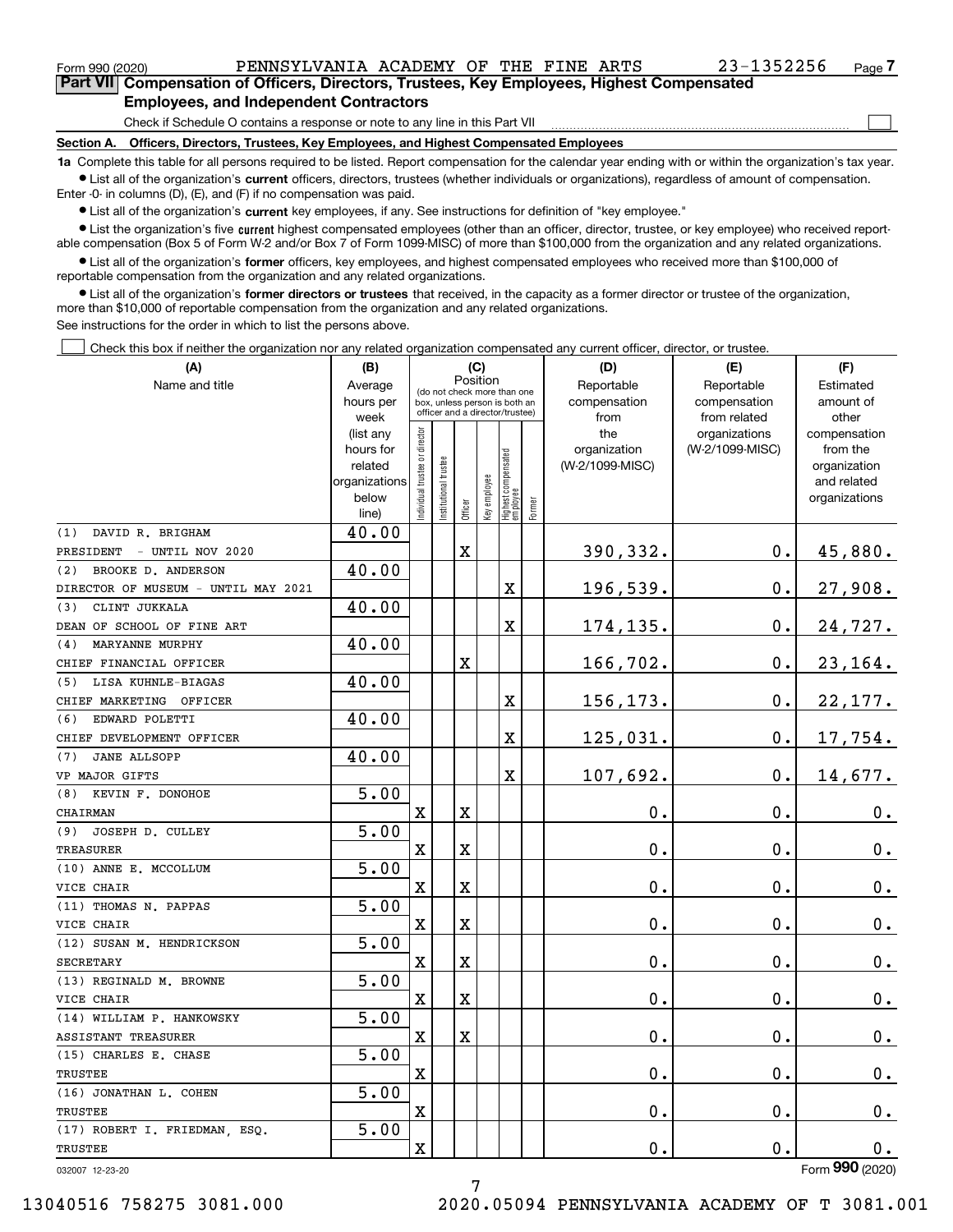| Form 990 (2020)                                                                                                                                 |                                                                              |                                |                       |                                                              |              |                                  |        | PENNSYLVANIA ACADEMY OF THE FINE ARTS | 23-1352256      |                  |                     |               | Page 8 |
|-------------------------------------------------------------------------------------------------------------------------------------------------|------------------------------------------------------------------------------|--------------------------------|-----------------------|--------------------------------------------------------------|--------------|----------------------------------|--------|---------------------------------------|-----------------|------------------|---------------------|---------------|--------|
| <b>Part VII</b><br>Section A. Officers, Directors, Trustees, Key Employees, and Highest Compensated Employees (continued)                       |                                                                              |                                |                       |                                                              |              |                                  |        |                                       |                 |                  |                     |               |        |
| (A)                                                                                                                                             | (B)                                                                          |                                |                       | (C)                                                          |              |                                  |        | (D)                                   | (E)             |                  |                     | (F)           |        |
| Name and title                                                                                                                                  | Average                                                                      |                                |                       | Position                                                     |              |                                  |        | Reportable                            | Reportable      |                  |                     | Estimated     |        |
|                                                                                                                                                 | hours per                                                                    |                                |                       | (do not check more than one<br>box, unless person is both an |              |                                  |        | compensation                          | compensation    |                  |                     | amount of     |        |
|                                                                                                                                                 | week                                                                         |                                |                       | officer and a director/trustee)                              |              |                                  |        | from                                  | from related    |                  |                     | other         |        |
|                                                                                                                                                 | (list any                                                                    |                                |                       |                                                              |              |                                  |        | the                                   | organizations   |                  |                     | compensation  |        |
|                                                                                                                                                 | hours for                                                                    |                                |                       |                                                              |              |                                  |        | organization                          | (W-2/1099-MISC) |                  |                     | from the      |        |
|                                                                                                                                                 | related                                                                      |                                |                       |                                                              |              |                                  |        | (W-2/1099-MISC)                       |                 |                  |                     | organization  |        |
|                                                                                                                                                 | organizations                                                                |                                |                       |                                                              |              |                                  |        |                                       |                 |                  |                     | and related   |        |
|                                                                                                                                                 | below                                                                        | Individual trustee or director | Institutional trustee | Officer                                                      | Key employee | Highest compensated<br> employee | Former |                                       |                 |                  |                     | organizations |        |
|                                                                                                                                                 | line)                                                                        |                                |                       |                                                              |              |                                  |        |                                       |                 |                  |                     |               |        |
| (18) DONALD R. CALDWELL                                                                                                                         | $\overline{5.00}$                                                            |                                |                       |                                                              |              |                                  |        |                                       |                 |                  |                     |               |        |
| <b>TRUSTEE</b>                                                                                                                                  |                                                                              | $\mathbf X$                    |                       |                                                              |              |                                  |        | 0.                                    |                 | 0.               |                     |               | О.     |
| (19) RO KING                                                                                                                                    | $\overline{5.00}$                                                            |                                |                       |                                                              |              |                                  |        |                                       |                 |                  |                     |               |        |
| <b>TRUSTEE</b>                                                                                                                                  |                                                                              | X                              |                       |                                                              |              |                                  |        | 0.                                    |                 | $\mathbf 0$ .    |                     |               | $0$ .  |
| (20) MARGUERITE LENFEST                                                                                                                         | 5.00                                                                         |                                |                       |                                                              |              |                                  |        |                                       |                 |                  |                     |               |        |
| <b>TRUSTEE</b>                                                                                                                                  |                                                                              | X                              |                       |                                                              |              |                                  |        | 0.                                    |                 | 0.               |                     |               | $0\,.$ |
| (21) WINSTON I. LOWE                                                                                                                            | 5.00                                                                         |                                |                       |                                                              |              |                                  |        |                                       |                 |                  |                     |               |        |
| <b>TRUSTEE</b>                                                                                                                                  |                                                                              | X                              |                       |                                                              |              |                                  |        | 0.                                    |                 | 0.               |                     |               | $0$ .  |
| (22) JAMES E. O'NEILL, ESQ.                                                                                                                     | $\overline{5.00}$                                                            |                                |                       |                                                              |              |                                  |        |                                       |                 |                  |                     |               |        |
| <b>TRUSTEE</b>                                                                                                                                  |                                                                              | X                              |                       |                                                              |              |                                  |        | 0.                                    |                 | 0.               |                     |               | $0$ .  |
| (23) THEODORE O. ROGERS, JR. ESQ.                                                                                                               | $\overline{5.00}$                                                            |                                |                       |                                                              |              |                                  |        |                                       |                 |                  |                     |               |        |
| <b>TRUSTEE</b>                                                                                                                                  |                                                                              | X                              |                       |                                                              |              |                                  |        | 0.                                    |                 | 0.               |                     |               | $0$ .  |
| (24) RICHARD W. SNOWDEN                                                                                                                         | $\overline{5.00}$                                                            |                                |                       |                                                              |              |                                  |        |                                       |                 |                  |                     |               |        |
| <b>TRUSTEE</b>                                                                                                                                  |                                                                              | X                              |                       |                                                              |              |                                  |        |                                       |                 | 0.               |                     |               |        |
|                                                                                                                                                 |                                                                              |                                |                       |                                                              |              |                                  |        | 0.                                    |                 |                  |                     |               | $0\,.$ |
| (25) EMILY CAVANAUGH                                                                                                                            | $\overline{5.00}$                                                            |                                |                       |                                                              |              |                                  |        |                                       |                 |                  |                     |               |        |
| <b>TRUSTEE</b>                                                                                                                                  |                                                                              | X                              |                       |                                                              |              |                                  |        | 0.                                    |                 | 0.               |                     |               | 0.     |
| (26) PIA HALLORAN                                                                                                                               | 5.00                                                                         |                                |                       |                                                              |              |                                  |        |                                       |                 |                  |                     |               |        |
| <b>TRUSTEE</b>                                                                                                                                  |                                                                              | $\mathbf x$                    |                       |                                                              |              |                                  |        | 0.                                    |                 | 0.               |                     |               | 0.     |
| 1,316,604.<br>$\overline{\mathbf{0}}$ .<br>176, 287.<br>1b Subtotal                                                                             |                                                                              |                                |                       |                                                              |              |                                  |        |                                       |                 |                  |                     |               |        |
| $\overline{0}$ .<br>0.<br>c Total from continuation sheets to Part VII, Section A                                                               |                                                                              |                                |                       |                                                              |              |                                  |        | $0$ .                                 |                 |                  |                     |               |        |
|                                                                                                                                                 |                                                                              |                                |                       |                                                              |              |                                  |        | 1,316,604.                            |                 | $\overline{0}$ . |                     | 176, 287.     |        |
| Total number of individuals (including but not limited to those listed above) who received more than \$100,000 of reportable<br>2               |                                                                              |                                |                       |                                                              |              |                                  |        |                                       |                 |                  |                     |               |        |
| compensation from the organization                                                                                                              |                                                                              |                                |                       |                                                              |              |                                  |        |                                       |                 |                  |                     |               | 12     |
|                                                                                                                                                 |                                                                              |                                |                       |                                                              |              |                                  |        |                                       |                 |                  |                     | Yes           | No     |
| Did the organization list any former officer, director, trustee, key employee, or highest compensated employee on<br>3                          |                                                                              |                                |                       |                                                              |              |                                  |        |                                       |                 |                  |                     |               |        |
| line 1a? If "Yes," complete Schedule J for such individual manufactured contained and the 1a? If "Yes," complete Schedule J for such individual |                                                                              |                                |                       |                                                              |              |                                  |        |                                       |                 |                  | 3                   |               | X      |
| For any individual listed on line 1a, is the sum of reportable compensation and other compensation from the organization                        |                                                                              |                                |                       |                                                              |              |                                  |        |                                       |                 |                  |                     |               |        |
|                                                                                                                                                 |                                                                              |                                |                       |                                                              |              |                                  |        |                                       |                 |                  | 4                   | х             |        |
| Did any person listed on line 1a receive or accrue compensation from any unrelated organization or individual for services<br>5                 |                                                                              |                                |                       |                                                              |              |                                  |        |                                       |                 |                  |                     |               |        |
|                                                                                                                                                 |                                                                              |                                |                       |                                                              |              |                                  |        |                                       |                 |                  | 5                   |               | X      |
| <b>Section B. Independent Contractors</b>                                                                                                       |                                                                              |                                |                       |                                                              |              |                                  |        |                                       |                 |                  |                     |               |        |
|                                                                                                                                                 |                                                                              |                                |                       |                                                              |              |                                  |        |                                       |                 |                  |                     |               |        |
| Complete this table for your five highest compensated independent contractors that received more than \$100,000 of compensation from<br>1.      |                                                                              |                                |                       |                                                              |              |                                  |        |                                       |                 |                  |                     |               |        |
| the organization. Report compensation for the calendar year ending with or within the organization's tax year.                                  |                                                                              |                                |                       |                                                              |              |                                  |        |                                       |                 |                  |                     |               |        |
| (A)<br>Name and business address                                                                                                                |                                                                              |                                |                       |                                                              |              |                                  |        | (B)<br>Description of services        |                 |                  | (C)<br>Compensation |               |        |
|                                                                                                                                                 |                                                                              |                                |                       |                                                              |              |                                  |        |                                       |                 |                  |                     |               |        |
| ALLIED UNIVERSAL                                                                                                                                |                                                                              |                                |                       |                                                              |              |                                  |        |                                       |                 |                  |                     |               |        |
|                                                                                                                                                 | 496, 130.<br>PO BOX 828854, PHILADELPHIA, PA 19182-8854<br>SECURITY SERVICES |                                |                       |                                                              |              |                                  |        |                                       |                 |                  |                     |               |        |
| WEST CHESTER MECHANICAL                                                                                                                         |                                                                              |                                |                       |                                                              |              |                                  |        |                                       |                 |                  |                     |               |        |
|                                                                                                                                                 | 20 MCDONALD BLVD, SUITE 3, ASTON, PA 19014<br><b>HVAC</b><br>262,882.        |                                |                       |                                                              |              |                                  |        |                                       |                 |                  |                     |               |        |
| C. ERICKSON AND SONS, INC., 2200 ARCH<br>CONSTRUCTION                                                                                           |                                                                              |                                |                       |                                                              |              |                                  |        |                                       |                 |                  |                     |               |        |
| STREET, SUITE 200, PHILADELPHIA, PA 19103<br>200,060.<br>SERVICES                                                                               |                                                                              |                                |                       |                                                              |              |                                  |        |                                       |                 |                  |                     |               |        |
| EBW CONSULTING, LLC                                                                                                                             |                                                                              |                                |                       |                                                              |              |                                  |        |                                       |                 |                  |                     |               |        |
| 2114 DELANCEY PLACE, PHILADELPHIA, PA 19103<br>CONSULTING<br>148,750.                                                                           |                                                                              |                                |                       |                                                              |              |                                  |        |                                       |                 |                  |                     |               |        |
| CLEAN TECH SERVICES INC., 114 CHESTNUT                                                                                                          |                                                                              |                                |                       |                                                              |              |                                  |        |                                       |                 |                  |                     |               |        |
| STREET, 5TH FLOOR, PHILADELPHIA, PA 19106<br>102,174.<br>CUSTODIAL SERVICES                                                                     |                                                                              |                                |                       |                                                              |              |                                  |        |                                       |                 |                  |                     |               |        |
| Total number of independent contractors (including but not limited to those listed above) who received more than<br>2                           |                                                                              |                                |                       |                                                              |              |                                  |        |                                       |                 |                  |                     |               |        |
| \$100,000 of compensation from the organization >                                                                                               |                                                                              |                                |                       |                                                              | 6            |                                  |        |                                       |                 |                  |                     |               |        |
| SEE PART VII, SECTION A CONTINUATION SHEETS                                                                                                     |                                                                              |                                |                       |                                                              |              |                                  |        |                                       |                 |                  | Form 990 (2020)     |               |        |
|                                                                                                                                                 |                                                                              |                                |                       |                                                              |              |                                  |        |                                       |                 |                  |                     |               |        |

032008 12-23-20

8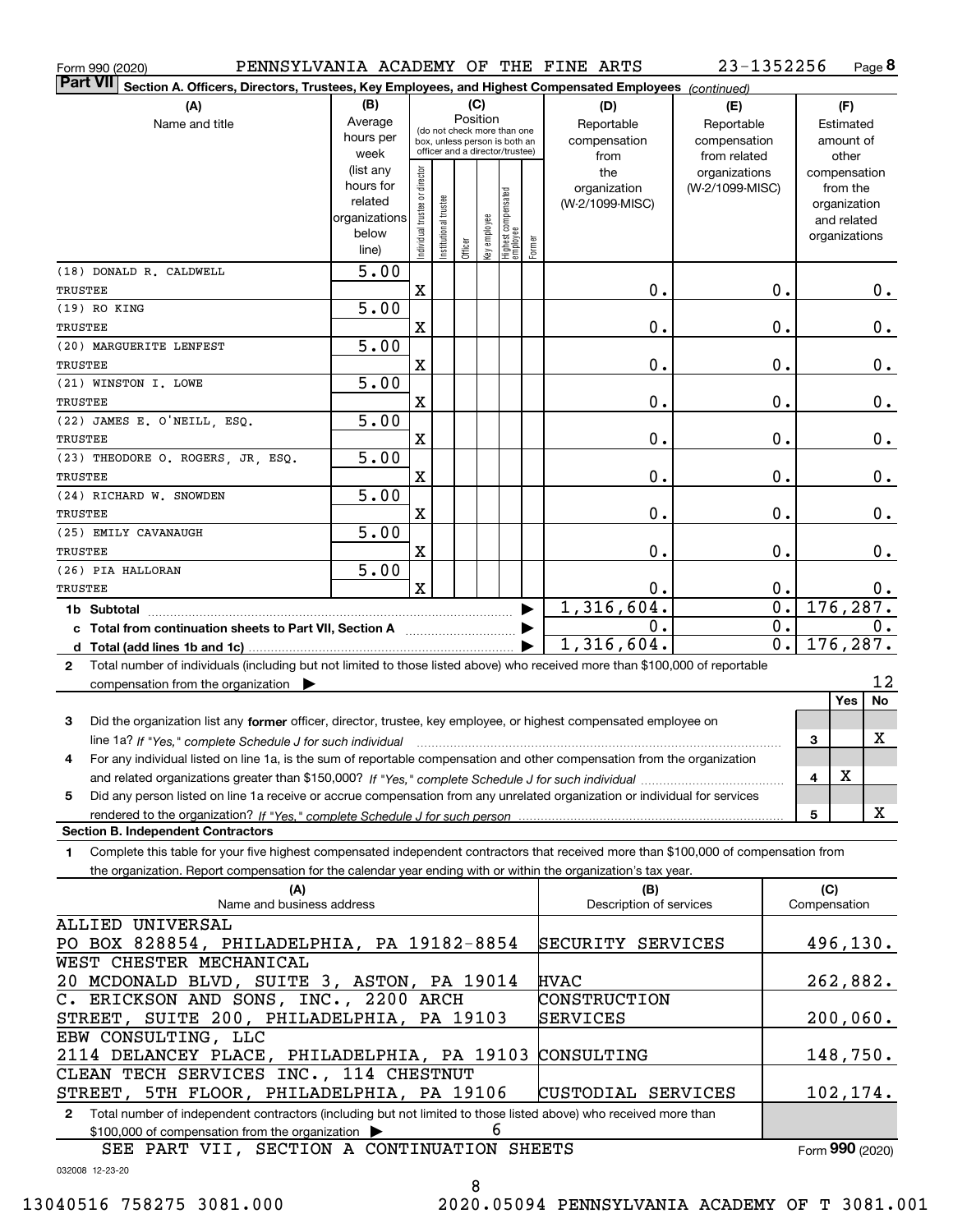| 23-1352256<br>PENNSYLVANIA ACADEMY OF THE FINE ARTS<br>Form 990                                                       |                   |                                |                        |         |              |                              |        |                     |                                  |                          |
|-----------------------------------------------------------------------------------------------------------------------|-------------------|--------------------------------|------------------------|---------|--------------|------------------------------|--------|---------------------|----------------------------------|--------------------------|
| Part VII<br>Officers, Directors, Trustees, Key Employees, and Highest Compensated Employees (continued)<br>Section A. |                   |                                |                        |         |              |                              |        |                     |                                  |                          |
| (A)                                                                                                                   | (B)               |                                |                        |         | (C)          |                              |        | (D)                 | (E)                              | (F)                      |
| Name and title                                                                                                        | Average           |                                |                        |         | Position     |                              |        | Reportable          | Reportable                       | Estimated                |
|                                                                                                                       | hours             |                                | (check all that apply) |         |              |                              |        | compensation        | compensation                     | amount of                |
|                                                                                                                       | per               |                                |                        |         |              |                              |        | from                | from related                     | other                    |
|                                                                                                                       | week<br>(list any |                                |                        |         |              | Highest compensated employee |        | the<br>organization | organizations<br>(W-2/1099-MISC) | compensation<br>from the |
|                                                                                                                       | hours for         | Individual trustee or director |                        |         |              |                              |        | (W-2/1099-MISC)     |                                  | organization             |
|                                                                                                                       | related           |                                |                        |         |              |                              |        |                     |                                  | and related              |
|                                                                                                                       | organizations     |                                |                        |         |              |                              |        |                     |                                  | organizations            |
|                                                                                                                       | below             |                                | Institutional trustee  | Officer | Key employee |                              | Former |                     |                                  |                          |
|                                                                                                                       | line)             |                                |                        |         |              |                              |        |                     |                                  |                          |
| (27) J. BRIEN MURPHY, M.D.                                                                                            | 5.00              |                                |                        |         |              |                              |        |                     |                                  |                          |
| TRUSTEE                                                                                                               |                   | $\mathbf X$                    |                        |         |              |                              |        | 0.                  | 0.                               | $\mathbf 0$ .            |
| (28) ARLEN SHENKMAN                                                                                                   | 5.00              |                                |                        |         |              |                              |        |                     |                                  |                          |
| TRUSTEE                                                                                                               |                   | $\mathbf X$                    |                        |         |              |                              |        | 0.                  | 0.                               | $\mathbf 0$ .            |
| (29) KENNETH R. WOODCOCK                                                                                              | 5.00              |                                |                        |         |              |                              |        |                     |                                  |                          |
| TRUSTEE                                                                                                               |                   | $\mathbf X$                    |                        |         |              |                              |        | 0.                  | 0.                               | $\mathbf 0$ .            |
| (30) MARK A. DOUGLAS                                                                                                  | 5.00              |                                |                        |         |              |                              |        |                     |                                  |                          |
| TRUSTEE                                                                                                               |                   | $\mathbf X$                    |                        |         |              |                              |        | 0.                  | 0.                               | $\mathbf 0$ .            |
| (31) CHARLES H. HARPER                                                                                                | 5.00              |                                |                        |         |              |                              |        |                     |                                  |                          |
| TRUSTEE                                                                                                               | 5.00              | $\mathbf X$                    |                        |         |              |                              |        | 0.                  | 0.                               | $\mathbf 0$ .            |
| (32) ROBERT E. KOHLER, PH. D.<br>TRUSTEE                                                                              |                   | $\mathbf X$                    |                        |         |              |                              |        | 0.                  | 0.                               | $\mathbf 0$ .            |
| (33) JANNIE K. LAU                                                                                                    | 5.00              |                                |                        |         |              |                              |        |                     |                                  |                          |
| TRUSTEE                                                                                                               |                   | $\overline{\mathbf{X}}$        |                        |         |              |                              |        | 0.                  | 0.                               | $\mathbf 0$ .            |
| (34) ERIC W. NOLL                                                                                                     | 5.00              |                                |                        |         |              |                              |        |                     |                                  |                          |
| TRUSTEE                                                                                                               |                   | $\mathbf X$                    |                        |         |              |                              |        | 0.                  | 0.                               | $0_{.}$                  |
| (35) JUNE MARSHALL SMITH                                                                                              | 5.00              |                                |                        |         |              |                              |        |                     |                                  |                          |
| TRUSTEE                                                                                                               |                   | $\mathbf X$                    |                        |         |              |                              |        | 0.                  | 0.                               | $\mathbf 0$ .            |
| (36) GERARD P. CUDDY                                                                                                  | 5.00              |                                |                        |         |              |                              |        |                     |                                  |                          |
| TRUSTEE                                                                                                               |                   | $\mathbf X$                    |                        |         |              |                              |        | 0.                  | 0.                               | 0.                       |
| (37) MARIANNE DEAN                                                                                                    | 5.00              |                                |                        |         |              |                              |        |                     |                                  |                          |
| TRUSTEE                                                                                                               |                   | $\overline{\mathbf{X}}$        |                        |         |              |                              |        | 0.                  | 0.                               | 0.                       |
| (38) JILL HOLLER DUROVSIK                                                                                             | 5.00              |                                |                        |         |              |                              |        |                     |                                  |                          |
| TRUSTEE                                                                                                               |                   | $\overline{\mathbf{X}}$        |                        |         |              |                              |        | 0.                  | 0.                               | $0_{.}$                  |
| (39) JONATHAN HIRSCH                                                                                                  | 5.00              |                                |                        |         |              |                              |        |                     |                                  |                          |
| TRUSTEE                                                                                                               |                   | $\mathbf X$                    |                        |         |              |                              |        | $\mathbf 0$ .       | $\mathbf 0$ .                    | $\pmb{0}$ .              |
| (40) MARTHA KENNEDY                                                                                                   | $\overline{5.00}$ |                                |                        |         |              |                              |        |                     |                                  |                          |
| TRUSTEE                                                                                                               |                   | X                              |                        |         |              |                              |        | $\mathbf 0$ .       | 0.                               | 0.                       |
| (41) ANDREW KRESS                                                                                                     | 5.00              |                                |                        |         |              |                              |        |                     |                                  |                          |
| TRUSTEE                                                                                                               |                   | X                              |                        |         |              |                              |        | О.                  | 0.                               | 0.                       |
| (42) DAVID S. OLIVER                                                                                                  | 5.00              |                                |                        |         |              |                              |        |                     |                                  |                          |
| TRUSTEE                                                                                                               |                   | $\mathbf X$                    |                        |         |              |                              |        | О.                  | 0.                               | 0.                       |
| (43) JOHN TOATES                                                                                                      | 5.00              |                                |                        |         |              |                              |        |                     |                                  |                          |
| TRUSTEE                                                                                                               |                   | $\mathbf X$                    |                        |         |              |                              |        | О.                  | 0.                               | 0.                       |
| (44) SUSAN KLINE KLEHR                                                                                                | 5.00              |                                |                        |         |              |                              |        |                     |                                  |                          |
| TRUSTEE                                                                                                               |                   | $\mathbf X$                    |                        |         |              |                              |        | О.                  | 0.                               | 0.                       |
| (45) JOEL M. KOPPELMAN                                                                                                | 5.00              |                                |                        |         |              |                              |        |                     |                                  |                          |
| TRUSTEE                                                                                                               |                   | $\mathbf X$                    |                        |         |              |                              |        | О.                  | $\mathbf 0$ .                    | $0_{.}$                  |
| (46) VALENTINE JAMES LINK                                                                                             | 5.00              | $\mathbf X$                    |                        |         |              |                              |        | $\mathbf 0$ .       | $\mathfrak o$ .                  |                          |
| TRUSTEE                                                                                                               |                   |                                |                        |         |              |                              |        |                     |                                  | 0.                       |
| Total to Part VII, Section A, line 1c                                                                                 |                   |                                |                        |         |              |                              |        |                     |                                  |                          |
|                                                                                                                       |                   |                                |                        |         |              |                              |        |                     |                                  |                          |

032201 04-01-20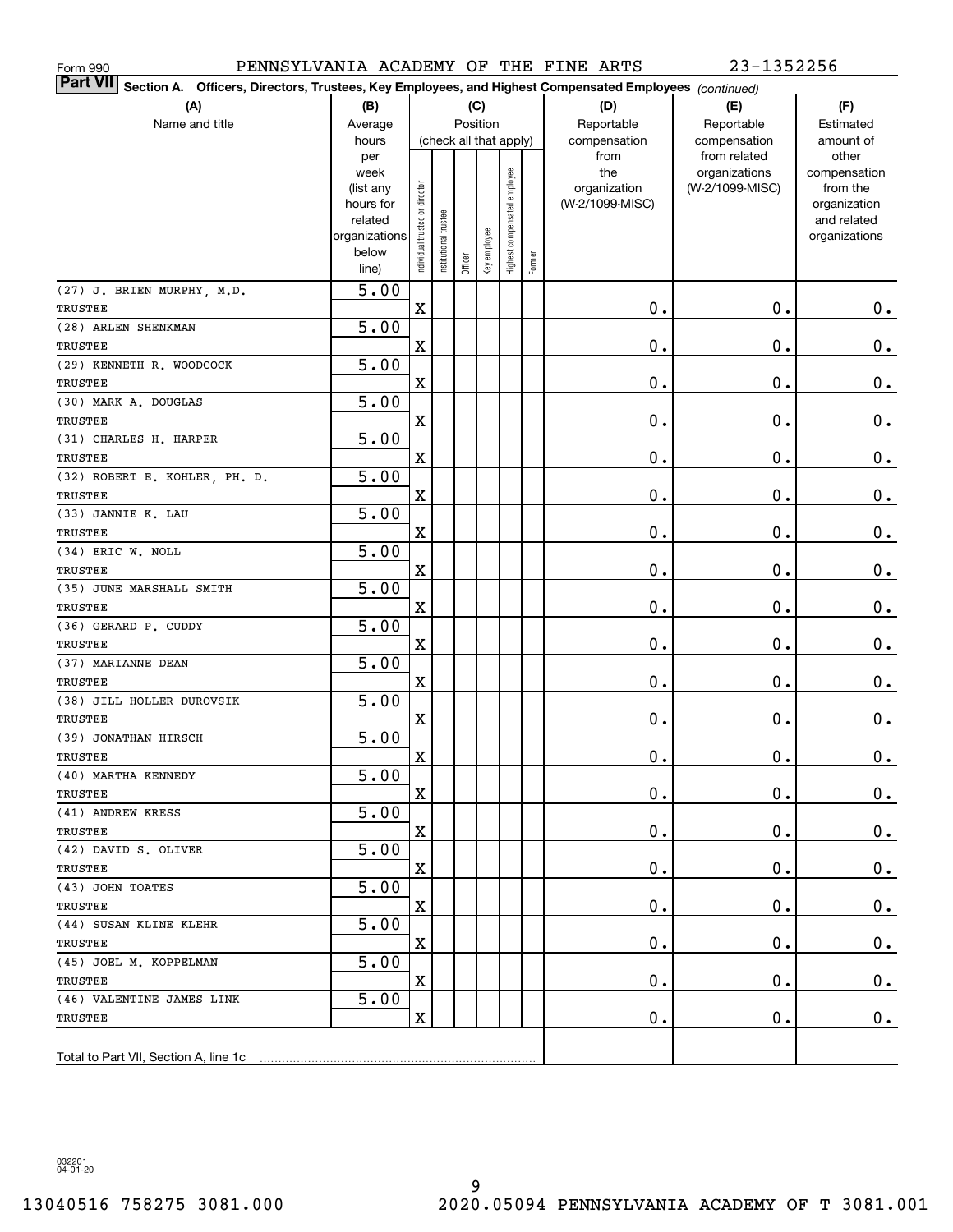| Form 990                                                                                                                            |                                                |                                |                       |         |              |                              |        | PENNSYLVANIA ACADEMY OF THE FINE ARTS                          | 23-1352256                                                       |                                                                |
|-------------------------------------------------------------------------------------------------------------------------------------|------------------------------------------------|--------------------------------|-----------------------|---------|--------------|------------------------------|--------|----------------------------------------------------------------|------------------------------------------------------------------|----------------------------------------------------------------|
| <b>Part VII</b><br>Officers, Directors, Trustees, Key Employees, and Highest Compensated Employees (continued)<br><b>Section A.</b> |                                                |                                |                       |         |              |                              |        |                                                                |                                                                  |                                                                |
| (A)                                                                                                                                 | (B)                                            |                                |                       |         | (C)          |                              |        | (D)                                                            | (E)                                                              | (F)                                                            |
| Name and title                                                                                                                      | Average                                        |                                |                       |         | Position     |                              |        | Reportable                                                     | Reportable                                                       | Estimated                                                      |
|                                                                                                                                     | hours<br>per<br>week<br>(list any<br>hours for |                                |                       |         |              | (check all that apply)       |        | compensation<br>from<br>the<br>organization<br>(W-2/1099-MISC) | compensation<br>from related<br>organizations<br>(W-2/1099-MISC) | amount of<br>other<br>compensation<br>from the<br>organization |
|                                                                                                                                     | related<br>organizations<br>below<br>line)     | Individual trustee or director | Institutional trustee | Officer | Key employee | Highest compensated employee | Former |                                                                |                                                                  | and related<br>organizations                                   |
| (47) KENNETH MITCHELL<br>TRUSTEE                                                                                                    | 5.00                                           | $\mathbf X$                    |                       |         |              |                              |        | $\mathbf 0$ .                                                  | $0$ .                                                            | 0.                                                             |
| (48) JAMES NIXON                                                                                                                    | 5.00                                           |                                |                       |         |              |                              |        |                                                                |                                                                  |                                                                |
| TRUSTEE                                                                                                                             |                                                | $\mathbf X$                    |                       |         |              |                              |        | $\mathbf 0$ .                                                  | $0$ .                                                            | 0.                                                             |
| (49) SANDRA NORCROSS                                                                                                                | 5.00                                           |                                |                       |         |              |                              |        |                                                                |                                                                  |                                                                |
| TRUSTEE                                                                                                                             |                                                | $\mathbf x$                    |                       |         |              |                              |        | $\mathbf 0$ .                                                  | $0$ .                                                            | 0.                                                             |
| (50) GREGORY L. SEGALL                                                                                                              | 5.00                                           |                                |                       |         |              |                              |        |                                                                |                                                                  |                                                                |
| TRUSTEE                                                                                                                             |                                                | $\mathbf X$                    |                       |         |              |                              |        | $\mathbf 0$ .                                                  | $0$ .                                                            | 0.                                                             |
|                                                                                                                                     |                                                |                                |                       |         |              |                              |        |                                                                |                                                                  |                                                                |
|                                                                                                                                     |                                                |                                |                       |         |              |                              |        |                                                                |                                                                  |                                                                |
|                                                                                                                                     |                                                |                                |                       |         |              |                              |        |                                                                |                                                                  |                                                                |
|                                                                                                                                     |                                                |                                |                       |         |              |                              |        |                                                                |                                                                  |                                                                |
|                                                                                                                                     |                                                |                                |                       |         |              |                              |        |                                                                |                                                                  |                                                                |
|                                                                                                                                     |                                                |                                |                       |         |              |                              |        |                                                                |                                                                  |                                                                |
|                                                                                                                                     |                                                |                                |                       |         |              |                              |        |                                                                |                                                                  |                                                                |
|                                                                                                                                     |                                                |                                |                       |         |              |                              |        |                                                                |                                                                  |                                                                |
|                                                                                                                                     |                                                |                                |                       |         |              |                              |        |                                                                |                                                                  |                                                                |
|                                                                                                                                     |                                                |                                |                       |         |              |                              |        |                                                                |                                                                  |                                                                |
|                                                                                                                                     |                                                |                                |                       |         |              |                              |        |                                                                |                                                                  |                                                                |
|                                                                                                                                     |                                                |                                |                       |         |              |                              |        |                                                                |                                                                  |                                                                |
|                                                                                                                                     |                                                |                                |                       |         |              |                              |        |                                                                |                                                                  |                                                                |
|                                                                                                                                     |                                                |                                |                       |         |              |                              |        |                                                                |                                                                  |                                                                |
|                                                                                                                                     |                                                |                                |                       |         |              |                              |        |                                                                |                                                                  |                                                                |
|                                                                                                                                     |                                                |                                |                       |         |              |                              |        |                                                                |                                                                  |                                                                |
|                                                                                                                                     |                                                |                                |                       |         |              |                              |        |                                                                |                                                                  |                                                                |
|                                                                                                                                     |                                                |                                |                       |         |              |                              |        |                                                                |                                                                  |                                                                |
|                                                                                                                                     |                                                |                                |                       |         |              |                              |        |                                                                |                                                                  |                                                                |
| Total to Part VII, Section A, line 1c                                                                                               |                                                |                                |                       |         |              |                              |        |                                                                |                                                                  |                                                                |

032201 04-01-20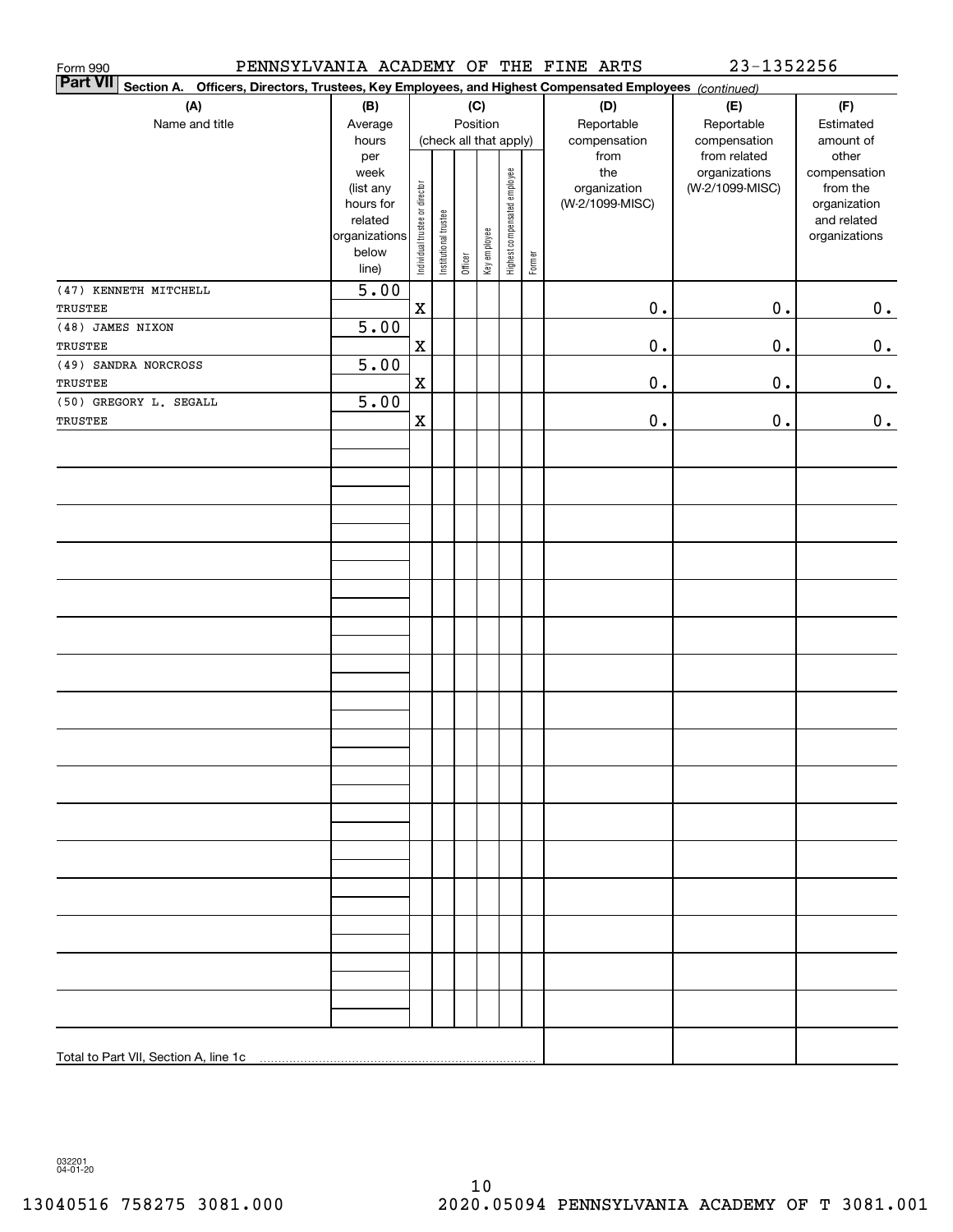|                                                                  |    | Form 990 (2020)                                                               |      |                |                                | PENNSYLVANIA ACADEMY OF THE FINE ARTS |                                          | 23-1352256                    | Page 9                                                          |
|------------------------------------------------------------------|----|-------------------------------------------------------------------------------|------|----------------|--------------------------------|---------------------------------------|------------------------------------------|-------------------------------|-----------------------------------------------------------------|
| <b>Part VIII</b>                                                 |    | <b>Statement of Revenue</b>                                                   |      |                |                                |                                       |                                          |                               |                                                                 |
|                                                                  |    | Check if Schedule O contains a response or note to any line in this Part VIII |      |                |                                |                                       | $\overline{(\mathsf{B})}$ $(\mathsf{C})$ |                               |                                                                 |
|                                                                  |    |                                                                               |      |                |                                | (A)<br>Total revenue                  | Related or exempt<br>function revenue    | Unrelated<br>business revenue | (D)<br>Revenue excluded<br>from tax under<br>sections 512 - 514 |
|                                                                  |    | 1 a Federated campaigns                                                       |      | 1a             |                                |                                       |                                          |                               |                                                                 |
| <b>Contributions, Gifts, Grants</b><br>and Other Similar Amounts |    | <b>b</b> Membership dues                                                      |      | 1 <sub>b</sub> |                                |                                       |                                          |                               |                                                                 |
|                                                                  |    | c Fundraising events                                                          |      | 1 <sub>c</sub> | 246, 413.                      |                                       |                                          |                               |                                                                 |
|                                                                  |    | d Related organizations                                                       |      | 1 <sub>d</sub> |                                |                                       |                                          |                               |                                                                 |
|                                                                  | е  | Government grants (contributions)                                             |      | 1e             | 3,166,633.                     |                                       |                                          |                               |                                                                 |
|                                                                  |    | f All other contributions, gifts, grants, and                                 |      |                |                                |                                       |                                          |                               |                                                                 |
|                                                                  |    | similar amounts not included above                                            |      | 1f             | 4,130,487.                     |                                       |                                          |                               |                                                                 |
|                                                                  | g  | Noncash contributions included in lines 1a-1f                                 |      | $1g$ \$        | 594,340.                       |                                       |                                          |                               |                                                                 |
|                                                                  |    |                                                                               |      |                |                                | 7,543,533.                            |                                          |                               |                                                                 |
|                                                                  |    |                                                                               |      |                | <b>Business Code</b>           |                                       |                                          |                               |                                                                 |
|                                                                  | 2a | TUITION AND FEES                                                              |      |                | 900099                         | 7,443,285.                            | 7,443,285.                               |                               |                                                                 |
|                                                                  | b  | CONTINUING EDUCATION                                                          |      |                | 900099                         | 579,126.                              | 579,126.                                 |                               |                                                                 |
|                                                                  | C  | WOMENS BOARD REVENUE                                                          |      |                | 900099                         | 277,370.                              | 277,370.                                 |                               |                                                                 |
| Program Service<br>Revenue                                       | d  | RENTALS FOR EXEMPT ACT.                                                       |      |                | 900099                         | 83, 113.                              | 83, 113.                                 |                               |                                                                 |
|                                                                  |    | MUSEUM ADMISS/COLLECT                                                         |      |                | 900099                         | 34,022.                               | 51, 137.                                 | $-17, 115.$                   |                                                                 |
|                                                                  |    | f All other program service revenue <i>mimimini</i>                           |      |                |                                |                                       |                                          |                               |                                                                 |
|                                                                  | g  |                                                                               |      |                |                                | 8,416,916.                            |                                          |                               |                                                                 |
|                                                                  | 3  | Investment income (including dividends, interest, and                         |      |                |                                |                                       |                                          |                               |                                                                 |
|                                                                  |    |                                                                               |      |                |                                | 1,478,289.                            |                                          |                               | 1,478,289.                                                      |
| 4                                                                |    | Income from investment of tax-exempt bond proceeds                            |      |                |                                |                                       |                                          |                               |                                                                 |
| 5                                                                |    |                                                                               |      |                |                                |                                       |                                          |                               |                                                                 |
|                                                                  |    |                                                                               |      | (i) Real       | (ii) Personal                  |                                       |                                          |                               |                                                                 |
|                                                                  |    | 6 a Gross rents<br>.                                                          | 6a   |                |                                |                                       |                                          |                               |                                                                 |
|                                                                  | b  | Less: rental expenses                                                         | 6b   |                |                                |                                       |                                          |                               |                                                                 |
|                                                                  | с  | Rental income or (loss)                                                       | 6с   |                |                                |                                       |                                          |                               |                                                                 |
|                                                                  |    | d Net rental income or (loss)                                                 |      |                |                                |                                       |                                          |                               |                                                                 |
|                                                                  |    | 7 a Gross amount from sales of                                                |      | (i) Securities | (ii) Other                     |                                       |                                          |                               |                                                                 |
|                                                                  |    | assets other than inventory                                                   | 7a l | 10,977,483.    |                                |                                       |                                          |                               |                                                                 |
|                                                                  |    | <b>b</b> Less: cost or other basis                                            |      |                |                                |                                       |                                          |                               |                                                                 |
|                                                                  |    | and sales expenses                                                            | 7b   | 8,143,165.     |                                |                                       |                                          |                               |                                                                 |
| evenue                                                           |    | c Gain or (loss)                                                              | 7c   | 2,834,318.     |                                |                                       |                                          |                               |                                                                 |
|                                                                  |    |                                                                               |      |                |                                | 2,834,318.                            |                                          |                               | 2,834,318.                                                      |
| Other <sub>R</sub>                                               |    | 8 a Gross income from fundraising events (not                                 |      |                |                                |                                       |                                          |                               |                                                                 |
|                                                                  |    | including \$ 246, 413. of                                                     |      |                |                                |                                       |                                          |                               |                                                                 |
|                                                                  |    | contributions reported on line 1c). See                                       |      |                |                                |                                       |                                          |                               |                                                                 |
|                                                                  |    |                                                                               |      | 8a             | 95,600.                        |                                       |                                          |                               |                                                                 |
|                                                                  |    |                                                                               |      | 8b             | 103,308.                       |                                       |                                          |                               |                                                                 |
|                                                                  |    | c Net income or (loss) from fundraising events                                |      |                |                                | $-7,708.$                             |                                          |                               | $-7,708.$                                                       |
|                                                                  |    | 9 a Gross income from gaming activities. See                                  |      |                |                                |                                       |                                          |                               |                                                                 |
|                                                                  |    |                                                                               |      | 9a             |                                |                                       |                                          |                               |                                                                 |
|                                                                  |    | <b>b</b> Less: direct expenses <b>manually</b>                                |      | 9b             |                                |                                       |                                          |                               |                                                                 |
|                                                                  |    | c Net income or (loss) from gaming activities                                 |      |                |                                |                                       |                                          |                               |                                                                 |
|                                                                  |    | 10 a Gross sales of inventory, less returns                                   |      |                |                                |                                       |                                          |                               |                                                                 |
|                                                                  |    |                                                                               |      | 10a            | 289,152.                       |                                       |                                          |                               |                                                                 |
|                                                                  |    | <b>b</b> Less: cost of goods sold                                             |      | 10b            | 84,513.                        |                                       |                                          |                               |                                                                 |
|                                                                  |    | c Net income or (loss) from sales of inventory                                |      |                |                                | 204,639.                              | 204,639.                                 |                               |                                                                 |
|                                                                  |    |                                                                               |      |                | <b>Business Code</b><br>900099 |                                       |                                          |                               |                                                                 |
|                                                                  |    | 11 a MISCELLANEOUS                                                            |      |                |                                | 743.                                  | 743.                                     |                               |                                                                 |
|                                                                  | b  |                                                                               |      |                |                                |                                       |                                          |                               |                                                                 |
| Miscellaneous<br>Revenue                                         | с  |                                                                               |      |                |                                |                                       |                                          |                               |                                                                 |
|                                                                  |    |                                                                               |      |                |                                | 743.                                  |                                          |                               |                                                                 |
|                                                                  |    |                                                                               |      |                |                                | 20,470,730.                           | 8,639,413.                               | $-17, 115.$                   | 4,304,899.                                                      |
| 12 <sup>2</sup>                                                  |    |                                                                               |      |                |                                |                                       |                                          |                               |                                                                 |

11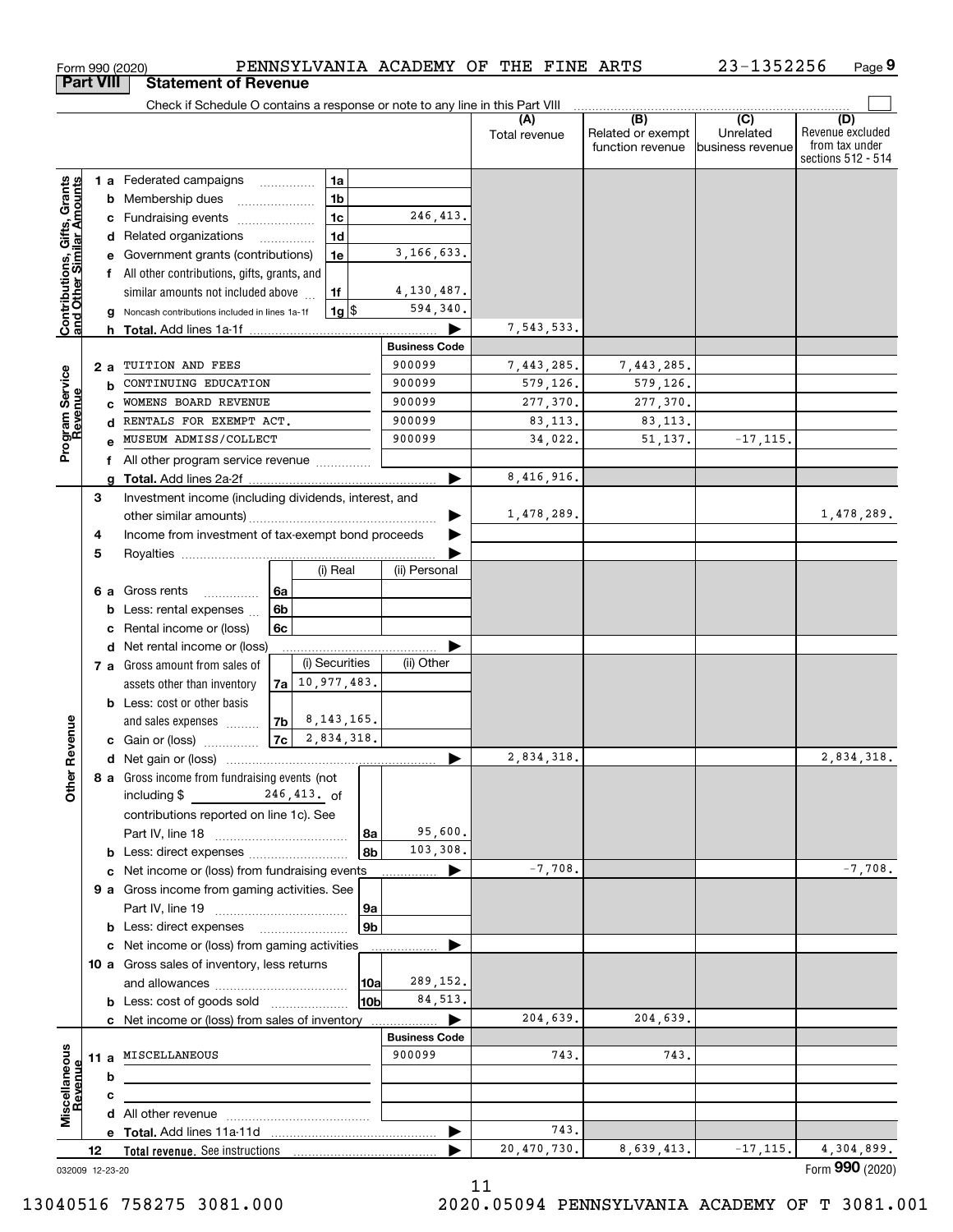|              | Form 990 (2020)                                                                                                            |                             | PENNSYLVANIA ACADEMY OF THE FINE ARTS |                                           | 23-1352256<br>$Page$ 10        |
|--------------|----------------------------------------------------------------------------------------------------------------------------|-----------------------------|---------------------------------------|-------------------------------------------|--------------------------------|
|              | <b>Part IX   Statement of Functional Expenses</b>                                                                          |                             |                                       |                                           |                                |
|              | Section 501(c)(3) and 501(c)(4) organizations must complete all columns. All other organizations must complete column (A). |                             |                                       |                                           |                                |
|              | Check if Schedule O contains a response or note to any line in this Part IX                                                |                             |                                       |                                           |                                |
|              | Do not include amounts reported on lines 6b,<br>7b, 8b, 9b, and 10b of Part VIII.                                          | Total expenses              | (B)<br>Program service<br>expenses    | (C)<br>Management and<br>general expenses | (D)<br>Fundraising<br>expenses |
| 1            | Grants and other assistance to domestic organizations                                                                      |                             |                                       |                                           |                                |
|              | and domestic governments. See Part IV, line 21                                                                             |                             |                                       |                                           |                                |
| $\mathbf{2}$ | Grants and other assistance to domestic                                                                                    |                             |                                       |                                           |                                |
|              | individuals. See Part IV, line 22                                                                                          | 4,024,753.                  | 4,024,753.                            |                                           |                                |
| 3            | Grants and other assistance to foreign                                                                                     |                             |                                       |                                           |                                |
|              | organizations, foreign governments, and foreign                                                                            |                             |                                       |                                           |                                |
|              | individuals. See Part IV, lines 15 and 16                                                                                  |                             |                                       |                                           |                                |
| 4            | Benefits paid to or for members                                                                                            |                             |                                       |                                           |                                |
| 5            | Compensation of current officers, directors,                                                                               |                             |                                       |                                           |                                |
|              |                                                                                                                            | 412,645.                    |                                       | 412,645.                                  |                                |
| 6            | Compensation not included above to disqualified                                                                            |                             |                                       |                                           |                                |
|              | persons (as defined under section 4958(f)(1)) and                                                                          |                             |                                       |                                           |                                |
|              | persons described in section 4958(c)(3)(B)                                                                                 |                             |                                       |                                           |                                |
| 7            |                                                                                                                            | 6,473,708.                  | 4,929,567.                            | 887,975.                                  | 656, 166.                      |
| 8            | Pension plan accruals and contributions (include                                                                           |                             |                                       |                                           |                                |
|              | section 401(k) and 403(b) employer contributions)                                                                          | <u>170,971.</u><br>790,892. | 127,553.                              | 26,481.<br>128,593.                       | <u>16,937.</u><br>77,632.      |
| 9            |                                                                                                                            |                             | 584,667.                              |                                           |                                |
| 10           |                                                                                                                            | 475,191.                    | 335,465.                              | 95, 182.                                  | 44,544.                        |
| 11           | Fees for services (nonemployees):                                                                                          |                             |                                       |                                           |                                |
| a            |                                                                                                                            |                             |                                       |                                           |                                |
| b            |                                                                                                                            | 47,397.                     | 15,767.                               | 31,630.                                   |                                |
| c            |                                                                                                                            | 87,060.                     |                                       | 87,060.                                   |                                |
| d            |                                                                                                                            |                             |                                       |                                           |                                |
| е            | Professional fundraising services. See Part IV, line 17                                                                    |                             |                                       |                                           |                                |
| f            | Investment management fees                                                                                                 | 268,751.                    | 268,751.                              |                                           |                                |
| g            | Other. (If line 11g amount exceeds 10% of line 25,                                                                         | 800,868.                    |                                       |                                           |                                |
|              | column (A) amount, list line 11g expenses on Sch O.)                                                                       | 206,671.                    | 104,724.<br>40,868.                   | 682,764.<br>165,803.                      | 13,380.                        |
| 12           |                                                                                                                            | 469,302.                    | 376,724.                              | 28,453.                                   | 64, 125.                       |
| 13<br>14     |                                                                                                                            | 49,634.                     |                                       | 49,134.                                   | 500.                           |
| 15           |                                                                                                                            |                             |                                       |                                           |                                |
| 16           |                                                                                                                            | 1,326,899.                  | 1,326,899.                            |                                           |                                |
| 17           | Travel                                                                                                                     | 91,929.                     | 91,006.                               | 895.                                      | $\overline{28}$ .              |
| 18           | Payments of travel or entertainment expenses                                                                               |                             |                                       |                                           |                                |
|              | for any federal, state, or local public officials                                                                          |                             |                                       |                                           |                                |
| 19           | Conferences, conventions, and meetings                                                                                     | 6,917.                      | 6,625.                                | 272.                                      | 20.                            |
| 20           | Interest                                                                                                                   | 692,905.                    | 661,860.                              | 31,045.                                   |                                |
| 21           |                                                                                                                            |                             |                                       |                                           |                                |
| 22           | Depreciation, depletion, and amortization                                                                                  | 2,108,725.                  | 2,108,725.                            |                                           |                                |
| 23           | Insurance                                                                                                                  | 378,824.                    | 378,824.                              |                                           |                                |
| 24           | Other expenses. Itemize expenses not covered                                                                               |                             |                                       |                                           |                                |
|              | above (List miscellaneous expenses on line 24e. If<br>line 24e amount exceeds 10% of line 25, column (A)                   |                             |                                       |                                           |                                |
|              | amount, list line 24e expenses on Schedule O.)                                                                             |                             |                                       |                                           |                                |
| a            | RENTAL EXPENSES - STUDE                                                                                                    | 383,813.                    | 383,813.                              |                                           |                                |
| b            | MEMBERSHIP DUES AND SUB                                                                                                    | 352,640.                    | 158,123.                              | 186,022.                                  | 8,495.                         |
| C            | MISCELLANEOUS                                                                                                              | 302,870.                    | $\overline{277}$ , 559.               | 23, 201.                                  | 2,110.                         |
| d            | <b>BAD DEBT</b>                                                                                                            | 250,000.                    | 70,000.                               |                                           | 180,000.                       |
|              | e All other expenses                                                                                                       | 336,848.                    | 262, 297.                             | 64,574.                                   | 9,977.                         |
| 25           | Total functional expenses. Add lines 1 through 24e                                                                         | 20,510,213.                 | 16,534,570.                           | 2,901,729.                                | 1,073,914.                     |

Check here  $\bullet$  if following SOP 98-2 (ASC 958-720) **Joint costs.** Complete this line only if the organization reported in column (B) joint costs from a combined educational campaign and fundraising solicitation. Check here  $\blacktriangleright$ 

032010 12-23-20

**26**

13040516 758275 3081.000 2020.05094 PENNSYLVANIA ACADEMY OF T 3081.001

Form (2020) **990**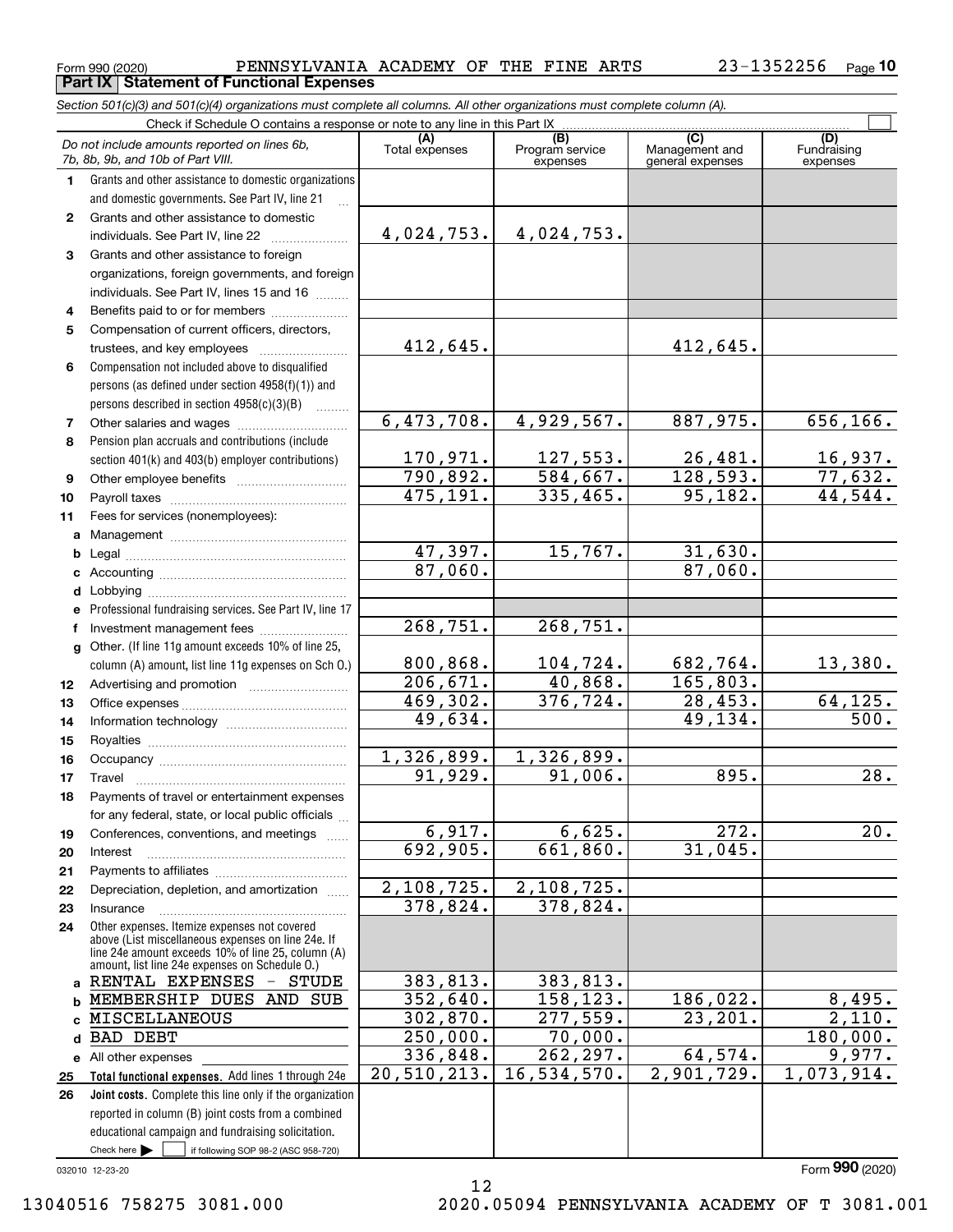<code>Form</code> 990 (2020) PENNSYLVANIA ACADEMY OF THE FINE ARTS 23-1352256  $\,$  Page **Part X** | Balance Sheet

**1**Cash - non-interest-bearing ~~~~~~~~~~~~~~~~~~~~~~~~~

Accounts receivable, net ~~~~~~~~~~~~~~~~~~~~~~~~~~

Savings and temporary cash investments ~~~~~~~~~~~~~~~~~~ Pledges and grants receivable, net ~~~~~~~~~~~~~~~~~~~~~

Check if Schedule O contains a response or note to any line in this Part X

**11**

 $0.11$  861,806.

1,307,141. 1,628,767.

 $229,691. | 4 | 206,869.$ 3,693,504. 2,203,104.

**(B)**

 $\mathcal{L}^{\text{max}}$ 

**(A)**

Beginning of year

| 5  | Loans and other receivables from any current or former officer, director,                                                                                                                                                      |                |                 |                  |
|----|--------------------------------------------------------------------------------------------------------------------------------------------------------------------------------------------------------------------------------|----------------|-----------------|------------------|
|    | trustee, key employee, creator or founder, substantial contributor, or 35%                                                                                                                                                     |                |                 |                  |
|    | controlled entity or family member of any of these persons                                                                                                                                                                     |                | 5               |                  |
| 6  | Loans and other receivables from other disqualified persons (as defined                                                                                                                                                        |                |                 |                  |
|    | under section $4958(f)(1)$ , and persons described in section $4958(c)(3)(B)$<br>.                                                                                                                                             |                | 6               |                  |
| 7  |                                                                                                                                                                                                                                | 66,425.        | $\overline{7}$  |                  |
| 8  |                                                                                                                                                                                                                                | 189,050.       | 8               | 117,287.         |
| 9  | Prepaid expenses and deferred charges                                                                                                                                                                                          | 280, 340.      | 9               | 449, 124.        |
|    | <b>10a</b> Land, buildings, and equipment: cost or other                                                                                                                                                                       |                |                 |                  |
|    | 82,429,444.<br>basis. Complete Part VI of Schedule D  10a                                                                                                                                                                      |                |                 |                  |
|    | 31,688,302.                                                                                                                                                                                                                    | 52,461,320.    | 10 <sub>c</sub> | 50, 741, 142.    |
| 11 |                                                                                                                                                                                                                                | 39,523,250.    | 11              | 43,716,110.      |
| 12 |                                                                                                                                                                                                                                | 23,578,925.    | 12              | 32,068,661.      |
| 13 |                                                                                                                                                                                                                                |                | 13              |                  |
| 14 |                                                                                                                                                                                                                                |                | 14              |                  |
| 15 |                                                                                                                                                                                                                                | Ο.             | 15              | 1,617,717.       |
| 16 |                                                                                                                                                                                                                                | 121, 329, 646. | 16              | 133,610,587.     |
| 17 |                                                                                                                                                                                                                                | 1,446,231.     | 17              | 1,565,452.       |
| 18 |                                                                                                                                                                                                                                |                | 18              |                  |
| 19 |                                                                                                                                                                                                                                | 2,847,882.     | 19              | 2,463,902.       |
| 20 |                                                                                                                                                                                                                                | 24,692,460.    | 20              | 24,713,020.      |
| 21 | Escrow or custodial account liability. Complete Part IV of Schedule D                                                                                                                                                          |                | 21              |                  |
| 22 | Loans and other payables to any current or former officer, director,                                                                                                                                                           |                |                 |                  |
|    | trustee, key employee, creator or founder, substantial contributor, or 35%                                                                                                                                                     |                |                 |                  |
|    | controlled entity or family member of any of these persons                                                                                                                                                                     |                | 22              |                  |
| 23 | Secured mortgages and notes payable to unrelated third parties                                                                                                                                                                 | 1,700,000.     | 23              | $\overline{0}$ . |
| 24 |                                                                                                                                                                                                                                |                | 24              |                  |
| 25 | Other liabilities (including federal income tax, payables to related third                                                                                                                                                     |                |                 |                  |
|    | parties, and other liabilities not included on lines 17-24). Complete Part X                                                                                                                                                   |                |                 |                  |
|    | of Schedule D                                                                                                                                                                                                                  | 771,462.       | 25              | 965, 298.        |
| 26 | <b>Total liabilities.</b> Add lines 17 through 25                                                                                                                                                                              | 31, 458, 035.  | 26              | 29,707,672.      |
|    | Organizations that follow FASB ASC 958, check here $\blacktriangleright \boxed{X}$                                                                                                                                             |                |                 |                  |
|    | and complete lines 27, 28, 32, and 33.                                                                                                                                                                                         |                |                 |                  |
| 27 | Net assets without donor restrictions [11] with an intervention and assets without donor restrictions [11] with an intervention and assets without donor restrictions [11] with an intervention and assets with an interventio | 51, 312, 898.  | 27              | 56,956,595.      |
| 28 |                                                                                                                                                                                                                                | 38, 558, 713.  | 28              | 46,946,320.      |
|    | Organizations that do not follow FASB ASC 958, check here ▶ □                                                                                                                                                                  |                |                 |                  |
|    | and complete lines 29 through 33.                                                                                                                                                                                              |                |                 |                  |
| 29 |                                                                                                                                                                                                                                |                | 29              |                  |
| 30 | Paid-in or capital surplus, or land, building, or equipment fund <i></i>                                                                                                                                                       |                | 30              |                  |
| 31 | Retained earnings, endowment, accumulated income, or other funds                                                                                                                                                               |                | 31              |                  |
| 32 |                                                                                                                                                                                                                                | 89,871,611.    | 32              | 103,902,915.     |
| 33 |                                                                                                                                                                                                                                | 121, 329, 646. | 33              | 133,610,587.     |
|    |                                                                                                                                                                                                                                |                |                 | Form 990 (2020)  |

**234**

**Assets**

**Liabilities**

Liabilities

**Net Assets or Fund Balances**

Net Assets or Fund Balances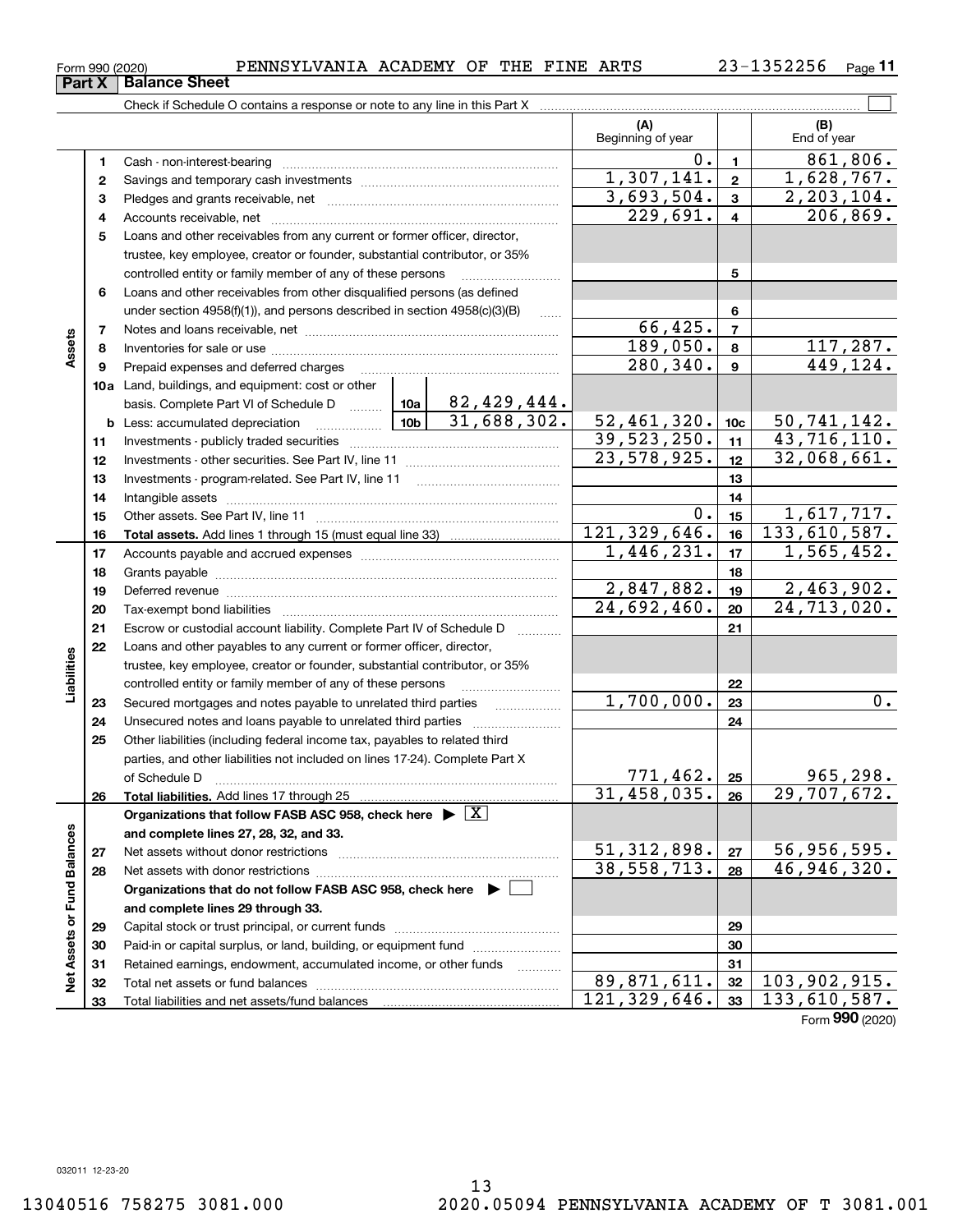|    | PENNSYLVANIA ACADEMY OF THE FINE ARTS<br>Form 990 (2020)                                                                                                                                                                       |                | 23-1352256     |             | Page 12                 |  |  |  |
|----|--------------------------------------------------------------------------------------------------------------------------------------------------------------------------------------------------------------------------------|----------------|----------------|-------------|-------------------------|--|--|--|
|    | <b>Reconciliation of Net Assets</b><br>Part XI                                                                                                                                                                                 |                |                |             |                         |  |  |  |
|    |                                                                                                                                                                                                                                |                |                |             | $ \mathbf{X} $          |  |  |  |
|    |                                                                                                                                                                                                                                |                |                |             |                         |  |  |  |
| 1  |                                                                                                                                                                                                                                | $\blacksquare$ | 20,470,730.    |             |                         |  |  |  |
| 2  |                                                                                                                                                                                                                                | $\overline{2}$ | 20, 510, 213.  |             |                         |  |  |  |
| З  | Revenue less expenses. Subtract line 2 from line 1                                                                                                                                                                             | 3              |                | $-39,483.$  |                         |  |  |  |
| 4  | 89,871,611.<br>4                                                                                                                                                                                                               |                |                |             |                         |  |  |  |
| 5  | 10,705,080.<br>5                                                                                                                                                                                                               |                |                |             |                         |  |  |  |
| 6  | Donated services and use of facilities [111] matter contracts and the service of facilities [11] matter contracts and use of facilities [11] matter contracts and the service of facilities [11] matter contracts and the serv | 6              |                |             |                         |  |  |  |
| 7  |                                                                                                                                                                                                                                | $\overline{7}$ |                |             |                         |  |  |  |
| 8  | Prior period adjustments                                                                                                                                                                                                       | 8              |                |             |                         |  |  |  |
| 9  | Other changes in net assets or fund balances (explain on Schedule O)                                                                                                                                                           | 9              | 3,365,707.     |             |                         |  |  |  |
| 10 | Net assets or fund balances at end of year. Combine lines 3 through 9 (must equal Part X, line 32,                                                                                                                             |                |                |             |                         |  |  |  |
|    |                                                                                                                                                                                                                                | 10             | 103,902,915.   |             |                         |  |  |  |
|    | Part XII Financial Statements and Reporting                                                                                                                                                                                    |                |                |             |                         |  |  |  |
|    |                                                                                                                                                                                                                                |                |                |             | $\overline{\mathbf{x}}$ |  |  |  |
|    |                                                                                                                                                                                                                                |                |                | Yes         | No                      |  |  |  |
| 1  | $\boxed{\mathbf{X}}$ Accrual<br>Accounting method used to prepare the Form 990: <u>June</u> Cash<br>Other                                                                                                                      |                |                |             |                         |  |  |  |
|    | If the organization changed its method of accounting from a prior year or checked "Other," explain in Schedule O.                                                                                                              |                |                |             |                         |  |  |  |
|    | 2a Were the organization's financial statements compiled or reviewed by an independent accountant?                                                                                                                             |                | 2a             |             | х                       |  |  |  |
|    | If "Yes," check a box below to indicate whether the financial statements for the year were compiled or reviewed on a                                                                                                           |                |                |             |                         |  |  |  |
|    | separate basis, consolidated basis, or both:                                                                                                                                                                                   |                |                |             |                         |  |  |  |
|    | Both consolidated and separate basis<br>Separate basis<br><b>Consolidated basis</b>                                                                                                                                            |                |                |             |                         |  |  |  |
|    | b Were the organization's financial statements audited by an independent accountant?                                                                                                                                           |                | 2 <sub>b</sub> | Χ           |                         |  |  |  |
|    | If "Yes," check a box below to indicate whether the financial statements for the year were audited on a separate basis,                                                                                                        |                |                |             |                         |  |  |  |
|    | consolidated basis, or both:                                                                                                                                                                                                   |                |                |             |                         |  |  |  |
|    | $\vert$ X $\vert$ Separate basis<br>Consolidated basis<br>Both consolidated and separate basis                                                                                                                                 |                |                |             |                         |  |  |  |
|    | c If "Yes" to line 2a or 2b, does the organization have a committee that assumes responsibility for oversight of the audit,                                                                                                    |                |                |             |                         |  |  |  |
|    |                                                                                                                                                                                                                                |                | 2c             | х           |                         |  |  |  |
|    | If the organization changed either its oversight process or selection process during the tax year, explain on Schedule O.                                                                                                      |                |                |             |                         |  |  |  |
|    | 3a As a result of a federal award, was the organization required to undergo an audit or audits as set forth in the Single Audit                                                                                                |                |                |             |                         |  |  |  |
|    |                                                                                                                                                                                                                                |                | 3a             | X           |                         |  |  |  |
|    | b If "Yes," did the organization undergo the required audit or audits? If the organization did not undergo the required audit                                                                                                  |                |                |             |                         |  |  |  |
|    |                                                                                                                                                                                                                                |                | 3 <sub>b</sub> | х<br>$\sim$ |                         |  |  |  |

Form (2020) **990**

032012 12-23-20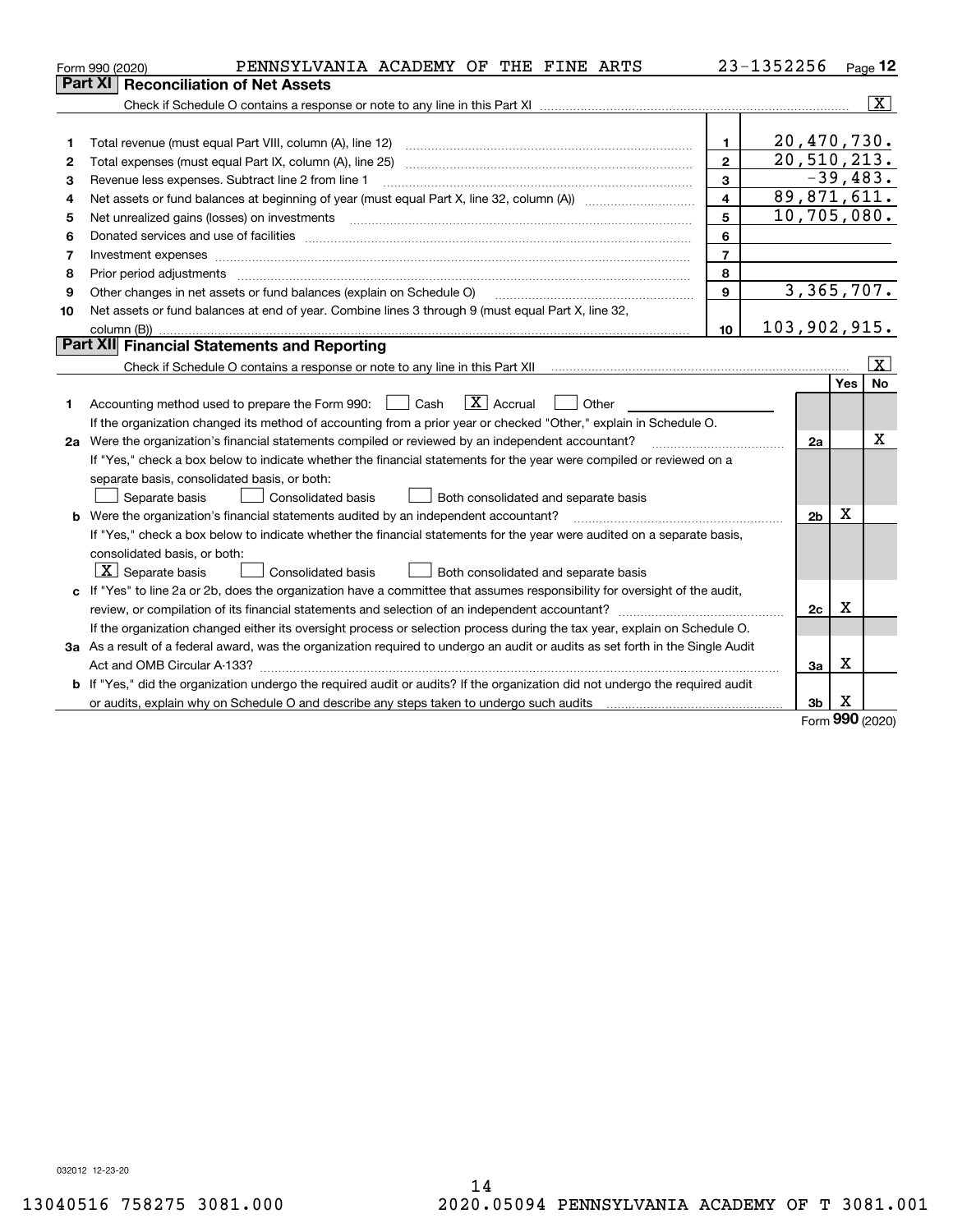| <b>SCHEDULE A</b> |
|-------------------|
|-------------------|

Department of the Treasury Internal Revenue Service

**Total**

**(Form 990 or 990-EZ)**

## **Public Charity Status and Public Support**

**Complete if the organization is a section 501(c)(3) organization or a section 4947(a)(1) nonexempt charitable trust. | Attach to Form 990 or Form 990-EZ.**   $\blacktriangleright$  Go to

| OMB No. 1545-0047                     |
|---------------------------------------|
| 2020                                  |
| <b>Open to Public</b><br>Inspection   |
| <b>Employer identification number</b> |

|  | Name of the organization |
|--|--------------------------|
|--|--------------------------|

|    |        |                                                                                                                                              |          | PENNSYLVANIA ACADEMY OF THE FINE ARTS |                                    |    |                            | 23-1352256                 |
|----|--------|----------------------------------------------------------------------------------------------------------------------------------------------|----------|---------------------------------------|------------------------------------|----|----------------------------|----------------------------|
|    | Part I | Reason for Public Charity Status. (All organizations must complete this part.) See instructions.                                             |          |                                       |                                    |    |                            |                            |
|    |        | The organization is not a private foundation because it is: (For lines 1 through 12, check only one box.)                                    |          |                                       |                                    |    |                            |                            |
| 1. |        | A church, convention of churches, or association of churches described in section 170(b)(1)(A)(i).                                           |          |                                       |                                    |    |                            |                            |
| 2  | x      | A school described in section 170(b)(1)(A)(ii). (Attach Schedule E (Form 990 or 990-EZ).)                                                    |          |                                       |                                    |    |                            |                            |
| з  |        | A hospital or a cooperative hospital service organization described in section 170(b)(1)(A)(iii).                                            |          |                                       |                                    |    |                            |                            |
| 4  |        | A medical research organization operated in conjunction with a hospital described in section 170(b)(1)(A)(iii). Enter the hospital's name,   |          |                                       |                                    |    |                            |                            |
|    |        | city, and state:                                                                                                                             |          |                                       |                                    |    |                            |                            |
| 5  |        | An organization operated for the benefit of a college or university owned or operated by a governmental unit described in                    |          |                                       |                                    |    |                            |                            |
|    |        | section 170(b)(1)(A)(iv). (Complete Part II.)                                                                                                |          |                                       |                                    |    |                            |                            |
| 6  |        | A federal, state, or local government or governmental unit described in section 170(b)(1)(A)(v).                                             |          |                                       |                                    |    |                            |                            |
| 7  |        | An organization that normally receives a substantial part of its support from a governmental unit or from the general public described in    |          |                                       |                                    |    |                            |                            |
|    |        | section 170(b)(1)(A)(vi). (Complete Part II.)                                                                                                |          |                                       |                                    |    |                            |                            |
| 8  |        | A community trust described in section 170(b)(1)(A)(vi). (Complete Part II.)                                                                 |          |                                       |                                    |    |                            |                            |
| 9  |        | An agricultural research organization described in section 170(b)(1)(A)(ix) operated in conjunction with a land-grant college                |          |                                       |                                    |    |                            |                            |
|    |        | or university or a non-land-grant college of agriculture (see instructions). Enter the name, city, and state of the college or               |          |                                       |                                    |    |                            |                            |
|    |        | university:                                                                                                                                  |          |                                       |                                    |    |                            |                            |
| 10 |        | An organization that normally receives (1) more than 33 1/3% of its support from contributions, membership fees, and gross receipts from     |          |                                       |                                    |    |                            |                            |
|    |        | activities related to its exempt functions, subject to certain exceptions; and (2) no more than 33 1/3% of its support from gross investment |          |                                       |                                    |    |                            |                            |
|    |        | income and unrelated business taxable income (less section 511 tax) from businesses acquired by the organization after June 30, 1975.        |          |                                       |                                    |    |                            |                            |
|    |        | See section 509(a)(2). (Complete Part III.)                                                                                                  |          |                                       |                                    |    |                            |                            |
| 11 |        | An organization organized and operated exclusively to test for public safety. See section 509(a)(4).                                         |          |                                       |                                    |    |                            |                            |
| 12 |        | An organization organized and operated exclusively for the benefit of, to perform the functions of, or to carry out the purposes of one or   |          |                                       |                                    |    |                            |                            |
|    |        | more publicly supported organizations described in section 509(a)(1) or section 509(a)(2). See section 509(a)(3). Check the box in           |          |                                       |                                    |    |                            |                            |
|    |        | lines 12a through 12d that describes the type of supporting organization and complete lines 12e, 12f, and 12g.                               |          |                                       |                                    |    |                            |                            |
| а  |        | Type I. A supporting organization operated, supervised, or controlled by its supported organization(s), typically by giving                  |          |                                       |                                    |    |                            |                            |
|    |        | the supported organization(s) the power to regularly appoint or elect a majority of the directors or trustees of the supporting              |          |                                       |                                    |    |                            |                            |
|    |        | organization. You must complete Part IV, Sections A and B.                                                                                   |          |                                       |                                    |    |                            |                            |
| b  |        | Type II. A supporting organization supervised or controlled in connection with its supported organization(s), by having                      |          |                                       |                                    |    |                            |                            |
|    |        | control or management of the supporting organization vested in the same persons that control or manage the supported                         |          |                                       |                                    |    |                            |                            |
|    |        | organization(s). You must complete Part IV, Sections A and C.                                                                                |          |                                       |                                    |    |                            |                            |
| c  |        | Type III functionally integrated. A supporting organization operated in connection with, and functionally integrated with,                   |          |                                       |                                    |    |                            |                            |
|    |        | its supported organization(s) (see instructions). You must complete Part IV, Sections A, D, and E.                                           |          |                                       |                                    |    |                            |                            |
| d  |        | Type III non-functionally integrated. A supporting organization operated in connection with its supported organization(s)                    |          |                                       |                                    |    |                            |                            |
|    |        | that is not functionally integrated. The organization generally must satisfy a distribution requirement and an attentiveness                 |          |                                       |                                    |    |                            |                            |
|    |        | requirement (see instructions). You must complete Part IV, Sections A and D, and Part V.                                                     |          |                                       |                                    |    |                            |                            |
| е  |        | Check this box if the organization received a written determination from the IRS that it is a Type I, Type II, Type III                      |          |                                       |                                    |    |                            |                            |
|    |        | functionally integrated, or Type III non-functionally integrated supporting organization.                                                    |          |                                       |                                    |    |                            |                            |
| f. |        | Enter the number of supported organizations                                                                                                  |          |                                       |                                    |    |                            |                            |
| a  |        | Provide the following information about the supported organization(s).<br>(i) Name of supported                                              | (ii) EIN | (iii) Type of organization            | (iv) Is the organization listed    |    | (v) Amount of monetary     | (vi) Amount of other       |
|    |        | organization                                                                                                                                 |          | (described on lines 1-10              | in your governing document?<br>Yes | No | support (see instructions) | support (see instructions) |
|    |        |                                                                                                                                              |          | above (see instructions))             |                                    |    |                            |                            |
|    |        |                                                                                                                                              |          |                                       |                                    |    |                            |                            |
|    |        |                                                                                                                                              |          |                                       |                                    |    |                            |                            |
|    |        |                                                                                                                                              |          |                                       |                                    |    |                            |                            |
|    |        |                                                                                                                                              |          |                                       |                                    |    |                            |                            |
|    |        |                                                                                                                                              |          |                                       |                                    |    |                            |                            |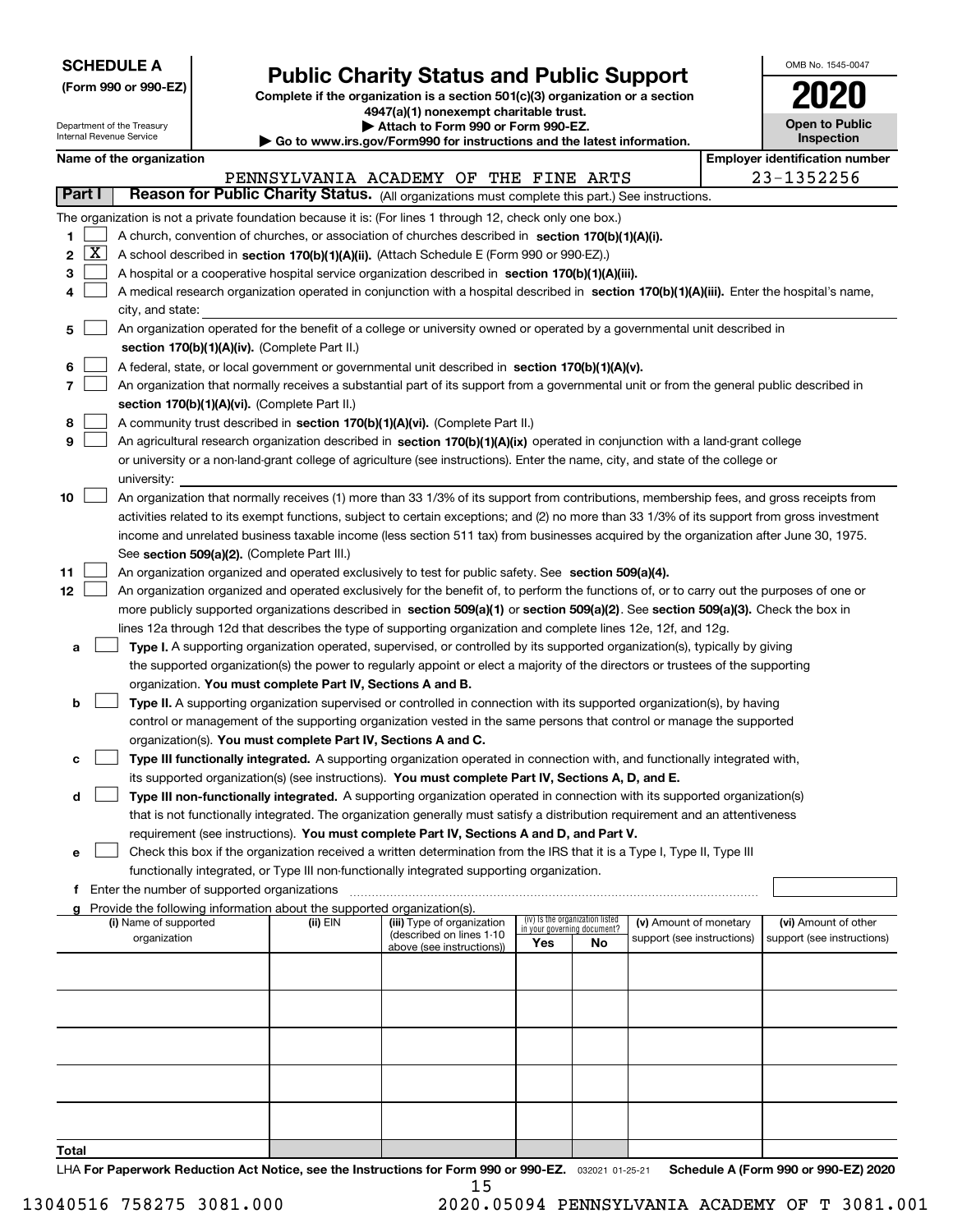### 23-1352256 Page 2 Schedule A (Form 990 or 990-EZ) 2020 PENNSYLVANIA ACADEMY OF THE FINE ARTS  $\qquad \ \ \, 23-1352256$  Page **Part II Support Schedule for Organizations Described in Sections 170(b)(1)(A)(iv) and 170(b)(1)(A)(vi)**

(Complete only if you checked the box on line 5, 7, or 8 of Part I or if the organization failed to qualify under Part III. If the organization fails to qualify under the tests listed below, please complete Part III.)

|    | <b>Section A. Public Support</b>                                                                                                               |          |                 |            |            |                                      |           |
|----|------------------------------------------------------------------------------------------------------------------------------------------------|----------|-----------------|------------|------------|--------------------------------------|-----------|
|    | Calendar year (or fiscal year beginning in) $\blacktriangleright$                                                                              | (a) 2016 | <b>(b)</b> 2017 | $(c)$ 2018 | $(d)$ 2019 | (e) 2020                             | (f) Total |
|    | <b>1</b> Gifts, grants, contributions, and                                                                                                     |          |                 |            |            |                                      |           |
|    | membership fees received. (Do not                                                                                                              |          |                 |            |            |                                      |           |
|    | include any "unusual grants.")                                                                                                                 |          |                 |            |            |                                      |           |
|    | 2 Tax revenues levied for the organ-                                                                                                           |          |                 |            |            |                                      |           |
|    | ization's benefit and either paid to                                                                                                           |          |                 |            |            |                                      |           |
|    | or expended on its behalf                                                                                                                      |          |                 |            |            |                                      |           |
|    | 3 The value of services or facilities                                                                                                          |          |                 |            |            |                                      |           |
|    | furnished by a governmental unit to                                                                                                            |          |                 |            |            |                                      |           |
|    | the organization without charge                                                                                                                |          |                 |            |            |                                      |           |
|    | 4 Total. Add lines 1 through 3                                                                                                                 |          |                 |            |            |                                      |           |
| 5  | The portion of total contributions                                                                                                             |          |                 |            |            |                                      |           |
|    | by each person (other than a                                                                                                                   |          |                 |            |            |                                      |           |
|    | governmental unit or publicly                                                                                                                  |          |                 |            |            |                                      |           |
|    | supported organization) included                                                                                                               |          |                 |            |            |                                      |           |
|    | on line 1 that exceeds 2% of the                                                                                                               |          |                 |            |            |                                      |           |
|    | amount shown on line 11,                                                                                                                       |          |                 |            |            |                                      |           |
|    | column (f)                                                                                                                                     |          |                 |            |            |                                      |           |
|    | 6 Public support. Subtract line 5 from line 4.                                                                                                 |          |                 |            |            |                                      |           |
|    | <b>Section B. Total Support</b>                                                                                                                |          |                 |            |            |                                      |           |
|    | Calendar year (or fiscal year beginning in) $\blacktriangleright$                                                                              | (a) 2016 | (b) 2017        | $(c)$ 2018 | $(d)$ 2019 | (e) 2020                             | (f) Total |
|    | 7 Amounts from line 4                                                                                                                          |          |                 |            |            |                                      |           |
|    | 8 Gross income from interest,                                                                                                                  |          |                 |            |            |                                      |           |
|    | dividends, payments received on                                                                                                                |          |                 |            |            |                                      |           |
|    | securities loans, rents, royalties,                                                                                                            |          |                 |            |            |                                      |           |
|    | and income from similar sources                                                                                                                |          |                 |            |            |                                      |           |
| 9. | Net income from unrelated business                                                                                                             |          |                 |            |            |                                      |           |
|    | activities, whether or not the                                                                                                                 |          |                 |            |            |                                      |           |
|    | business is regularly carried on                                                                                                               |          |                 |            |            |                                      |           |
|    | <b>10</b> Other income. Do not include gain                                                                                                    |          |                 |            |            |                                      |           |
|    | or loss from the sale of capital                                                                                                               |          |                 |            |            |                                      |           |
|    | assets (Explain in Part VI.)                                                                                                                   |          |                 |            |            |                                      |           |
|    | <b>11 Total support.</b> Add lines 7 through 10                                                                                                |          |                 |            |            |                                      |           |
|    | <b>12</b> Gross receipts from related activities, etc. (see instructions)                                                                      |          |                 |            |            | 12                                   |           |
|    | 13 First 5 years. If the Form 990 is for the organization's first, second, third, fourth, or fifth tax year as a section 501(c)(3)             |          |                 |            |            |                                      |           |
|    |                                                                                                                                                |          |                 |            |            |                                      |           |
|    | <b>Section C. Computation of Public Support Percentage</b>                                                                                     |          |                 |            |            |                                      |           |
|    | 14 Public support percentage for 2020 (line 6, column (f), divided by line 11, column (f) <i>mummumumum</i>                                    |          |                 |            |            | 14                                   | %         |
|    |                                                                                                                                                |          |                 |            |            | 15                                   | %         |
|    | 16a 33 1/3% support test - 2020. If the organization did not check the box on line 13, and line 14 is 33 1/3% or more, check this box and      |          |                 |            |            |                                      |           |
|    | stop here. The organization qualifies as a publicly supported organization                                                                     |          |                 |            |            |                                      |           |
|    | b 33 1/3% support test - 2019. If the organization did not check a box on line 13 or 16a, and line 15 is 33 1/3% or more, check this box       |          |                 |            |            |                                      |           |
|    | and stop here. The organization qualifies as a publicly supported organization                                                                 |          |                 |            |            |                                      |           |
|    | 17a 10% -facts-and-circumstances test - 2020. If the organization did not check a box on line 13, 16a, or 16b, and line 14 is 10% or more,     |          |                 |            |            |                                      |           |
|    | and if the organization meets the facts-and-circumstances test, check this box and stop here. Explain in Part VI how the organization          |          |                 |            |            |                                      |           |
|    | meets the facts-and-circumstances test. The organization qualifies as a publicly supported organization                                        |          |                 |            |            |                                      |           |
|    | <b>b 10% -facts-and-circumstances test - 2019.</b> If the organization did not check a box on line 13, 16a, 16b, or 17a, and line 15 is 10% or |          |                 |            |            |                                      |           |
|    | more, and if the organization meets the facts-and-circumstances test, check this box and stop here. Explain in Part VI how the                 |          |                 |            |            |                                      |           |
|    | organization meets the facts-and-circumstances test. The organization qualifies as a publicly supported organization                           |          |                 |            |            |                                      |           |
| 18 | Private foundation. If the organization did not check a box on line 13, 16a, 16b, 17a, or 17b, check this box and see instructions             |          |                 |            |            |                                      |           |
|    |                                                                                                                                                |          |                 |            |            | Schedule A (Form 990 or 990-F7) 2020 |           |

**Schedule A (Form 990 or 990-EZ) 2020**

032022 01-25-21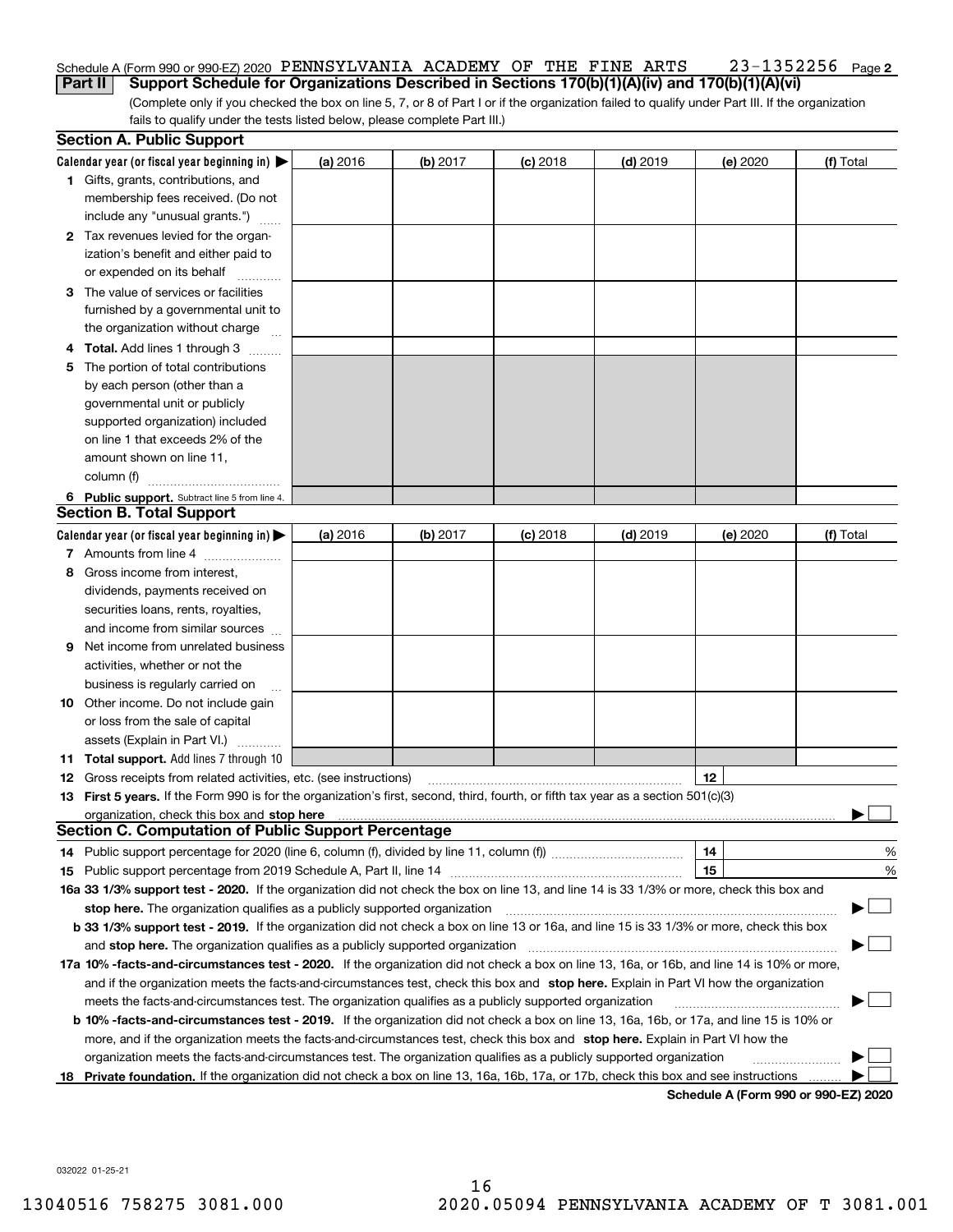#### **3** Schedule A (Form 990 or 990-EZ) 2020 PENNSYLVANIA ACADEMY OF THE FINE ARTS  $\qquad \ \ \, 23-1352256$  Page **Part III Support Schedule for Organizations Described in Section 509(a)(2)**

(Complete only if you checked the box on line 10 of Part I or if the organization failed to qualify under Part II. If the organization fails to qualify under the tests listed below, please complete Part II.)

|    | <b>Section A. Public Support</b>                                                                                                                                                                                               |          |          |            |            |          |                                      |
|----|--------------------------------------------------------------------------------------------------------------------------------------------------------------------------------------------------------------------------------|----------|----------|------------|------------|----------|--------------------------------------|
|    | Calendar year (or fiscal year beginning in)                                                                                                                                                                                    | (a) 2016 | (b) 2017 | $(c)$ 2018 | $(d)$ 2019 | (e) 2020 | (f) Total                            |
|    | 1 Gifts, grants, contributions, and                                                                                                                                                                                            |          |          |            |            |          |                                      |
|    | membership fees received. (Do not                                                                                                                                                                                              |          |          |            |            |          |                                      |
|    | include any "unusual grants.")                                                                                                                                                                                                 |          |          |            |            |          |                                      |
|    | <b>2</b> Gross receipts from admissions,                                                                                                                                                                                       |          |          |            |            |          |                                      |
|    | merchandise sold or services per-                                                                                                                                                                                              |          |          |            |            |          |                                      |
|    | formed, or facilities furnished in<br>any activity that is related to the                                                                                                                                                      |          |          |            |            |          |                                      |
|    | organization's tax-exempt purpose                                                                                                                                                                                              |          |          |            |            |          |                                      |
|    | 3 Gross receipts from activities that                                                                                                                                                                                          |          |          |            |            |          |                                      |
|    | are not an unrelated trade or bus-                                                                                                                                                                                             |          |          |            |            |          |                                      |
|    | iness under section 513                                                                                                                                                                                                        |          |          |            |            |          |                                      |
|    | 4 Tax revenues levied for the organ-                                                                                                                                                                                           |          |          |            |            |          |                                      |
|    | ization's benefit and either paid to                                                                                                                                                                                           |          |          |            |            |          |                                      |
|    | or expended on its behalf                                                                                                                                                                                                      |          |          |            |            |          |                                      |
|    | 5 The value of services or facilities                                                                                                                                                                                          |          |          |            |            |          |                                      |
|    | furnished by a governmental unit to                                                                                                                                                                                            |          |          |            |            |          |                                      |
|    | the organization without charge                                                                                                                                                                                                |          |          |            |            |          |                                      |
|    |                                                                                                                                                                                                                                |          |          |            |            |          |                                      |
|    | <b>6 Total.</b> Add lines 1 through 5                                                                                                                                                                                          |          |          |            |            |          |                                      |
|    | 7a Amounts included on lines 1, 2, and                                                                                                                                                                                         |          |          |            |            |          |                                      |
|    | 3 received from disqualified persons                                                                                                                                                                                           |          |          |            |            |          |                                      |
|    | <b>b</b> Amounts included on lines 2 and 3 received<br>from other than disqualified persons that                                                                                                                               |          |          |            |            |          |                                      |
|    | exceed the greater of \$5,000 or 1% of the                                                                                                                                                                                     |          |          |            |            |          |                                      |
|    | amount on line 13 for the year                                                                                                                                                                                                 |          |          |            |            |          |                                      |
|    | c Add lines 7a and 7b                                                                                                                                                                                                          |          |          |            |            |          |                                      |
|    | 8 Public support. (Subtract line 7c from line 6.)<br><b>Section B. Total Support</b>                                                                                                                                           |          |          |            |            |          |                                      |
|    |                                                                                                                                                                                                                                |          |          |            |            |          |                                      |
|    | Calendar year (or fiscal year beginning in)                                                                                                                                                                                    | (a) 2016 | (b) 2017 | $(c)$ 2018 | $(d)$ 2019 | (e) 2020 | (f) Total                            |
|    | 9 Amounts from line 6<br>10a Gross income from interest,                                                                                                                                                                       |          |          |            |            |          |                                      |
|    | dividends, payments received on                                                                                                                                                                                                |          |          |            |            |          |                                      |
|    | securities loans, rents, royalties,                                                                                                                                                                                            |          |          |            |            |          |                                      |
|    | and income from similar sources                                                                                                                                                                                                |          |          |            |            |          |                                      |
|    | <b>b</b> Unrelated business taxable income                                                                                                                                                                                     |          |          |            |            |          |                                      |
|    | (less section 511 taxes) from businesses                                                                                                                                                                                       |          |          |            |            |          |                                      |
|    | acquired after June 30, 1975                                                                                                                                                                                                   |          |          |            |            |          |                                      |
|    | c Add lines 10a and 10b                                                                                                                                                                                                        |          |          |            |            |          |                                      |
|    | 11 Net income from unrelated business<br>activities not included in line 10b,                                                                                                                                                  |          |          |            |            |          |                                      |
|    | whether or not the business is                                                                                                                                                                                                 |          |          |            |            |          |                                      |
|    | regularly carried on                                                                                                                                                                                                           |          |          |            |            |          |                                      |
|    | <b>12</b> Other income. Do not include gain<br>or loss from the sale of capital                                                                                                                                                |          |          |            |            |          |                                      |
|    | assets (Explain in Part VI.)                                                                                                                                                                                                   |          |          |            |            |          |                                      |
|    | <b>13</b> Total support. (Add lines 9, 10c, 11, and 12.)                                                                                                                                                                       |          |          |            |            |          |                                      |
|    | 14 First 5 years. If the Form 990 is for the organization's first, second, third, fourth, or fifth tax year as a section 501(c)(3) organization,                                                                               |          |          |            |            |          |                                      |
|    | check this box and stop here measurements and contain the state of the state of the state of the state of the state of the state of the state of the state of the state of the state of the state of the state of the state of |          |          |            |            |          |                                      |
|    | <b>Section C. Computation of Public Support Percentage</b>                                                                                                                                                                     |          |          |            |            |          |                                      |
|    | 15 Public support percentage for 2020 (line 8, column (f), divided by line 13, column (f))                                                                                                                                     |          |          |            |            | 15       | %                                    |
|    | 16 Public support percentage from 2019 Schedule A, Part III, line 15<br><b>Section D. Computation of Investment Income Percentage</b>                                                                                          |          |          |            |            | 16       | %                                    |
|    | 17 Investment income percentage for 2020 (line 10c, column (f), divided by line 13, column (f))                                                                                                                                |          |          |            |            | 17       | %                                    |
|    |                                                                                                                                                                                                                                |          |          |            |            | 18       |                                      |
|    | 18 Investment income percentage from 2019 Schedule A, Part III, line 17<br>19a 33 1/3% support tests - 2020. If the organization did not check the box on line 14, and line 15 is more than 33 1/3%, and line 17 is not        |          |          |            |            |          | %                                    |
|    |                                                                                                                                                                                                                                |          |          |            |            |          |                                      |
|    | more than 33 1/3%, check this box and stop here. The organization qualifies as a publicly supported organization                                                                                                               |          |          |            |            |          |                                      |
|    | <b>b 33 1/3% support tests - 2019.</b> If the organization did not check a box on line 14 or line 19a, and line 16 is more than 33 1/3%, and                                                                                   |          |          |            |            |          |                                      |
|    | line 18 is not more than 33 1/3%, check this box and stop here. The organization qualifies as a publicly supported organization                                                                                                |          |          |            |            |          |                                      |
| 20 | <b>Private foundation.</b> If the organization did not check a box on line 14, 19a, or 19b, check this box and see instructions                                                                                                |          |          |            |            |          | Schedule A (Form 990 or 990-EZ) 2020 |
|    | 032023 01-25-21                                                                                                                                                                                                                |          |          |            |            |          |                                      |

17

13040516 758275 3081.000 2020.05094 PENNSYLVANIA ACADEMY OF T 3081.001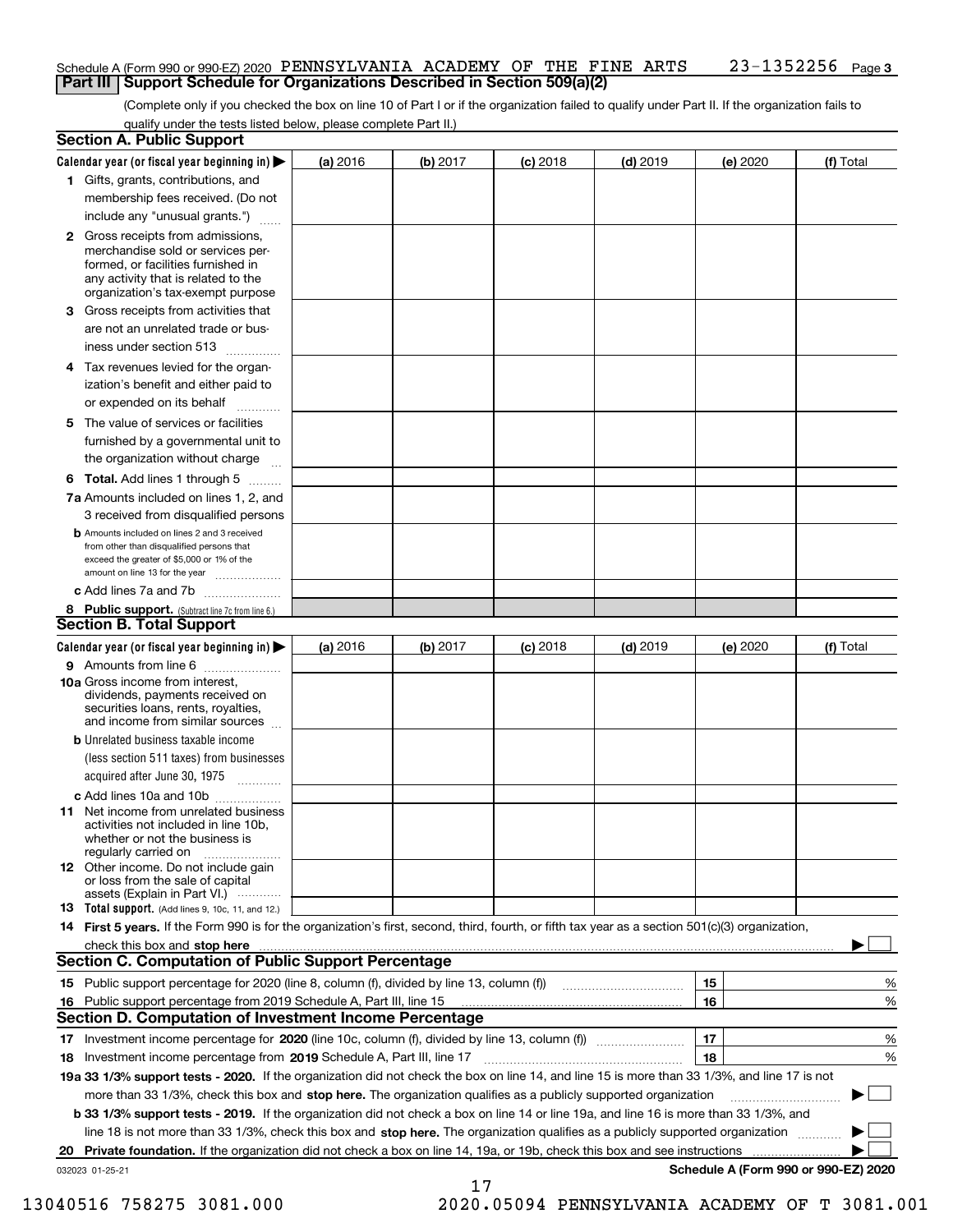#### 23-1352256 Page 4 Schedule A (Form 990 or 990-EZ) 2020 PENNSYLVANIA ACADEMY OF THE FINE ARTS  $\qquad \ \ \, 23-1352256$  Page

## **Part IV Supporting Organizations**

(Complete only if you checked a box in line 12 on Part I. If you checked box 12a, Part I, complete Sections A and B. If you checked box 12b, Part I, complete Sections A and C. If you checked box 12c, Part I, complete Sections A, D, and E. If you checked box 12d, Part I, complete Sections A and D, and complete Part V.)

## **Section A. All Supporting Organizations**

- **1** Are all of the organization's supported organizations listed by name in the organization's governing documents? If "No," describe in **Part VI** how the supported organizations are designated. If designated by *class or purpose, describe the designation. If historic and continuing relationship, explain.*
- **2** Did the organization have any supported organization that does not have an IRS determination of status under section 509(a)(1) or (2)? If "Yes," explain in Part VI how the organization determined that the supported *organization was described in section 509(a)(1) or (2).*
- **3a** Did the organization have a supported organization described in section 501(c)(4), (5), or (6)? If "Yes," answer *lines 3b and 3c below.*
- **b** Did the organization confirm that each supported organization qualified under section 501(c)(4), (5), or (6) and satisfied the public support tests under section 509(a)(2)? If "Yes," describe in **Part VI** when and how the *organization made the determination.*
- **c**Did the organization ensure that all support to such organizations was used exclusively for section 170(c)(2)(B) purposes? If "Yes," explain in **Part VI** what controls the organization put in place to ensure such use.
- **4a***If* Was any supported organization not organized in the United States ("foreign supported organization")? *"Yes," and if you checked box 12a or 12b in Part I, answer lines 4b and 4c below.*
- **b** Did the organization have ultimate control and discretion in deciding whether to make grants to the foreign supported organization? If "Yes," describe in **Part VI** how the organization had such control and discretion *despite being controlled or supervised by or in connection with its supported organizations.*
- **c** Did the organization support any foreign supported organization that does not have an IRS determination under sections 501(c)(3) and 509(a)(1) or (2)? If "Yes," explain in **Part VI** what controls the organization used *to ensure that all support to the foreign supported organization was used exclusively for section 170(c)(2)(B) purposes.*
- **5a** Did the organization add, substitute, or remove any supported organizations during the tax year? If "Yes," answer lines 5b and 5c below (if applicable). Also, provide detail in **Part VI,** including (i) the names and EIN *numbers of the supported organizations added, substituted, or removed; (ii) the reasons for each such action; (iii) the authority under the organization's organizing document authorizing such action; and (iv) how the action was accomplished (such as by amendment to the organizing document).*
- **b** Type I or Type II only. Was any added or substituted supported organization part of a class already designated in the organization's organizing document?
- **cSubstitutions only.**  Was the substitution the result of an event beyond the organization's control?
- **6** Did the organization provide support (whether in the form of grants or the provision of services or facilities) to **Part VI.** *If "Yes," provide detail in* support or benefit one or more of the filing organization's supported organizations? anyone other than (i) its supported organizations, (ii) individuals that are part of the charitable class benefited by one or more of its supported organizations, or (iii) other supporting organizations that also
- **7**Did the organization provide a grant, loan, compensation, or other similar payment to a substantial contributor *If "Yes," complete Part I of Schedule L (Form 990 or 990-EZ).* regard to a substantial contributor? (as defined in section 4958(c)(3)(C)), a family member of a substantial contributor, or a 35% controlled entity with
- **8** Did the organization make a loan to a disqualified person (as defined in section 4958) not described in line 7? *If "Yes," complete Part I of Schedule L (Form 990 or 990-EZ).*
- **9a** Was the organization controlled directly or indirectly at any time during the tax year by one or more in section 509(a)(1) or (2))? If "Yes," *provide detail in* <code>Part VI.</code> disqualified persons, as defined in section 4946 (other than foundation managers and organizations described
- **b** Did one or more disqualified persons (as defined in line 9a) hold a controlling interest in any entity in which the supporting organization had an interest? If "Yes," provide detail in P**art VI**.
- **c**Did a disqualified person (as defined in line 9a) have an ownership interest in, or derive any personal benefit from, assets in which the supporting organization also had an interest? If "Yes," provide detail in P**art VI.**
- **10a** Was the organization subject to the excess business holdings rules of section 4943 because of section supporting organizations)? If "Yes," answer line 10b below. 4943(f) (regarding certain Type II supporting organizations, and all Type III non-functionally integrated
- **b** Did the organization have any excess business holdings in the tax year? (Use Schedule C, Form 4720, to *determine whether the organization had excess business holdings.)*

18

032024 01-25-21

**Schedule A (Form 990 or 990-EZ) 2020**

**YesNo**

**1**

**2**

**3a**

**3b**

**3c**

**4a**

**4b**

**4c**

**5a**

**5b5c**

**6**

**7**

**8**

**9a**

**9b**

**9c**

**10a**

**10b**

13040516 758275 3081.000 2020.05094 PENNSYLVANIA ACADEMY OF T 3081.001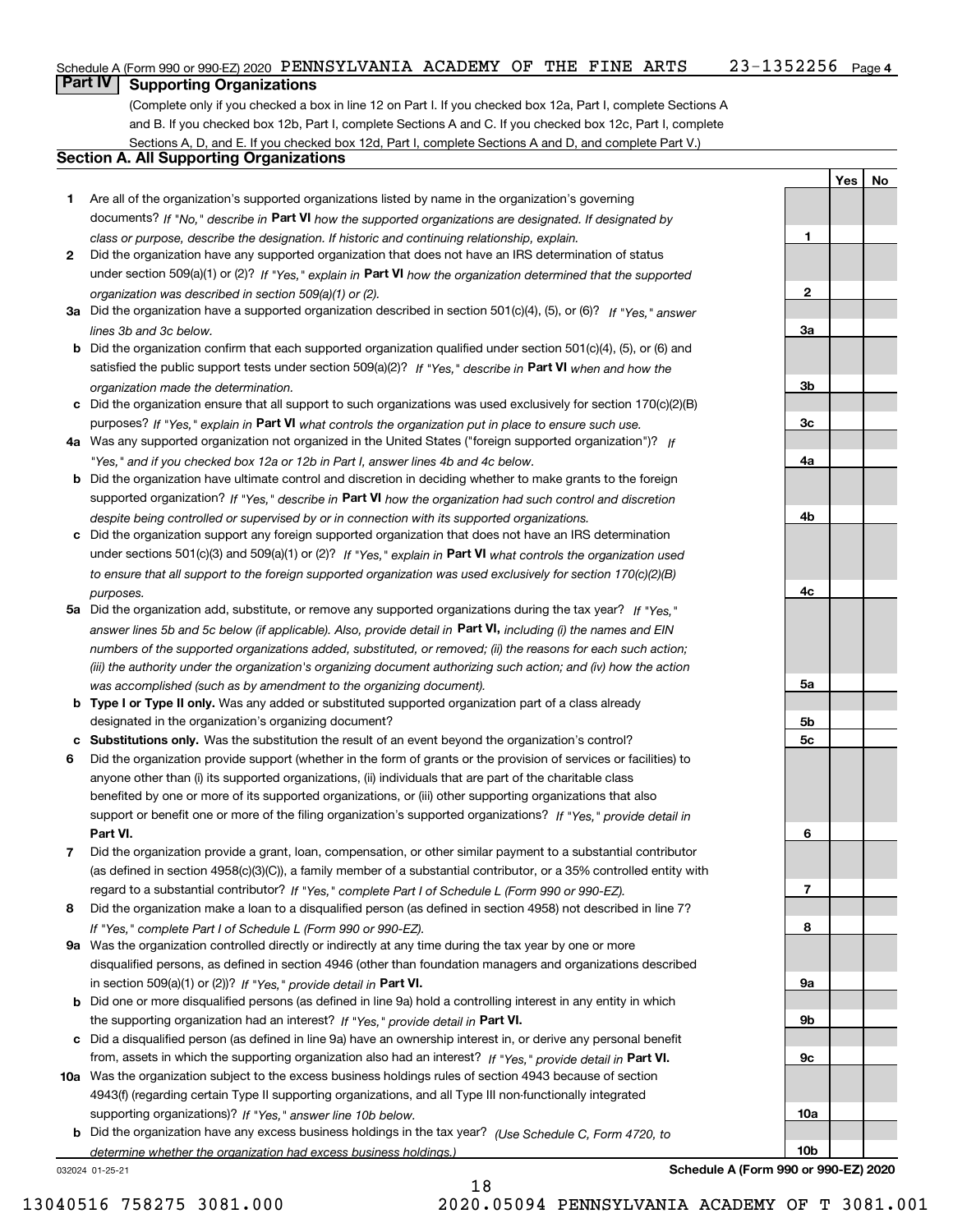### 23-1352256 Page 5 Schedule A (Form 990 or 990-EZ) 2020 PENNSYLVANIA ACADEMY OF THE FINE ARTS  $\qquad \ \ \, 23-1352256$  Page **Part IV Supporting Organizations** *(continued)*

|    |                                                                                                                                                                                                                                                                                                                                                                                                                                                                                                                                                                                                                                                      |                 | Yes l | No  |
|----|------------------------------------------------------------------------------------------------------------------------------------------------------------------------------------------------------------------------------------------------------------------------------------------------------------------------------------------------------------------------------------------------------------------------------------------------------------------------------------------------------------------------------------------------------------------------------------------------------------------------------------------------------|-----------------|-------|-----|
| 11 | Has the organization accepted a gift or contribution from any of the following persons?                                                                                                                                                                                                                                                                                                                                                                                                                                                                                                                                                              |                 |       |     |
|    | a A person who directly or indirectly controls, either alone or together with persons described in lines 11b and                                                                                                                                                                                                                                                                                                                                                                                                                                                                                                                                     |                 |       |     |
|    | 11c below, the governing body of a supported organization?                                                                                                                                                                                                                                                                                                                                                                                                                                                                                                                                                                                           | 11a             |       |     |
| b  | A family member of a person described in line 11a above?                                                                                                                                                                                                                                                                                                                                                                                                                                                                                                                                                                                             | 11 <sub>b</sub> |       |     |
|    | c A 35% controlled entity of a person described in line 11a or 11b above? If "Yes" to line 11a, 11b, or 11c, provide                                                                                                                                                                                                                                                                                                                                                                                                                                                                                                                                 |                 |       |     |
|    | detail in Part VI.                                                                                                                                                                                                                                                                                                                                                                                                                                                                                                                                                                                                                                   | 11c             |       |     |
|    | <b>Section B. Type I Supporting Organizations</b>                                                                                                                                                                                                                                                                                                                                                                                                                                                                                                                                                                                                    |                 |       |     |
|    |                                                                                                                                                                                                                                                                                                                                                                                                                                                                                                                                                                                                                                                      |                 | Yes   | No  |
|    | Did the governing body, members of the governing body, officers acting in their official capacity, or membership of one or<br>more supported organizations have the power to regularly appoint or elect at least a majority of the organization's officers,<br>directors, or trustees at all times during the tax year? If "No," describe in Part VI how the supported organization(s)<br>effectively operated, supervised, or controlled the organization's activities. If the organization had more than one supported<br>organization, describe how the powers to appoint and/or remove officers, directors, or trustees were allocated among the |                 |       |     |
|    | supported organizations and what conditions or restrictions, if any, applied to such powers during the tax year.                                                                                                                                                                                                                                                                                                                                                                                                                                                                                                                                     |                 |       |     |
| 2  | Did the organization operate for the benefit of any supported organization other than the supported                                                                                                                                                                                                                                                                                                                                                                                                                                                                                                                                                  |                 |       |     |
|    | organization(s) that operated, supervised, or controlled the supporting organization? If "Yes." explain in                                                                                                                                                                                                                                                                                                                                                                                                                                                                                                                                           |                 |       |     |
|    | Part VI how providing such benefit carried out the purposes of the supported organization(s) that operated,                                                                                                                                                                                                                                                                                                                                                                                                                                                                                                                                          |                 |       |     |
|    | supervised, or controlled the supporting organization.                                                                                                                                                                                                                                                                                                                                                                                                                                                                                                                                                                                               | $\mathbf{2}$    |       |     |
|    | <b>Section C. Type II Supporting Organizations</b>                                                                                                                                                                                                                                                                                                                                                                                                                                                                                                                                                                                                   |                 |       |     |
|    |                                                                                                                                                                                                                                                                                                                                                                                                                                                                                                                                                                                                                                                      |                 | Yes   | No. |
|    | Were a majority of the organization's directors or trustees during the tax year also a majority of the directors                                                                                                                                                                                                                                                                                                                                                                                                                                                                                                                                     |                 |       |     |

| or trustees of each of the organization's supported organization(s)? If "No," describe in Part VI how control |  |  |  |
|---------------------------------------------------------------------------------------------------------------|--|--|--|
| or management of the supporting organization was vested in the same persons that controlled or managed        |  |  |  |
| the currented emergetian(a)                                                                                   |  |  |  |

| the supported organization(s).                                                                                                                                                                                                                                                                                                                                                                                                                                                        |  |  |  |  |  |  |
|---------------------------------------------------------------------------------------------------------------------------------------------------------------------------------------------------------------------------------------------------------------------------------------------------------------------------------------------------------------------------------------------------------------------------------------------------------------------------------------|--|--|--|--|--|--|
| Section D. All Type III Supporting Organizations                                                                                                                                                                                                                                                                                                                                                                                                                                      |  |  |  |  |  |  |
|                                                                                                                                                                                                                                                                                                                                                                                                                                                                                       |  |  |  |  |  |  |
| Did the organization provide to each of its supported organizations, by the last day of the fifth month of the<br>organization's tax year, (i) a written notice describing the type and amount of support provided during the prior tax<br>year, (ii) a copy of the Form 990 that was most recently filed as of the date of notification, and (iii) copies of the<br>organization's governing documents in effect on the date of notification, to the extent not previously provided? |  |  |  |  |  |  |
|                                                                                                                                                                                                                                                                                                                                                                                                                                                                                       |  |  |  |  |  |  |

| Were any of the organization's officers, directors, or trustees either (i) appointed or elected by the supported   |  |
|--------------------------------------------------------------------------------------------------------------------|--|
| organization(s) or (ii) serving on the governing body of a supported organization? If "No," explain in Part VI how |  |
| the organization maintained a close and continuous working relationship with the supported organization(s).        |  |
| By reason of the relationship described in line 2, above, did the organization's supported organizations have a    |  |
| significant voice in the organization's investment policies and in directing the use of the organization's         |  |

| income or assets at all times during the tax year? If "Yes," describe in Part VI the role the organization's |
|--------------------------------------------------------------------------------------------------------------|
| supported organizations played in this regard                                                                |

## *supported organizations played in this regard.* **Section E. Type III Functionally Integrated Supporting Organizations**

|  | Check the box next to the method that the organization used to satisfy the Integral Part Test during the year (see instructions). |  |  |  |
|--|-----------------------------------------------------------------------------------------------------------------------------------|--|--|--|
|--|-----------------------------------------------------------------------------------------------------------------------------------|--|--|--|

- **a**The organization satisfied the Activities Test. *Complete* line 2 below.  $\mathcal{L}^{\text{max}}$
- **b**The organization is the parent of each of its supported organizations. *Complete* line 3 *below.*  $\mathcal{L}^{\text{max}}$

|  |  | c <u>□</u> The organization supported a governmental entity. Describe in Part VI how you supported a governmental entity (see instructions) |  |  |
|--|--|---------------------------------------------------------------------------------------------------------------------------------------------|--|--|
|--|--|---------------------------------------------------------------------------------------------------------------------------------------------|--|--|

- **2Answer lines 2a and 2b below. Yes No** Activities Test.
- **a** Did substantially all of the organization's activities during the tax year directly further the exempt purposes of the supported organization(s) to which the organization was responsive? If "Yes," then in **Part VI identify those supported organizations and explain**  *how these activities directly furthered their exempt purposes, how the organization was responsive to those supported organizations, and how the organization determined that these activities constituted substantially all of its activities.*
- **b** Did the activities described in line 2a, above, constitute activities that, but for the organization's involvement, **Part VI**  *the reasons for the organization's position that its supported organization(s) would have engaged in* one or more of the organization's supported organization(s) would have been engaged in? If "Yes," e*xplain in these activities but for the organization's involvement.*
- **3** Parent of Supported Organizations. Answer lines 3a and 3b below.

**a** Did the organization have the power to regularly appoint or elect a majority of the officers, directors, or trustees of each of the supported organizations? If "Yes" or "No" provide details in **Part VI.** 

032025 01-25-21 **b** Did the organization exercise a substantial degree of direction over the policies, programs, and activities of each of its supported organizations? If "Yes," describe in Part VI the role played by the organization in this regard.

**Schedule A (Form 990 or 990-EZ) 2020**

**1**

**1**

**3**

**2a**

**2b**

**3a**

**3b**

**YesNo**

13040516 758275 3081.000 2020.05094 PENNSYLVANIA ACADEMY OF T 3081.001

19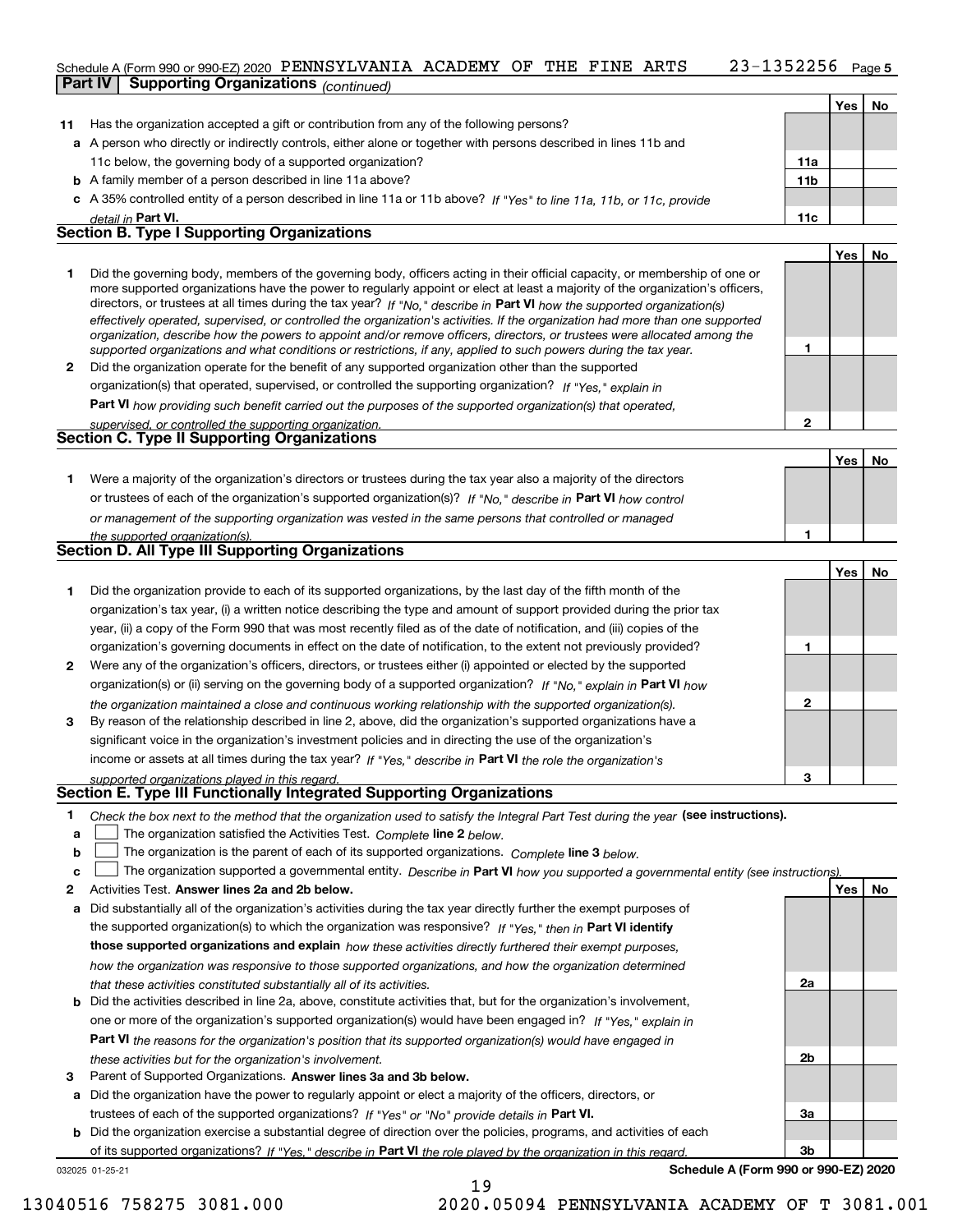|                | Schedule A (Form 990 or 990-EZ) 2020 PENNSYLVANIA ACADEMY OF THE FINE ARTS                                                                     |                          |                | $23 - 1352256$ Page 6          |
|----------------|------------------------------------------------------------------------------------------------------------------------------------------------|--------------------------|----------------|--------------------------------|
|                | Type III Non-Functionally Integrated 509(a)(3) Supporting Organizations<br><b>Part V</b>                                                       |                          |                |                                |
| 1              | Check here if the organization satisfied the Integral Part Test as a qualifying trust on Nov. 20, 1970 (explain in Part VI). See instructions. |                          |                |                                |
|                | All other Type III non-functionally integrated supporting organizations must complete Sections A through E.                                    |                          |                |                                |
|                | Section A - Adjusted Net Income                                                                                                                |                          | (A) Prior Year | (B) Current Year<br>(optional) |
| 1              | Net short-term capital gain                                                                                                                    | 1                        |                |                                |
| $\mathbf{2}$   | Recoveries of prior-year distributions                                                                                                         | $\mathbf{2}$             |                |                                |
| 3              | Other gross income (see instructions)                                                                                                          | 3                        |                |                                |
| 4              | Add lines 1 through 3.                                                                                                                         | 4                        |                |                                |
| 5              | Depreciation and depletion                                                                                                                     | 5                        |                |                                |
| 6              | Portion of operating expenses paid or incurred for production or                                                                               |                          |                |                                |
|                | collection of gross income or for management, conservation, or                                                                                 |                          |                |                                |
|                | maintenance of property held for production of income (see instructions)                                                                       | 6                        |                |                                |
| 7              | Other expenses (see instructions)                                                                                                              | $\overline{\phantom{a}}$ |                |                                |
| 8              | Adjusted Net Income (subtract lines 5, 6, and 7 from line 4)                                                                                   | 8                        |                |                                |
|                | <b>Section B - Minimum Asset Amount</b>                                                                                                        |                          | (A) Prior Year | (B) Current Year<br>(optional) |
| 1              | Aggregate fair market value of all non-exempt-use assets (see                                                                                  |                          |                |                                |
|                | instructions for short tax year or assets held for part of year):                                                                              |                          |                |                                |
|                | <b>a</b> Average monthly value of securities                                                                                                   | 1a                       |                |                                |
|                | <b>b</b> Average monthly cash balances                                                                                                         | 1b                       |                |                                |
|                | c Fair market value of other non-exempt-use assets                                                                                             | 1c                       |                |                                |
|                | d Total (add lines 1a, 1b, and 1c)                                                                                                             | 1d                       |                |                                |
|                | e Discount claimed for blockage or other factors                                                                                               |                          |                |                                |
|                | (explain in detail in Part VI):                                                                                                                |                          |                |                                |
| 2              | Acquisition indebtedness applicable to non-exempt-use assets                                                                                   | $\mathbf{2}$             |                |                                |
| 3              | Subtract line 2 from line 1d.                                                                                                                  | 3                        |                |                                |
| 4              | Cash deemed held for exempt use. Enter 0.015 of line 3 (for greater amount,                                                                    |                          |                |                                |
|                | see instructions).                                                                                                                             | 4                        |                |                                |
| 5              | Net value of non-exempt-use assets (subtract line 4 from line 3)                                                                               | 5                        |                |                                |
| 6              | Multiply line 5 by 0.035.                                                                                                                      | 6                        |                |                                |
| 7              | Recoveries of prior-year distributions                                                                                                         | $\overline{\phantom{a}}$ |                |                                |
| 8              | Minimum Asset Amount (add line 7 to line 6)                                                                                                    | 8                        |                |                                |
|                | <b>Section C - Distributable Amount</b>                                                                                                        |                          |                | <b>Current Year</b>            |
| 1.             | Adjusted net income for prior year (from Section A, line 8, column A)                                                                          | 1                        |                |                                |
| 2              | Enter 0.85 of line 1.                                                                                                                          | 2                        |                |                                |
| 3              | Minimum asset amount for prior year (from Section B, line 8, column A)                                                                         | 3                        |                |                                |
| 4              | Enter greater of line 2 or line 3.                                                                                                             | 4                        |                |                                |
| 5              | Income tax imposed in prior year                                                                                                               | 5                        |                |                                |
| 6              | <b>Distributable Amount.</b> Subtract line 5 from line 4, unless subject to                                                                    |                          |                |                                |
|                | emergency temporary reduction (see instructions).                                                                                              | 6                        |                |                                |
| $\overline{7}$ | Check here if the current year is the organization's first as a non-functionally integrated Type III supporting organization (see              |                          |                |                                |

instructions).

**Schedule A (Form 990 or 990-EZ) 2020**

032026 01-25-21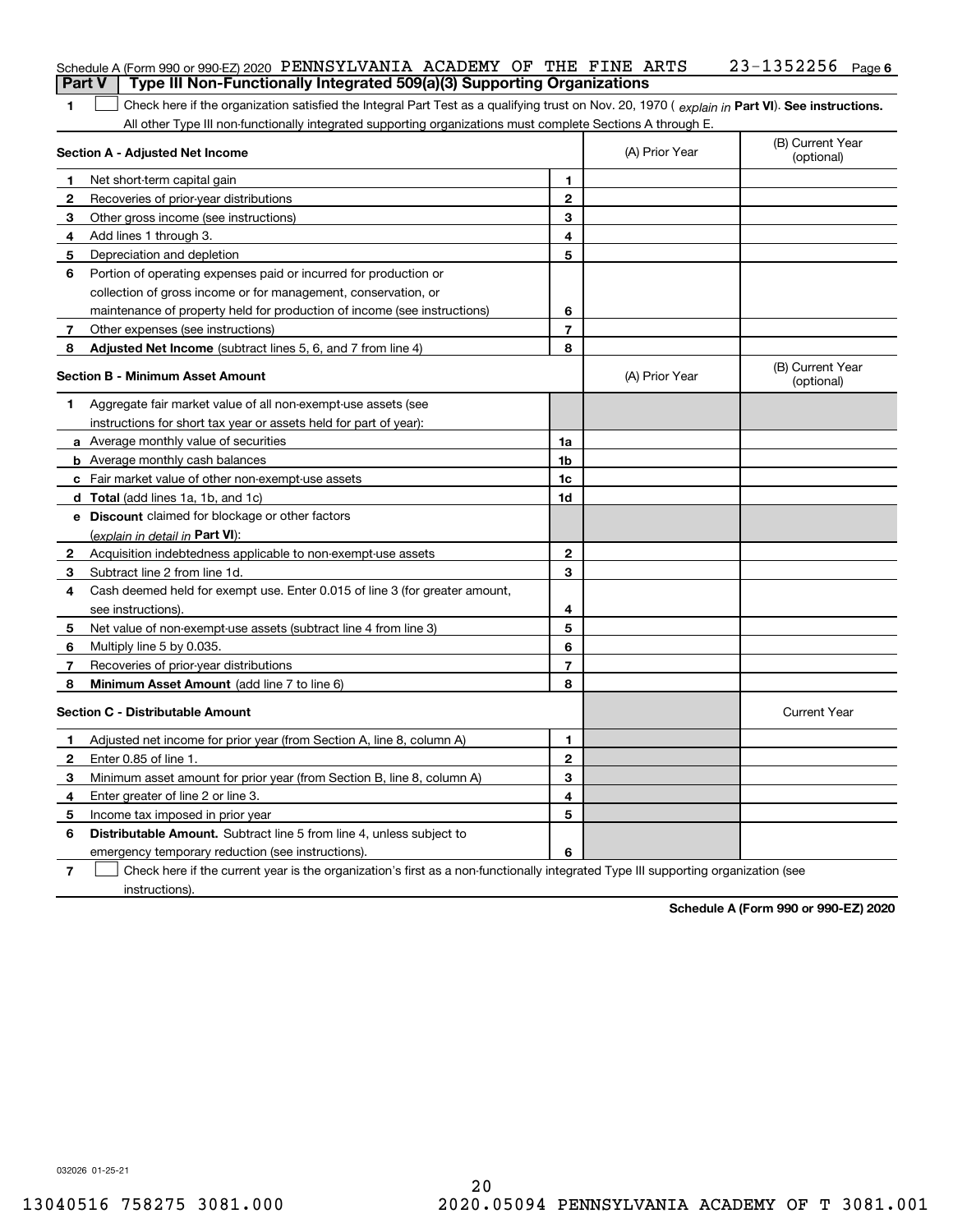#### **7** Schedule A (Form 990 or 990-EZ) 2020 PENNSYLVANIA ACADEMY OF THE FINE ARTS Z3-I35ZZ56 Page PENNSYLVANIA ACADEMY OF THE FINE ARTS 23-1352256

| <b>Part V</b> | Type III Non-Functionally Integrated 509(a)(3) Supporting Organizations                    |                                    | (continued)                                   |              |                                                  |
|---------------|--------------------------------------------------------------------------------------------|------------------------------------|-----------------------------------------------|--------------|--------------------------------------------------|
|               | <b>Section D - Distributions</b>                                                           |                                    |                                               |              | <b>Current Year</b>                              |
| 1             | Amounts paid to supported organizations to accomplish exempt purposes                      |                                    |                                               | 1            |                                                  |
| 2             | Amounts paid to perform activity that directly furthers exempt purposes of supported       |                                    |                                               |              |                                                  |
|               | organizations, in excess of income from activity                                           |                                    |                                               | $\mathbf{2}$ |                                                  |
| 3             | Administrative expenses paid to accomplish exempt purposes of supported organizations      |                                    |                                               | 3            |                                                  |
| 4             | Amounts paid to acquire exempt-use assets                                                  |                                    |                                               | 4            |                                                  |
| 5             | Qualified set-aside amounts (prior IRS approval required - provide details in Part VI)     |                                    |                                               | 5            |                                                  |
| 6             | Other distributions ( <i>describe in</i> Part VI). See instructions.                       |                                    |                                               | 6            |                                                  |
| 7             | Total annual distributions. Add lines 1 through 6.                                         |                                    |                                               | 7            |                                                  |
| 8             | Distributions to attentive supported organizations to which the organization is responsive |                                    |                                               |              |                                                  |
|               | (provide details in Part VI). See instructions.                                            |                                    |                                               | 8            |                                                  |
| 9             | Distributable amount for 2020 from Section C, line 6                                       |                                    |                                               | 9            |                                                  |
| 10            | Line 8 amount divided by line 9 amount                                                     |                                    |                                               | 10           |                                                  |
|               | <b>Section E - Distribution Allocations</b> (see instructions)                             | (i)<br><b>Excess Distributions</b> | (ii)<br><b>Underdistributions</b><br>Pre-2020 |              | (iii)<br><b>Distributable</b><br>Amount for 2020 |
| 1             | Distributable amount for 2020 from Section C, line 6                                       |                                    |                                               |              |                                                  |
| 2             | Underdistributions, if any, for years prior to 2020 (reason-                               |                                    |                                               |              |                                                  |
|               | able cause required - explain in Part VI). See instructions.                               |                                    |                                               |              |                                                  |
| 3             | Excess distributions carryover, if any, to 2020                                            |                                    |                                               |              |                                                  |
|               | a From 2015                                                                                |                                    |                                               |              |                                                  |
|               | <b>b</b> From 2016                                                                         |                                    |                                               |              |                                                  |
|               | $c$ From 2017                                                                              |                                    |                                               |              |                                                  |
|               | d From 2018                                                                                |                                    |                                               |              |                                                  |
|               | e From 2019                                                                                |                                    |                                               |              |                                                  |
|               | f Total of lines 3a through 3e                                                             |                                    |                                               |              |                                                  |
|               | g Applied to underdistributions of prior years                                             |                                    |                                               |              |                                                  |
|               | <b>h</b> Applied to 2020 distributable amount                                              |                                    |                                               |              |                                                  |
|               | Carryover from 2015 not applied (see instructions)                                         |                                    |                                               |              |                                                  |
|               | Remainder. Subtract lines 3g, 3h, and 3i from line 3f.                                     |                                    |                                               |              |                                                  |
| 4             | Distributions for 2020 from Section D,                                                     |                                    |                                               |              |                                                  |
|               | line $7:$                                                                                  |                                    |                                               |              |                                                  |
|               | a Applied to underdistributions of prior years                                             |                                    |                                               |              |                                                  |
|               | <b>b</b> Applied to 2020 distributable amount                                              |                                    |                                               |              |                                                  |
|               | c Remainder. Subtract lines 4a and 4b from line 4.                                         |                                    |                                               |              |                                                  |
| 5.            | Remaining underdistributions for years prior to 2020, if                                   |                                    |                                               |              |                                                  |
|               | any. Subtract lines 3g and 4a from line 2. For result greater                              |                                    |                                               |              |                                                  |
|               | than zero, explain in Part VI. See instructions.                                           |                                    |                                               |              |                                                  |
| 6             | Remaining underdistributions for 2020. Subtract lines 3h                                   |                                    |                                               |              |                                                  |
|               | and 4b from line 1. For result greater than zero, explain in                               |                                    |                                               |              |                                                  |
|               | Part VI. See instructions.                                                                 |                                    |                                               |              |                                                  |
| 7             | Excess distributions carryover to 2021. Add lines 3j                                       |                                    |                                               |              |                                                  |
|               | and 4c.                                                                                    |                                    |                                               |              |                                                  |
| 8             | Breakdown of line 7:                                                                       |                                    |                                               |              |                                                  |
|               | a Excess from 2016                                                                         |                                    |                                               |              |                                                  |
|               | <b>b</b> Excess from 2017                                                                  |                                    |                                               |              |                                                  |
|               | c Excess from 2018                                                                         |                                    |                                               |              |                                                  |
|               | d Excess from 2019                                                                         |                                    |                                               |              |                                                  |
|               | e Excess from 2020                                                                         |                                    |                                               |              |                                                  |

**Schedule A (Form 990 or 990-EZ) 2020**

032027 01-25-21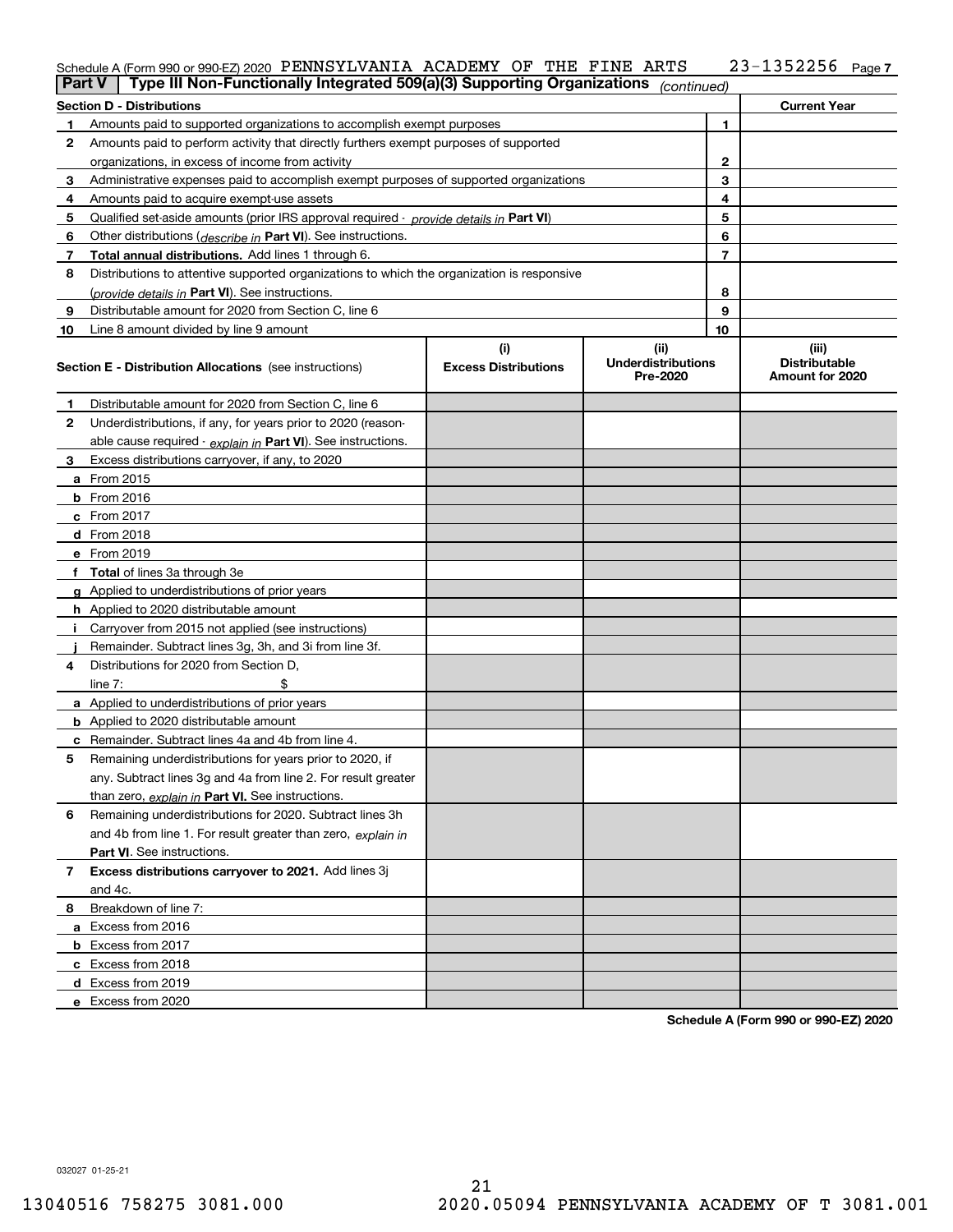| <b>Part VI</b>  |                     | Schedule A (Form 990 or 990-EZ) 2020 PENNSYLVANIA ACADEMY OF THE FINE ARTS<br>Supplemental Information. Provide the explanations required by Part II, line 10; Part II, line 17a or 17b; Part III, line 12;                                                                                                                                                                                                                         |  | $23 - 1352256$ Page 8                |
|-----------------|---------------------|-------------------------------------------------------------------------------------------------------------------------------------------------------------------------------------------------------------------------------------------------------------------------------------------------------------------------------------------------------------------------------------------------------------------------------------|--|--------------------------------------|
|                 | (See instructions.) | Part IV, Section A, lines 1, 2, 3b, 3c, 4b, 4c, 5a, 6, 9a, 9b, 9c, 11a, 11b, and 11c; Part IV, Section B, lines 1 and 2; Part IV, Section C,<br>line 1; Part IV, Section D, lines 2 and 3; Part IV, Section E, lines 1c, 2a, 2b, 3a, and 3b; Part V, line 1; Part V, Section B, line 1e; Part V,<br>Section D, lines 5, 6, and 8; and Part V, Section E, lines 2, 5, and 6. Also complete this part for any additional information. |  |                                      |
|                 |                     |                                                                                                                                                                                                                                                                                                                                                                                                                                     |  |                                      |
|                 |                     |                                                                                                                                                                                                                                                                                                                                                                                                                                     |  |                                      |
|                 |                     |                                                                                                                                                                                                                                                                                                                                                                                                                                     |  |                                      |
|                 |                     |                                                                                                                                                                                                                                                                                                                                                                                                                                     |  |                                      |
|                 |                     |                                                                                                                                                                                                                                                                                                                                                                                                                                     |  |                                      |
|                 |                     |                                                                                                                                                                                                                                                                                                                                                                                                                                     |  |                                      |
|                 |                     |                                                                                                                                                                                                                                                                                                                                                                                                                                     |  |                                      |
|                 |                     |                                                                                                                                                                                                                                                                                                                                                                                                                                     |  |                                      |
|                 |                     |                                                                                                                                                                                                                                                                                                                                                                                                                                     |  |                                      |
|                 |                     |                                                                                                                                                                                                                                                                                                                                                                                                                                     |  |                                      |
|                 |                     |                                                                                                                                                                                                                                                                                                                                                                                                                                     |  |                                      |
|                 |                     |                                                                                                                                                                                                                                                                                                                                                                                                                                     |  |                                      |
|                 |                     |                                                                                                                                                                                                                                                                                                                                                                                                                                     |  |                                      |
|                 |                     |                                                                                                                                                                                                                                                                                                                                                                                                                                     |  |                                      |
|                 |                     |                                                                                                                                                                                                                                                                                                                                                                                                                                     |  |                                      |
|                 |                     |                                                                                                                                                                                                                                                                                                                                                                                                                                     |  |                                      |
|                 |                     |                                                                                                                                                                                                                                                                                                                                                                                                                                     |  |                                      |
|                 |                     |                                                                                                                                                                                                                                                                                                                                                                                                                                     |  |                                      |
|                 |                     |                                                                                                                                                                                                                                                                                                                                                                                                                                     |  |                                      |
|                 |                     |                                                                                                                                                                                                                                                                                                                                                                                                                                     |  |                                      |
|                 |                     |                                                                                                                                                                                                                                                                                                                                                                                                                                     |  |                                      |
|                 |                     |                                                                                                                                                                                                                                                                                                                                                                                                                                     |  |                                      |
|                 |                     |                                                                                                                                                                                                                                                                                                                                                                                                                                     |  |                                      |
|                 |                     |                                                                                                                                                                                                                                                                                                                                                                                                                                     |  |                                      |
|                 |                     |                                                                                                                                                                                                                                                                                                                                                                                                                                     |  |                                      |
|                 |                     |                                                                                                                                                                                                                                                                                                                                                                                                                                     |  |                                      |
|                 |                     |                                                                                                                                                                                                                                                                                                                                                                                                                                     |  |                                      |
|                 |                     |                                                                                                                                                                                                                                                                                                                                                                                                                                     |  |                                      |
| 032028 01-25-21 |                     |                                                                                                                                                                                                                                                                                                                                                                                                                                     |  | Schedule A (Form 990 or 990-EZ) 2020 |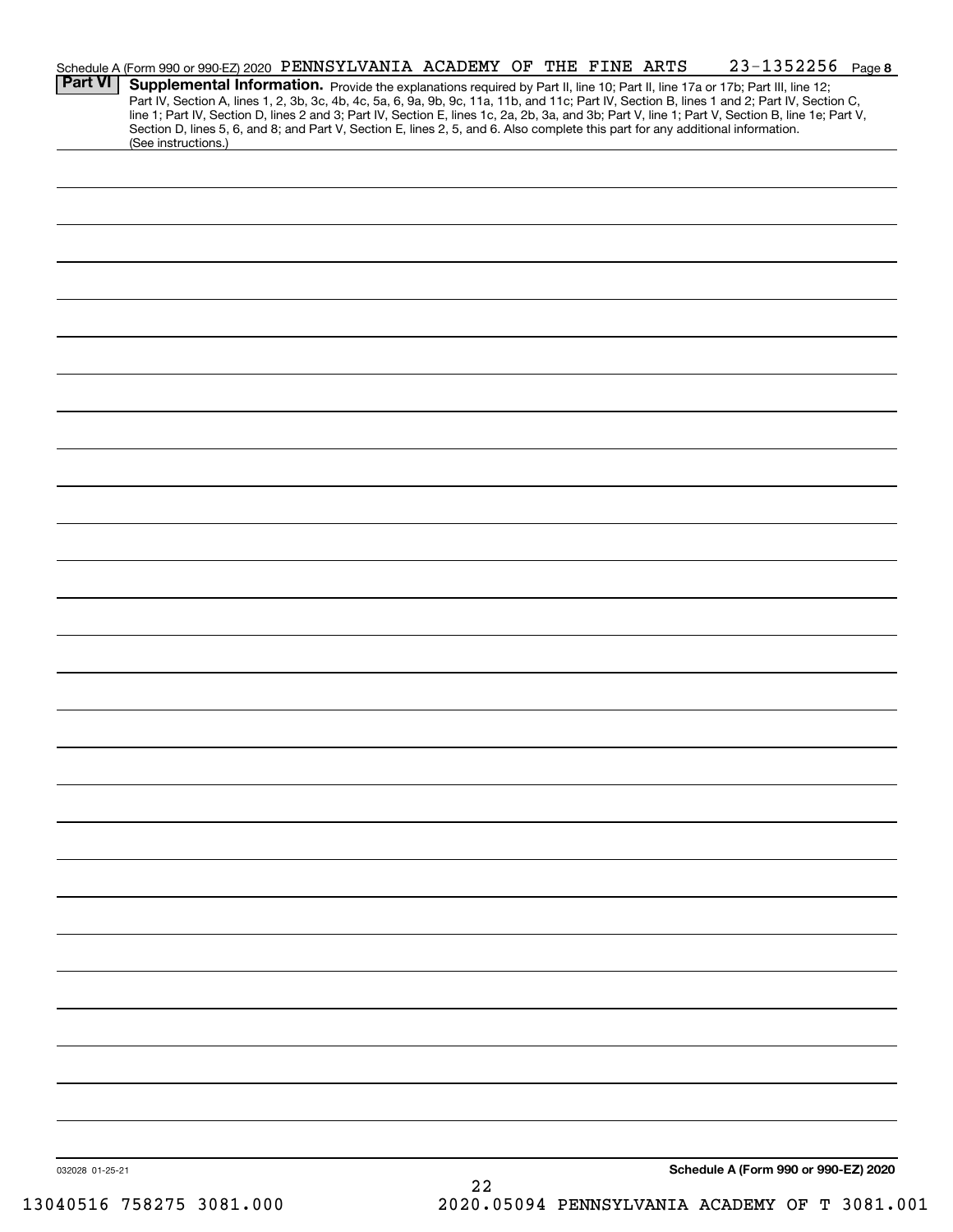| <b>SCHEDULE C</b>                                                  | <b>Political Campaign and Lobbying Activities</b>                                                                                                                                                                                                                                              |           |                                                     |                          | OMB No. 1545-0047                                   |
|--------------------------------------------------------------------|------------------------------------------------------------------------------------------------------------------------------------------------------------------------------------------------------------------------------------------------------------------------------------------------|-----------|-----------------------------------------------------|--------------------------|-----------------------------------------------------|
| (Form 990 or 990-EZ)                                               | For Organizations Exempt From Income Tax Under section 501(c) and section 527                                                                                                                                                                                                                  |           |                                                     |                          |                                                     |
|                                                                    | ▶ Complete if the organization is described below. ▶ Attach to Form 990 or Form 990-EZ.                                                                                                                                                                                                        |           |                                                     |                          |                                                     |
| Department of the Treasury<br>Internal Revenue Service             | Go to www.irs.gov/Form990 for instructions and the latest information.                                                                                                                                                                                                                         |           |                                                     |                          | <b>Open to Public</b><br>Inspection                 |
|                                                                    | If the organization answered "Yes," on Form 990, Part IV, line 3, or Form 990-EZ, Part V, line 46 (Political Campaign Activities), then                                                                                                                                                        |           |                                                     |                          |                                                     |
|                                                                    | • Section 501(c)(3) organizations: Complete Parts I-A and B. Do not complete Part I-C.                                                                                                                                                                                                         |           |                                                     |                          |                                                     |
|                                                                    | ● Section 501(c) (other than section 501(c)(3)) organizations: Complete Parts I-A and C below. Do not complete Part I-B.                                                                                                                                                                       |           |                                                     |                          |                                                     |
| • Section 527 organizations: Complete Part I-A only.               |                                                                                                                                                                                                                                                                                                |           |                                                     |                          |                                                     |
|                                                                    | If the organization answered "Yes," on Form 990, Part IV, line 4, or Form 990-EZ, Part VI, line 47 (Lobbying Activities), then                                                                                                                                                                 |           |                                                     |                          |                                                     |
|                                                                    | • Section 501(c)(3) organizations that have filed Form 5768 (election under section 501(h)): Complete Part II-A. Do not complete Part II-B.<br>• Section 501(c)(3) organizations that have NOT filed Form 5768 (election under section 501(h)): Complete Part II-B. Do not complete Part II-A. |           |                                                     |                          |                                                     |
|                                                                    | If the organization answered "Yes," on Form 990, Part IV, line 5 (Proxy Tax) (See separate instructions) or Form 990-EZ, Part V, line 35c (Proxy                                                                                                                                               |           |                                                     |                          |                                                     |
| Tax) (See separate instructions), then                             |                                                                                                                                                                                                                                                                                                |           |                                                     |                          |                                                     |
| • Section 501(c)(4), (5), or (6) organizations: Complete Part III. |                                                                                                                                                                                                                                                                                                |           |                                                     |                          |                                                     |
| Name of organization                                               |                                                                                                                                                                                                                                                                                                |           |                                                     |                          | <b>Employer identification number</b>               |
|                                                                    | PENNSYLVANIA ACADEMY OF THE FINE ARTS                                                                                                                                                                                                                                                          |           |                                                     |                          | 23-1352256                                          |
| Part I-A                                                           | Complete if the organization is exempt under section 501(c) or is a section 527 organization.                                                                                                                                                                                                  |           |                                                     |                          |                                                     |
|                                                                    |                                                                                                                                                                                                                                                                                                |           |                                                     |                          |                                                     |
| 1.                                                                 | Provide a description of the organization's direct and indirect political campaign activities in Part IV.                                                                                                                                                                                      |           |                                                     |                          |                                                     |
| Political campaign activity expenditures<br>2                      |                                                                                                                                                                                                                                                                                                |           |                                                     | $\blacktriangleright$ \$ |                                                     |
| Volunteer hours for political campaign activities<br>з             |                                                                                                                                                                                                                                                                                                |           |                                                     |                          |                                                     |
| Part I-B                                                           | Complete if the organization is exempt under section 501(c)(3).                                                                                                                                                                                                                                |           |                                                     |                          |                                                     |
|                                                                    | 1 Enter the amount of any excise tax incurred by the organization under section 4955                                                                                                                                                                                                           |           |                                                     | $\blacktriangleright$ \$ |                                                     |
| 2                                                                  |                                                                                                                                                                                                                                                                                                |           |                                                     |                          |                                                     |
| З                                                                  |                                                                                                                                                                                                                                                                                                |           |                                                     |                          | Yes<br>No                                           |
|                                                                    |                                                                                                                                                                                                                                                                                                |           |                                                     |                          | Yes<br>No                                           |
| <b>b</b> If "Yes," describe in Part IV.                            |                                                                                                                                                                                                                                                                                                |           |                                                     |                          |                                                     |
| Part I-C                                                           | Complete if the organization is exempt under section 501(c), except section 501(c)(3).                                                                                                                                                                                                         |           |                                                     |                          |                                                     |
|                                                                    | 1 Enter the amount directly expended by the filing organization for section 527 exempt function activities                                                                                                                                                                                     |           |                                                     | $\blacktriangleright$ \$ |                                                     |
|                                                                    | 2 Enter the amount of the filing organization's funds contributed to other organizations for section 527                                                                                                                                                                                       |           |                                                     |                          |                                                     |
| exempt function activities                                         | 3 Total exempt function expenditures. Add lines 1 and 2. Enter here and on Form 1120-POL,                                                                                                                                                                                                      |           |                                                     | $\blacktriangleright$ \$ |                                                     |
|                                                                    |                                                                                                                                                                                                                                                                                                |           |                                                     | $\blacktriangleright$ \$ |                                                     |
|                                                                    | Did the filing organization file Form 1120-POL for this year?                                                                                                                                                                                                                                  |           |                                                     |                          | Yes<br><b>No</b>                                    |
| 5.                                                                 | Enter the names, addresses and employer identification number (EIN) of all section 527 political organizations to which the filing organization                                                                                                                                                |           |                                                     |                          |                                                     |
|                                                                    | made payments. For each organization listed, enter the amount paid from the filing organization's funds. Also enter the amount of political                                                                                                                                                    |           |                                                     |                          |                                                     |
|                                                                    | contributions received that were promptly and directly delivered to a separate political organization, such as a separate segregated fund or a                                                                                                                                                 |           |                                                     |                          |                                                     |
|                                                                    | political action committee (PAC). If additional space is needed, provide information in Part IV.                                                                                                                                                                                               |           |                                                     |                          |                                                     |
| (a) Name                                                           | (b) Address                                                                                                                                                                                                                                                                                    | $(c)$ EIN | (d) Amount paid from                                |                          | (e) Amount of political                             |
|                                                                    |                                                                                                                                                                                                                                                                                                |           | filing organization's<br>funds. If none, enter -0-. |                          | contributions received and<br>promptly and directly |
|                                                                    |                                                                                                                                                                                                                                                                                                |           |                                                     |                          | delivered to a separate                             |
|                                                                    |                                                                                                                                                                                                                                                                                                |           |                                                     |                          | political organization.<br>If none, enter -0-.      |
|                                                                    |                                                                                                                                                                                                                                                                                                |           |                                                     |                          |                                                     |
|                                                                    |                                                                                                                                                                                                                                                                                                |           |                                                     |                          |                                                     |
|                                                                    |                                                                                                                                                                                                                                                                                                |           |                                                     |                          |                                                     |
|                                                                    |                                                                                                                                                                                                                                                                                                |           |                                                     |                          |                                                     |
|                                                                    |                                                                                                                                                                                                                                                                                                |           |                                                     |                          |                                                     |
|                                                                    |                                                                                                                                                                                                                                                                                                |           |                                                     |                          |                                                     |
|                                                                    |                                                                                                                                                                                                                                                                                                |           |                                                     |                          |                                                     |
|                                                                    |                                                                                                                                                                                                                                                                                                |           |                                                     |                          |                                                     |
|                                                                    |                                                                                                                                                                                                                                                                                                |           |                                                     |                          |                                                     |
|                                                                    |                                                                                                                                                                                                                                                                                                |           |                                                     |                          |                                                     |
|                                                                    |                                                                                                                                                                                                                                                                                                |           |                                                     |                          |                                                     |
|                                                                    | For Paperwork Reduction Act Notice, see the Instructions for Form 990 or 990-EZ.                                                                                                                                                                                                               |           |                                                     |                          | Schedule C (Form 990 or 990-EZ) 2020                |
| <b>LHA</b>                                                         |                                                                                                                                                                                                                                                                                                |           |                                                     |                          |                                                     |

032041 12-02-20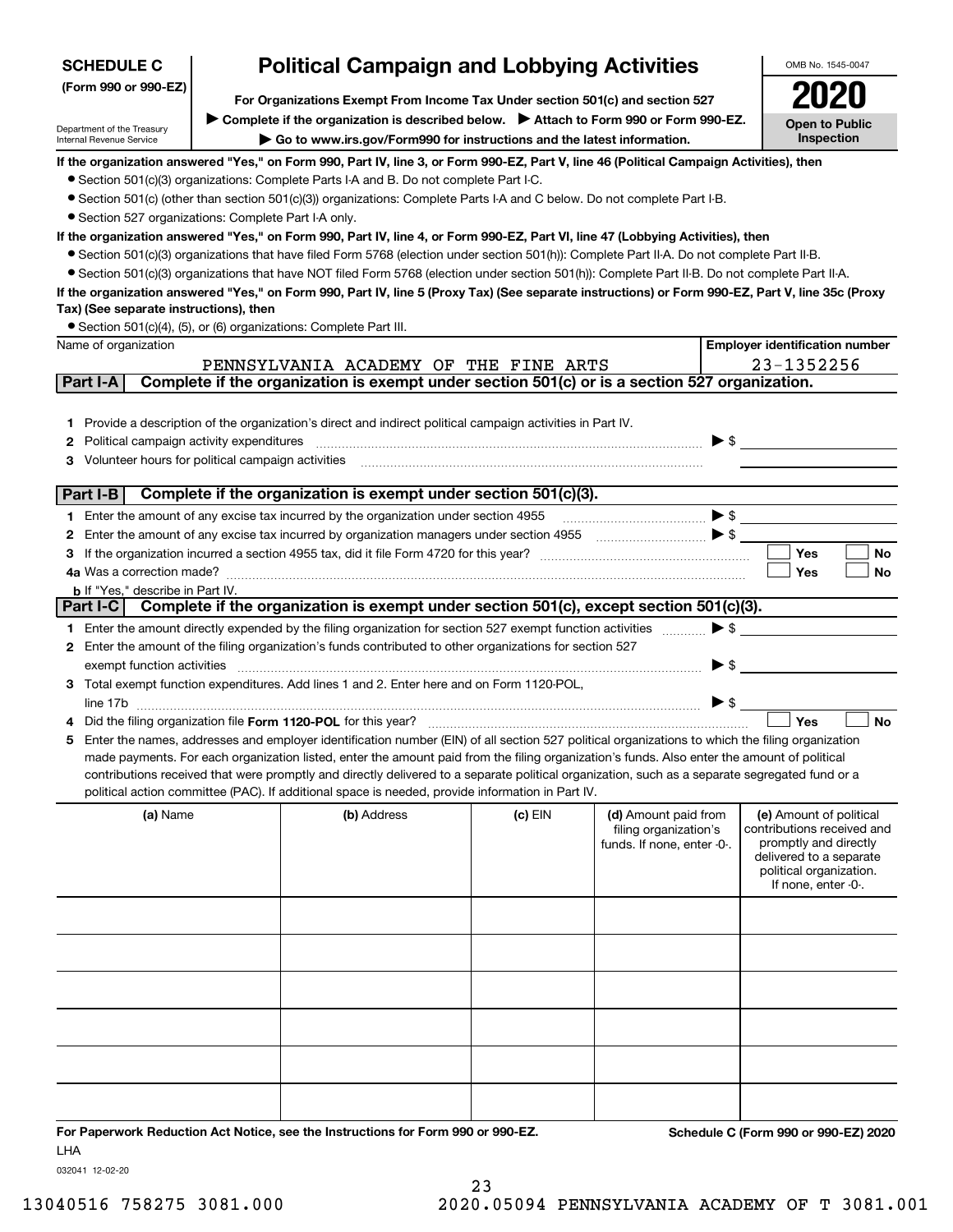| Schedule C (Form 990 or 990-EZ) 2020 PENNSYLVANIA ACADEMY OF THE FINE ARTS                                                                                         |                                        |                                                         |            |                                        | $23 - 1352256$ Page 2          |
|--------------------------------------------------------------------------------------------------------------------------------------------------------------------|----------------------------------------|---------------------------------------------------------|------------|----------------------------------------|--------------------------------|
| Complete if the organization is exempt under section 501(c)(3) and filed Form 5768 (election under<br>Part II-A<br>section 501(h)).                                |                                        |                                                         |            |                                        |                                |
|                                                                                                                                                                    |                                        |                                                         |            |                                        |                                |
| A Check $\blacktriangleright$<br>if the filing organization belongs to an affiliated group (and list in Part IV each affiliated group member's name, address, EIN, |                                        |                                                         |            |                                        |                                |
| expenses, and share of excess lobbying expenditures).                                                                                                              |                                        |                                                         |            |                                        |                                |
| $B$ Check $\blacktriangleright$<br>if the filing organization checked box A and "limited control" provisions apply.                                                |                                        |                                                         |            |                                        |                                |
| (The term "expenditures" means amounts paid or incurred.)                                                                                                          | <b>Limits on Lobbying Expenditures</b> |                                                         |            | (a) Filing<br>organization's<br>totals | (b) Affiliated group<br>totals |
| 1a Total lobbying expenditures to influence public opinion (grassroots lobbying)                                                                                   |                                        |                                                         |            |                                        |                                |
| <b>b</b> Total lobbying expenditures to influence a legislative body (direct lobbying)                                                                             |                                        |                                                         |            |                                        |                                |
| c                                                                                                                                                                  |                                        |                                                         |            |                                        |                                |
| d Other exempt purpose expenditures                                                                                                                                |                                        |                                                         |            |                                        |                                |
|                                                                                                                                                                    |                                        |                                                         |            |                                        |                                |
| f Lobbying nontaxable amount. Enter the amount from the following table in both columns.                                                                           |                                        |                                                         |            |                                        |                                |
| If the amount on line 1e, column $(a)$ or $(b)$ is:                                                                                                                |                                        | The lobbying nontaxable amount is:                      |            |                                        |                                |
| Not over \$500,000                                                                                                                                                 |                                        | 20% of the amount on line 1e.                           |            |                                        |                                |
| Over \$500,000 but not over \$1,000,000                                                                                                                            |                                        | \$100,000 plus 15% of the excess over \$500,000.        |            |                                        |                                |
| Over \$1,000,000 but not over \$1,500,000                                                                                                                          |                                        | \$175,000 plus 10% of the excess over \$1,000,000.      |            |                                        |                                |
| Over \$1,500,000 but not over \$17,000,000                                                                                                                         |                                        | \$225,000 plus 5% of the excess over \$1,500,000.       |            |                                        |                                |
| Over \$17,000,000                                                                                                                                                  | \$1,000,000.                           |                                                         |            |                                        |                                |
|                                                                                                                                                                    |                                        |                                                         |            |                                        |                                |
| g Grassroots nontaxable amount (enter 25% of line 1f)                                                                                                              |                                        |                                                         |            |                                        |                                |
| h Subtract line 1g from line 1a. If zero or less, enter -0-                                                                                                        |                                        |                                                         |            |                                        |                                |
| Subtract line 1f from line 1c. If zero or less, enter 0-                                                                                                           |                                        |                                                         |            |                                        |                                |
| If there is an amount other than zero on either line 1h or line 1i, did the organization file Form 4720                                                            |                                        |                                                         |            |                                        |                                |
| reporting section 4911 tax for this year?                                                                                                                          |                                        |                                                         |            |                                        | Yes<br>No                      |
|                                                                                                                                                                    |                                        | 4-Year Averaging Period Under Section 501(h)            |            |                                        |                                |
| (Some organizations that made a section 501(h) election do not have to complete all of the five columns below.                                                     |                                        | See the separate instructions for lines 2a through 2f.) |            |                                        |                                |
|                                                                                                                                                                    |                                        | Lobbying Expenditures During 4-Year Averaging Period    |            |                                        |                                |
| Calendar year<br>(or fiscal year beginning in)                                                                                                                     | (a) $2017$                             | (b) 2018                                                | $(c)$ 2019 | $(d)$ 2020                             | (e) Total                      |
| 2a Lobbying nontaxable amount                                                                                                                                      |                                        |                                                         |            |                                        |                                |
| <b>b</b> Lobbying ceiling amount                                                                                                                                   |                                        |                                                         |            |                                        |                                |
| (150% of line 2a, column(e))                                                                                                                                       |                                        |                                                         |            |                                        |                                |
|                                                                                                                                                                    |                                        |                                                         |            |                                        |                                |
| c Total lobbying expenditures                                                                                                                                      |                                        |                                                         |            |                                        |                                |
| d Grassroots nontaxable amount                                                                                                                                     |                                        |                                                         |            |                                        |                                |
| e Grassroots ceiling amount                                                                                                                                        |                                        |                                                         |            |                                        |                                |
| (150% of line 2d, column (e))                                                                                                                                      |                                        |                                                         |            |                                        |                                |
|                                                                                                                                                                    |                                        |                                                         |            |                                        |                                |
| f Grassroots lobbying expenditures                                                                                                                                 |                                        |                                                         |            |                                        |                                |

**Schedule C (Form 990 or 990-EZ) 2020**

032042 12-02-20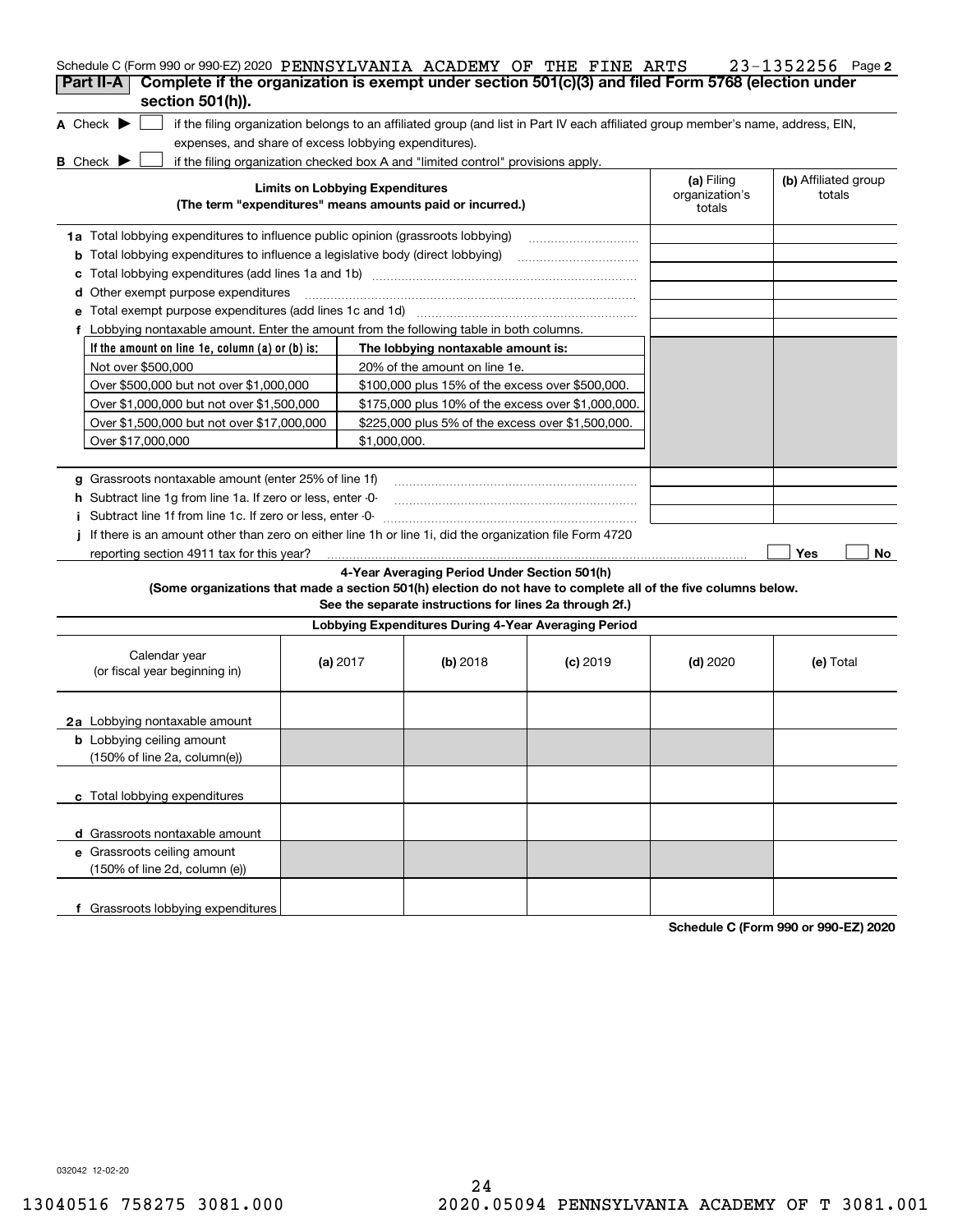### **3** Schedule C (Form 990 or 990-EZ) 2020 PENNSYLVANIA ACADEMY OF THE FINE ARTS  $\qquad \ \ \, 23\!-\! 1352256$  Page **Part II-B** Complete if the organization is exempt under section 501(c)(3) and has NOT filed Form 5768 **(election under section 501(h)).**

|   | For each "Yes" response on lines 1a through 1i below, provide in Part IV a detailed description                                                                                                                                      |     | (a)            | (b)    |       |
|---|--------------------------------------------------------------------------------------------------------------------------------------------------------------------------------------------------------------------------------------|-----|----------------|--------|-------|
|   | of the lobbying activity.                                                                                                                                                                                                            | Yes | No             | Amount |       |
| 1 | During the year, did the filing organization attempt to influence foreign, national, state, or<br>local legislation, including any attempt to influence public opinion on a legislative matter<br>or referendum, through the use of: |     |                |        |       |
|   |                                                                                                                                                                                                                                      |     | х              |        |       |
|   | b Paid staff or management (include compensation in expenses reported on lines 1c through 1i)?                                                                                                                                       |     | X              |        |       |
|   |                                                                                                                                                                                                                                      |     | X              |        |       |
|   |                                                                                                                                                                                                                                      |     | X              |        |       |
|   | e Publications, or published or broadcast statements?                                                                                                                                                                                |     | X              |        |       |
|   | f Grants to other organizations for lobbying purposes?                                                                                                                                                                               |     | X              |        |       |
|   | g Direct contact with legislators, their staffs, government officials, or a legislative body?                                                                                                                                        |     | $\mathbf X$    |        |       |
|   | h Rallies, demonstrations, seminars, conventions, speeches, lectures, or any similar means?                                                                                                                                          |     | $\mathbf X$    |        |       |
|   | <i>i</i> Other activities?                                                                                                                                                                                                           | Χ   |                |        |       |
|   |                                                                                                                                                                                                                                      |     |                |        | $0$ . |
|   | 2a Did the activities in line 1 cause the organization to be not described in section 501(c)(3)?                                                                                                                                     |     |                |        |       |
|   |                                                                                                                                                                                                                                      |     |                |        |       |
|   | c If "Yes," enter the amount of any tax incurred by organization managers under section 4912                                                                                                                                         |     |                |        |       |
|   | d If the filing organization incurred a section 4912 tax, did it file Form 4720 for this year?                                                                                                                                       |     |                |        |       |
|   | Complete if the organization is exempt under section 501(c)(4), section 501(c)(5), or section<br> Part III-A                                                                                                                         |     |                |        |       |
|   | $501(c)(6)$ .                                                                                                                                                                                                                        |     |                |        |       |
|   |                                                                                                                                                                                                                                      |     |                | Yes    | No    |
| 1 |                                                                                                                                                                                                                                      |     | $\mathbf{1}$   |        |       |
| 2 |                                                                                                                                                                                                                                      |     | $\mathbf{2}$   |        |       |
| 3 | Did the organization agree to carry over lobbying and political campaign activity expenditures from the prior year?                                                                                                                  |     | 3              |        |       |
|   | Complete if the organization is exempt under section 501(c)(4), section 501(c)(5), or section<br><b>Part III-BI</b>                                                                                                                  |     |                |        |       |
|   | 501(c)(6) and if either (a) BOTH Part III-A, lines 1 and 2, are answered "No" OR (b) Part III-A, line 3, is<br>answered "Yes."                                                                                                       |     |                |        |       |
|   |                                                                                                                                                                                                                                      |     |                |        |       |
| 1 | Dues, assessments and similar amounts from members [11] matter continuum matter and similar and similar amounts from members [11] matter continuum matter and similar amounts from members [11] matter and similar and similar       |     | 1              |        |       |
| 2 | Section 162(e) nondeductible lobbying and political expenditures (do not include amounts of political                                                                                                                                |     |                |        |       |
|   | expenses for which the section 527(f) tax was paid).                                                                                                                                                                                 |     |                |        |       |
|   |                                                                                                                                                                                                                                      |     | 2a             |        |       |
|   | <b>b</b> Carryover from last year manufactured and content to content the content of the content of the content of the content of the content of the content of the content of the content of the content of the content of the con  |     | 2b             |        |       |
|   |                                                                                                                                                                                                                                      |     | 2c             |        |       |
|   |                                                                                                                                                                                                                                      |     | 3              |        |       |
| 4 | If notices were sent and the amount on line 2c exceeds the amount on line 3, what portion of the excess                                                                                                                              |     |                |        |       |
|   | does the organization agree to carryover to the reasonable estimate of nondeductible lobbying and political                                                                                                                          |     |                |        |       |
|   | expenditure next year?                                                                                                                                                                                                               |     | $\overline{4}$ |        |       |
|   | <b>Part IV</b><br><b>Supplemental Information</b>                                                                                                                                                                                    |     | 5              |        |       |
|   | Provide the descriptions required for Part I-A, line 1; Part I-B, line 4; Part I-C, line 5; Part II-A (affiliated group list); Part II-A, lines 1 and 2 (See                                                                         |     |                |        |       |
|   | instructions); and Part II-B, line 1. Also, complete this part for any additional information.                                                                                                                                       |     |                |        |       |
|   | PART II-B, LINE 1, LOBBYING ACTIVITIES:                                                                                                                                                                                              |     |                |        |       |
|   |                                                                                                                                                                                                                                      |     |                |        |       |
|   | IN FYE 2021,<br>PAFA DID NOT PAY ANY LOBBYING COSTS BUT STAFF MEMBERS MAY                                                                                                                                                            |     |                |        |       |
|   | HAVE PARTICIPATED IN EFFORTS TO INFLUENCE GENERAL LEGISLATION AT THE                                                                                                                                                                 |     |                |        |       |
|   | STATE OR FEDERAL LEVEL, NOT DEEMED LOBBYING BUT RATHER INCIDENTAL                                                                                                                                                                    |     |                |        |       |
|   | EFFORTS IN SUPPORTING PAFA IN ITS OVERALL SUCCESS.                                                                                                                                                                                   |     |                |        |       |

032043 12-02-20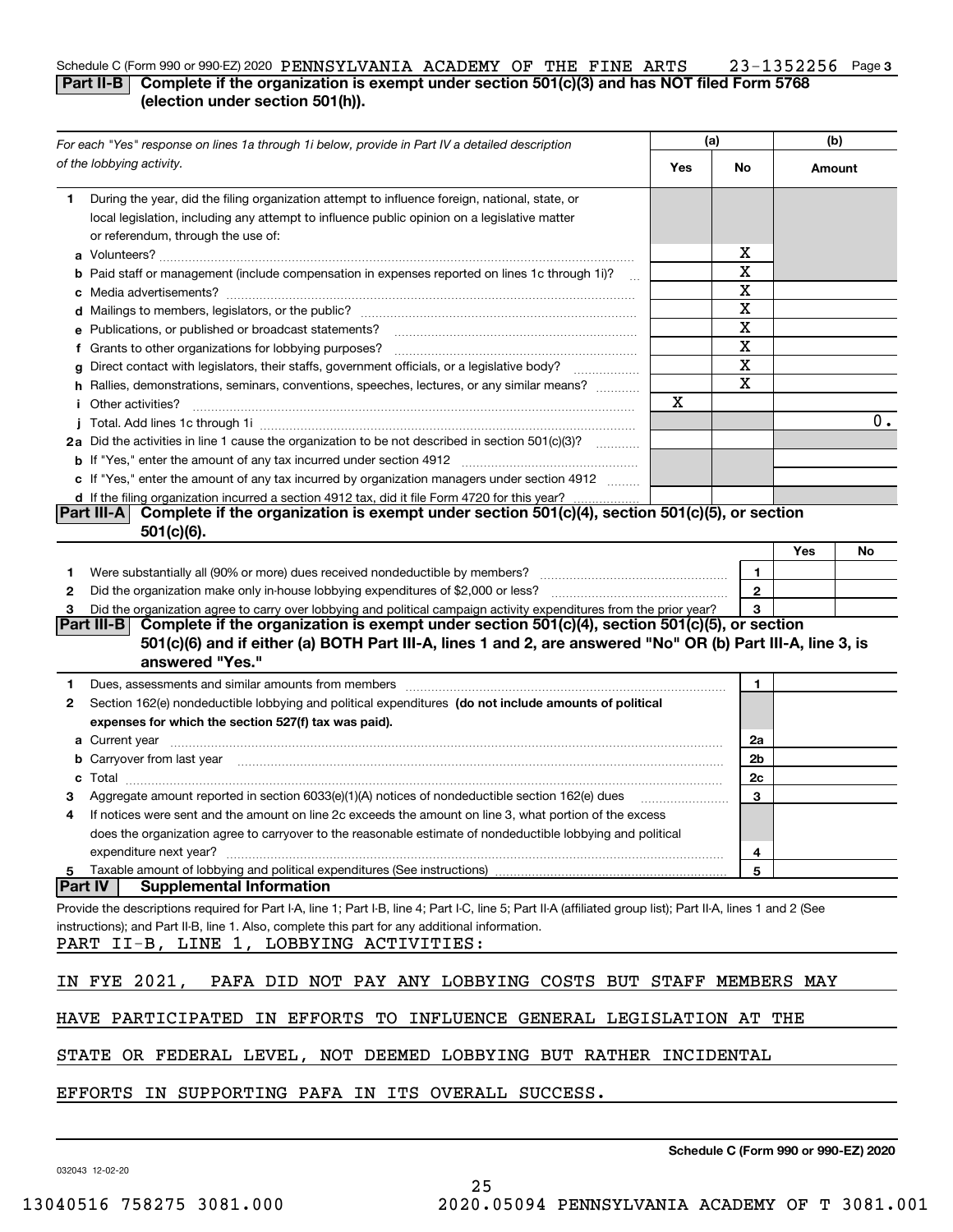| <b>SCHEDULE D</b> |  |  |
|-------------------|--|--|
|                   |  |  |

| (Form 990) |  |
|------------|--|
|------------|--|

## **Supplemental Financial Statements**

(Form 990)<br>
Pepartment of the Treasury<br>
Department of the Treasury<br>
Department of the Treasury<br>
Department of the Treasury<br> **Co to www.irs.gov/Form990 for instructions and the latest information.**<br> **Co to www.irs.gov/Form9** 



Department of the Treasury Internal Revenue Service

**Name of the organization Employer identification number** PENNSYLVANIA ACADEMY OF THE FINE ARTS | 23-1352256

| Part I                |                            | <b>Organizations Maintaining Donor Advised Funds or Other Similar Funds or Accounts.</b> Complete if the                                       |                                                |    |                                                                                                                                                                                                                                                                                                                     |
|-----------------------|----------------------------|------------------------------------------------------------------------------------------------------------------------------------------------|------------------------------------------------|----|---------------------------------------------------------------------------------------------------------------------------------------------------------------------------------------------------------------------------------------------------------------------------------------------------------------------|
|                       |                            | organization answered "Yes" on Form 990, Part IV, line 6.                                                                                      |                                                |    |                                                                                                                                                                                                                                                                                                                     |
|                       |                            |                                                                                                                                                | (a) Donor advised funds                        |    | (b) Funds and other accounts                                                                                                                                                                                                                                                                                        |
| 1.                    |                            |                                                                                                                                                |                                                |    |                                                                                                                                                                                                                                                                                                                     |
| 2                     |                            | Aggregate value of contributions to (during year)                                                                                              |                                                |    |                                                                                                                                                                                                                                                                                                                     |
| з                     |                            | Aggregate value of grants from (during year)                                                                                                   |                                                |    |                                                                                                                                                                                                                                                                                                                     |
| 4                     |                            |                                                                                                                                                |                                                |    |                                                                                                                                                                                                                                                                                                                     |
| 5                     |                            | Did the organization inform all donors and donor advisors in writing that the assets held in donor advised funds                               |                                                |    |                                                                                                                                                                                                                                                                                                                     |
|                       |                            |                                                                                                                                                |                                                |    | Yes<br>No                                                                                                                                                                                                                                                                                                           |
| 6                     |                            | Did the organization inform all grantees, donors, and donor advisors in writing that grant funds can be used only                              |                                                |    |                                                                                                                                                                                                                                                                                                                     |
|                       |                            | for charitable purposes and not for the benefit of the donor or donor advisor, or for any other purpose conferring                             |                                                |    |                                                                                                                                                                                                                                                                                                                     |
|                       |                            |                                                                                                                                                |                                                |    | Yes<br>No                                                                                                                                                                                                                                                                                                           |
| <b>Part II</b>        |                            | Conservation Easements. Complete if the organization answered "Yes" on Form 990, Part IV, line 7.                                              |                                                |    |                                                                                                                                                                                                                                                                                                                     |
| 1                     |                            | Purpose(s) of conservation easements held by the organization (check all that apply).                                                          |                                                |    |                                                                                                                                                                                                                                                                                                                     |
|                       |                            | Preservation of land for public use (for example, recreation or education)                                                                     |                                                |    | Preservation of a historically important land area                                                                                                                                                                                                                                                                  |
|                       |                            | Protection of natural habitat                                                                                                                  | Preservation of a certified historic structure |    |                                                                                                                                                                                                                                                                                                                     |
|                       |                            | Preservation of open space                                                                                                                     |                                                |    |                                                                                                                                                                                                                                                                                                                     |
| 2                     |                            | Complete lines 2a through 2d if the organization held a qualified conservation contribution in the form of a conservation easement on the last |                                                |    |                                                                                                                                                                                                                                                                                                                     |
|                       |                            | day of the tax year.                                                                                                                           |                                                |    | Held at the End of the Tax Year                                                                                                                                                                                                                                                                                     |
| a                     |                            | Total number of conservation easements                                                                                                         |                                                | 2a |                                                                                                                                                                                                                                                                                                                     |
| b                     |                            | Total acreage restricted by conservation easements                                                                                             |                                                | 2b |                                                                                                                                                                                                                                                                                                                     |
| c                     |                            | Number of conservation easements on a certified historic structure included in (a) manufacture included in (a)                                 |                                                | 2c |                                                                                                                                                                                                                                                                                                                     |
| d                     |                            | Number of conservation easements included in (c) acquired after 7/25/06, and not on a historic structure                                       |                                                |    |                                                                                                                                                                                                                                                                                                                     |
|                       |                            |                                                                                                                                                |                                                | 2d |                                                                                                                                                                                                                                                                                                                     |
| 3                     |                            | Number of conservation easements modified, transferred, released, extinguished, or terminated by the organization during the tax               |                                                |    |                                                                                                                                                                                                                                                                                                                     |
|                       | $year \blacktriangleright$ |                                                                                                                                                |                                                |    |                                                                                                                                                                                                                                                                                                                     |
| 4                     |                            | Number of states where property subject to conservation easement is located >                                                                  |                                                |    |                                                                                                                                                                                                                                                                                                                     |
| 5                     |                            | Does the organization have a written policy regarding the periodic monitoring, inspection, handling of                                         |                                                |    |                                                                                                                                                                                                                                                                                                                     |
|                       |                            | violations, and enforcement of the conservation easements it holds?                                                                            |                                                |    | Yes<br><b>No</b>                                                                                                                                                                                                                                                                                                    |
| 6                     |                            | Staff and volunteer hours devoted to monitoring, inspecting, handling of violations, and enforcing conservation easements during the year      |                                                |    |                                                                                                                                                                                                                                                                                                                     |
|                       |                            |                                                                                                                                                |                                                |    |                                                                                                                                                                                                                                                                                                                     |
| 7                     |                            | Amount of expenses incurred in monitoring, inspecting, handling of violations, and enforcing conservation easements during the year            |                                                |    |                                                                                                                                                                                                                                                                                                                     |
|                       | $\blacktriangleright$ s    |                                                                                                                                                |                                                |    |                                                                                                                                                                                                                                                                                                                     |
| 8                     |                            | Does each conservation easement reported on line 2(d) above satisfy the requirements of section 170(h)(4)(B)(i)                                |                                                |    | Yes<br>No                                                                                                                                                                                                                                                                                                           |
| 9                     |                            | In Part XIII, describe how the organization reports conservation easements in its revenue and expense statement and                            |                                                |    |                                                                                                                                                                                                                                                                                                                     |
|                       |                            | balance sheet, and include, if applicable, the text of the footnote to the organization's financial statements that describes the              |                                                |    |                                                                                                                                                                                                                                                                                                                     |
|                       |                            | organization's accounting for conservation easements.                                                                                          |                                                |    |                                                                                                                                                                                                                                                                                                                     |
|                       | Part III                   | Organizations Maintaining Collections of Art, Historical Treasures, or Other Similar Assets.                                                   |                                                |    |                                                                                                                                                                                                                                                                                                                     |
|                       |                            | Complete if the organization answered "Yes" on Form 990, Part IV, line 8.                                                                      |                                                |    |                                                                                                                                                                                                                                                                                                                     |
|                       |                            | 1a If the organization elected, as permitted under FASB ASC 958, not to report in its revenue statement and balance sheet works                |                                                |    |                                                                                                                                                                                                                                                                                                                     |
|                       |                            | of art, historical treasures, or other similar assets held for public exhibition, education, or research in furtherance of public              |                                                |    |                                                                                                                                                                                                                                                                                                                     |
|                       |                            | service, provide in Part XIII the text of the footnote to its financial statements that describes these items.                                 |                                                |    |                                                                                                                                                                                                                                                                                                                     |
| b                     |                            | If the organization elected, as permitted under FASB ASC 958, to report in its revenue statement and balance sheet works of                    |                                                |    |                                                                                                                                                                                                                                                                                                                     |
|                       |                            | art, historical treasures, or other similar assets held for public exhibition, education, or research in furtherance of public service,        |                                                |    |                                                                                                                                                                                                                                                                                                                     |
|                       |                            | provide the following amounts relating to these items:                                                                                         |                                                |    |                                                                                                                                                                                                                                                                                                                     |
|                       |                            |                                                                                                                                                |                                                |    | $\frac{1}{2}$                                                                                                                                                                                                                                                                                                       |
|                       |                            | (ii) Assets included in Form 990, Part X                                                                                                       |                                                |    | $\triangleright$ \$                                                                                                                                                                                                                                                                                                 |
| $\mathbf{2}^{\prime}$ |                            | If the organization received or held works of art, historical treasures, or other similar assets for financial gain, provide                   |                                                |    |                                                                                                                                                                                                                                                                                                                     |
|                       |                            | the following amounts required to be reported under FASB ASC 958 relating to these items:                                                      |                                                |    |                                                                                                                                                                                                                                                                                                                     |
|                       |                            | a Revenue included on Form 990, Part VIII, line 1 [2000] [2000] [2000] [2000] [3000] [3000] [3000] [3000] [3000                                |                                                | ▶  | $\frac{1}{2}$ $\frac{1}{2}$ $\frac{1}{2}$ $\frac{1}{2}$ $\frac{1}{2}$ $\frac{1}{2}$ $\frac{1}{2}$ $\frac{1}{2}$ $\frac{1}{2}$ $\frac{1}{2}$ $\frac{1}{2}$ $\frac{1}{2}$ $\frac{1}{2}$ $\frac{1}{2}$ $\frac{1}{2}$ $\frac{1}{2}$ $\frac{1}{2}$ $\frac{1}{2}$ $\frac{1}{2}$ $\frac{1}{2}$ $\frac{1}{2}$ $\frac{1}{2}$ |
|                       |                            | <b>b</b> Assets included in Form 990, Part X                                                                                                   |                                                |    | $\blacktriangleright$ s                                                                                                                                                                                                                                                                                             |
|                       |                            | LHA For Paperwork Reduction Act Notice, see the Instructions for Form 990.                                                                     |                                                |    | Schedule D (Form 990) 2020                                                                                                                                                                                                                                                                                          |
|                       | 032051 12-01-20            |                                                                                                                                                |                                                |    |                                                                                                                                                                                                                                                                                                                     |

| 26 |                        |
|----|------------------------|
|    | A A5094 DENNICVINIANTI |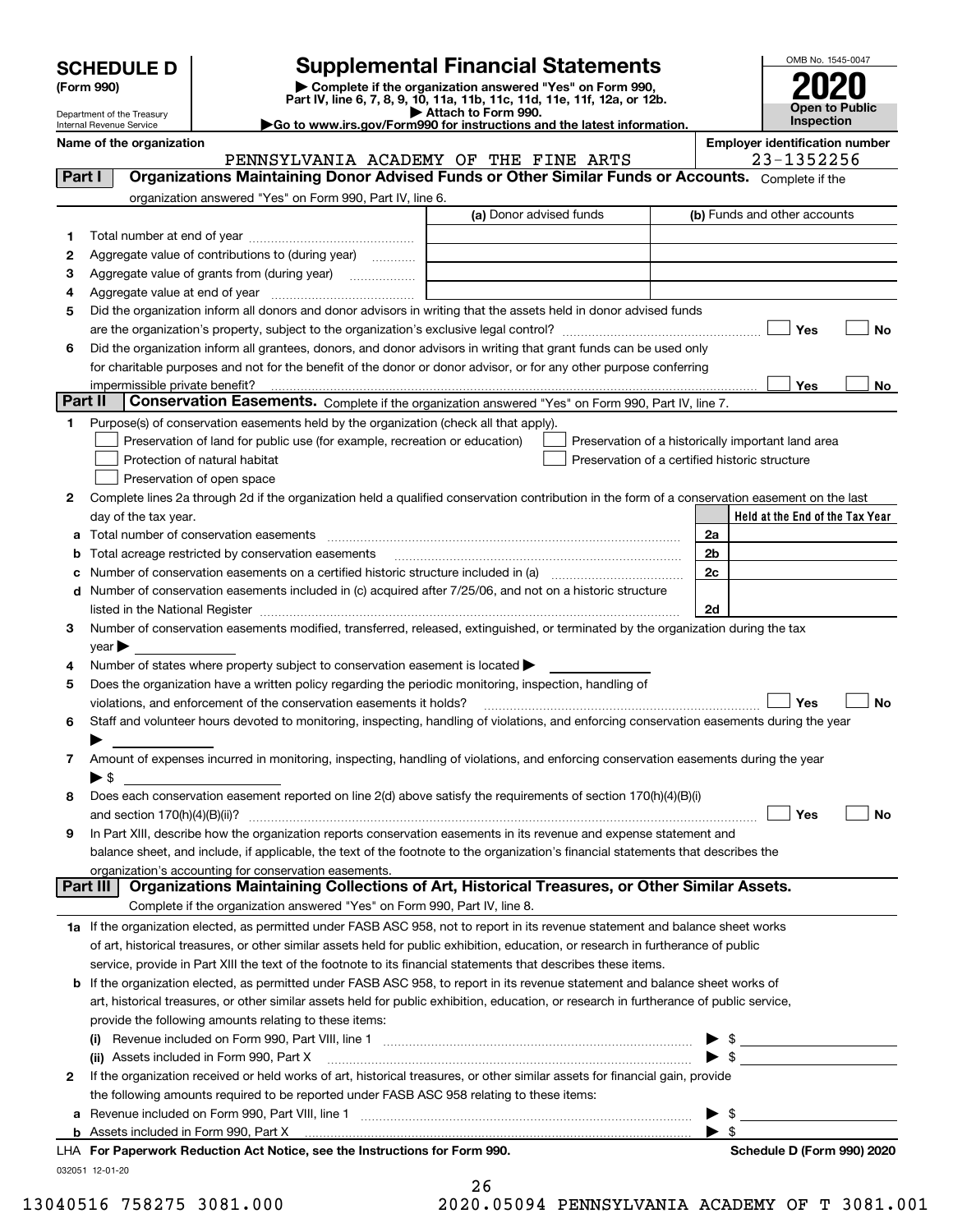|               | Schedule D (Form 990) 2020                                                                                                                                                                                                     | PENNSYLVANIA ACADEMY OF THE FINE ARTS |   |                |                                         |              |                      |               | 23-1352256                 |               | Page 2                   |
|---------------|--------------------------------------------------------------------------------------------------------------------------------------------------------------------------------------------------------------------------------|---------------------------------------|---|----------------|-----------------------------------------|--------------|----------------------|---------------|----------------------------|---------------|--------------------------|
|               | Part III<br>Organizations Maintaining Collections of Art, Historical Treasures, or Other Similar Assets (continued)                                                                                                            |                                       |   |                |                                         |              |                      |               |                            |               |                          |
| 3             | Using the organization's acquisition, accession, and other records, check any of the following that make significant use of its                                                                                                |                                       |   |                |                                         |              |                      |               |                            |               |                          |
|               | collection items (check all that apply):                                                                                                                                                                                       |                                       |   |                |                                         |              |                      |               |                            |               |                          |
| a             | $X$ Public exhibition                                                                                                                                                                                                          |                                       |   |                | $ \mathbf{X} $ Loan or exchange program |              |                      |               |                            |               |                          |
| b             | $\boxed{\text{X}}$ Scholarly research                                                                                                                                                                                          |                                       |   |                |                                         |              |                      |               |                            |               |                          |
| c             | $X$ Preservation for future generations                                                                                                                                                                                        |                                       |   |                |                                         |              |                      |               |                            |               |                          |
| 4             | Provide a description of the organization's collections and explain how they further the organization's exempt purpose in Part XIII.                                                                                           |                                       |   |                |                                         |              |                      |               |                            |               |                          |
| 5             | During the year, did the organization solicit or receive donations of art, historical treasures, or other similar assets                                                                                                       |                                       |   |                |                                         |              |                      |               |                            |               |                          |
|               | to be sold to raise funds rather than to be maintained as part of the organization's collection?                                                                                                                               |                                       |   |                |                                         | . <u>.</u> . |                      |               | Yes                        |               | $\overline{\text{X}}$ No |
|               | <b>Part IV</b><br>Escrow and Custodial Arrangements. Complete if the organization answered "Yes" on Form 990, Part IV, line 9, or<br>reported an amount on Form 990, Part X, line 21.                                          |                                       |   |                |                                         |              |                      |               |                            |               |                          |
|               | 1a Is the organization an agent, trustee, custodian or other intermediary for contributions or other assets not included                                                                                                       |                                       |   |                |                                         |              |                      |               |                            |               |                          |
|               |                                                                                                                                                                                                                                |                                       |   |                |                                         |              |                      |               | Yes                        |               | No                       |
|               | <b>b</b> If "Yes," explain the arrangement in Part XIII and complete the following table:                                                                                                                                      |                                       |   |                |                                         |              |                      |               |                            |               |                          |
|               |                                                                                                                                                                                                                                |                                       |   |                |                                         |              |                      |               | Amount                     |               |                          |
|               | c Beginning balance measurements and the contract of the contract of the contract of the contract of the contract of the contract of the contract of the contract of the contract of the contract of the contract of the contr |                                       |   |                |                                         |              | 1c                   |               |                            |               |                          |
|               |                                                                                                                                                                                                                                |                                       |   |                |                                         |              | 1d                   |               |                            |               |                          |
|               | e Distributions during the year manufactured and an according to the year manufactured and the year manufactur                                                                                                                 |                                       |   |                |                                         |              | 1e                   |               |                            |               |                          |
|               |                                                                                                                                                                                                                                |                                       |   |                |                                         |              | 1f                   |               |                            |               |                          |
|               | 2a Did the organization include an amount on Form 990, Part X, line 21, for escrow or custodial account liability?                                                                                                             |                                       |   |                |                                         |              |                      |               | Yes                        |               | No                       |
|               | <b>b</b> If "Yes," explain the arrangement in Part XIII. Check here if the explanation has been provided on Part XIII                                                                                                          |                                       |   |                |                                         |              |                      |               |                            |               |                          |
| <b>Part V</b> | Endowment Funds. Complete if the organization answered "Yes" on Form 990, Part IV, line 10.                                                                                                                                    |                                       |   |                |                                         |              |                      |               |                            |               |                          |
|               |                                                                                                                                                                                                                                | (a) Current year                      |   | (b) Prior year | (c) Two years back                      |              | (d) Three years back |               | (e) Four years back        |               |                          |
|               | 1a Beginning of year balance                                                                                                                                                                                                   | 37,096,363.                           |   | 37,873,755.    | 29, 763, 671.                           |              |                      | 26,098,921.   |                            | 24, 221, 161. |                          |
|               |                                                                                                                                                                                                                                | 378,400.                              |   | 297,151.       |                                         | 8,221,923.   |                      | 3,159,086.    |                            |               | 591,113.                 |
| c             | Net investment earnings, gains, and losses                                                                                                                                                                                     | 10,326,391.                           |   | 181,665.       |                                         | 1,142,925.   |                      | 1,262,463.    |                            | 2,047,888.    |                          |
|               |                                                                                                                                                                                                                                |                                       |   |                |                                         |              |                      |               |                            |               |                          |
|               | e Other expenditures for facilities                                                                                                                                                                                            |                                       |   |                |                                         |              |                      |               |                            |               |                          |
|               | and programs                                                                                                                                                                                                                   | 1,666,334.                            |   | 1,256,209.     |                                         | 1,254,764.   |                      | 756,799.      |                            |               | 761,241.                 |
|               | f Administrative expenses                                                                                                                                                                                                      |                                       |   |                |                                         |              |                      |               |                            |               |                          |
| g             | End of year balance                                                                                                                                                                                                            | 46, 134, 820.                         |   | 37,096,362.    |                                         | 37,873,755.  |                      | 29, 763, 671. |                            | 26,098,921.   |                          |
| 2             | Provide the estimated percentage of the current year end balance (line 1g, column (a)) held as:                                                                                                                                |                                       |   |                |                                         |              |                      |               |                            |               |                          |
| a             | Board designated or quasi-endowment >                                                                                                                                                                                          | 9.1300                                | % |                |                                         |              |                      |               |                            |               |                          |
|               | <b>b</b> Permanent endowment $\triangleright$ 90.8700                                                                                                                                                                          | %                                     |   |                |                                         |              |                      |               |                            |               |                          |
|               | $\mathbf c$ Term endowment $\blacktriangleright$                                                                                                                                                                               | %                                     |   |                |                                         |              |                      |               |                            |               |                          |
|               | The percentages on lines 2a, 2b, and 2c should equal 100%.                                                                                                                                                                     |                                       |   |                |                                         |              |                      |               |                            |               |                          |
|               | 3a Are there endowment funds not in the possession of the organization that are held and administered for the organization                                                                                                     |                                       |   |                |                                         |              |                      |               |                            |               |                          |
|               | by:                                                                                                                                                                                                                            |                                       |   |                |                                         |              |                      |               |                            | Yes           | No                       |
|               | (i)                                                                                                                                                                                                                            |                                       |   |                |                                         |              |                      |               | 3a(i)                      |               | х                        |
|               |                                                                                                                                                                                                                                |                                       |   |                |                                         |              |                      |               | 3a(ii)                     |               | X                        |
|               |                                                                                                                                                                                                                                |                                       |   |                |                                         |              |                      |               | 3b                         |               |                          |
| 4             | Describe in Part XIII the intended uses of the organization's endowment funds.                                                                                                                                                 |                                       |   |                |                                         |              |                      |               |                            |               |                          |
|               | Land, Buildings, and Equipment.<br><b>Part VI</b>                                                                                                                                                                              |                                       |   |                |                                         |              |                      |               |                            |               |                          |
|               | Complete if the organization answered "Yes" on Form 990, Part IV, line 11a. See Form 990, Part X, line 10.                                                                                                                     |                                       |   |                |                                         |              |                      |               |                            |               |                          |
|               | Description of property                                                                                                                                                                                                        | (a) Cost or other                     |   |                | (b) Cost or other                       |              | (c) Accumulated      |               | (d) Book value             |               |                          |
|               |                                                                                                                                                                                                                                | basis (investment)                    |   |                | basis (other)                           |              | depreciation         |               |                            |               |                          |
|               |                                                                                                                                                                                                                                |                                       |   |                | 2,500,000.                              |              |                      |               | 2,500,000.                 |               |                          |
| b             |                                                                                                                                                                                                                                |                                       |   |                | 74,465,560.                             |              | 26,794,625.          |               | 47,670,935.                |               |                          |
|               |                                                                                                                                                                                                                                |                                       |   |                |                                         |              |                      |               |                            |               |                          |
|               |                                                                                                                                                                                                                                |                                       |   |                | 5,463,884.                              |              | 4,893,677.           |               |                            | 570, 207.     |                          |
|               |                                                                                                                                                                                                                                |                                       |   |                |                                         |              |                      |               |                            |               |                          |
|               |                                                                                                                                                                                                                                |                                       |   |                |                                         |              |                      |               | 50,741,142.                |               |                          |
|               |                                                                                                                                                                                                                                |                                       |   |                |                                         |              |                      |               | Schedule D (Form 990) 2020 |               |                          |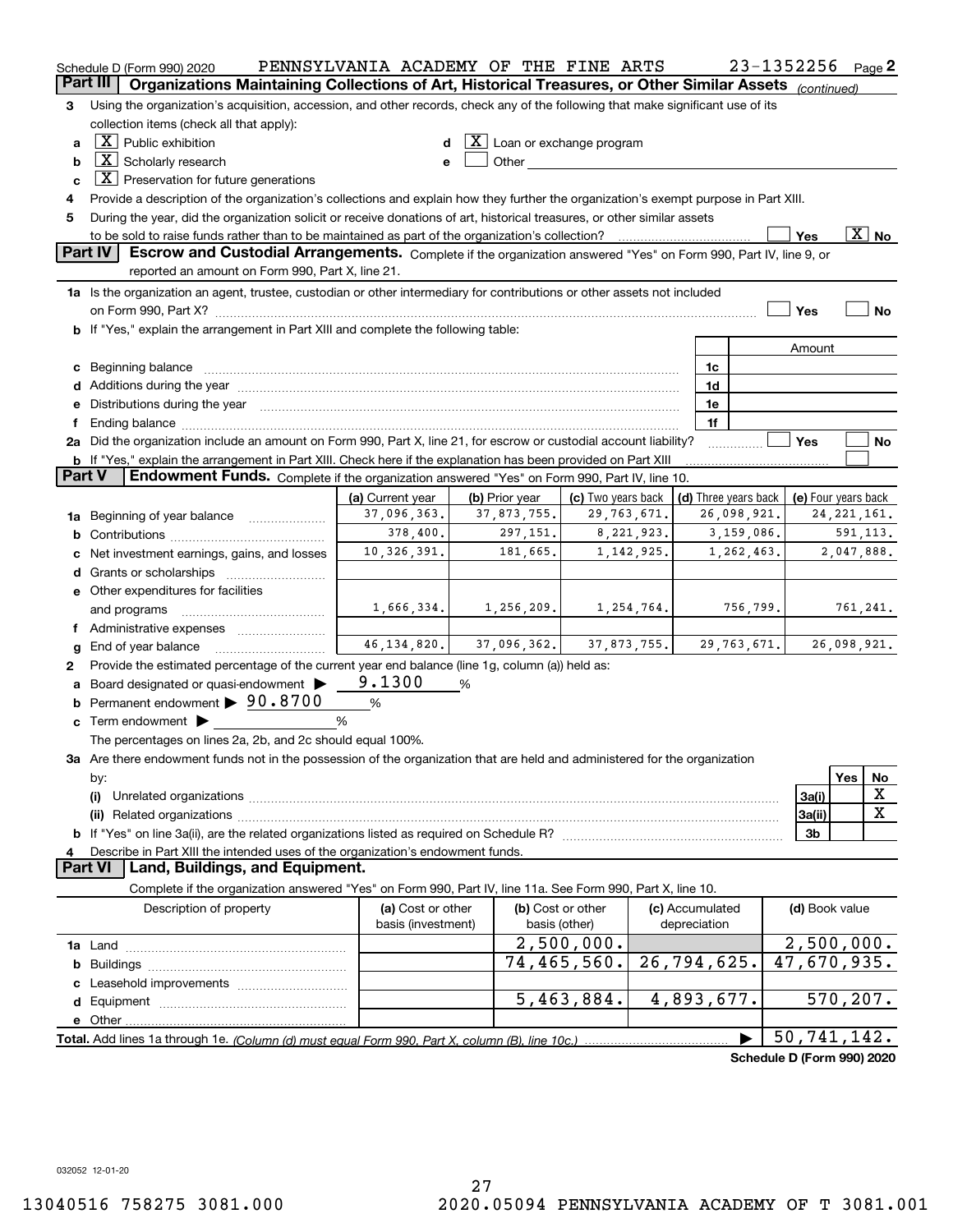| Schedule D (Form 990) 2020                                                                                                                           | PENNSYLVANIA ACADEMY OF THE FINE ARTS | 23-1352256<br>Page $3$                                    |
|------------------------------------------------------------------------------------------------------------------------------------------------------|---------------------------------------|-----------------------------------------------------------|
| Part VII Investments - Other Securities.                                                                                                             |                                       |                                                           |
| Complete if the organization answered "Yes" on Form 990, Part IV, line 11b. See Form 990, Part X, line 12.                                           |                                       |                                                           |
| (a) Description of security or category (including name of security)                                                                                 | (b) Book value                        | (c) Method of valuation: Cost or end-of-year market value |
| (1) Financial derivatives                                                                                                                            |                                       |                                                           |
| (2) Closely held equity interests                                                                                                                    |                                       |                                                           |
| (3) Other                                                                                                                                            |                                       |                                                           |
| BENEFICIAL INTERESTS<br>IN<br>(A)                                                                                                                    |                                       |                                                           |
| PERPETUAL TRUSTS<br>(B)                                                                                                                              | 13,496,713.                           | END-OF-YEAR MARKET VALUE                                  |
| POOLED INVESTMENT<br>(C)                                                                                                                             |                                       |                                                           |
| FUND/HEDGE FUND<br>(D)                                                                                                                               | 18,571,948.                           | END-OF-YEAR MARKET VALUE                                  |
| (E)                                                                                                                                                  |                                       |                                                           |
| (F)                                                                                                                                                  |                                       |                                                           |
| (G)                                                                                                                                                  |                                       |                                                           |
| (H)                                                                                                                                                  |                                       |                                                           |
| Total. (Col. (b) must equal Form 990, Part X, col. (B) line 12.) $\blacktriangleright$                                                               | 32,068,661.                           |                                                           |
| Part VIII Investments - Program Related.                                                                                                             |                                       |                                                           |
| Complete if the organization answered "Yes" on Form 990, Part IV, line 11c. See Form 990, Part X, line 13.<br>(a) Description of investment          | (b) Book value                        |                                                           |
|                                                                                                                                                      |                                       | (c) Method of valuation: Cost or end-of-year market value |
| (1)                                                                                                                                                  |                                       |                                                           |
| (2)                                                                                                                                                  |                                       |                                                           |
| (3)                                                                                                                                                  |                                       |                                                           |
| (4)                                                                                                                                                  |                                       |                                                           |
| (5)                                                                                                                                                  |                                       |                                                           |
| (6)                                                                                                                                                  |                                       |                                                           |
| (7)                                                                                                                                                  |                                       |                                                           |
| (8)                                                                                                                                                  |                                       |                                                           |
| (9)                                                                                                                                                  |                                       |                                                           |
| Total. (Col. (b) must equal Form 990, Part X, col. (B) line $13.$ )<br><b>Other Assets.</b><br>Part IX                                               |                                       |                                                           |
| Complete if the organization answered "Yes" on Form 990, Part IV, line 11d. See Form 990, Part X, line 15.                                           |                                       |                                                           |
|                                                                                                                                                      | (a) Description                       | (b) Book value                                            |
| (1)                                                                                                                                                  |                                       |                                                           |
| (2)                                                                                                                                                  |                                       |                                                           |
| (3)                                                                                                                                                  |                                       |                                                           |
| (4)                                                                                                                                                  |                                       |                                                           |
| (5)                                                                                                                                                  |                                       |                                                           |
| (6)                                                                                                                                                  |                                       |                                                           |
| (7)                                                                                                                                                  |                                       |                                                           |
| (8)                                                                                                                                                  |                                       |                                                           |
| (9)                                                                                                                                                  |                                       |                                                           |
| Total. (Column (b) must equal Form 990. Part X, col. (B) line 15.)                                                                                   |                                       |                                                           |
| <b>Other Liabilities.</b><br>Part X                                                                                                                  |                                       |                                                           |
| Complete if the organization answered "Yes" on Form 990, Part IV, line 11e or 11f. See Form 990, Part X, line 25.                                    |                                       |                                                           |
| (a) Description of liability<br>1.                                                                                                                   |                                       | (b) Book value                                            |
| (1)<br>Federal income taxes                                                                                                                          |                                       |                                                           |
| OPERATING LEASE LIABILITY<br>(2)                                                                                                                     |                                       | 965,298.                                                  |
| (3)                                                                                                                                                  |                                       |                                                           |
| (4)                                                                                                                                                  |                                       |                                                           |
| (5)                                                                                                                                                  |                                       |                                                           |
| (6)                                                                                                                                                  |                                       |                                                           |
| (7)                                                                                                                                                  |                                       |                                                           |
| (8)                                                                                                                                                  |                                       |                                                           |
| (9)                                                                                                                                                  |                                       |                                                           |
| Total. (Column (b) must equal Form 990. Part X, col. (B) line 25.)                                                                                   |                                       | 965, 298.                                                 |
| 2. Liability for uncertain tax positions. In Part XIII, provide the text of the footnote to the organization's financial statements that reports the |                                       |                                                           |
| organization's liability for uncertain tax positions under FASB ASC 740. Check here if the text of the footnote has been provided in Part XIII       |                                       | $\boxed{\text{X}}$                                        |

032053 12-01-20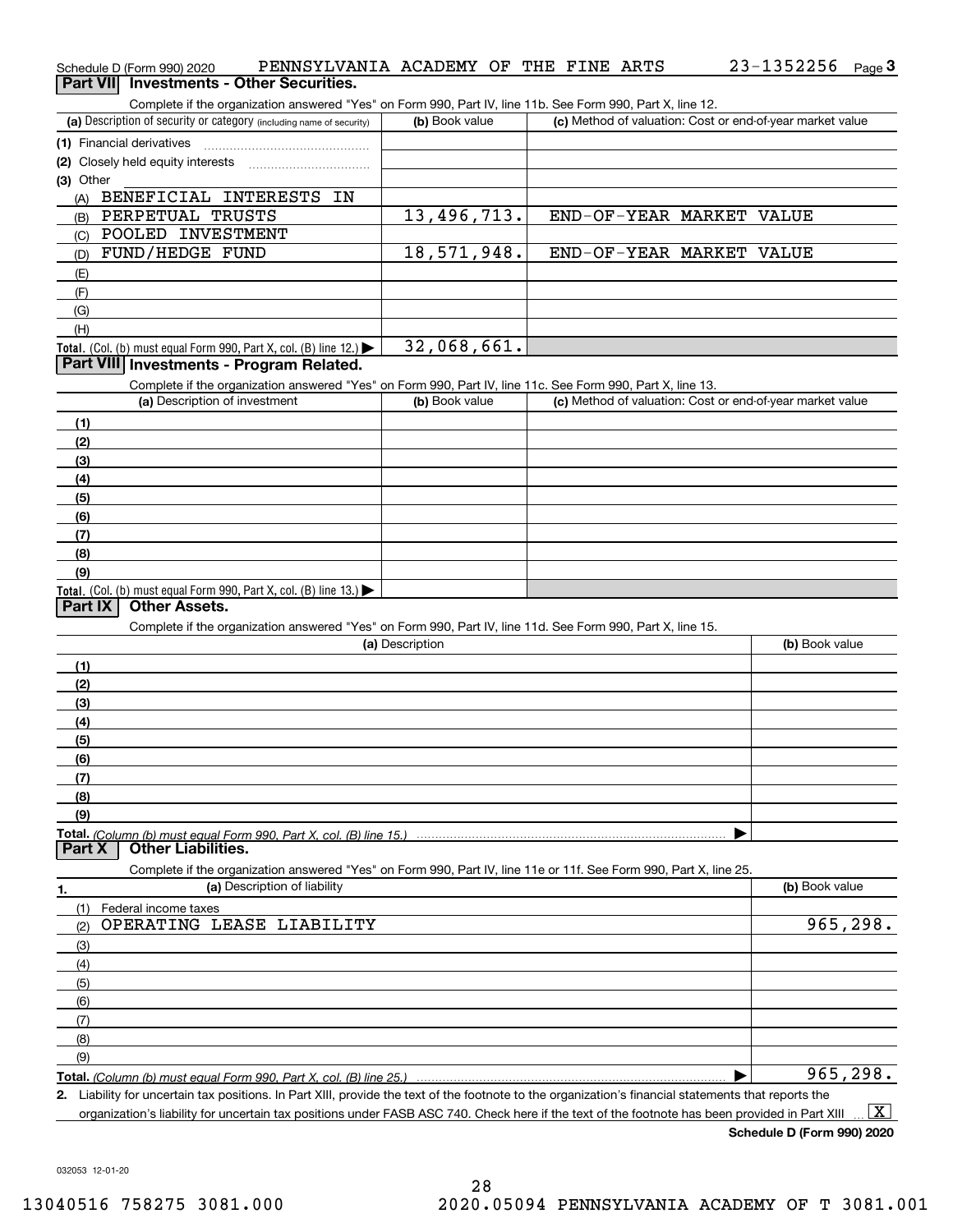|   | PENNSYLVANIA ACADEMY OF THE FINE ARTS<br>Schedule D (Form 990) 2020                                                                                                                                                                 |                |                           |                | 23-1352256<br>Page 4        |
|---|-------------------------------------------------------------------------------------------------------------------------------------------------------------------------------------------------------------------------------------|----------------|---------------------------|----------------|-----------------------------|
|   | Part XI<br>Reconciliation of Revenue per Audited Financial Statements With Revenue per Return.                                                                                                                                      |                |                           |                |                             |
|   | Complete if the organization answered "Yes" on Form 990, Part IV, line 12a.                                                                                                                                                         |                |                           |                |                             |
| 1 | Total revenue, gains, and other support per audited financial statements                                                                                                                                                            |                |                           | $\blacksquare$ | 26, 374, 330.               |
| 2 | Amounts included on line 1 but not on Form 990, Part VIII, line 12:                                                                                                                                                                 |                |                           |                |                             |
| a |                                                                                                                                                                                                                                     | 2a             | 10,705,080.               |                |                             |
| b |                                                                                                                                                                                                                                     | 2 <sub>b</sub> |                           |                |                             |
|   |                                                                                                                                                                                                                                     | 2c             |                           |                |                             |
| d |                                                                                                                                                                                                                                     | 2d             | 103,308.                  |                |                             |
| e | Add lines 2a through 2d                                                                                                                                                                                                             |                |                           | 2e             | 10,808,388.                 |
| 3 |                                                                                                                                                                                                                                     |                |                           | 3              | $\overline{15}$ , 565, 942. |
| 4 | Amounts included on Form 990, Part VIII, line 12, but not on line 1:                                                                                                                                                                |                |                           |                |                             |
| a |                                                                                                                                                                                                                                     |                | 268,751.                  |                |                             |
|   | Other (Describe in Part XIII.) <b>2006</b> 2007 2010 2010 2010 2010 2011 2012 2013 2014 2014 2015 2016 2017 2018 2019 2016 2017 2018 2019 2016 2017 2018 2019 2016 2017 2018 2019 2018 2019 2019 2016 2017 2018 2019 2018 2019 2019 | 4 <sub>b</sub> | $\overline{4,636}$ , 037. |                |                             |
|   | c Add lines 4a and 4b                                                                                                                                                                                                               |                |                           | 4c             | 4,904,788.                  |
|   |                                                                                                                                                                                                                                     |                |                           |                |                             |
|   |                                                                                                                                                                                                                                     |                |                           | 5 <sup>1</sup> | 20,470,730.                 |
|   | Part XII   Reconciliation of Expenses per Audited Financial Statements With Expenses per Return.                                                                                                                                    |                |                           |                |                             |
|   | Complete if the organization answered "Yes" on Form 990, Part IV, line 12a.                                                                                                                                                         |                |                           |                |                             |
| 1 | Total expenses and losses per audited financial statements                                                                                                                                                                          |                |                           | $\blacksquare$ | 15,708,733.                 |
| 2 | Amounts included on line 1 but not on Form 990, Part IX, line 25:                                                                                                                                                                   |                |                           |                |                             |
| a |                                                                                                                                                                                                                                     | 2a             |                           |                |                             |
| b |                                                                                                                                                                                                                                     | 2 <sub>b</sub> |                           |                |                             |
|   | Other losses                                                                                                                                                                                                                        | 2c             |                           |                |                             |
| d |                                                                                                                                                                                                                                     | 2d             | 103,308.                  |                |                             |
|   |                                                                                                                                                                                                                                     |                |                           | 2e             | 103, 308.                   |
| 3 |                                                                                                                                                                                                                                     |                |                           | 3              | 15,605,425.                 |
| 4 | Amounts included on Form 990, Part IX, line 25, but not on line 1:                                                                                                                                                                  |                |                           |                |                             |
| a | Investment expenses not included on Form 990, Part VIII, line 7b [1000000000000000000000000000000000                                                                                                                                | <u>  4</u> a │ | 268,751.                  |                |                             |
|   | Other (Describe in Part XIII.)                                                                                                                                                                                                      | 4 <sub>b</sub> | 4,636,037.                |                |                             |
|   | c Add lines 4a and 4b                                                                                                                                                                                                               |                |                           | 4c             | 4,904,788.                  |
|   | Part XIII Supplemental Information.                                                                                                                                                                                                 |                |                           | 5              | 20, 510, 213.               |

Provide the descriptions required for Part II, lines 3, 5, and 9; Part III, lines 1a and 4; Part IV, lines 1b and 2b; Part V, line 4; Part X, line 2; Part XI, lines 2d and 4b; and Part XII, lines 2d and 4b. Also complete this part to provide any additional information.

## PART X, LINE 2:

|  |  |  |  | PAFA HAS REVIEWED ITS TAX POSITIONS AND HAS CONCLUDED THAT NO LIABILITY   |  |  |
|--|--|--|--|---------------------------------------------------------------------------|--|--|
|  |  |  |  |                                                                           |  |  |
|  |  |  |  | FOR UNRECOGNIZED TAX BENEFITS SHOULD BE RECORDED RELATED TO UNCERTAIN TAX |  |  |
|  |  |  |  |                                                                           |  |  |
|  |  |  |  | POSITIONS TAKEN ON FEDERAL AND STATE TAX RETURNS FOR THE OPEN TAX YEARS   |  |  |
|  |  |  |  |                                                                           |  |  |
|  |  |  |  | (2017-2019) OR IS EXPECTED TO BE TAKEN IN THE CURRENT 2020 TAX YEAR.      |  |  |
|  |  |  |  |                                                                           |  |  |

29

|  |  |  |  |  |  | PART XI, LINE 2D - OTHER ADJUSTMENTS: |
|--|--|--|--|--|--|---------------------------------------|
|--|--|--|--|--|--|---------------------------------------|

## FUNDRAISING EXPENSES 103, 103, 108.

## PART XI, LINE 4B - OTHER ADJUSTMENTS:

## FINANCIAL AID 4,024,753.

| STUDENT HOUSING EXPENSE NETTED WITH TUITION AND FEES ON |  |  |  |  |
|---------------------------------------------------------|--|--|--|--|

032054 12-01-20

**Schedule D (Form 990) 2020**

13040516 758275 3081.000 2020.05094 PENNSYLVANIA ACADEMY OF T 3081.001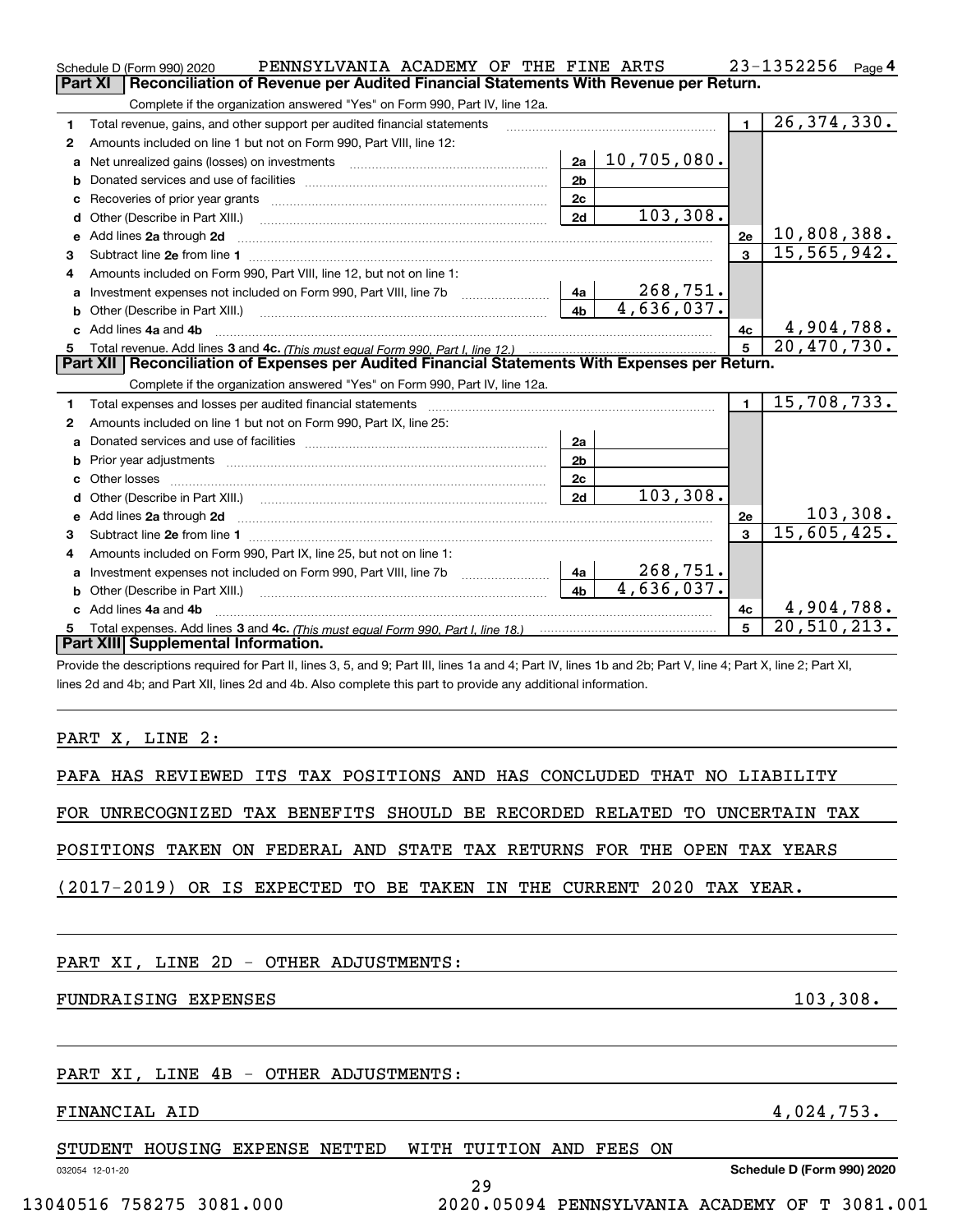| PENNSYLVANIA ACADEMY OF THE FINE ARTS<br>Schedule D (Form 990) 2020<br><b>Part XIII Supplemental Information</b> (continued) | $23 - 1352256$ Page 5      |
|------------------------------------------------------------------------------------------------------------------------------|----------------------------|
| FINANCIAL STATEMENT                                                                                                          | 383,813.                   |
| TRAVEL SCHOLARSHIP EXPENESE NETTED WITH TUITION AND<br>FEES ON                                                               |                            |
| FINANCIAL STATEM                                                                                                             | 74,500.                    |
| STUDENT EMERGENCY AID NETTED WITH TUITION AND FEES ON                                                                        |                            |
| FINANCIAL STATEMENT                                                                                                          | 65,415.                    |
| OTHER EXPENSES NETTED WITH TUITION AND FEES ON FINANCIAL                                                                     |                            |
| <b>STATEMENT</b>                                                                                                             | 87,556.                    |
| TOTAL TO SCHEDULE D, PART XI, LINE 4B                                                                                        | 4,636,037.                 |
| PART XII, LINE 2D - OTHER ADJUSTMENTS:                                                                                       |                            |
| <b>FUNDRAISING EXPENSES</b>                                                                                                  | 103, 308.                  |
|                                                                                                                              |                            |
| PART XII, LINE 4B - OTHER ADJUSTMENTS:                                                                                       |                            |
| FINANCIAL AID                                                                                                                | 4,024,753.                 |
| STUDENT HOUSING EXPENSE NETTED<br>WITH TUITION AND FEES<br>0N                                                                |                            |
| FINANCIAL STATEMENT                                                                                                          | 383,813.                   |
| TRAVEL SCHOLARSHIP EXPENESE NETTED WITH TUITION AND FEES ON                                                                  |                            |
| FINANCIAL STATEM                                                                                                             | 74,500.                    |
| STUDENT EMERGENCY AID NETTED WITH TUITION AND FEES ON                                                                        |                            |
| FINANCIAL STATEMENT                                                                                                          | 65,415.                    |
| OTHER EXPENSES NETTED WITH TUITION AND FEES ON FINANCIAL                                                                     |                            |
| <b>STATEMENT</b>                                                                                                             | 87,556.                    |
| TOTAL TO SCHEDULE D, PART XII, LINE 4B                                                                                       | 4,636,037.                 |
|                                                                                                                              |                            |
| FORM 990, SCHEDULE D, PART III, LINE 1A                                                                                      |                            |
| PART III - LINE 1A - WORKS OF ART - FOOTNOTE FROM FINANCIAL STATEMENT                                                        |                            |
| PAFA MAINTAINS A COLLECTION OF RARE AMERICAN ART THAT IS HELD FOR PUBLIC                                                     |                            |
| EXHIBITION.<br>THE COLLECTION IS KEPT UNDER CURATORIAL CARE AND IS SUBJECT                                                   | Schedule D (Form 990) 2020 |
| 032055 12-01-20<br>30                                                                                                        |                            |

13040516 758275 3081.000 2020.05094 PENNSYLVANIA ACADEMY OF T 3081.001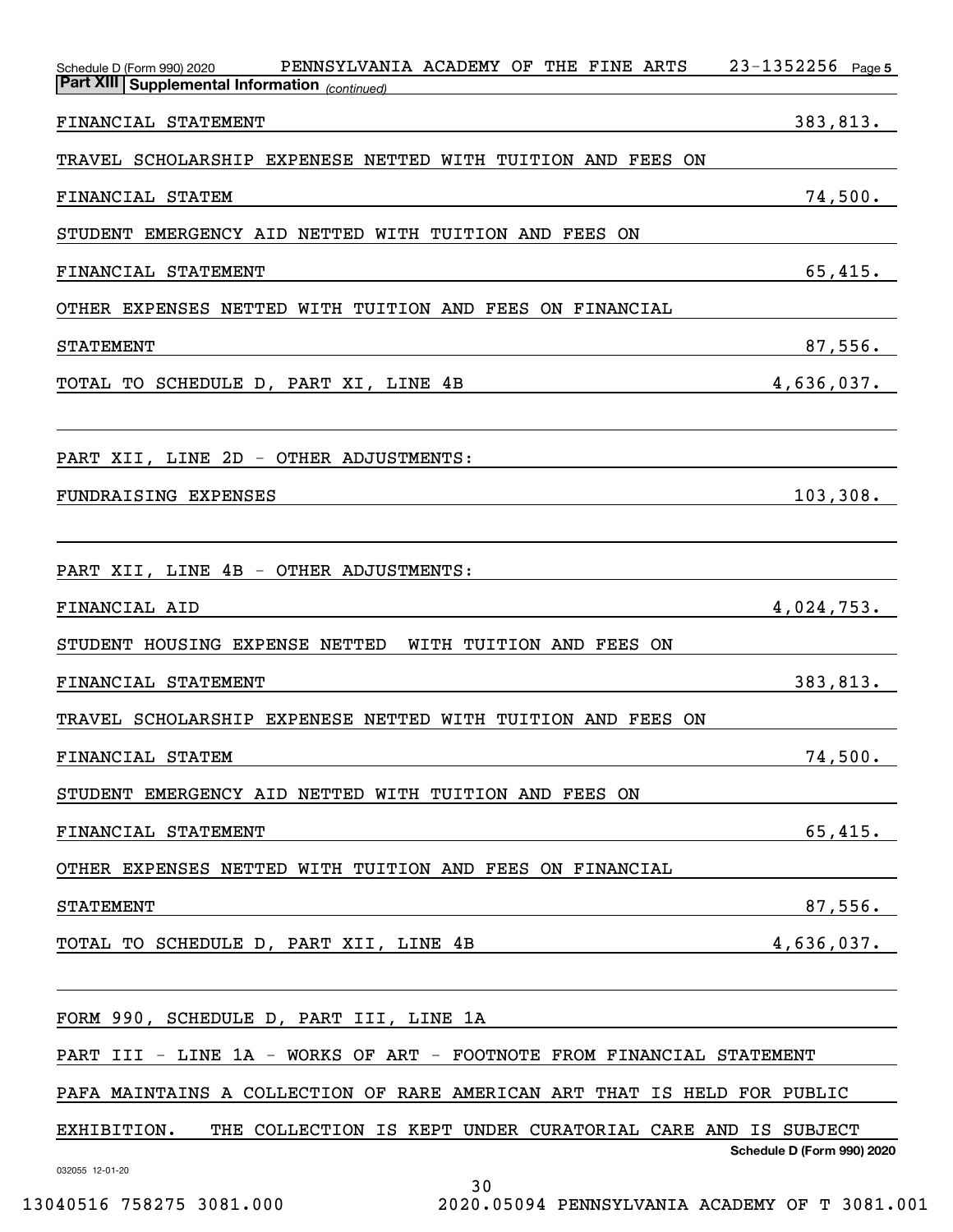23-1352256 Page 5 *(continued)* **Part XIII Supplemental Information**  Schedule D (Form 990) 2020 PENNSYLVANIA ACADEMY OF THE FINE ARTS 23-1352256 <sub>Page</sub> TO PAFA'S POLICY THAT REQUIRES THE PROCEEDS FROM THE SALES OF ACCESSIONED COLLECTION ITEMS TO BE USED ONLY TO ACQUIRE OTHER ITEMS FOR COLLECTION. PAFA DOES NOT RECOGNIZE THE CONTRIBUTIONS OF DONATED COLLECTION ITEMS, AS ITS COLLECTIONS ARE NOT CAPITALIZED. DURING THE YEAR ENDED JUNE 30, 2021 AND 2020, PAFA HAD DONATED ACCESSIONS WITH APPROXIMATE APPRAISED VALUES TOTALING \$283,700 AND \$455,180, RESPECTIVELY. COLLECTION ITEMS PURCHASED BUT NOT CAPITALIZED TOTALED \$1,075,982 AND \$1,520,803 DURING THE YEARS ENDED JUNE 30, 2021 AND 2020, RESPECTIVELY. IN ADDITION, PAFA RECEIVED \$2,170 FOR THE SALE OF ART WORKS DURING THE YEAR ENDED JUNE 30, 2020. THERE WAS NO SALE OF ART WORKS DURING THE YEAR ENDED JUNE 30, 2021.

**Schedule D (Form 990) 2020**

032055 12-01-20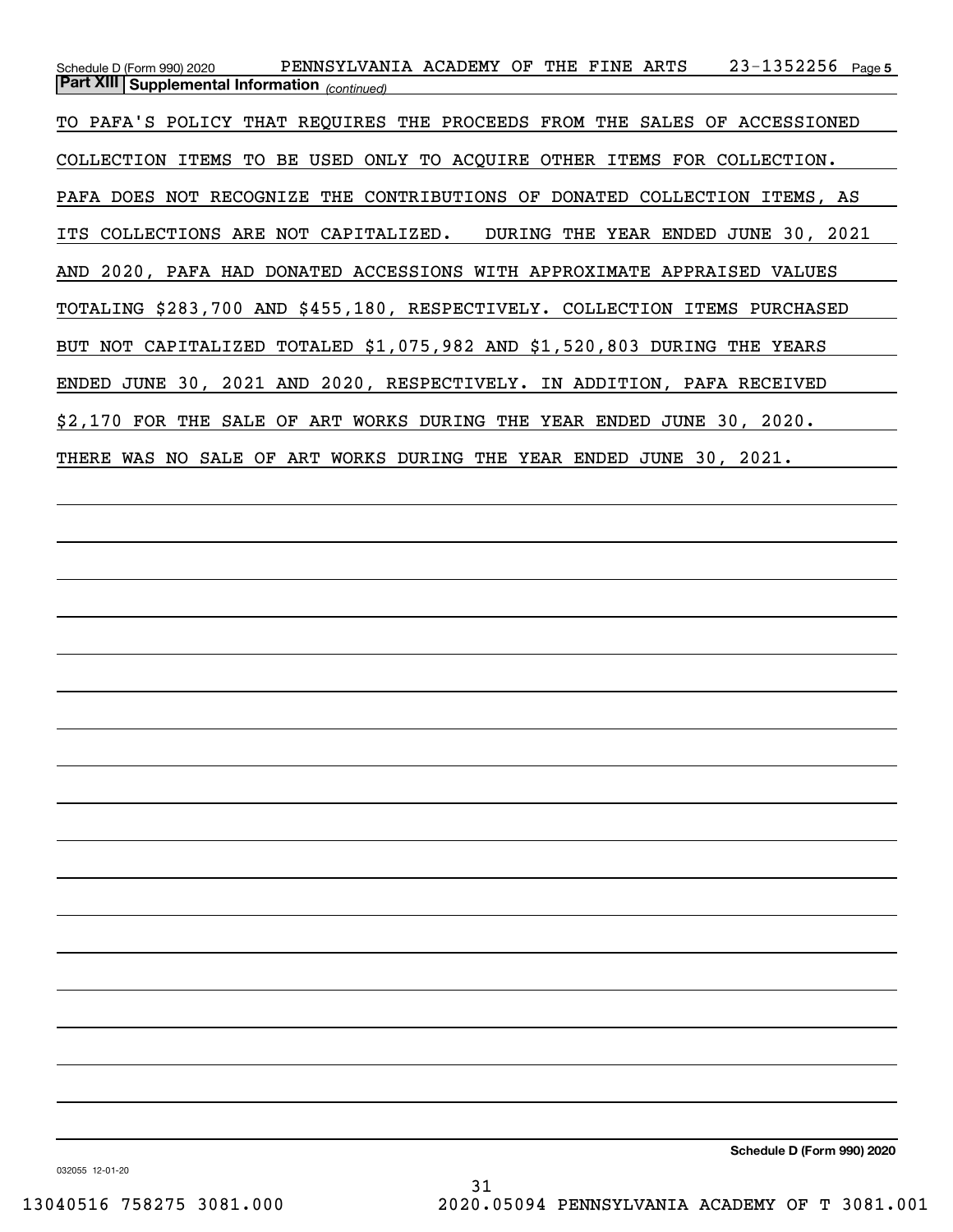|  | <b>SCHEDULE E</b> |  |
|--|-------------------|--|
|  |                   |  |

## **Schools**

OMB No. 1545-0047 **2020**

**Open to Public**

Department of the Treasury Internal Revenue Service

**Part I**

**(Form 990 or 990-EZ) | Complete if the organization answered "Yes" on Form 990, Part IV, line 13, or Form 990-EZ, Part VI, line 48. | Attach to Form 990 or Form 990-EZ.**

**| Go to www.irs.gov/Form990 for the latest information.**

Name of the organization

**InspectionEmployer identification number**

PENNSYLVANIA ACADEMY OF THE FINE ARTS 23-1352256

|   |                                                                                                                                         |                | <b>YES</b>   NO |             |
|---|-----------------------------------------------------------------------------------------------------------------------------------------|----------------|-----------------|-------------|
| 1 | Does the organization have a racially nondiscriminatory policy toward students by statement in its charter,                             |                |                 |             |
|   |                                                                                                                                         | 1              | x               |             |
| 2 | Does the organization include a statement of its racially nondiscriminatory policy toward students in all its brochures,                |                |                 |             |
|   | catalogues, and other written communications with the public dealing with student admissions, programs, and scholarships?               | $\mathbf{2}$   | x               |             |
| 3 | Has the organization publicized its racially nondiscriminatory policy on its primary publicly accessible Internet                       |                |                 |             |
|   | homepage at all times during its taxable year in a manner reasonably expected to be noticed by visitors to the                          |                |                 |             |
|   | homepage, or through newspaper or broadcast media during the period of solicitation for students, or during the                         |                |                 |             |
|   | registration period if it has no solicitation program, in a way that makes the policy known to all parts of the general                 |                |                 |             |
|   |                                                                                                                                         | 3              | X               |             |
|   | PAFA INCLUDES STATEMENTS IN ITS ADVERTISING THAT THEIR POLICY                                                                           |                |                 |             |
|   | IS TO NOT DISCRIMINATE AGAINST ANY MINORITY DUE TO                                                                                      |                |                 |             |
|   | RACE, CREED, OR COLOR.                                                                                                                  |                |                 |             |
|   |                                                                                                                                         |                |                 |             |
|   |                                                                                                                                         |                |                 |             |
| 4 | Does the organization maintain the following?                                                                                           |                |                 |             |
| a |                                                                                                                                         | 4a             | X               |             |
| b | Records documenting that scholarships and other financial assistance are awarded on a racially nondiscriminatory basis?<br>$\mathbf{r}$ | 4b             | X               |             |
| с | Copies of all catalogues, brochures, announcements, and other written communications to the public dealing                              |                |                 |             |
|   |                                                                                                                                         | 4с             | x               |             |
|   |                                                                                                                                         | 4d             | Χ               |             |
|   | If you answered "No" to any of the above, please explain. If you need more space, use Part II.                                          |                |                 |             |
|   |                                                                                                                                         |                |                 |             |
|   |                                                                                                                                         |                |                 |             |
|   |                                                                                                                                         |                |                 |             |
|   |                                                                                                                                         |                |                 |             |
| 5 | Does the organization discriminate by race in any way with respect to:                                                                  |                |                 |             |
| a |                                                                                                                                         | 5a             |                 | х           |
| b |                                                                                                                                         | 5b             |                 | $\mathbf X$ |
| с |                                                                                                                                         | 5с             |                 | X           |
|   |                                                                                                                                         | <b>5d</b>      |                 | х           |
| е |                                                                                                                                         | 5e             |                 | х           |
| f | Use of facilities? <b>With the Contract of the Contract of the Contract of Tacilities</b> of facilities?                                | 5f             |                 | X           |
|   |                                                                                                                                         | 5 <sub>g</sub> |                 | $\mathbf X$ |
|   |                                                                                                                                         | 5h             |                 | X           |
|   | If you answered "Yes" to any of the above, please explain. If you need more space, use Part II.                                         |                |                 |             |
|   |                                                                                                                                         |                |                 |             |
|   |                                                                                                                                         |                |                 |             |
|   |                                                                                                                                         |                |                 |             |
|   |                                                                                                                                         |                |                 |             |
|   | 6a Does the organization receive any financial aid or assistance from a governmental agency?                                            | 6a             | X               |             |
|   |                                                                                                                                         | 6b             |                 | х           |
|   | If you answered "Yes" on either line 6a or line 6b, explain on Part II.                                                                 |                |                 |             |
| 7 | Does the organization certify that it has complied with the applicable requirements of sections 4.01 through                            |                |                 |             |
|   | 4.05 of Rev. Proc. 75-50, 1975-2 C.B. 587, covering racial nondiscrimination? If "No," explain on Part II                               | $\overline{7}$ | х               |             |
|   | Schedule E (Form 990 or 990-EZ) 2020<br>LHA For Paperwork Reduction Act Notice, see the Instructions for Form 990 or Form 990-EZ.       |                |                 |             |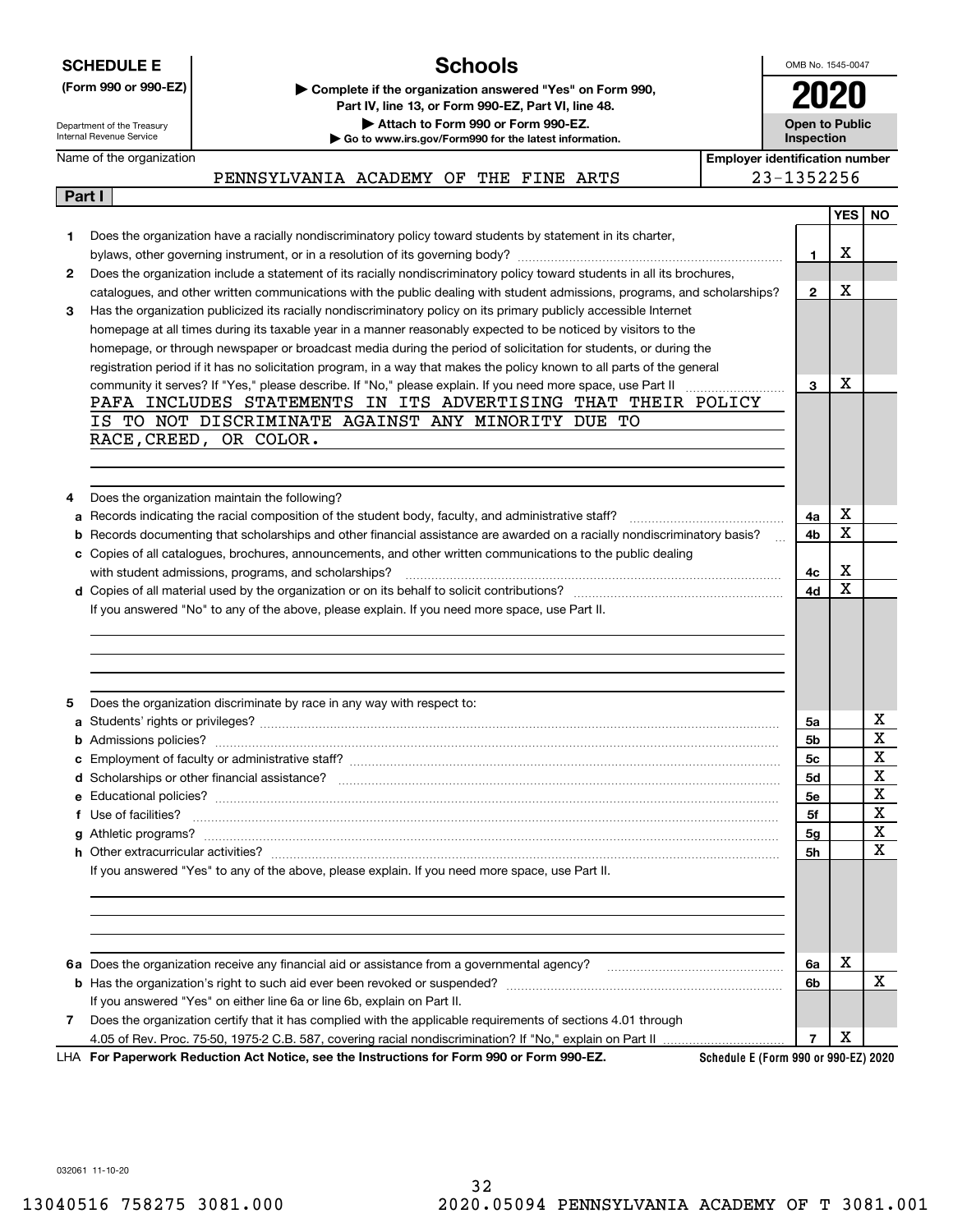Part II | Supplemental Information. Provide the explanations required by Part I, lines 3, 4d, 5h, 6b, and 7, as applicable. Also provide any other additional information.

## LINE 6 - EXPLANATION OF GOVERNMENT FINANCIAL AID:

## PAFA RECEIVES FROM TIME TO TIME FINANCIAL ASSISTANCE FROM GOVERNMENT

### PROGRAMS.

**Schedule E (Form 990 or 990-EZ) 2020**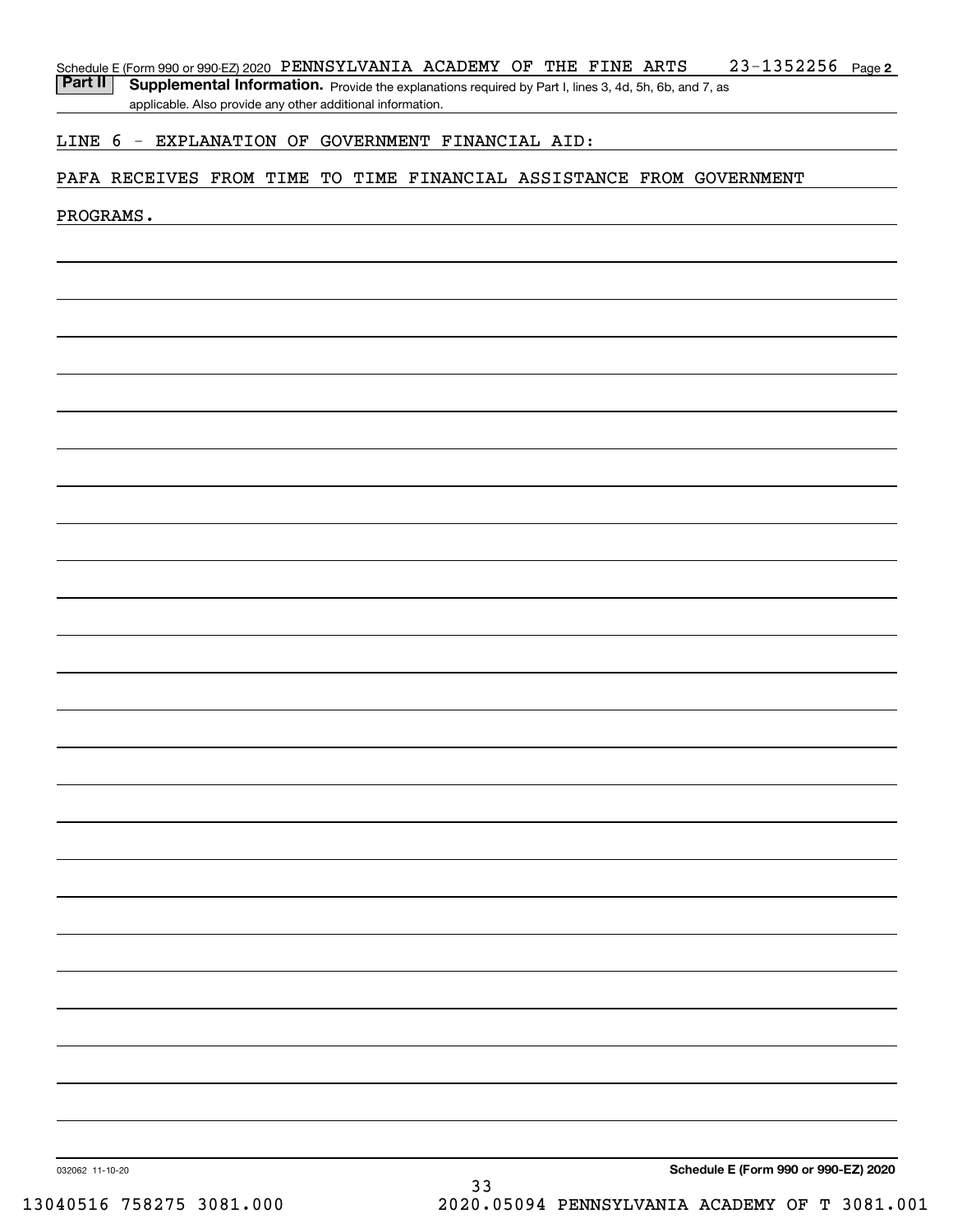| <b>Supplemental Information Regarding Fundraising or Gaming Activities</b><br><b>SCHEDULE G</b><br>OMB No. 1545-0047 |                                  |                                                                                                                                                                     |                                                                            |    |                                                                            |  |                                                                            |                                                         |  |  |
|----------------------------------------------------------------------------------------------------------------------|----------------------------------|---------------------------------------------------------------------------------------------------------------------------------------------------------------------|----------------------------------------------------------------------------|----|----------------------------------------------------------------------------|--|----------------------------------------------------------------------------|---------------------------------------------------------|--|--|
| (Form 990 or 990-EZ)                                                                                                 |                                  | Complete if the organization answered "Yes" on Form 990, Part IV, line 17, 18, or 19, or if the<br>organization entered more than \$15,000 on Form 990-EZ, line 6a. |                                                                            |    |                                                                            |  |                                                                            |                                                         |  |  |
| Department of the Treasury                                                                                           |                                  | Attach to Form 990 or Form 990-EZ.                                                                                                                                  |                                                                            |    |                                                                            |  |                                                                            | <b>Open to Public</b>                                   |  |  |
| Internal Revenue Service                                                                                             |                                  | ► Go to www.irs.gov/Form990 for instructions and the latest information.                                                                                            |                                                                            |    |                                                                            |  |                                                                            | Inspection                                              |  |  |
| Name of the organization                                                                                             |                                  | PENNSYLVANIA ACADEMY OF                                                                                                                                             |                                                                            |    | THE FINE ARTS                                                              |  | 23-1352256                                                                 | <b>Employer identification number</b>                   |  |  |
| Part I                                                                                                               |                                  | Fundraising Activities. Complete if the organization answered "Yes" on Form 990, Part IV, line 17. Form 990-EZ filers are not                                       |                                                                            |    |                                                                            |  |                                                                            |                                                         |  |  |
|                                                                                                                      | required to complete this part.  | 1 Indicate whether the organization raised funds through any of the following activities. Check all that apply.                                                     |                                                                            |    |                                                                            |  |                                                                            |                                                         |  |  |
| Mail solicitations<br>a<br>b                                                                                         | Internet and email solicitations | e<br>f                                                                                                                                                              |                                                                            |    | Solicitation of non-government grants<br>Solicitation of government grants |  |                                                                            |                                                         |  |  |
| Phone solicitations<br>c                                                                                             |                                  | Special fundraising events<br>g                                                                                                                                     |                                                                            |    |                                                                            |  |                                                                            |                                                         |  |  |
| In-person solicitations<br>d                                                                                         |                                  |                                                                                                                                                                     |                                                                            |    |                                                                            |  |                                                                            |                                                         |  |  |
|                                                                                                                      |                                  | 2 a Did the organization have a written or oral agreement with any individual (including officers, directors, trustees, or                                          |                                                                            |    |                                                                            |  |                                                                            |                                                         |  |  |
|                                                                                                                      |                                  | key employees listed in Form 990, Part VII) or entity in connection with professional fundraising services?                                                         |                                                                            |    |                                                                            |  | Yes                                                                        | No                                                      |  |  |
| compensated at least \$5,000 by the organization.                                                                    |                                  | <b>b</b> If "Yes," list the 10 highest paid individuals or entities (fundraisers) pursuant to agreements under which the fundraiser is to be                        |                                                                            |    |                                                                            |  |                                                                            |                                                         |  |  |
|                                                                                                                      |                                  |                                                                                                                                                                     |                                                                            |    |                                                                            |  |                                                                            |                                                         |  |  |
| (i) Name and address of individual<br>or entity (fundraiser)                                                         |                                  | (ii) Activity                                                                                                                                                       | (iii) Did<br>fundraiser<br>have custody<br>or control of<br>contributions? |    | (iv) Gross receipts<br>from activity                                       |  | (v) Amount paid<br>to (or retained by)<br>fundraiser<br>listed in col. (i) | (vi) Amount paid<br>to (or retained by)<br>organization |  |  |
|                                                                                                                      |                                  |                                                                                                                                                                     | Yes                                                                        | No |                                                                            |  |                                                                            |                                                         |  |  |
|                                                                                                                      |                                  |                                                                                                                                                                     |                                                                            |    |                                                                            |  |                                                                            |                                                         |  |  |
|                                                                                                                      |                                  |                                                                                                                                                                     |                                                                            |    |                                                                            |  |                                                                            |                                                         |  |  |
|                                                                                                                      |                                  |                                                                                                                                                                     |                                                                            |    |                                                                            |  |                                                                            |                                                         |  |  |
|                                                                                                                      |                                  |                                                                                                                                                                     |                                                                            |    |                                                                            |  |                                                                            |                                                         |  |  |
|                                                                                                                      |                                  |                                                                                                                                                                     |                                                                            |    |                                                                            |  |                                                                            |                                                         |  |  |
|                                                                                                                      |                                  |                                                                                                                                                                     |                                                                            |    |                                                                            |  |                                                                            |                                                         |  |  |
|                                                                                                                      |                                  |                                                                                                                                                                     |                                                                            |    |                                                                            |  |                                                                            |                                                         |  |  |
|                                                                                                                      |                                  |                                                                                                                                                                     |                                                                            |    |                                                                            |  |                                                                            |                                                         |  |  |
|                                                                                                                      |                                  |                                                                                                                                                                     |                                                                            |    |                                                                            |  |                                                                            |                                                         |  |  |
|                                                                                                                      |                                  |                                                                                                                                                                     |                                                                            |    |                                                                            |  |                                                                            |                                                         |  |  |
|                                                                                                                      |                                  |                                                                                                                                                                     |                                                                            |    |                                                                            |  |                                                                            |                                                         |  |  |
| Total                                                                                                                |                                  |                                                                                                                                                                     |                                                                            |    |                                                                            |  |                                                                            |                                                         |  |  |
| or licensing.                                                                                                        |                                  | 3 List all states in which the organization is registered or licensed to solicit contributions or has been notified it is exempt from registration                  |                                                                            |    |                                                                            |  |                                                                            |                                                         |  |  |
|                                                                                                                      |                                  |                                                                                                                                                                     |                                                                            |    |                                                                            |  |                                                                            |                                                         |  |  |
|                                                                                                                      |                                  |                                                                                                                                                                     |                                                                            |    |                                                                            |  |                                                                            |                                                         |  |  |
|                                                                                                                      |                                  |                                                                                                                                                                     |                                                                            |    |                                                                            |  |                                                                            |                                                         |  |  |
|                                                                                                                      |                                  |                                                                                                                                                                     |                                                                            |    |                                                                            |  |                                                                            |                                                         |  |  |
|                                                                                                                      |                                  |                                                                                                                                                                     |                                                                            |    |                                                                            |  |                                                                            |                                                         |  |  |
|                                                                                                                      |                                  |                                                                                                                                                                     |                                                                            |    |                                                                            |  |                                                                            |                                                         |  |  |
|                                                                                                                      |                                  |                                                                                                                                                                     |                                                                            |    |                                                                            |  |                                                                            |                                                         |  |  |
|                                                                                                                      |                                  |                                                                                                                                                                     |                                                                            |    |                                                                            |  |                                                                            |                                                         |  |  |
|                                                                                                                      |                                  |                                                                                                                                                                     |                                                                            |    |                                                                            |  |                                                                            |                                                         |  |  |
|                                                                                                                      |                                  | LHA For Paperwork Reduction Act Notice, see the Instructions for Form 990 or 990-EZ.                                                                                |                                                                            |    |                                                                            |  |                                                                            | Schedule G (Form 990 or 990-EZ) 2020                    |  |  |

032081 11-25-20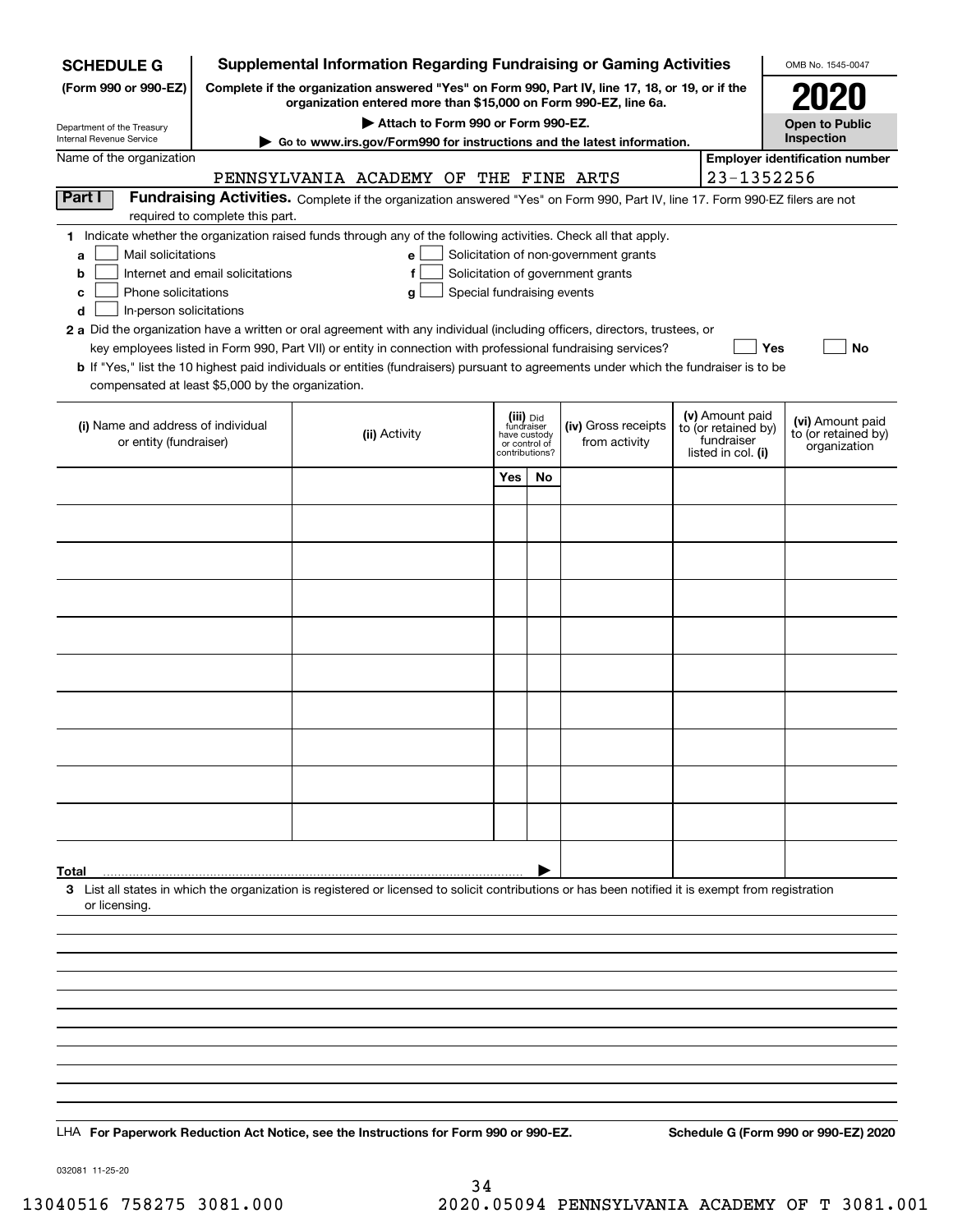| Schedule G (Form 990 or 990-EZ) 2020 PENNSYLVANIA ACADEMY OF THE FINE ARTS                                                                   |  |  |  | 23-1352256 Page2 |  |
|----------------------------------------------------------------------------------------------------------------------------------------------|--|--|--|------------------|--|
| <b>Part II</b> Fundraising Events. Complete if the organization answered "Yes" on Form 990, Part IV, line 18, or reported more than \$15,000 |  |  |  |                  |  |

of fundraising event contributions and gross income on Form 990-EZ, lines 1 and 6b. List events with gross receipts greater than \$5,000.

|                 |    | ה תחתו מושון כעכות כטותו וטענטו שפות קו טשט ווכטו וכ טו דיטוווו טטטיבב, ווווכט דיפות טט. בואג כעכותט אתנו קו טשט וכככוןנא קו כפנכו מופח קט,טטט. |                     |                                                  |                                 |                                                         |
|-----------------|----|-------------------------------------------------------------------------------------------------------------------------------------------------|---------------------|--------------------------------------------------|---------------------------------|---------------------------------------------------------|
|                 |    |                                                                                                                                                 | (a) Event $#1$      | (b) Event $#2$                                   | (c) Other events<br><b>NONE</b> | (d) Total events<br>(add col. (a) through               |
|                 |    |                                                                                                                                                 | <b>WINE AUCTION</b> |                                                  |                                 | col. (c)                                                |
|                 |    |                                                                                                                                                 | (event type)        | (event type)                                     | (total number)                  |                                                         |
| Revenue         | 1  |                                                                                                                                                 | 342,013.            |                                                  |                                 | 342,013.                                                |
|                 |    |                                                                                                                                                 | 246,413.            |                                                  |                                 | 246,413.                                                |
|                 | 3  | Gross income (line 1 minus line 2)                                                                                                              | 95,600.             |                                                  |                                 | 95,600.                                                 |
|                 |    |                                                                                                                                                 |                     |                                                  |                                 |                                                         |
|                 | 5  |                                                                                                                                                 | 7,968.              |                                                  |                                 | 7,968.                                                  |
| Direct Expenses | 6  |                                                                                                                                                 |                     |                                                  |                                 |                                                         |
|                 |    |                                                                                                                                                 | 24,575.             |                                                  |                                 | 24,575.                                                 |
|                 | 8  |                                                                                                                                                 | 50, 552.            |                                                  |                                 | 50, 552.                                                |
|                 | 9  |                                                                                                                                                 | 20, 213.            |                                                  |                                 | 20, 213.                                                |
|                 | 10 | Direct expense summary. Add lines 4 through 9 in column (d)                                                                                     |                     |                                                  |                                 | 103,308.                                                |
|                 | 11 | Net income summary. Subtract line 10 from line 3, column (d)                                                                                    |                     |                                                  |                                 | $-7,708.$                                               |
| Part III        |    | Gaming. Complete if the organization answered "Yes" on Form 990, Part IV, line 19, or reported more than                                        |                     |                                                  |                                 |                                                         |
|                 |    | \$15,000 on Form 990-EZ, line 6a.                                                                                                               |                     |                                                  |                                 |                                                         |
| Revenue         |    |                                                                                                                                                 | (a) Bingo           | (b) Pull tabs/instant<br>bingo/progressive bingo | (c) Other gaming                | (d) Total gaming (add<br>$ col. (a)$ through col. $(c)$ |
|                 | 1  |                                                                                                                                                 |                     |                                                  |                                 |                                                         |
|                 | 2  |                                                                                                                                                 |                     |                                                  |                                 |                                                         |
| Direct Expenses | 3  |                                                                                                                                                 |                     |                                                  |                                 |                                                         |
|                 | 4  |                                                                                                                                                 |                     |                                                  |                                 |                                                         |
|                 |    | 5 Other direct expenses                                                                                                                         |                     |                                                  |                                 |                                                         |
|                 |    |                                                                                                                                                 | Yes<br>%            | Yes<br>%                                         | Yes<br>%                        |                                                         |
|                 | 6  | Volunteer labor                                                                                                                                 | No                  | No                                               | No                              |                                                         |
|                 | 7  | Direct expense summary. Add lines 2 through 5 in column (d)                                                                                     |                     |                                                  |                                 |                                                         |
|                 | 8  |                                                                                                                                                 |                     |                                                  |                                 |                                                         |
|                 |    |                                                                                                                                                 |                     |                                                  |                                 |                                                         |
| 9               |    | Enter the state(s) in which the organization conducts gaming activities:                                                                        |                     | <u> 1980 - Andrea Andrew Maria (h. 1980).</u>    |                                 |                                                         |
|                 |    |                                                                                                                                                 |                     |                                                  |                                 | Yes<br><b>No</b>                                        |
|                 |    |                                                                                                                                                 |                     |                                                  |                                 |                                                         |
|                 |    |                                                                                                                                                 |                     |                                                  |                                 |                                                         |
|                 |    |                                                                                                                                                 |                     |                                                  |                                 |                                                         |
|                 |    |                                                                                                                                                 |                     |                                                  |                                 | ∣ Yes<br>No                                             |
|                 |    |                                                                                                                                                 |                     |                                                  |                                 |                                                         |
|                 |    |                                                                                                                                                 |                     |                                                  |                                 |                                                         |
|                 |    |                                                                                                                                                 |                     |                                                  |                                 |                                                         |
|                 |    | 032082 11-25-20                                                                                                                                 |                     |                                                  |                                 | Schedule G (Form 990 or 990-EZ) 2020                    |

**Schedule G (Form 990 or 990-EZ) 2020**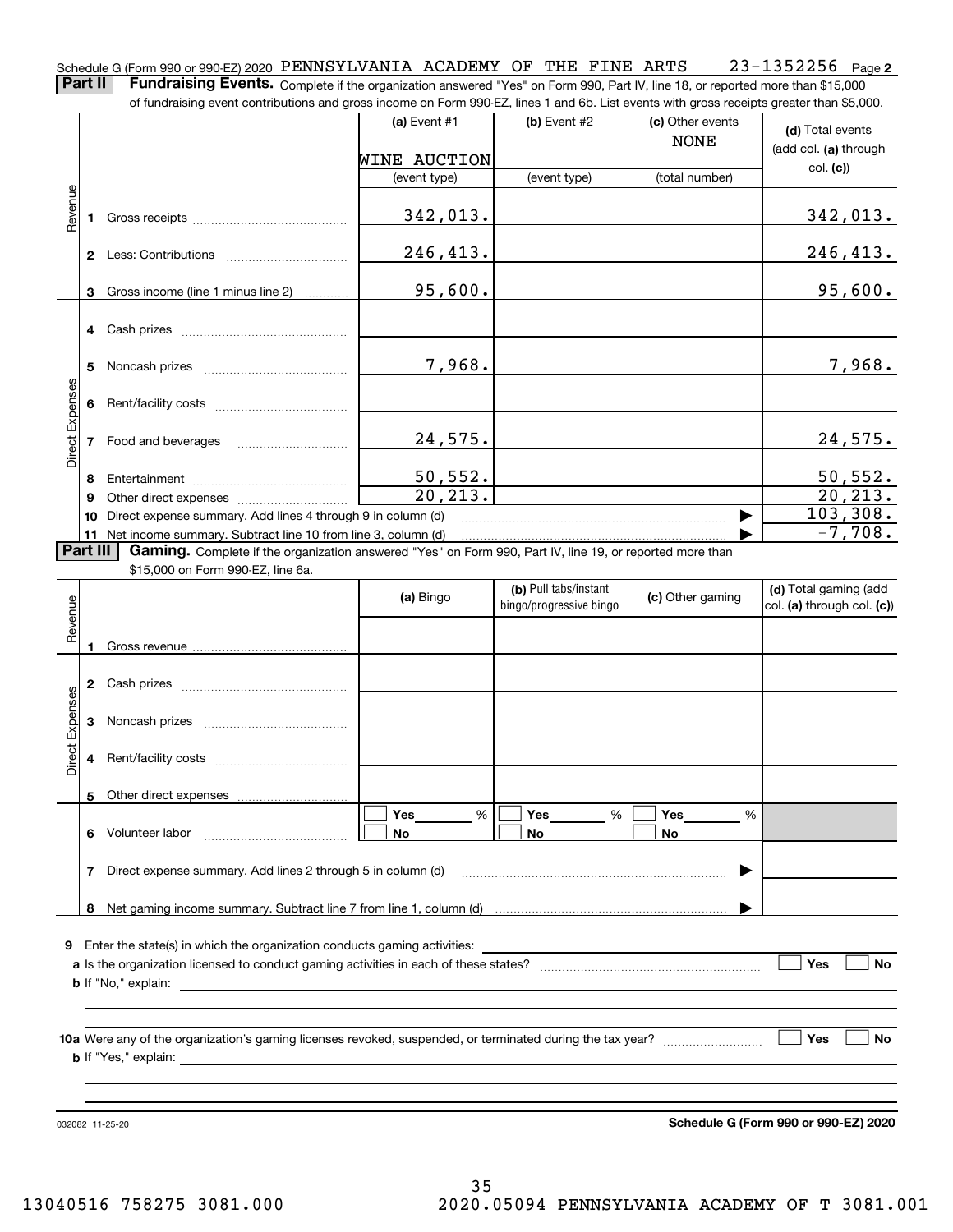|    | Schedule G (Form 990 or 990-EZ) 2020 PENNSYLVANIA ACADEMY OF THE FINE ARTS                                                                                                                                                                                            | 23-1352256        | Page 3                      |
|----|-----------------------------------------------------------------------------------------------------------------------------------------------------------------------------------------------------------------------------------------------------------------------|-------------------|-----------------------------|
|    |                                                                                                                                                                                                                                                                       | Yes               | No                          |
|    | 12 Is the organization a grantor, beneficiary or trustee of a trust, or a member of a partnership or other entity formed                                                                                                                                              |                   |                             |
|    |                                                                                                                                                                                                                                                                       | Yes               | No                          |
|    | 13 Indicate the percentage of gaming activity conducted in:                                                                                                                                                                                                           |                   |                             |
|    |                                                                                                                                                                                                                                                                       | 13а               | %                           |
|    | <b>b</b> An outside facility <b>contract and the contract of the contract of the contract of the contract of the contract of the contract of the contract of the contract of the contract of the contract of the contract of the cont</b>                             | 13 <sub>b</sub>   | %                           |
|    | 14 Enter the name and address of the person who prepares the organization's gaming/special events books and records:                                                                                                                                                  |                   |                             |
|    |                                                                                                                                                                                                                                                                       |                   |                             |
|    | Name $\blacktriangleright$<br><u>and the state of the state of the state of the state of the state of the state of the state of the state of the state of the state of the state of the state of the state of the state of the state of the state of the state</u>    |                   |                             |
|    |                                                                                                                                                                                                                                                                       |                   |                             |
|    |                                                                                                                                                                                                                                                                       |                   |                             |
|    |                                                                                                                                                                                                                                                                       |                   |                             |
|    |                                                                                                                                                                                                                                                                       | Yes               | No                          |
|    |                                                                                                                                                                                                                                                                       |                   |                             |
|    |                                                                                                                                                                                                                                                                       |                   |                             |
|    |                                                                                                                                                                                                                                                                       |                   |                             |
|    | c If "Yes," enter name and address of the third party:                                                                                                                                                                                                                |                   |                             |
|    |                                                                                                                                                                                                                                                                       |                   |                             |
|    | <u> 1980 - Johann Barbara, martin amerikan personal (</u><br>Name $\blacktriangleright$                                                                                                                                                                               |                   |                             |
|    |                                                                                                                                                                                                                                                                       |                   |                             |
|    | Address $\blacktriangleright$<br><u>state and the state of the state of the state of the state of the state of the state of the state of the state of the state of the state of the state of the state of the state of the state of the state of the state of the</u> |                   |                             |
|    |                                                                                                                                                                                                                                                                       |                   |                             |
| 16 | Gaming manager information:                                                                                                                                                                                                                                           |                   |                             |
|    |                                                                                                                                                                                                                                                                       |                   |                             |
|    |                                                                                                                                                                                                                                                                       |                   |                             |
|    | Name $\blacktriangleright$                                                                                                                                                                                                                                            |                   |                             |
|    |                                                                                                                                                                                                                                                                       |                   |                             |
|    | Gaming manager compensation > \$                                                                                                                                                                                                                                      |                   |                             |
|    |                                                                                                                                                                                                                                                                       |                   |                             |
|    | $\blacksquare$ Description of services provided $\blacktriangleright$                                                                                                                                                                                                 |                   |                             |
|    |                                                                                                                                                                                                                                                                       |                   |                             |
|    |                                                                                                                                                                                                                                                                       |                   |                             |
|    |                                                                                                                                                                                                                                                                       |                   |                             |
|    | Director/officer<br>Employee<br>Independent contractor                                                                                                                                                                                                                |                   |                             |
|    |                                                                                                                                                                                                                                                                       |                   |                             |
|    | <b>17</b> Mandatory distributions:                                                                                                                                                                                                                                    |                   |                             |
|    | a Is the organization required under state law to make charitable distributions from the gaming proceeds to                                                                                                                                                           |                   |                             |
|    | retain the state gaming license?                                                                                                                                                                                                                                      | $\Box$ Yes $\Box$ | $\overline{\phantom{a}}$ No |
|    | <b>b</b> Enter the amount of distributions required under state law to be distributed to other exempt organizations or spent in the                                                                                                                                   |                   |                             |
|    | organization's own exempt activities during the tax year $\triangleright$ \$                                                                                                                                                                                          |                   |                             |
|    | <b>Part IV</b><br>Supplemental Information. Provide the explanations required by Part I, line 2b, columns (iii) and (v); and Part III, lines 9, 9b, 10b,                                                                                                              |                   |                             |
|    | 15b, 15c, 16, and 17b, as applicable. Also provide any additional information. See instructions.                                                                                                                                                                      |                   |                             |
|    |                                                                                                                                                                                                                                                                       |                   |                             |
|    |                                                                                                                                                                                                                                                                       |                   |                             |
|    |                                                                                                                                                                                                                                                                       |                   |                             |
|    |                                                                                                                                                                                                                                                                       |                   |                             |
|    |                                                                                                                                                                                                                                                                       |                   |                             |
|    |                                                                                                                                                                                                                                                                       |                   |                             |
|    |                                                                                                                                                                                                                                                                       |                   |                             |
|    |                                                                                                                                                                                                                                                                       |                   |                             |
|    |                                                                                                                                                                                                                                                                       |                   |                             |
|    |                                                                                                                                                                                                                                                                       |                   |                             |
|    |                                                                                                                                                                                                                                                                       |                   |                             |
|    |                                                                                                                                                                                                                                                                       |                   |                             |
|    |                                                                                                                                                                                                                                                                       |                   |                             |
|    |                                                                                                                                                                                                                                                                       |                   |                             |
|    |                                                                                                                                                                                                                                                                       |                   |                             |
|    |                                                                                                                                                                                                                                                                       |                   |                             |
|    |                                                                                                                                                                                                                                                                       |                   |                             |
|    | Schedule G (Form 990 or 990-EZ) 2020<br>032083 11-25-20                                                                                                                                                                                                               |                   |                             |
|    | 36                                                                                                                                                                                                                                                                    |                   |                             |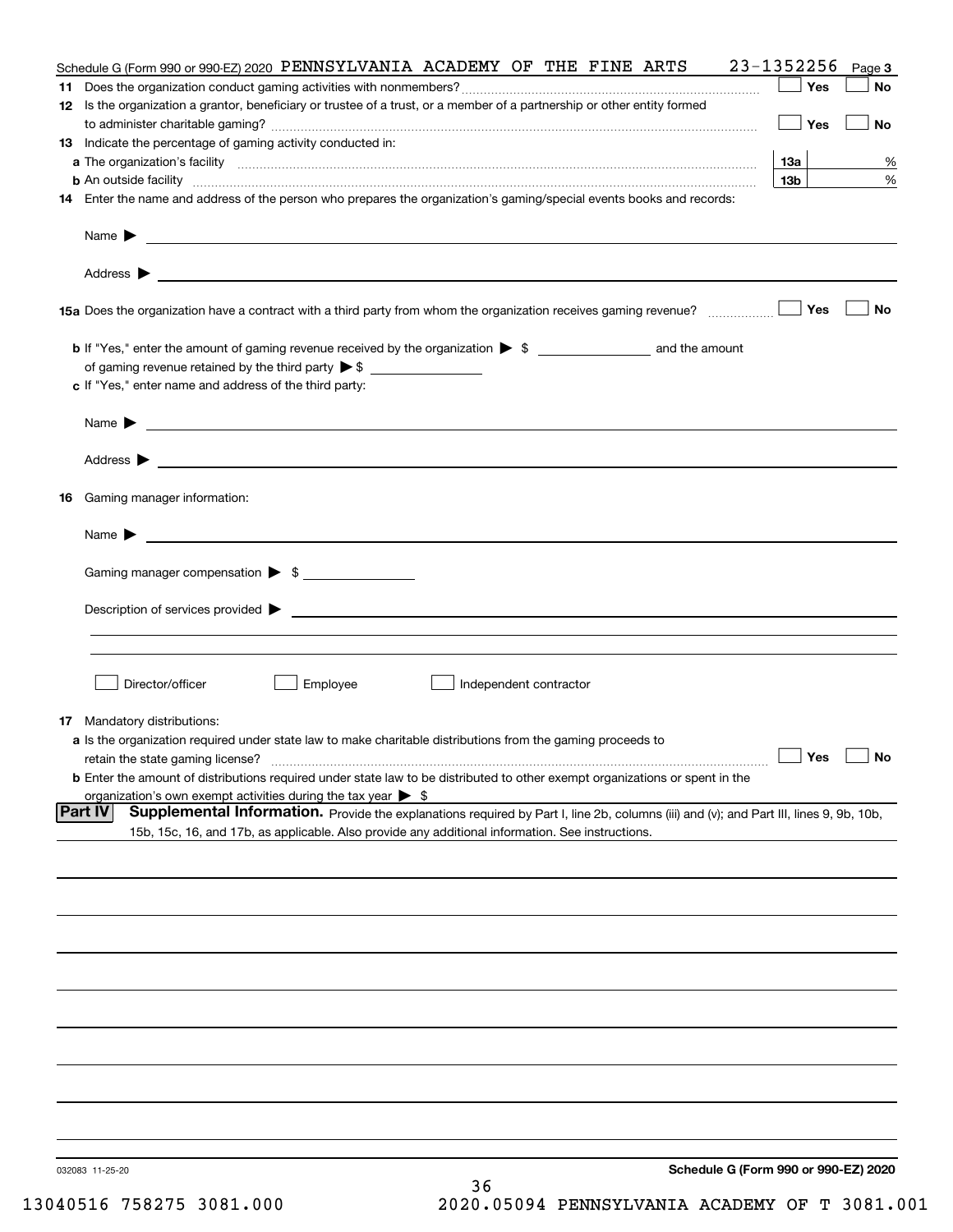|                                                                                            | PENNSYLVANIA ACADEMY OF THE FINE ARTS |  |  | $23 - 1352256$ Page 4           |  |
|--------------------------------------------------------------------------------------------|---------------------------------------|--|--|---------------------------------|--|
| Schedule G (Form 990 or 990-EZ) PENNSYLVAN<br>Part IV Supplemental Information (continued) |                                       |  |  |                                 |  |
|                                                                                            |                                       |  |  |                                 |  |
|                                                                                            |                                       |  |  |                                 |  |
|                                                                                            |                                       |  |  |                                 |  |
|                                                                                            |                                       |  |  |                                 |  |
|                                                                                            |                                       |  |  |                                 |  |
|                                                                                            |                                       |  |  |                                 |  |
|                                                                                            |                                       |  |  |                                 |  |
|                                                                                            |                                       |  |  |                                 |  |
|                                                                                            |                                       |  |  |                                 |  |
|                                                                                            |                                       |  |  |                                 |  |
|                                                                                            |                                       |  |  |                                 |  |
|                                                                                            |                                       |  |  |                                 |  |
|                                                                                            |                                       |  |  |                                 |  |
|                                                                                            |                                       |  |  |                                 |  |
|                                                                                            |                                       |  |  |                                 |  |
|                                                                                            |                                       |  |  |                                 |  |
|                                                                                            |                                       |  |  |                                 |  |
|                                                                                            |                                       |  |  |                                 |  |
|                                                                                            |                                       |  |  |                                 |  |
|                                                                                            |                                       |  |  |                                 |  |
|                                                                                            |                                       |  |  |                                 |  |
|                                                                                            |                                       |  |  |                                 |  |
|                                                                                            |                                       |  |  |                                 |  |
|                                                                                            |                                       |  |  |                                 |  |
|                                                                                            |                                       |  |  |                                 |  |
|                                                                                            |                                       |  |  |                                 |  |
|                                                                                            |                                       |  |  |                                 |  |
|                                                                                            |                                       |  |  |                                 |  |
|                                                                                            |                                       |  |  |                                 |  |
|                                                                                            |                                       |  |  |                                 |  |
|                                                                                            |                                       |  |  |                                 |  |
|                                                                                            |                                       |  |  |                                 |  |
|                                                                                            |                                       |  |  |                                 |  |
|                                                                                            |                                       |  |  |                                 |  |
|                                                                                            |                                       |  |  |                                 |  |
|                                                                                            |                                       |  |  |                                 |  |
|                                                                                            |                                       |  |  |                                 |  |
|                                                                                            |                                       |  |  |                                 |  |
|                                                                                            |                                       |  |  |                                 |  |
|                                                                                            |                                       |  |  |                                 |  |
|                                                                                            |                                       |  |  |                                 |  |
|                                                                                            |                                       |  |  |                                 |  |
|                                                                                            |                                       |  |  |                                 |  |
|                                                                                            |                                       |  |  |                                 |  |
|                                                                                            |                                       |  |  |                                 |  |
|                                                                                            |                                       |  |  |                                 |  |
|                                                                                            |                                       |  |  |                                 |  |
|                                                                                            |                                       |  |  |                                 |  |
|                                                                                            |                                       |  |  |                                 |  |
|                                                                                            |                                       |  |  |                                 |  |
|                                                                                            |                                       |  |  |                                 |  |
|                                                                                            |                                       |  |  |                                 |  |
|                                                                                            |                                       |  |  |                                 |  |
|                                                                                            |                                       |  |  |                                 |  |
|                                                                                            |                                       |  |  |                                 |  |
|                                                                                            |                                       |  |  |                                 |  |
|                                                                                            |                                       |  |  |                                 |  |
|                                                                                            |                                       |  |  |                                 |  |
|                                                                                            |                                       |  |  |                                 |  |
|                                                                                            |                                       |  |  |                                 |  |
|                                                                                            |                                       |  |  | Schedule G (Form 990 or 990-EZ) |  |

032084 04-01-20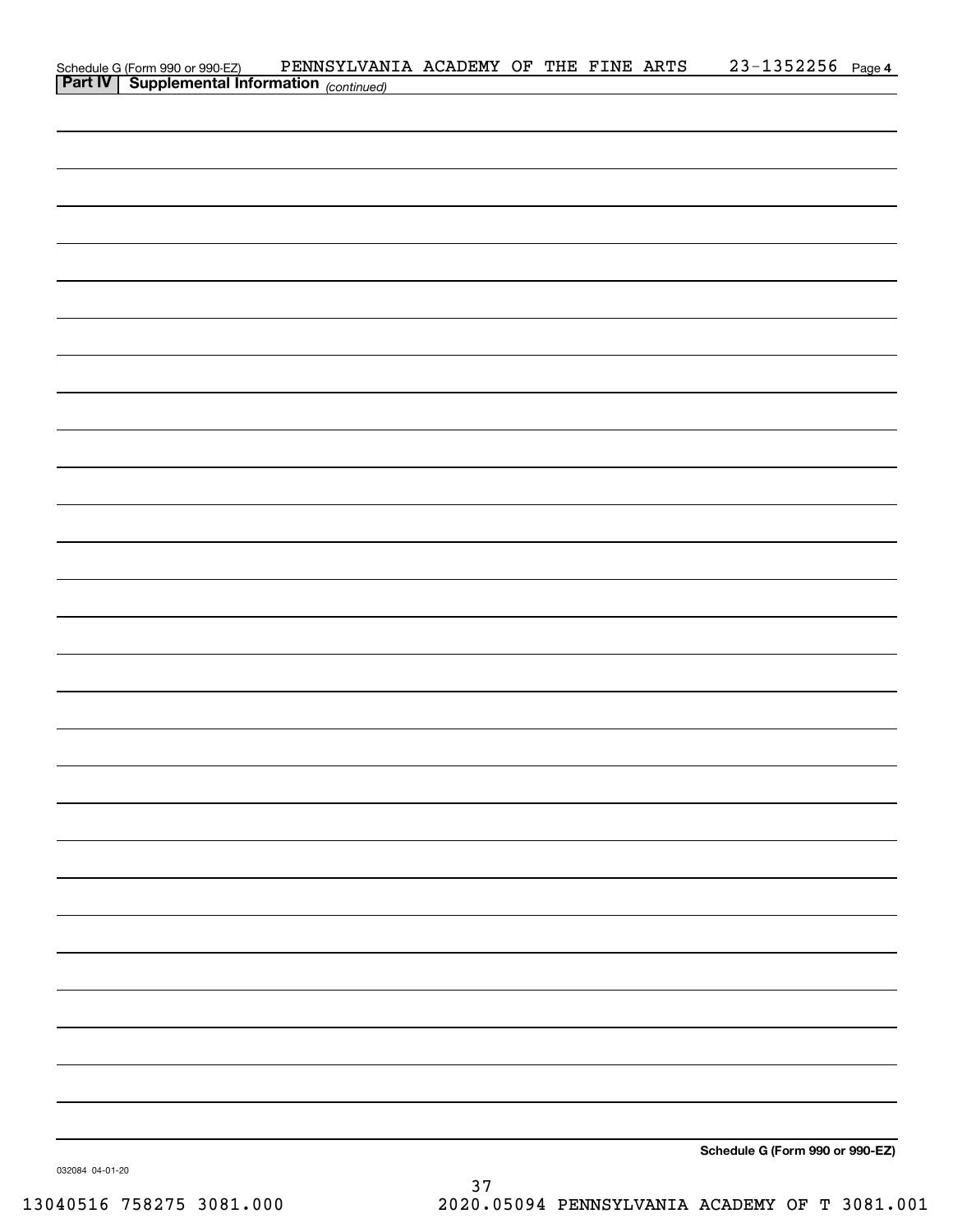| <b>SCHEDULE I</b>                                                                                                                                                                                                                                                                                                                                                                                                                                  |                                                                                                                                                                           |  | <b>Grants and Other Assistance to Organizations,</b>                             |                                                       |  |  |  |  | OMB No. 1545-0047                                   |      |  |
|----------------------------------------------------------------------------------------------------------------------------------------------------------------------------------------------------------------------------------------------------------------------------------------------------------------------------------------------------------------------------------------------------------------------------------------------------|---------------------------------------------------------------------------------------------------------------------------------------------------------------------------|--|----------------------------------------------------------------------------------|-------------------------------------------------------|--|--|--|--|-----------------------------------------------------|------|--|
| (Form 990)                                                                                                                                                                                                                                                                                                                                                                                                                                         |                                                                                                                                                                           |  | Governments, and Individuals in the United States                                |                                                       |  |  |  |  | 2020                                                |      |  |
| Department of the Treasury                                                                                                                                                                                                                                                                                                                                                                                                                         |                                                                                                                                                                           |  | Complete if the organization answered "Yes" on Form 990, Part IV, line 21 or 22. | Attach to Form 990.                                   |  |  |  |  | <b>Open to Public</b>                               |      |  |
| Internal Revenue Service                                                                                                                                                                                                                                                                                                                                                                                                                           |                                                                                                                                                                           |  |                                                                                  | Go to www.irs.gov/Form990 for the latest information. |  |  |  |  | Inspection                                          |      |  |
| Name of the organization                                                                                                                                                                                                                                                                                                                                                                                                                           |                                                                                                                                                                           |  | PENNSYLVANIA ACADEMY OF THE FINE ARTS                                            |                                                       |  |  |  |  | <b>Employer identification number</b><br>23-1352256 |      |  |
| Part I                                                                                                                                                                                                                                                                                                                                                                                                                                             | <b>General Information on Grants and Assistance</b>                                                                                                                       |  |                                                                                  |                                                       |  |  |  |  |                                                     |      |  |
| Does the organization maintain records to substantiate the amount of the grants or assistance, the grantees' eligibility for the grants or assistance, and the selection<br>$\mathbf 1$                                                                                                                                                                                                                                                            |                                                                                                                                                                           |  |                                                                                  |                                                       |  |  |  |  |                                                     |      |  |
| $\mathbf{2}$                                                                                                                                                                                                                                                                                                                                                                                                                                       | Describe in Part IV the organization's procedures for monitoring the use of grant funds in the United States.                                                             |  |                                                                                  |                                                       |  |  |  |  | $X$ Yes                                             | l No |  |
| Part II                                                                                                                                                                                                                                                                                                                                                                                                                                            | Grants and Other Assistance to Domestic Organizations and Domestic Governments. Complete if the organization answered "Yes" on Form 990, Part IV, line 21, for any        |  |                                                                                  |                                                       |  |  |  |  |                                                     |      |  |
|                                                                                                                                                                                                                                                                                                                                                                                                                                                    |                                                                                                                                                                           |  |                                                                                  |                                                       |  |  |  |  |                                                     |      |  |
| recipient that received more than \$5,000. Part II can be duplicated if additional space is needed.<br>(f) Method of<br>(c) IRC section<br>1 (a) Name and address of organization<br>$(b)$ EIN<br>(d) Amount of<br>(e) Amount of<br>(g) Description of<br>(h) Purpose of grant<br>valuation (book,<br>or government<br>(if applicable)<br>cash grant<br>noncash assistance<br>or assistance<br>non-cash<br>FMV, appraisal,<br>assistance<br>other) |                                                                                                                                                                           |  |                                                                                  |                                                       |  |  |  |  |                                                     |      |  |
|                                                                                                                                                                                                                                                                                                                                                                                                                                                    |                                                                                                                                                                           |  |                                                                                  |                                                       |  |  |  |  |                                                     |      |  |
|                                                                                                                                                                                                                                                                                                                                                                                                                                                    |                                                                                                                                                                           |  |                                                                                  |                                                       |  |  |  |  |                                                     |      |  |
|                                                                                                                                                                                                                                                                                                                                                                                                                                                    |                                                                                                                                                                           |  |                                                                                  |                                                       |  |  |  |  |                                                     |      |  |
|                                                                                                                                                                                                                                                                                                                                                                                                                                                    |                                                                                                                                                                           |  |                                                                                  |                                                       |  |  |  |  |                                                     |      |  |
|                                                                                                                                                                                                                                                                                                                                                                                                                                                    |                                                                                                                                                                           |  |                                                                                  |                                                       |  |  |  |  |                                                     |      |  |
|                                                                                                                                                                                                                                                                                                                                                                                                                                                    |                                                                                                                                                                           |  |                                                                                  |                                                       |  |  |  |  |                                                     |      |  |
|                                                                                                                                                                                                                                                                                                                                                                                                                                                    |                                                                                                                                                                           |  |                                                                                  |                                                       |  |  |  |  |                                                     |      |  |
|                                                                                                                                                                                                                                                                                                                                                                                                                                                    |                                                                                                                                                                           |  |                                                                                  |                                                       |  |  |  |  |                                                     |      |  |
|                                                                                                                                                                                                                                                                                                                                                                                                                                                    |                                                                                                                                                                           |  |                                                                                  |                                                       |  |  |  |  |                                                     |      |  |
|                                                                                                                                                                                                                                                                                                                                                                                                                                                    |                                                                                                                                                                           |  |                                                                                  |                                                       |  |  |  |  |                                                     |      |  |
|                                                                                                                                                                                                                                                                                                                                                                                                                                                    |                                                                                                                                                                           |  |                                                                                  |                                                       |  |  |  |  |                                                     |      |  |
|                                                                                                                                                                                                                                                                                                                                                                                                                                                    |                                                                                                                                                                           |  |                                                                                  |                                                       |  |  |  |  |                                                     |      |  |
|                                                                                                                                                                                                                                                                                                                                                                                                                                                    |                                                                                                                                                                           |  |                                                                                  |                                                       |  |  |  |  |                                                     |      |  |
|                                                                                                                                                                                                                                                                                                                                                                                                                                                    |                                                                                                                                                                           |  |                                                                                  |                                                       |  |  |  |  |                                                     |      |  |
| $\mathbf{2}$<br>3                                                                                                                                                                                                                                                                                                                                                                                                                                  | Enter total number of section $501(c)(3)$ and government organizations listed in the line 1 table<br>Enter total number of other organizations listed in the line 1 table |  |                                                                                  |                                                       |  |  |  |  |                                                     |      |  |
|                                                                                                                                                                                                                                                                                                                                                                                                                                                    | LHA For Paperwork Reduction Act Notice, see the Instructions for Form 990.                                                                                                |  |                                                                                  |                                                       |  |  |  |  | Schedule I (Form 990) 2020                          |      |  |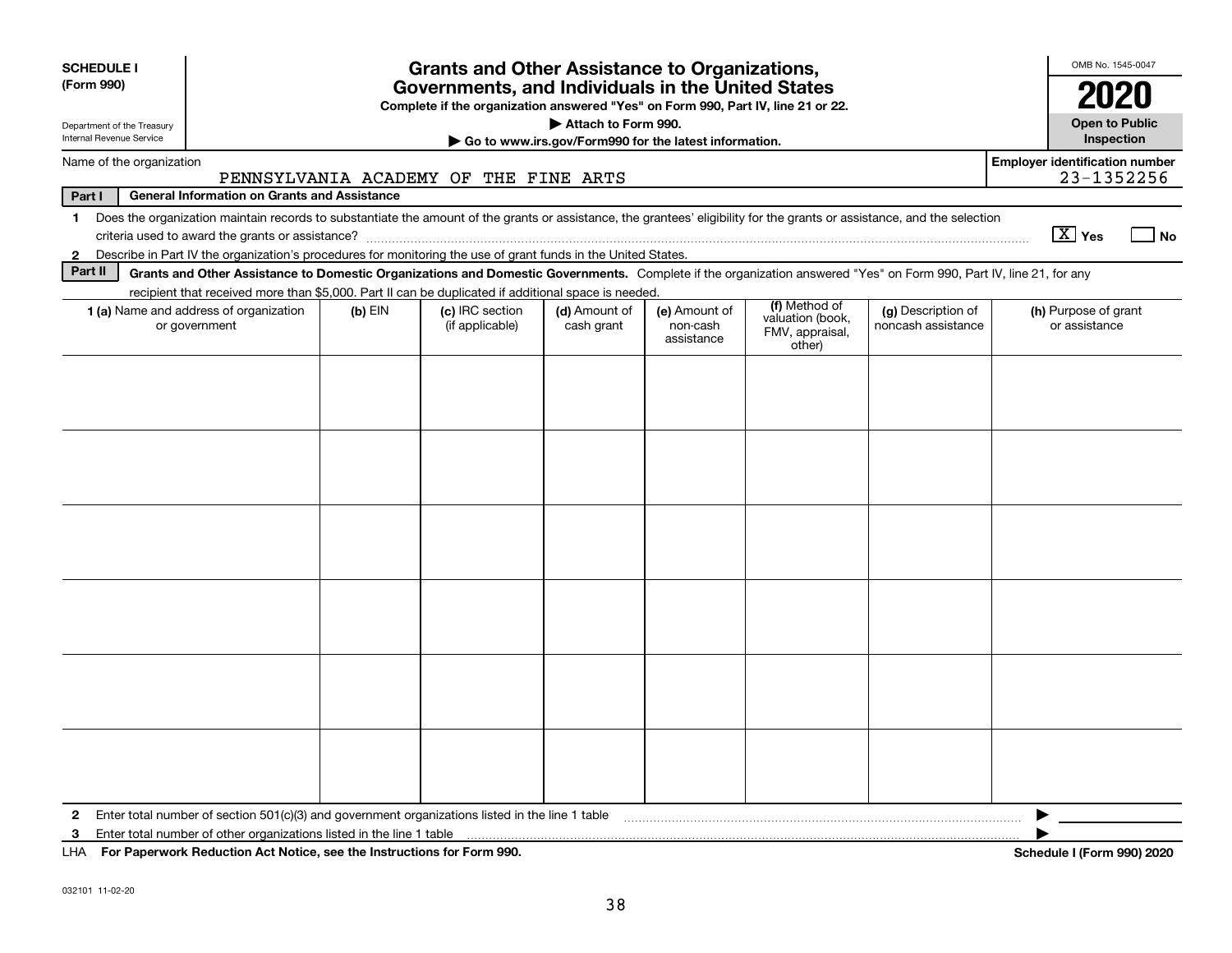### Schedule I (Form 990) 2020 Page PENNSYLVANIA ACADEMY OF THE FINE ARTS 23-1352256

**2**

**Part III | Grants and Other Assistance to Domestic Individuals. Complete if the organization answered "Yes" on Form 990, Part IV, line 22.** Part III can be duplicated if additional space is needed.

| (b) Number of<br>(c) Amount of<br>recipients<br>cash grant |  | cash assistance | (e) Method of valuation<br>(book, FMV, appraisal, other) | (f) Description of noncash assistance |
|------------------------------------------------------------|--|-----------------|----------------------------------------------------------|---------------------------------------|
|                                                            |  |                 |                                                          |                                       |
|                                                            |  | $\mathfrak o$ . |                                                          |                                       |
|                                                            |  |                 |                                                          |                                       |
|                                                            |  |                 |                                                          |                                       |
|                                                            |  |                 |                                                          |                                       |
|                                                            |  |                 |                                                          |                                       |
|                                                            |  |                 |                                                          |                                       |
|                                                            |  |                 |                                                          |                                       |
|                                                            |  |                 |                                                          |                                       |
|                                                            |  |                 |                                                          |                                       |
|                                                            |  | 182             | 4,024,753.                                               | (d) Amount of non-                    |

Part IV | Supplemental Information. Provide the information required in Part I, line 2; Part III, column (b); and any other additional information.

PART I, LINE 2:

THE AMOUNT OF FUNDS DISTRIBUTED IS COMPARED WITH INDIVIDUAL STUDENT

ACCOUNTS TO INSURE A BALANCE OF FUNDS. STUDENT FINANCIAL NEED IS EVALUATED

TO INSURE STUDENTS DO NOT RECEIVE AN OVER AWARD ACCORDING TO THE GUIDELINES

OF THE FEDERAL GOVERNMENT. STUDENTS RECEIVING GRANT FUNDS ARE MONITORED FOR

ACADEMIC PROGRESS CONCERNING GRADE POINT AVERAGE AND COMPLETED NUMBER OF

COURSES ONCE A YEAR.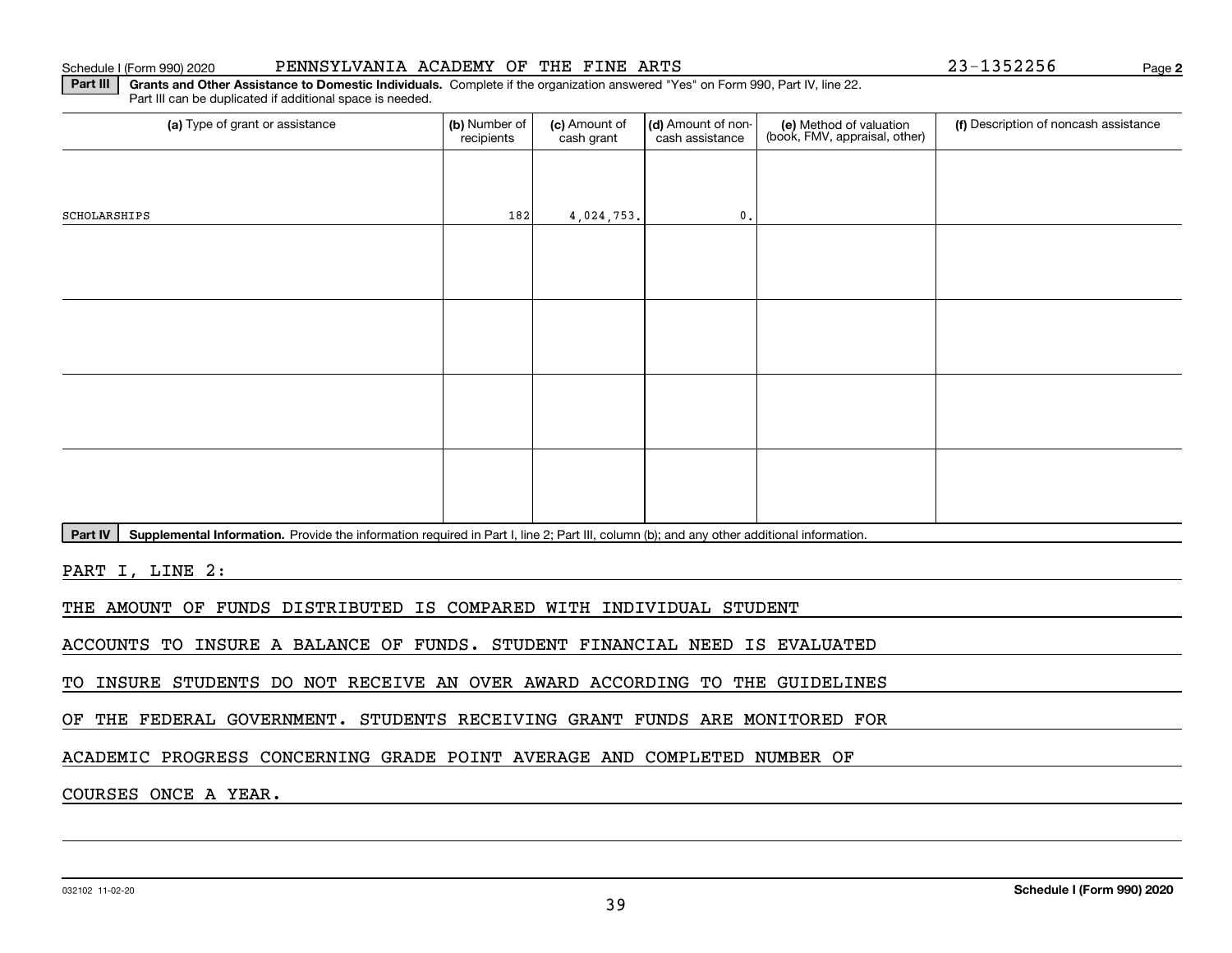|    | <b>Compensation Information</b><br><b>SCHEDULE J</b>                                                                         |                                                                                                                                                                                                                                    |                                       |                       |            |                                     |  |  |  |
|----|------------------------------------------------------------------------------------------------------------------------------|------------------------------------------------------------------------------------------------------------------------------------------------------------------------------------------------------------------------------------|---------------------------------------|-----------------------|------------|-------------------------------------|--|--|--|
|    | (Form 990)                                                                                                                   | For certain Officers, Directors, Trustees, Key Employees, and Highest                                                                                                                                                              |                                       |                       |            |                                     |  |  |  |
|    |                                                                                                                              | <b>Compensated Employees</b>                                                                                                                                                                                                       |                                       |                       |            |                                     |  |  |  |
|    | Department of the Treasury                                                                                                   | Complete if the organization answered "Yes" on Form 990, Part IV, line 23.<br>Attach to Form 990.                                                                                                                                  |                                       | <b>Open to Public</b> |            |                                     |  |  |  |
|    | Internal Revenue Service                                                                                                     | Go to www.irs.gov/Form990 for instructions and the latest information.                                                                                                                                                             |                                       |                       | Inspection |                                     |  |  |  |
|    | Name of the organization                                                                                                     |                                                                                                                                                                                                                                    | <b>Employer identification number</b> |                       |            |                                     |  |  |  |
|    |                                                                                                                              | PENNSYLVANIA ACADEMY OF THE FINE ARTS                                                                                                                                                                                              |                                       | 23-1352256            |            |                                     |  |  |  |
|    | Part I                                                                                                                       | <b>Questions Regarding Compensation</b>                                                                                                                                                                                            |                                       |                       |            |                                     |  |  |  |
|    |                                                                                                                              |                                                                                                                                                                                                                                    |                                       |                       | <b>Yes</b> | No                                  |  |  |  |
|    |                                                                                                                              | <b>1a</b> Check the appropriate box(es) if the organization provided any of the following to or for a person listed on Form 990,                                                                                                   |                                       |                       |            |                                     |  |  |  |
|    |                                                                                                                              | Part VII, Section A, line 1a. Complete Part III to provide any relevant information regarding these items.                                                                                                                         |                                       |                       |            |                                     |  |  |  |
|    | First-class or charter travel                                                                                                | Housing allowance or residence for personal use                                                                                                                                                                                    |                                       |                       |            |                                     |  |  |  |
|    | Travel for companions                                                                                                        | Payments for business use of personal residence                                                                                                                                                                                    |                                       |                       |            |                                     |  |  |  |
|    | Health or social club dues or initiation fees<br>Tax indemnification and gross-up payments<br>Discretionary spending account |                                                                                                                                                                                                                                    |                                       |                       |            |                                     |  |  |  |
|    |                                                                                                                              | Personal services (such as maid, chauffeur, chef)                                                                                                                                                                                  |                                       |                       |            |                                     |  |  |  |
|    |                                                                                                                              |                                                                                                                                                                                                                                    |                                       |                       |            |                                     |  |  |  |
|    |                                                                                                                              | <b>b</b> If any of the boxes on line 1a are checked, did the organization follow a written policy regarding payment or<br>reimbursement or provision of all of the expenses described above? If "No," complete Part III to explain |                                       | 1b                    | х          |                                     |  |  |  |
| 2  |                                                                                                                              | Did the organization require substantiation prior to reimbursing or allowing expenses incurred by all directors,                                                                                                                   |                                       |                       |            |                                     |  |  |  |
|    |                                                                                                                              |                                                                                                                                                                                                                                    | $\mathbf{2}$                          | X                     |            |                                     |  |  |  |
|    |                                                                                                                              |                                                                                                                                                                                                                                    |                                       |                       |            |                                     |  |  |  |
| з  |                                                                                                                              | Indicate which, if any, of the following the organization used to establish the compensation of the organization's                                                                                                                 |                                       |                       |            |                                     |  |  |  |
|    |                                                                                                                              | CEO/Executive Director. Check all that apply. Do not check any boxes for methods used by a related organization to                                                                                                                 |                                       |                       |            |                                     |  |  |  |
|    |                                                                                                                              | establish compensation of the CEO/Executive Director, but explain in Part III.                                                                                                                                                     |                                       |                       |            |                                     |  |  |  |
|    | $ \mathbf{X} $ Compensation committee                                                                                        | $X$ Written employment contract                                                                                                                                                                                                    |                                       |                       |            |                                     |  |  |  |
|    |                                                                                                                              | Compensation survey or study<br>Independent compensation consultant                                                                                                                                                                |                                       |                       |            |                                     |  |  |  |
|    | $\boxed{\textbf{X}}$ Form 990 of other organizations                                                                         | Approval by the board or compensation committee                                                                                                                                                                                    |                                       |                       |            |                                     |  |  |  |
|    |                                                                                                                              |                                                                                                                                                                                                                                    |                                       |                       |            |                                     |  |  |  |
|    |                                                                                                                              | During the year, did any person listed on Form 990, Part VII, Section A, line 1a, with respect to the filing                                                                                                                       |                                       |                       |            |                                     |  |  |  |
|    | organization or a related organization:                                                                                      |                                                                                                                                                                                                                                    |                                       |                       |            |                                     |  |  |  |
|    |                                                                                                                              | Receive a severance payment or change-of-control payment?                                                                                                                                                                          |                                       | 4a                    |            | x                                   |  |  |  |
|    |                                                                                                                              | Participate in or receive payment from a supplemental nonqualified retirement plan?                                                                                                                                                |                                       | 4b                    |            | $\overline{\text{x}}$               |  |  |  |
|    |                                                                                                                              | Participate in or receive payment from an equity-based compensation arrangement?                                                                                                                                                   |                                       | 4c                    |            | $\overline{\text{x}}$               |  |  |  |
|    |                                                                                                                              | If "Yes" to any of lines 4a-c, list the persons and provide the applicable amounts for each item in Part III.                                                                                                                      |                                       |                       |            |                                     |  |  |  |
|    |                                                                                                                              |                                                                                                                                                                                                                                    |                                       |                       |            |                                     |  |  |  |
|    |                                                                                                                              | Only section 501(c)(3), 501(c)(4), and 501(c)(29) organizations must complete lines 5-9.                                                                                                                                           |                                       |                       |            |                                     |  |  |  |
| 5. |                                                                                                                              | For persons listed on Form 990, Part VII, Section A, line 1a, did the organization pay or accrue any compensation                                                                                                                  |                                       |                       |            |                                     |  |  |  |
|    | contingent on the revenues of:                                                                                               |                                                                                                                                                                                                                                    |                                       |                       |            |                                     |  |  |  |
|    |                                                                                                                              | a The organization? <b>Manual Community Community</b> Community Community Community Community Community Community Community                                                                                                        |                                       | 5a                    |            | <u>x</u><br>$\overline{\mathbf{x}}$ |  |  |  |
|    |                                                                                                                              |                                                                                                                                                                                                                                    |                                       | 5b                    |            |                                     |  |  |  |
|    |                                                                                                                              | If "Yes" on line 5a or 5b, describe in Part III.                                                                                                                                                                                   |                                       |                       |            |                                     |  |  |  |
| 6. |                                                                                                                              | For persons listed on Form 990, Part VII, Section A, line 1a, did the organization pay or accrue any compensation                                                                                                                  |                                       |                       |            |                                     |  |  |  |
|    | contingent on the net earnings of:                                                                                           |                                                                                                                                                                                                                                    |                                       |                       |            |                                     |  |  |  |
|    |                                                                                                                              |                                                                                                                                                                                                                                    |                                       | 6a                    |            | <u>x</u><br>$\overline{\mathbf{x}}$ |  |  |  |
|    |                                                                                                                              |                                                                                                                                                                                                                                    |                                       | 6b                    |            |                                     |  |  |  |
|    |                                                                                                                              | If "Yes" on line 6a or 6b, describe in Part III.                                                                                                                                                                                   |                                       |                       |            |                                     |  |  |  |
|    |                                                                                                                              | 7 For persons listed on Form 990, Part VII, Section A, line 1a, did the organization provide any nonfixed payments                                                                                                                 |                                       | $\overline{7}$        |            | х                                   |  |  |  |
| 8  |                                                                                                                              | Were any amounts reported on Form 990, Part VII, paid or accrued pursuant to a contract that was subject to the                                                                                                                    |                                       |                       |            |                                     |  |  |  |
|    |                                                                                                                              |                                                                                                                                                                                                                                    |                                       | 8                     |            | х                                   |  |  |  |
| 9  |                                                                                                                              | If "Yes" on line 8, did the organization also follow the rebuttable presumption procedure described in                                                                                                                             |                                       |                       |            |                                     |  |  |  |
|    |                                                                                                                              |                                                                                                                                                                                                                                    |                                       | 9                     |            |                                     |  |  |  |
|    |                                                                                                                              | uli Dedication Ast Notice, and the Instructions for Form 000                                                                                                                                                                       |                                       | Calcadola Line        |            |                                     |  |  |  |

LHA For Paperwork Reduction Act Notice, see the Instructions for Form 990. Schedule J (Form 990) 2020

032111 12-07-20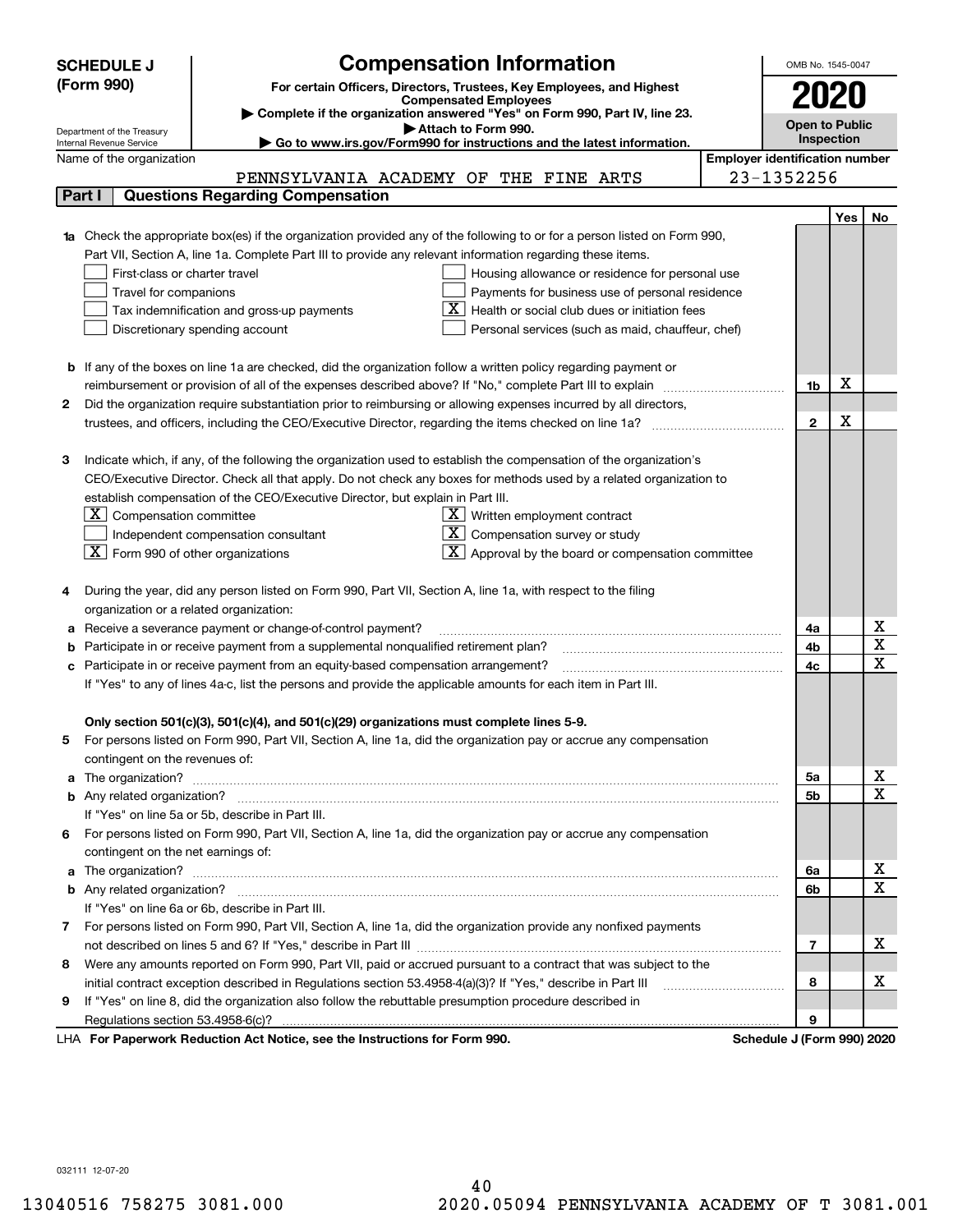#### PENNSYLVANIA ACADEMY OF THE FINE ARTS 23-1352256

# **Part II Officers, Directors, Trustees, Key Employees, and Highest Compensated Employees.**  Schedule J (Form 990) 2020 Page Use duplicate copies if additional space is needed.

For each individual whose compensation must be reported on Schedule J, report compensation from the organization on row (i) and from related organizations, described in the instructions, on row (ii). Do not list any individuals that aren't listed on Form 990, Part VII.

**Note:**  The sum of columns (B)(i)-(iii) for each listed individual must equal the total amount of Form 990, Part VII, Section A, line 1a, applicable column (D) and (E) amounts for that individual.

|                                     |      |                          | (B) Breakdown of W-2 and/or 1099-MISC compensation |                                           | (C) Retirement and             | (D) Nontaxable | (E) Total of columns | (F) Compensation                                           |  |
|-------------------------------------|------|--------------------------|----------------------------------------------------|-------------------------------------------|--------------------------------|----------------|----------------------|------------------------------------------------------------|--|
| (A) Name and Title                  |      | (i) Base<br>compensation | (ii) Bonus &<br>incentive<br>compensation          | (iii) Other<br>reportable<br>compensation | other deferred<br>compensation | benefits       | $(B)(i)$ - $(D)$     | in column (B)<br>reported as deferred<br>on prior Form 990 |  |
| DAVID R. BRIGHAM<br>(1)             | (i)  | 334,615.                 | 55,717.                                            | 0.                                        | 6,066.                         | 39,814.        | 436, 212.            | 0.                                                         |  |
| - UNTIL NOV 2020<br>PRESIDENT       | (ii) | 0.                       | 0.                                                 | 0.                                        | 0.                             | 0.             | 0.                   | $\overline{0}$ .                                           |  |
| BROOKE D. ANDERSON<br>(2)           | (i)  | 196,539.                 | $\overline{0}$ .                                   | 0.                                        | 7,861.                         | 20,047.        | 224, 447.            | $\overline{0}$ .                                           |  |
| DIRECTOR OF MUSEUM - UNTIL MAY 2021 | (ii) | 0.                       | 0.                                                 | 0.                                        | 0.                             | 0.             | $\mathbf 0$ .        | $\overline{0}$ .                                           |  |
| CLINT JUKKALA<br>(3)                | (i)  | 174, 135.                | $\overline{0}$ .                                   | $\overline{0}$ .                          | 6,965.                         | 17,762.        | 198,862.             | $\overline{0}$ .                                           |  |
| DEAN OF SCHOOL OF FINE ART          | (ii) | $\overline{0}$ .         | $\overline{0}$ .                                   | $\overline{0}$ .                          | $\overline{0}$ .               | 0.             | 0.                   | $\overline{0}$ .                                           |  |
| MARYANNE MURPHY<br>(4)              | (i)  | 166, 702.                | $\overline{0}$ .                                   | $\overline{0}$ .                          | 6,160.                         | $17,004$ .     | 189,866.             | $\overline{0}$ .                                           |  |
| CHIEF FINANCIAL OFFICER             | (ii) | $\overline{0}$ .         | $\overline{0}$ .                                   | $\overline{0}$ .                          | $\overline{0}$ .               | 0.             | 0.                   | $\overline{0}$ .                                           |  |
| LISA KUHNLE-BIAGAS<br>(5)           | (i)  | 156, 173.                | $\overline{0}$ .                                   | $\overline{0}$ .                          | 6, 247.                        | 15,930.        | 178,350.             | $\overline{0}$ .                                           |  |
| CHIEF MARKETING OFFICER             | (ii) | $0$ .                    | $\overline{0}$ .                                   | $\overline{0}$ .                          | 0.                             | 0.             | 0.                   | 0.                                                         |  |
|                                     | (i)  |                          |                                                    |                                           |                                |                |                      |                                                            |  |
|                                     | (ii) |                          |                                                    |                                           |                                |                |                      |                                                            |  |
|                                     | (i)  |                          |                                                    |                                           |                                |                |                      |                                                            |  |
|                                     | (ii) |                          |                                                    |                                           |                                |                |                      |                                                            |  |
|                                     | (i)  |                          |                                                    |                                           |                                |                |                      |                                                            |  |
|                                     | (ii) |                          |                                                    |                                           |                                |                |                      |                                                            |  |
|                                     | (i)  |                          |                                                    |                                           |                                |                |                      |                                                            |  |
|                                     | (ii) |                          |                                                    |                                           |                                |                |                      |                                                            |  |
|                                     | (i)  |                          |                                                    |                                           |                                |                |                      |                                                            |  |
|                                     | (ii) |                          |                                                    |                                           |                                |                |                      |                                                            |  |
|                                     | (i)  |                          |                                                    |                                           |                                |                |                      |                                                            |  |
|                                     | (ii) |                          |                                                    |                                           |                                |                |                      |                                                            |  |
|                                     | (i)  |                          |                                                    |                                           |                                |                |                      |                                                            |  |
|                                     | (ii) |                          |                                                    |                                           |                                |                |                      |                                                            |  |
|                                     | (i)  |                          |                                                    |                                           |                                |                |                      |                                                            |  |
|                                     | (ii) |                          |                                                    |                                           |                                |                |                      |                                                            |  |
|                                     | (i)  |                          |                                                    |                                           |                                |                |                      |                                                            |  |
|                                     | (ii) |                          |                                                    |                                           |                                |                |                      |                                                            |  |
|                                     | (i)  |                          |                                                    |                                           |                                |                |                      |                                                            |  |
|                                     | (ii) |                          |                                                    |                                           |                                |                |                      |                                                            |  |
|                                     | (i)  |                          |                                                    |                                           |                                |                |                      |                                                            |  |
|                                     | (ii) |                          |                                                    |                                           |                                |                |                      |                                                            |  |

**Schedule J (Form 990) 2020**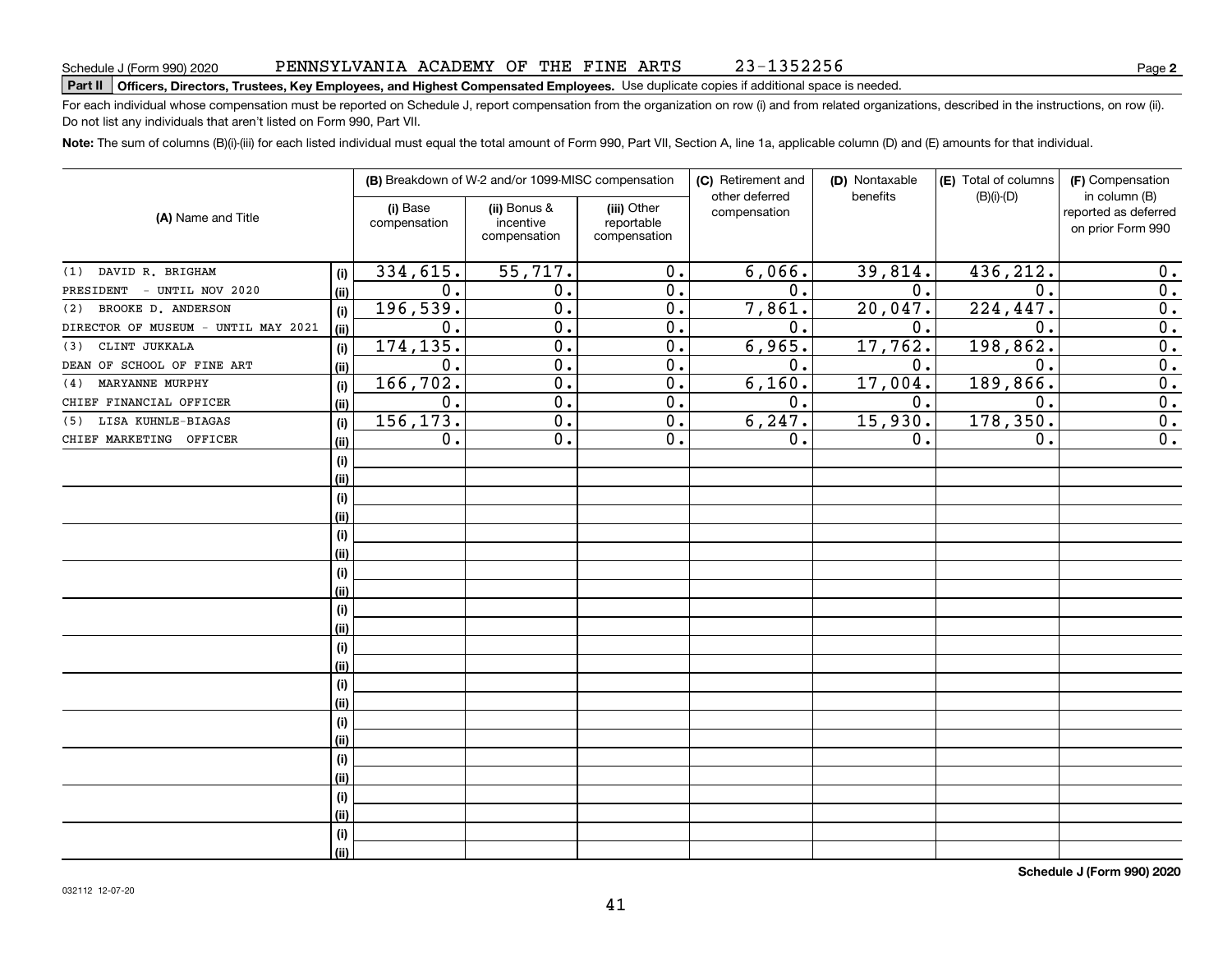### **Part III Supplemental Information**

Schedule J (Form 990) 2020 PENNSYLVANIA ACADEMY OF THE FINE ARTS 23-1352256<br>Part III Supplemental Information<br>Provide the information, explanation, or descriptions required for Part I, lines 1a, 1b, 3, 4a, 4b, 4c, 5a, 5b,

PART I, LINE 1A:

SOCIAL CLUB DUES ARE PAID FOR THE PRESIDENT.

**Schedule J (Form 990) 2020**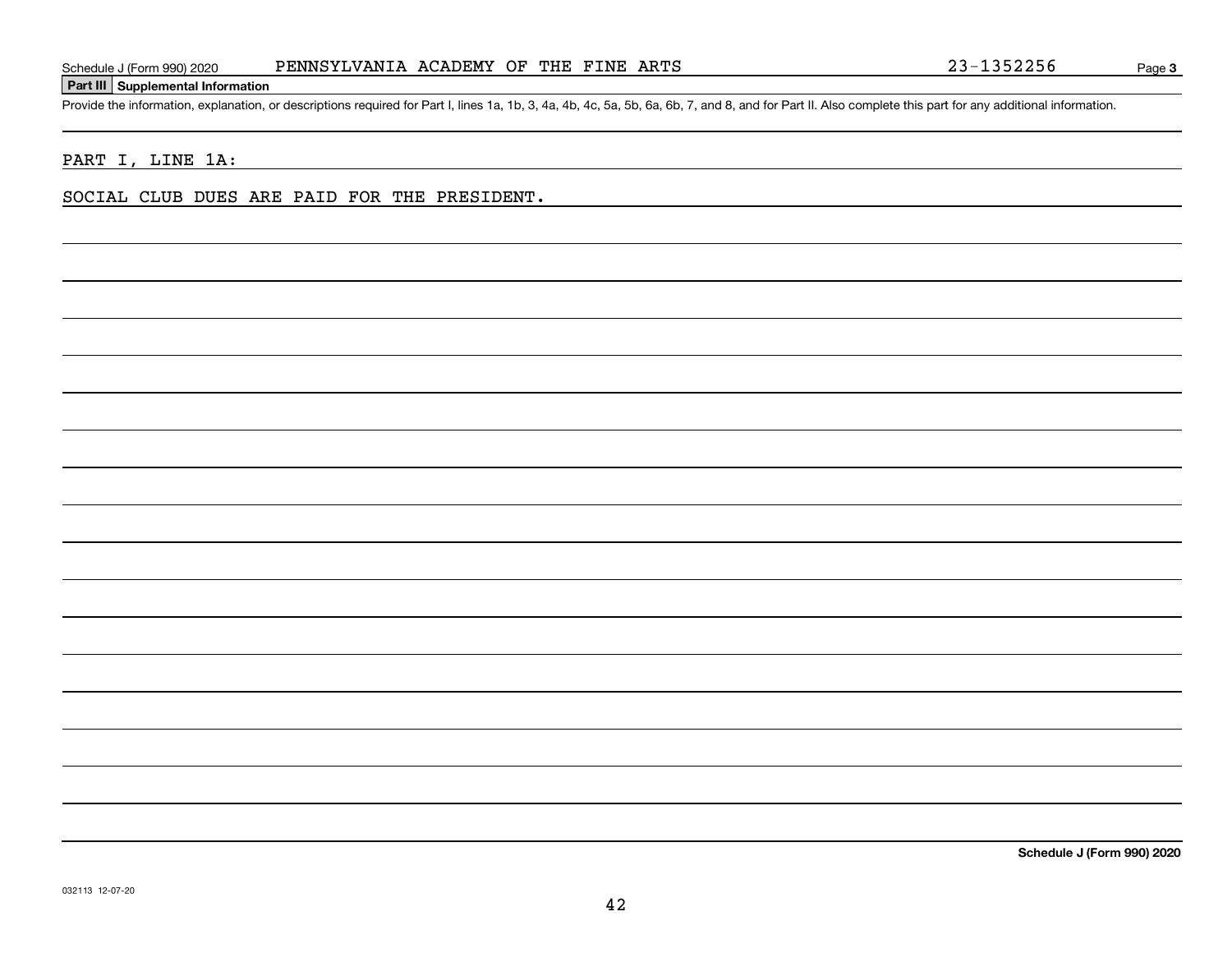| <b>Supplemental Information on Tax-Exempt Bonds</b><br><b>SCHEDULE K</b><br>Complete if the organization answered "Yes" on Form 990, Part IV, line 24a. Provide descriptions,<br>(Form 990)<br>explanations, and any additional information in Part VI.<br>Department of the Treasury<br>Attach to Form 990. $\triangleright$ Go to www.irs.gov/Form990 for instructions and the latest information.<br>Internal Revenue Service |                                 |                                                                             |                |                 |                 |                 |            |                            |              |     |    |                                                     | <b>Inspection</b> | OMB No. 1545-0047<br>2020<br>Open to Public |         |
|----------------------------------------------------------------------------------------------------------------------------------------------------------------------------------------------------------------------------------------------------------------------------------------------------------------------------------------------------------------------------------------------------------------------------------|---------------------------------|-----------------------------------------------------------------------------|----------------|-----------------|-----------------|-----------------|------------|----------------------------|--------------|-----|----|-----------------------------------------------------|-------------------|---------------------------------------------|---------|
|                                                                                                                                                                                                                                                                                                                                                                                                                                  | Name of the organization        | PENNSYLVANIA ACADEMY OF THE FINE ARTS                                       |                |                 |                 |                 |            |                            |              |     |    | <b>Employer identification number</b><br>23-1352256 |                   |                                             |         |
| Part I                                                                                                                                                                                                                                                                                                                                                                                                                           | <b>Bond Issues</b>              |                                                                             | SEE PART VI    | FOR COLUMN      | (A)             | CONTINUATIONS   |            |                            |              |     |    |                                                     |                   |                                             |         |
|                                                                                                                                                                                                                                                                                                                                                                                                                                  |                                 | (a) Issuer name                                                             | (b) Issuer EIN | $(c)$ CUSIP $#$ | (d) Date issued | (e) Issue price |            | (f) Description of purpose |              |     |    | (g) Defeased (h) On behalf                          |                   | (i) Pooled                                  |         |
|                                                                                                                                                                                                                                                                                                                                                                                                                                  |                                 |                                                                             |                |                 |                 |                 |            |                            |              |     |    | of issuer                                           |                   | financing                                   |         |
|                                                                                                                                                                                                                                                                                                                                                                                                                                  |                                 |                                                                             |                |                 |                 |                 |            |                            |              | Yes | No | Yes                                                 | <b>No</b>         | Yes                                         | $N_{0}$ |
|                                                                                                                                                                                                                                                                                                                                                                                                                                  |                                 | PHILADELPHIA AUTHORITY                                                      |                |                 |                 |                 |            |                            |              |     |    |                                                     |                   |                                             |         |
|                                                                                                                                                                                                                                                                                                                                                                                                                                  |                                 | A FOR INDUSTRIAL DEVELOPME 23-2237287 NONEAVAIL 06/17/20                    |                |                 |                 |                 |            | 25000000.REFINANCE DEBT    |              |     | Χ  |                                                     | X                 |                                             | X       |
| В                                                                                                                                                                                                                                                                                                                                                                                                                                |                                 |                                                                             |                |                 |                 |                 |            |                            |              |     |    |                                                     |                   |                                             |         |
|                                                                                                                                                                                                                                                                                                                                                                                                                                  |                                 |                                                                             |                |                 |                 |                 |            |                            |              |     |    |                                                     |                   |                                             |         |
| C                                                                                                                                                                                                                                                                                                                                                                                                                                |                                 |                                                                             |                |                 |                 |                 |            |                            |              |     |    |                                                     |                   |                                             |         |
|                                                                                                                                                                                                                                                                                                                                                                                                                                  |                                 |                                                                             |                |                 |                 |                 |            |                            |              |     |    |                                                     |                   |                                             |         |
| D                                                                                                                                                                                                                                                                                                                                                                                                                                |                                 |                                                                             |                |                 |                 |                 |            |                            |              |     |    |                                                     |                   |                                             |         |
| Part II                                                                                                                                                                                                                                                                                                                                                                                                                          | <b>Proceeds</b>                 |                                                                             |                |                 |                 |                 |            |                            |              |     |    |                                                     |                   |                                             |         |
|                                                                                                                                                                                                                                                                                                                                                                                                                                  |                                 |                                                                             |                |                 |                 | A               |            | B                          | $\mathbf{C}$ |     |    |                                                     | D                 |                                             |         |
|                                                                                                                                                                                                                                                                                                                                                                                                                                  | Amount of bonds retired         |                                                                             |                |                 |                 |                 |            |                            |              |     |    |                                                     |                   |                                             |         |
| 2                                                                                                                                                                                                                                                                                                                                                                                                                                |                                 |                                                                             |                |                 |                 |                 |            |                            |              |     |    |                                                     |                   |                                             |         |
| 3                                                                                                                                                                                                                                                                                                                                                                                                                                |                                 |                                                                             |                |                 |                 | 25,000,000.     |            |                            |              |     |    |                                                     |                   |                                             |         |
| 4                                                                                                                                                                                                                                                                                                                                                                                                                                | Gross proceeds in reserve funds |                                                                             |                |                 |                 |                 |            |                            |              |     |    |                                                     |                   |                                             |         |
| 5                                                                                                                                                                                                                                                                                                                                                                                                                                |                                 |                                                                             |                |                 |                 |                 |            |                            |              |     |    |                                                     |                   |                                             |         |
| 6                                                                                                                                                                                                                                                                                                                                                                                                                                | Proceeds in refunding escrows   |                                                                             |                |                 |                 |                 |            |                            |              |     |    |                                                     |                   |                                             |         |
| 7                                                                                                                                                                                                                                                                                                                                                                                                                                | Issuance costs from proceeds    |                                                                             |                |                 |                 | 308, 397.       |            |                            |              |     |    |                                                     |                   |                                             |         |
| 8                                                                                                                                                                                                                                                                                                                                                                                                                                |                                 | Credit enhancement from proceeds                                            |                |                 |                 |                 |            |                            |              |     |    |                                                     |                   |                                             |         |
| 9                                                                                                                                                                                                                                                                                                                                                                                                                                |                                 |                                                                             |                |                 |                 |                 |            |                            |              |     |    |                                                     |                   |                                             |         |
| 10                                                                                                                                                                                                                                                                                                                                                                                                                               |                                 |                                                                             |                |                 |                 |                 |            |                            |              |     |    |                                                     |                   |                                             |         |
| 11                                                                                                                                                                                                                                                                                                                                                                                                                               | Other spent proceeds            |                                                                             |                |                 |                 |                 |            |                            |              |     |    |                                                     |                   |                                             |         |
| 12                                                                                                                                                                                                                                                                                                                                                                                                                               | Other unspent proceeds          |                                                                             |                |                 |                 |                 |            |                            |              |     |    |                                                     |                   |                                             |         |
| 13                                                                                                                                                                                                                                                                                                                                                                                                                               |                                 |                                                                             |                |                 |                 | 2020            |            |                            |              |     |    |                                                     |                   |                                             |         |
|                                                                                                                                                                                                                                                                                                                                                                                                                                  |                                 |                                                                             |                |                 | <b>Yes</b>      | No              | <b>Yes</b> | No                         | Yes          | No  |    | Yes                                                 |                   | No                                          |         |
| 14                                                                                                                                                                                                                                                                                                                                                                                                                               |                                 | Were the bonds issued as part of a refunding issue of tax-exempt bonds (or, |                |                 |                 |                 |            |                            |              |     |    |                                                     |                   |                                             |         |
|                                                                                                                                                                                                                                                                                                                                                                                                                                  |                                 | if issued prior to 2018, a current refunding issue)?                        |                |                 |                 | x               |            |                            |              |     |    |                                                     |                   |                                             |         |
| 15                                                                                                                                                                                                                                                                                                                                                                                                                               |                                 | Were the bonds issued as part of a refunding issue of taxable bonds (or, if |                |                 |                 |                 |            |                            |              |     |    |                                                     |                   |                                             |         |
|                                                                                                                                                                                                                                                                                                                                                                                                                                  |                                 |                                                                             |                |                 |                 | x               |            |                            |              |     |    |                                                     |                   |                                             |         |
| 16                                                                                                                                                                                                                                                                                                                                                                                                                               |                                 | Has the final allocation of proceeds been made?                             |                |                 | X               |                 |            |                            |              |     |    |                                                     |                   |                                             |         |
| 17                                                                                                                                                                                                                                                                                                                                                                                                                               |                                 | Does the organization maintain adequate books and records to support the    |                |                 |                 |                 |            |                            |              |     |    |                                                     |                   |                                             |         |
|                                                                                                                                                                                                                                                                                                                                                                                                                                  | final allocation of proceeds?   |                                                                             |                |                 | $\mathbf X$     |                 |            |                            |              |     |    |                                                     |                   |                                             |         |

**For Paperwork Reduction Act Notice, see the Instructions for Form 990. Schedule K (Form 990) 2020** LHA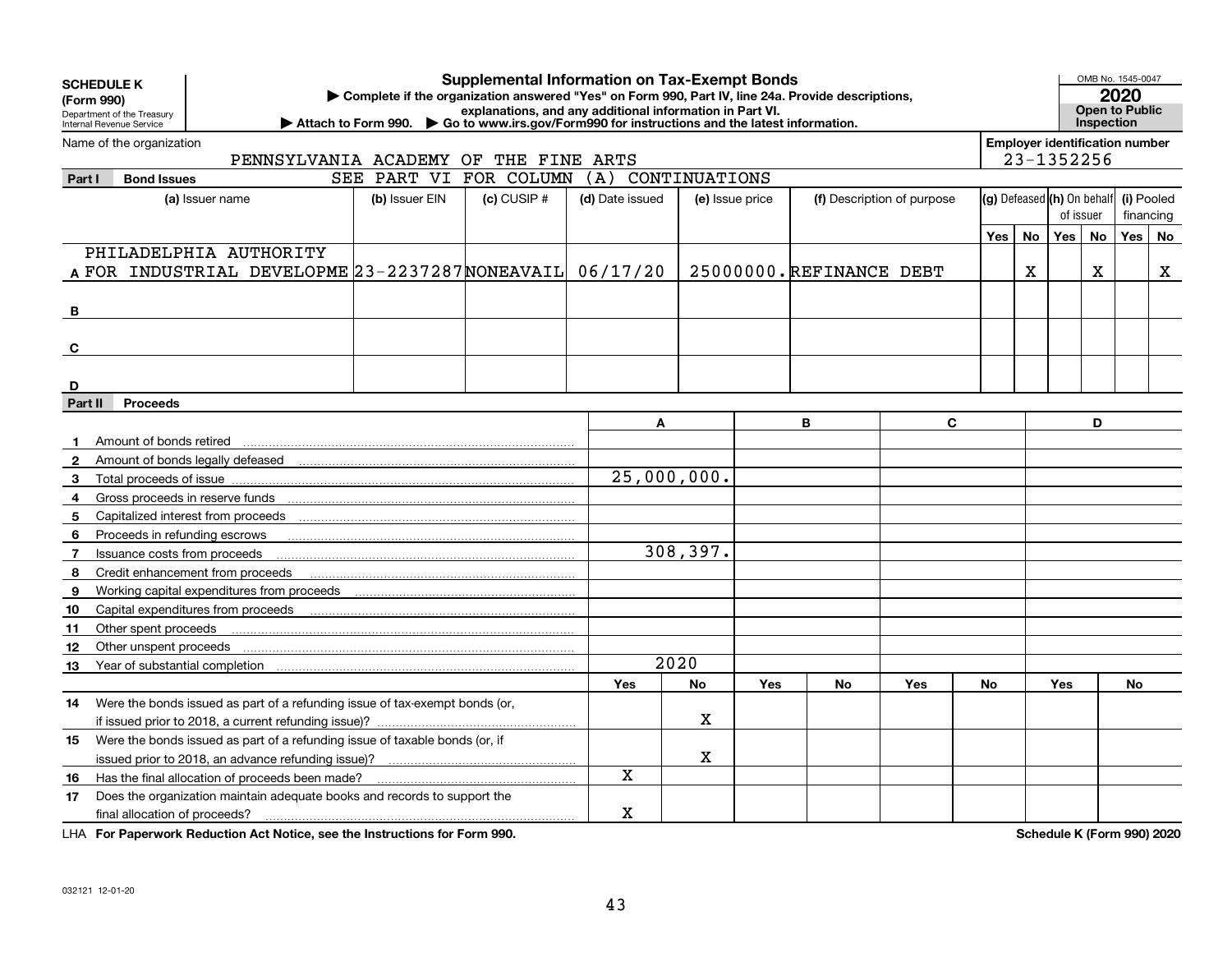### Schedule K (Form 990) 2020 PENNSYLVANIA ACADEMY OF THE FINE ARTS 23-1352256

**2**

|   | Part III Private Business Use                                                                                                                                                                                                        |     |                         |            |           |            |           |     |           |
|---|--------------------------------------------------------------------------------------------------------------------------------------------------------------------------------------------------------------------------------------|-----|-------------------------|------------|-----------|------------|-----------|-----|-----------|
|   |                                                                                                                                                                                                                                      |     |                         |            | B         | C.         |           | D   |           |
| 1 | Was the organization a partner in a partnership, or a member of an LLC,                                                                                                                                                              | Yes | <b>No</b>               | Yes        | <b>No</b> | Yes        | <b>No</b> | Yes | <b>No</b> |
|   | which owned property financed by tax-exempt bonds?                                                                                                                                                                                   |     | x                       |            |           |            |           |     |           |
|   | 2 Are there any lease arrangements that may result in private business use of                                                                                                                                                        |     |                         |            |           |            |           |     |           |
|   |                                                                                                                                                                                                                                      |     | x                       |            |           |            |           |     |           |
|   | 3a Are there any management or service contracts that may result in private                                                                                                                                                          |     |                         |            |           |            |           |     |           |
|   |                                                                                                                                                                                                                                      |     | X                       |            |           |            |           |     |           |
|   | <b>b</b> If "Yes" to line 3a, does the organization routinely engage bond counsel or other outside                                                                                                                                   |     |                         |            |           |            |           |     |           |
|   | counsel to review any management or service contracts relating to the financed property?                                                                                                                                             |     |                         |            |           |            |           |     |           |
|   | c Are there any research agreements that may result in private business use of                                                                                                                                                       |     |                         |            |           |            |           |     |           |
|   |                                                                                                                                                                                                                                      |     | $\mathbf X$             |            |           |            |           |     |           |
|   | d If "Yes" to line 3c, does the organization routinely engage bond counsel or other                                                                                                                                                  |     |                         |            |           |            |           |     |           |
|   | outside counsel to review any research agreements relating to the financed property?                                                                                                                                                 |     |                         |            |           |            |           |     |           |
| 4 | Enter the percentage of financed property used in a private business use by entities                                                                                                                                                 |     |                         |            |           |            |           |     |           |
|   | other than a section 501(c)(3) organization or a state or local government<br>▶                                                                                                                                                      |     | %                       |            | %         |            | %         |     | %         |
| 5 | Enter the percentage of financed property used in a private business use as a                                                                                                                                                        |     |                         |            |           |            |           |     |           |
|   | result of unrelated trade or business activity carried on by your organization,                                                                                                                                                      |     |                         |            |           |            |           |     |           |
|   |                                                                                                                                                                                                                                      |     | %                       |            | %         |            | %         |     | %         |
| 6 |                                                                                                                                                                                                                                      |     | %                       |            | %         |            | %         |     | %         |
| 7 |                                                                                                                                                                                                                                      |     | X                       |            |           |            |           |     |           |
|   | 8a Has there been a sale or disposition of any of the bond-financed property to a non-                                                                                                                                               |     |                         |            |           |            |           |     |           |
|   | governmental person other than a 501(c)(3) organization since the bonds were issued?                                                                                                                                                 |     | x                       |            |           |            |           |     |           |
|   | <b>b</b> If "Yes" to line 8a, enter the percentage of bond-financed property sold or                                                                                                                                                 |     |                         |            |           |            |           |     |           |
|   | disposed of <u>with an international control of the set of the set of the set of the set of the set of the set of the set of the set of the set of the set of the set of the set of the set of the set of the set of the set of </u> |     | %                       |            | %         |            | %         |     | ℅         |
|   | c If "Yes" to line 8a, was any remedial action taken pursuant to Regulations                                                                                                                                                         |     |                         |            |           |            |           |     |           |
|   |                                                                                                                                                                                                                                      |     |                         |            |           |            |           |     |           |
|   | 9 Has the organization established written procedures to ensure that all                                                                                                                                                             |     |                         |            |           |            |           |     |           |
|   | nonqualified bonds of the issue are remediated in accordance with the                                                                                                                                                                |     |                         |            |           |            |           |     |           |
|   |                                                                                                                                                                                                                                      |     | X                       |            |           |            |           |     |           |
|   | Part IV Arbitrage                                                                                                                                                                                                                    |     |                         |            |           |            |           |     |           |
|   |                                                                                                                                                                                                                                      | A   |                         |            | B         |            | C         | D   |           |
| 1 | Has the issuer filed Form 8038-T, Arbitrage Rebate, Yield Reduction and                                                                                                                                                              | Yes | <b>No</b>               | <b>Yes</b> | No        | <b>Yes</b> | No        | Yes | No        |
|   | Penalty in Lieu of Arbitrage Rebate?                                                                                                                                                                                                 |     | X                       |            |           |            |           |     |           |
|   | 2 If "No" to line 1, did the following apply?                                                                                                                                                                                        |     |                         |            |           |            |           |     |           |
|   |                                                                                                                                                                                                                                      |     | $\mathbf X$             |            |           |            |           |     |           |
|   |                                                                                                                                                                                                                                      |     | $\overline{\mathbf{x}}$ |            |           |            |           |     |           |
|   |                                                                                                                                                                                                                                      |     | X                       |            |           |            |           |     |           |
|   | If "Yes" to line 2c, provide in Part VI the date the rebate computation was                                                                                                                                                          |     |                         |            |           |            |           |     |           |
|   | performed                                                                                                                                                                                                                            |     |                         |            |           |            |           |     |           |
| 3 | Is the bond issue a variable rate issue?                                                                                                                                                                                             | X   |                         |            |           |            |           |     |           |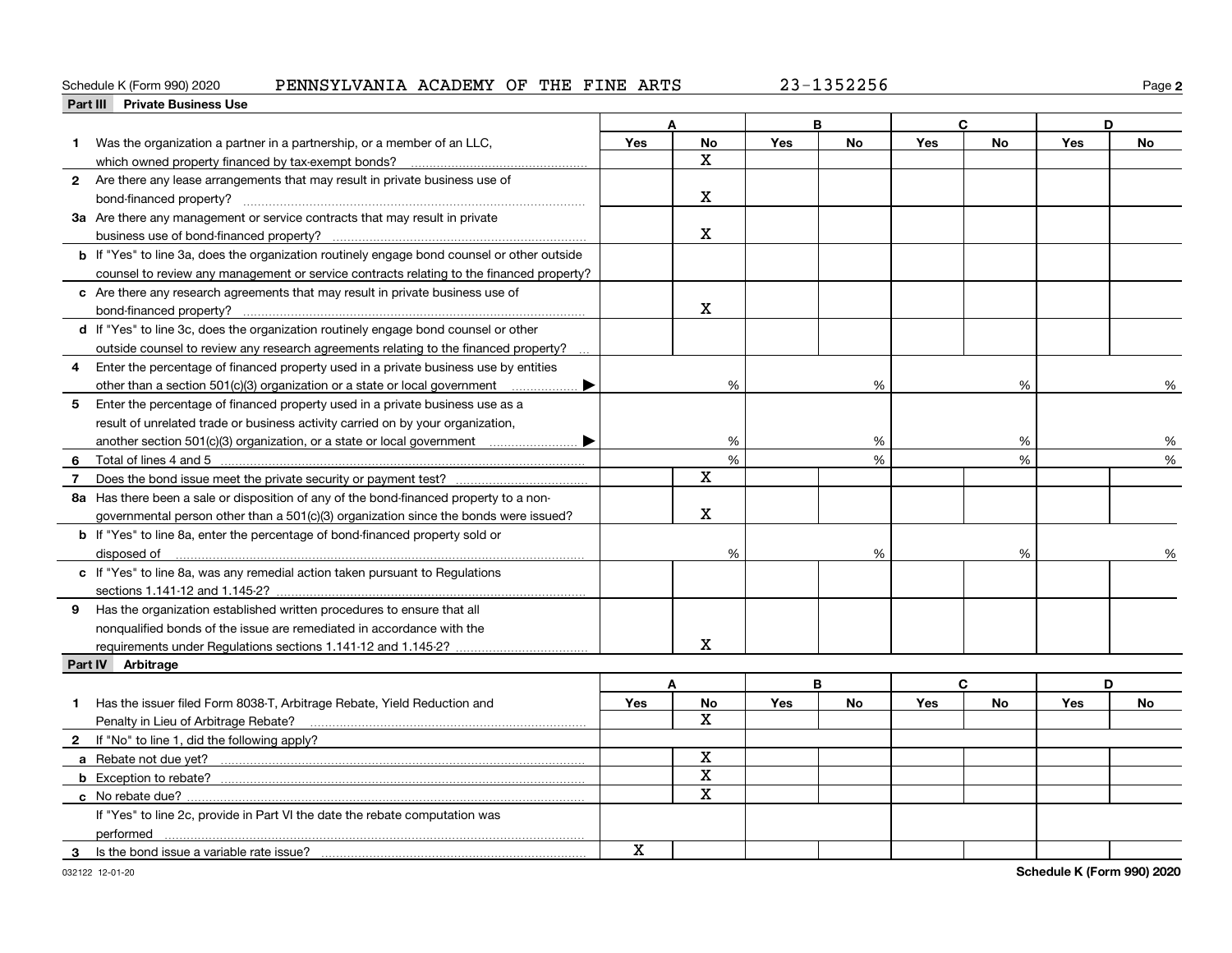### Schedule K (Form 990) 2020 PENNSYLVANIA ACADEMY OF THE FINE ARTS 23-1352256

**3**

| Part IV Arbitrage (continued)                                                                                                |             |              |     |           |            |           |     |           |
|------------------------------------------------------------------------------------------------------------------------------|-------------|--------------|-----|-----------|------------|-----------|-----|-----------|
|                                                                                                                              | A           |              |     | B         | C          |           | D   |           |
| 4a Has the organization or the governmental issuer entered into a qualified                                                  | <b>Yes</b>  | No           | Yes | No        | <b>Yes</b> | No        | Yes | No        |
|                                                                                                                              |             | X            |     |           |            |           |     |           |
|                                                                                                                              |             |              |     |           |            |           |     |           |
| c Term of hedge                                                                                                              |             |              |     |           |            |           |     |           |
|                                                                                                                              |             |              |     |           |            |           |     |           |
| e Was the hedge terminated?                                                                                                  |             |              |     |           |            |           |     |           |
| 5a Were gross proceeds invested in a guaranteed investment contract (GIC)?                                                   |             | $\mathbf{x}$ |     |           |            |           |     |           |
|                                                                                                                              |             |              |     |           |            |           |     |           |
| c Term of GIC                                                                                                                |             |              |     |           |            |           |     |           |
| d Was the regulatory safe harbor for establishing the fair market value of the GIC satisfied?                                |             |              |     |           |            |           |     |           |
| Were any gross proceeds invested beyond an available temporary period?<br>6                                                  |             | $\mathbf x$  |     |           |            |           |     |           |
| Has the organization established written procedures to monitor the<br>$\mathbf{7}$                                           |             |              |     |           |            |           |     |           |
|                                                                                                                              |             | $\mathbf X$  |     |           |            |           |     |           |
| <b>Procedures To Undertake Corrective Action</b><br>Part V                                                                   |             |              |     |           |            |           |     |           |
|                                                                                                                              | A           |              | B   |           | C          |           | D   |           |
| Has the organization established written procedures to ensure that violations                                                | <b>Yes</b>  | <b>No</b>    | Yes | <b>No</b> | Yes        | <b>No</b> | Yes | <b>No</b> |
| of federal tax requirements are timely identified and corrected through the                                                  |             |              |     |           |            |           |     |           |
| voluntary closing agreement program if self-remediation isn't available under                                                |             |              |     |           |            |           |     |           |
|                                                                                                                              | $\mathbf X$ |              |     |           |            |           |     |           |
| Part VI Supplemental Information. Provide additional information for responses to questions on Schedule K. See instructions. |             |              |     |           |            |           |     |           |
| SCHEDULE K, PART I, BOND ISSUES:                                                                                             |             |              |     |           |            |           |     |           |
| ISSUER NAME: PHILADELPHIA AUTHORITY FOR INDUSTRIAL DEVELOPMENT<br>(A)                                                        |             |              |     |           |            |           |     |           |
|                                                                                                                              |             |              |     |           |            |           |     |           |
|                                                                                                                              |             |              |     |           |            |           |     |           |
|                                                                                                                              |             |              |     |           |            |           |     |           |
|                                                                                                                              |             |              |     |           |            |           |     |           |
|                                                                                                                              |             |              |     |           |            |           |     |           |
|                                                                                                                              |             |              |     |           |            |           |     |           |
|                                                                                                                              |             |              |     |           |            |           |     |           |
|                                                                                                                              |             |              |     |           |            |           |     |           |
|                                                                                                                              |             |              |     |           |            |           |     |           |
|                                                                                                                              |             |              |     |           |            |           |     |           |
|                                                                                                                              |             |              |     |           |            |           |     |           |
|                                                                                                                              |             |              |     |           |            |           |     |           |
|                                                                                                                              |             |              |     |           |            |           |     |           |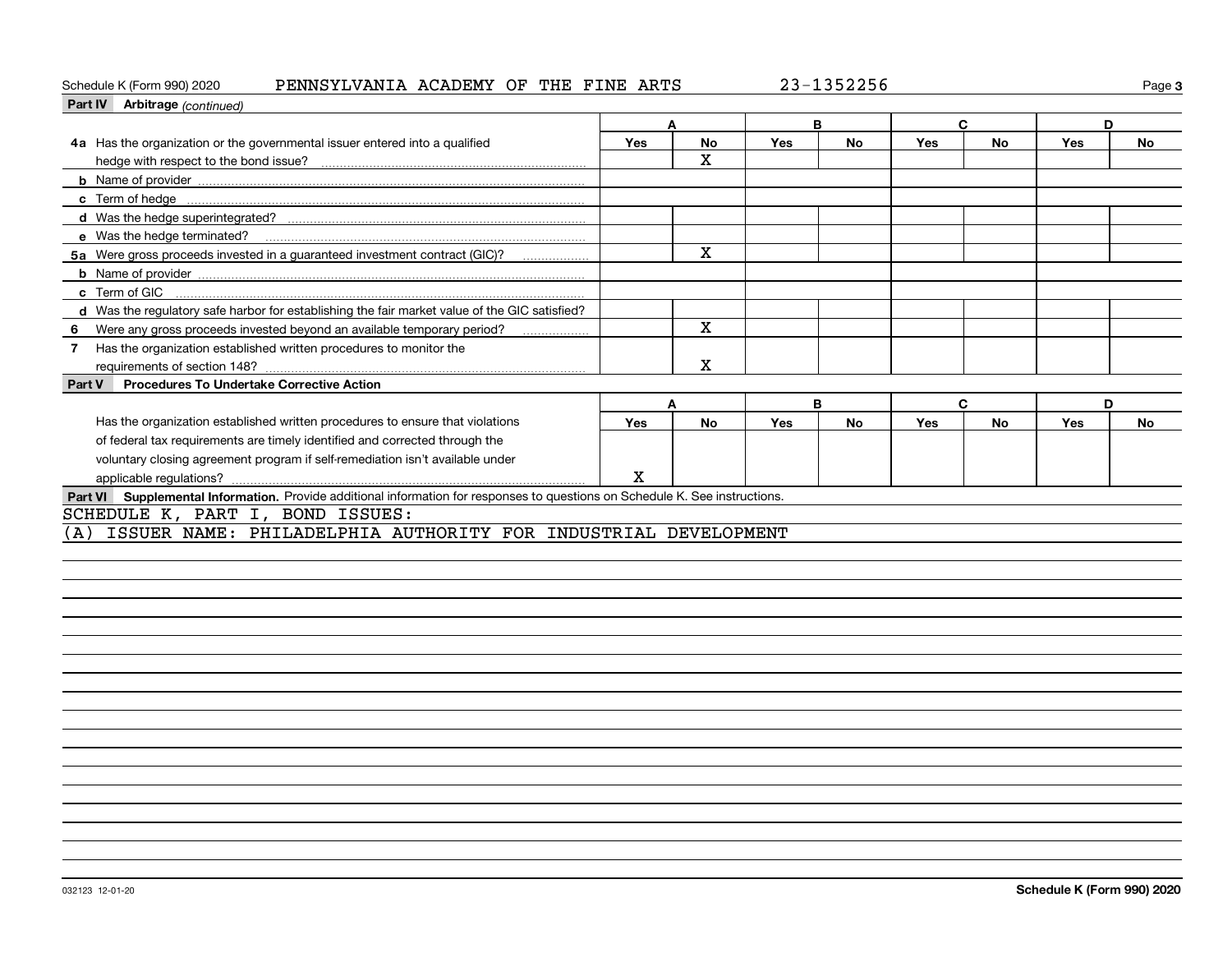## **SCHEDULE M (Form 990)**

## **Noncash Contributions**

OMB No. 1545-0047

| Department of the Treasury |
|----------------------------|
| Internal Revenue Service   |

**Complete if the organizations answered "Yes" on Form 990, Part IV, lines 29 or 30.** <sup>J</sup>**2020 Attach to Form 990.** J

**Open to Public Inspection**

| Name of the organization |  |
|--------------------------|--|

 $\blacktriangleright$ 

 **Go to www.irs.gov/Form990 for instructions and the latest information.**

| <b>Employer identification number</b> |
|---------------------------------------|
| 23-1352256                            |

## PENNSYLVANIA ACADEMY OF THE FINE ARTS

| Part I | <b>Types of Property</b>                                                                                                            |                         |                                      |                                                    |                            |                              |     |    |
|--------|-------------------------------------------------------------------------------------------------------------------------------------|-------------------------|--------------------------------------|----------------------------------------------------|----------------------------|------------------------------|-----|----|
|        |                                                                                                                                     | (a)<br>Check if         | (b)<br>Number of<br>contributions or | (c)<br>Noncash contribution<br>amounts reported on |                            | (d)<br>Method of determining |     |    |
|        |                                                                                                                                     | applicable              |                                      | items contributed Form 990, Part VIII, line 1g     |                            | noncash contribution amounts |     |    |
| 1      |                                                                                                                                     |                         |                                      |                                                    |                            |                              |     |    |
| 2      | Art - Historical treasures                                                                                                          |                         |                                      |                                                    |                            |                              |     |    |
| з      | Art - Fractional interests                                                                                                          |                         |                                      |                                                    |                            |                              |     |    |
| 4      | Books and publications                                                                                                              |                         |                                      |                                                    |                            |                              |     |    |
| 5      | Clothing and household goods                                                                                                        |                         |                                      |                                                    |                            |                              |     |    |
| 6      |                                                                                                                                     |                         |                                      |                                                    |                            |                              |     |    |
| 7      |                                                                                                                                     |                         |                                      |                                                    |                            |                              |     |    |
| 8      | Intellectual property                                                                                                               |                         |                                      |                                                    |                            |                              |     |    |
| 9      | Securities - Publicly traded                                                                                                        | $\overline{\mathbf{x}}$ | $\overline{32}$                      |                                                    | 540,010. AVERAGE HIGH/LOW  |                              |     |    |
| 10     | Securities - Closely held stock                                                                                                     |                         |                                      |                                                    |                            |                              |     |    |
| 11     | Securities - Partnership, LLC, or                                                                                                   |                         |                                      |                                                    |                            |                              |     |    |
|        | trust interests                                                                                                                     |                         |                                      |                                                    |                            |                              |     |    |
| 12     |                                                                                                                                     |                         |                                      |                                                    |                            |                              |     |    |
| 13     | Qualified conservation contribution -                                                                                               |                         |                                      |                                                    |                            |                              |     |    |
|        | Historic structures                                                                                                                 |                         |                                      |                                                    |                            |                              |     |    |
| 14     | Qualified conservation contribution - Other                                                                                         |                         |                                      |                                                    |                            |                              |     |    |
| 15     | Real estate - Residential                                                                                                           |                         |                                      |                                                    |                            |                              |     |    |
| 16     | Real estate - Commercial                                                                                                            |                         |                                      |                                                    |                            |                              |     |    |
| 17     |                                                                                                                                     |                         |                                      |                                                    |                            |                              |     |    |
| 18     |                                                                                                                                     |                         |                                      |                                                    |                            |                              |     |    |
| 19     |                                                                                                                                     |                         |                                      |                                                    |                            |                              |     |    |
| 20     | Drugs and medical supplies                                                                                                          |                         |                                      |                                                    |                            |                              |     |    |
| 21     |                                                                                                                                     |                         |                                      |                                                    |                            |                              |     |    |
| 22     |                                                                                                                                     |                         |                                      |                                                    |                            |                              |     |    |
| 23     |                                                                                                                                     |                         |                                      |                                                    |                            |                              |     |    |
| 24     |                                                                                                                                     |                         |                                      |                                                    |                            |                              |     |    |
| 25     | ( WINE AUCTION<br>Other<br>▶                                                                                                        | X                       | 48                                   |                                                    | 54,330. AUCTION SALE VALUE |                              |     |    |
| 26     | Other                                                                                                                               |                         |                                      |                                                    |                            |                              |     |    |
| 27     | Other<br>▶                                                                                                                          |                         |                                      |                                                    |                            |                              |     |    |
| 28     | Other                                                                                                                               |                         |                                      |                                                    |                            |                              |     |    |
| 29     | Number of Forms 8283 received by the organization during the tax year for contributions                                             |                         |                                      |                                                    |                            |                              |     |    |
|        | for which the organization completed Form 8283, Part V, Donee Acknowledgement                                                       |                         |                                      | 29                                                 |                            |                              |     |    |
|        |                                                                                                                                     |                         |                                      |                                                    |                            |                              | Yes | No |
|        | 30a During the year, did the organization receive by contribution any property reported in Part I, lines 1 through 28, that it      |                         |                                      |                                                    |                            |                              |     |    |
|        | must hold for at least three years from the date of the initial contribution, and which isn't required to be used for               |                         |                                      |                                                    |                            |                              |     |    |
|        | exempt purposes for the entire holding period?                                                                                      |                         |                                      |                                                    |                            | 30a                          |     | х  |
|        | <b>b</b> If "Yes," describe the arrangement in Part II.                                                                             |                         |                                      |                                                    |                            |                              | X   |    |
| 31     | Does the organization have a gift acceptance policy that requires the review of any nonstandard contributions?                      |                         |                                      |                                                    |                            | 31                           |     |    |
|        | 32a Does the organization hire or use third parties or related organizations to solicit, process, or sell noncash<br>contributions? |                         |                                      |                                                    |                            | 32a                          |     | х  |
|        | <b>b</b> If "Yes," describe in Part II.                                                                                             |                         |                                      |                                                    |                            |                              |     |    |
| 33     | If the organization didn't report an amount in column (c) for a type of property for which column (a) is checked,                   |                         |                                      |                                                    |                            |                              |     |    |
|        | describe in Part II.                                                                                                                |                         |                                      |                                                    |                            |                              |     |    |

**For Paperwork Reduction Act Notice, see the Instructions for Form 990. Schedule M (Form 990) 2020** LHA

032141 11-23-20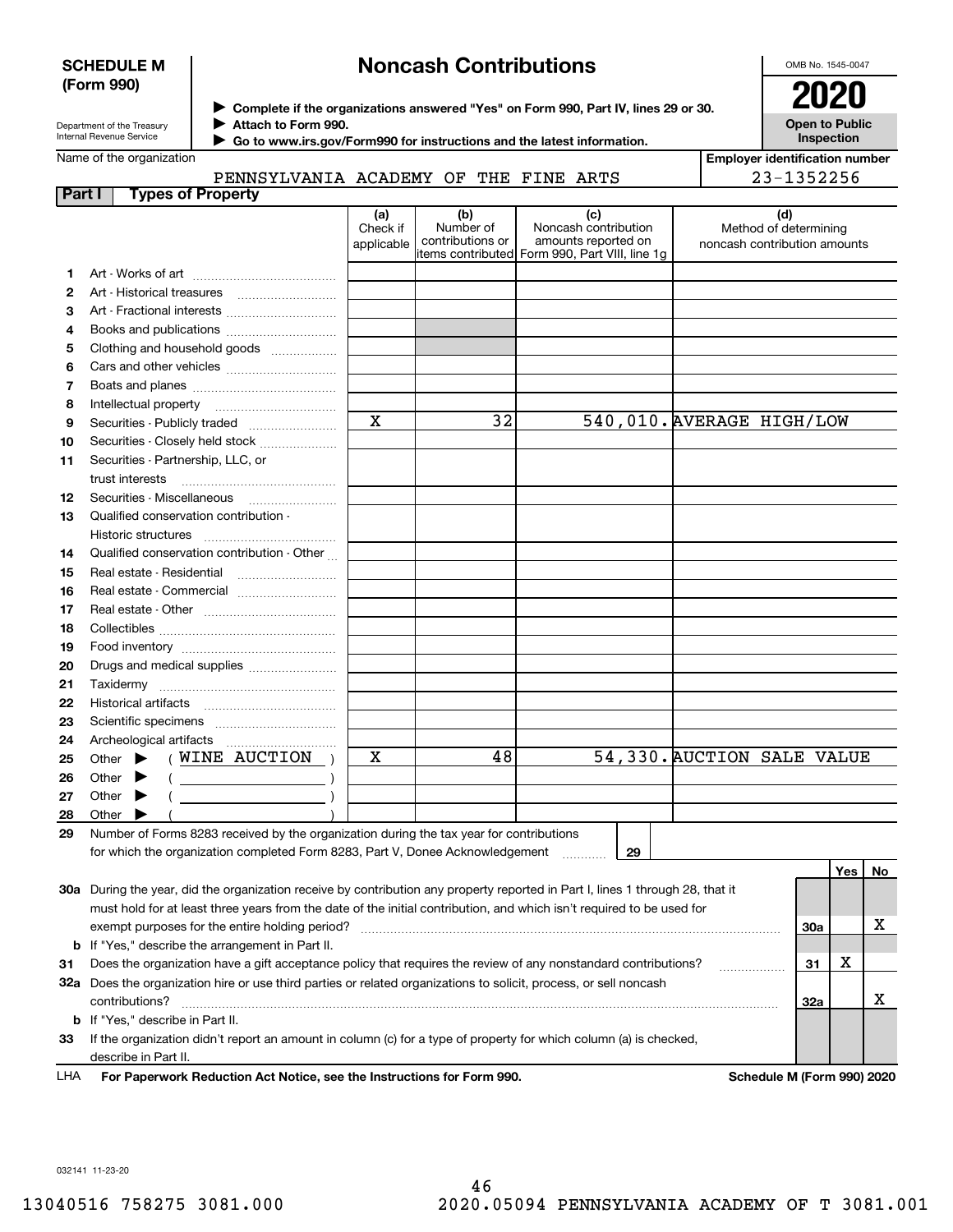| Part II |                      | Supplemental Information. Provide the information required by Part I, lines 30b, 32b, and 33, and whether the organization<br>is reporting in Part I, column (b), the number of contributions, the number of items received, or a combination of both. Also complete<br>this part for any additional information. |  |  |  |  |                          |  |
|---------|----------------------|-------------------------------------------------------------------------------------------------------------------------------------------------------------------------------------------------------------------------------------------------------------------------------------------------------------------|--|--|--|--|--------------------------|--|
|         | SCHEDULE M, LINE 33: |                                                                                                                                                                                                                                                                                                                   |  |  |  |  |                          |  |
|         |                      | COLLECTION OR ARTWORK IS NOT CAPITALIZED.                                                                                                                                                                                                                                                                         |  |  |  |  | PLEASE REFER TO FOOTNOTE |  |
|         |                      | FROM FINANCIAL STATEMENT FOUND IN SCHEDULE D, PART XIV WHICH                                                                                                                                                                                                                                                      |  |  |  |  |                          |  |
|         |                      | CORRESPONDS TO SCHEDULE D, PART III - LINE 1A.                                                                                                                                                                                                                                                                    |  |  |  |  |                          |  |
|         |                      |                                                                                                                                                                                                                                                                                                                   |  |  |  |  |                          |  |
|         |                      |                                                                                                                                                                                                                                                                                                                   |  |  |  |  |                          |  |
|         |                      |                                                                                                                                                                                                                                                                                                                   |  |  |  |  |                          |  |
|         |                      |                                                                                                                                                                                                                                                                                                                   |  |  |  |  |                          |  |
|         |                      |                                                                                                                                                                                                                                                                                                                   |  |  |  |  |                          |  |
|         |                      |                                                                                                                                                                                                                                                                                                                   |  |  |  |  |                          |  |
|         |                      |                                                                                                                                                                                                                                                                                                                   |  |  |  |  |                          |  |
|         |                      |                                                                                                                                                                                                                                                                                                                   |  |  |  |  |                          |  |
|         |                      |                                                                                                                                                                                                                                                                                                                   |  |  |  |  |                          |  |
|         |                      |                                                                                                                                                                                                                                                                                                                   |  |  |  |  |                          |  |
|         |                      |                                                                                                                                                                                                                                                                                                                   |  |  |  |  |                          |  |
|         |                      |                                                                                                                                                                                                                                                                                                                   |  |  |  |  |                          |  |
|         |                      |                                                                                                                                                                                                                                                                                                                   |  |  |  |  |                          |  |
|         |                      |                                                                                                                                                                                                                                                                                                                   |  |  |  |  |                          |  |
|         |                      |                                                                                                                                                                                                                                                                                                                   |  |  |  |  |                          |  |
|         |                      |                                                                                                                                                                                                                                                                                                                   |  |  |  |  |                          |  |
|         |                      |                                                                                                                                                                                                                                                                                                                   |  |  |  |  |                          |  |
|         |                      |                                                                                                                                                                                                                                                                                                                   |  |  |  |  |                          |  |
|         |                      |                                                                                                                                                                                                                                                                                                                   |  |  |  |  |                          |  |
|         |                      |                                                                                                                                                                                                                                                                                                                   |  |  |  |  |                          |  |
|         |                      |                                                                                                                                                                                                                                                                                                                   |  |  |  |  |                          |  |
|         |                      |                                                                                                                                                                                                                                                                                                                   |  |  |  |  |                          |  |
|         |                      |                                                                                                                                                                                                                                                                                                                   |  |  |  |  |                          |  |

Schedule M (Form 990) 2020 PENNSYLVANIA ACADEMY OF THE FINE ARTS 2 3-I 352 2 5 0 Page

PENNSYLVANIA ACADEMY OF THE FINE ARTS 23-1352256

**Schedule M (Form 990) 2020**

**2**

032142 11-23-20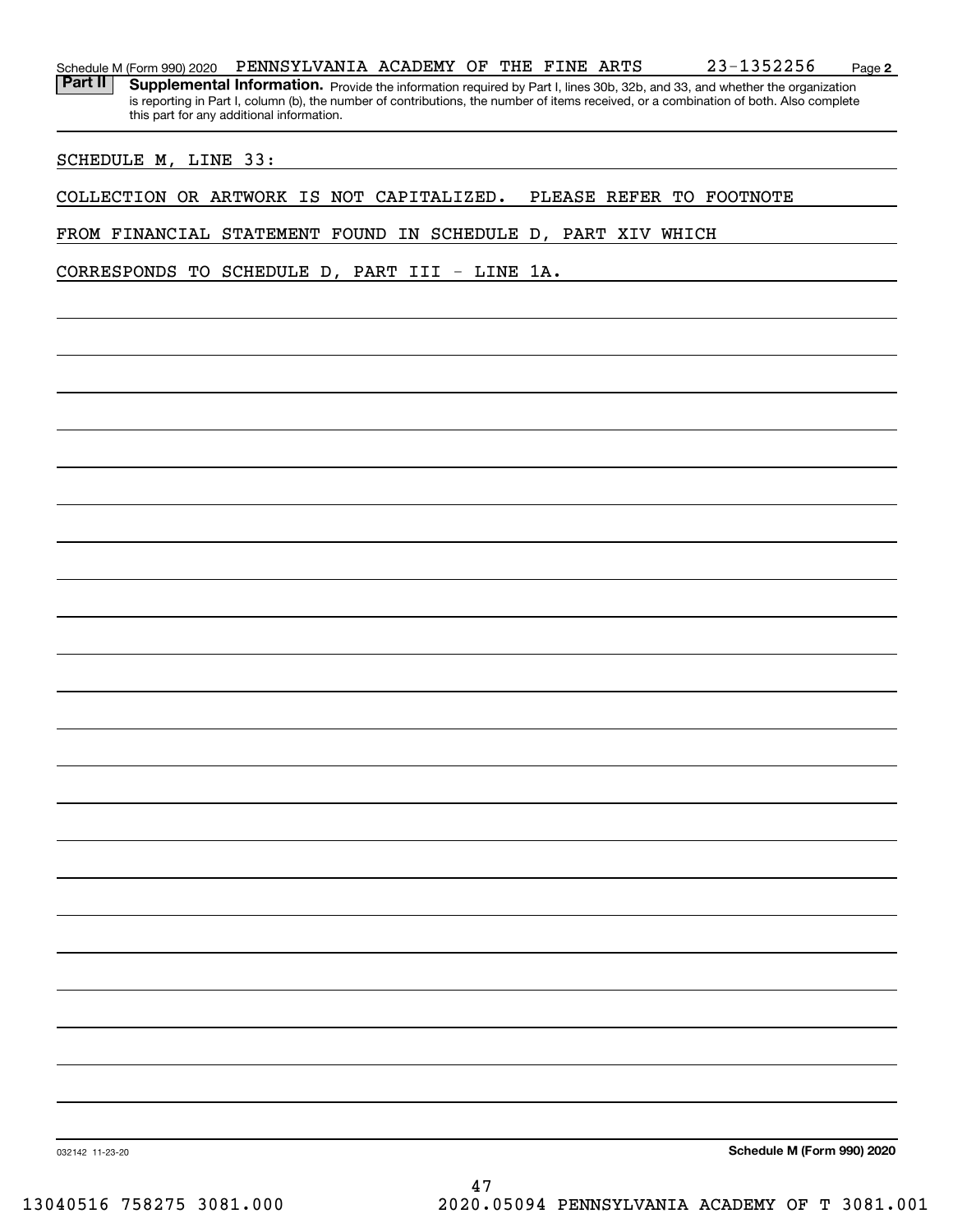**(Form 990 or 990-EZ)**

Department of the Treasury Internal Revenue Service Name of the organization

**Complete to provide information for responses to specific questions on Form 990 or 990-EZ or to provide any additional information. | Attach to Form 990 or 990-EZ. | Go to www.irs.gov/Form990 for the latest information. SCHEDULE O Supplemental Information to Form 990 or 990-EZ**



PENNSYLVANIA ACADEMY OF THE FINE ARTS | 23-1352256

## FORM 990, PART I, LINE 1, DESCRIPTION OF ORGANIZATION MISSION:

AND ART-MAKING.

FORM 990, PART VI, SECTION A, LINE 2:

PAFA USES THE SERVICES OF A TRUST COMPANY WHERE THREE BOARD MEMBERS ARE PAID DIRECTORS, DONALD R. CALDWELL, THOMAS N. PAPPAS AND WINSTON I. LOWE, ESQUIRE. ASSETS UNDER MANAGEMENT WITH THIS INVESTMENT COMPANY TOTALED APPROXIMATELY \$32,335,000 AND \$25,760,000 AS OF JUNE 30, 2021 AND 2020, RESPECTIVELY. FOR THE YEAR ENDED JUNE 30, 2021, PAFA WAS CHARGED A 0.4% FEE FOR THIS SERVICE. FOR THE YEAR ENDED JUNE 30, 202, THIS FEE WAS APPROXIMATELY \$122,000. IN ADDITION, THIS TRUST COMPANY PROVIDES TWO LINESOF CREDIT FOR PAFA; INTEREST EXPENSE PAID DURING THE YEAR FOR THESE LINES OF CREDIT WAS APPROXIMATELY \$31,000. ALTHOUGH THE TRUST COMPANY IN QUESTION CHARGES PAFA FOR ITS SERVICES, IT ALSO MADE SUBSTANTIAL GIFTS TO PAFA. THE NET CHARGES AFTER SUCH GIFTS RESULTED IN THIS FEE BEING QUITE SMALL. THE QUESTION OF THE TRUST COMPANY'S CHARGES TO PAFA WAS SUBMITTED TO THE FINANCE COMMITTEE, AND THEN TO THE FULL BOARD OF TRUSTEES. AFTER CONSIDERATION OF THE TRUST COMPANY'S CHARGES, THE TRUST COMPANY'S GIFTS TO PAFA, AND THE PERFORMANCE OF THE TRUST COMPANY, THE BOARD DECIDED THAT THE RELATIONSHIP WITH THE TRUST COMPANY WAS QUITE BENEFICIAL TO PAFA. PAFA WAIVED ANY TECHNICAL CONFLICT WITH THE TRUST COMPANY.

032211 11-20-20 LHA For Paperwork Reduction Act Notice, see the Instructions for Form 990 or 990-EZ. Schedule O (Form 990 or 990-EZ) 2020 FORM 990, PART VI, SECTION B, LINE 11B: THE FORM 990 IS PREPARED BY TAIT, WELLER & BAKER LLP. THE INITIAL REVIEW IS PERFORMED BY THE CFO. THE FORM 990 IS THEN SENT TO THE BOARD OF TRUSTEES FOR REVIEW. BEFORE FILING FORM 990, THE BOARD OF TRUSTEES IS REQUESTED TO

48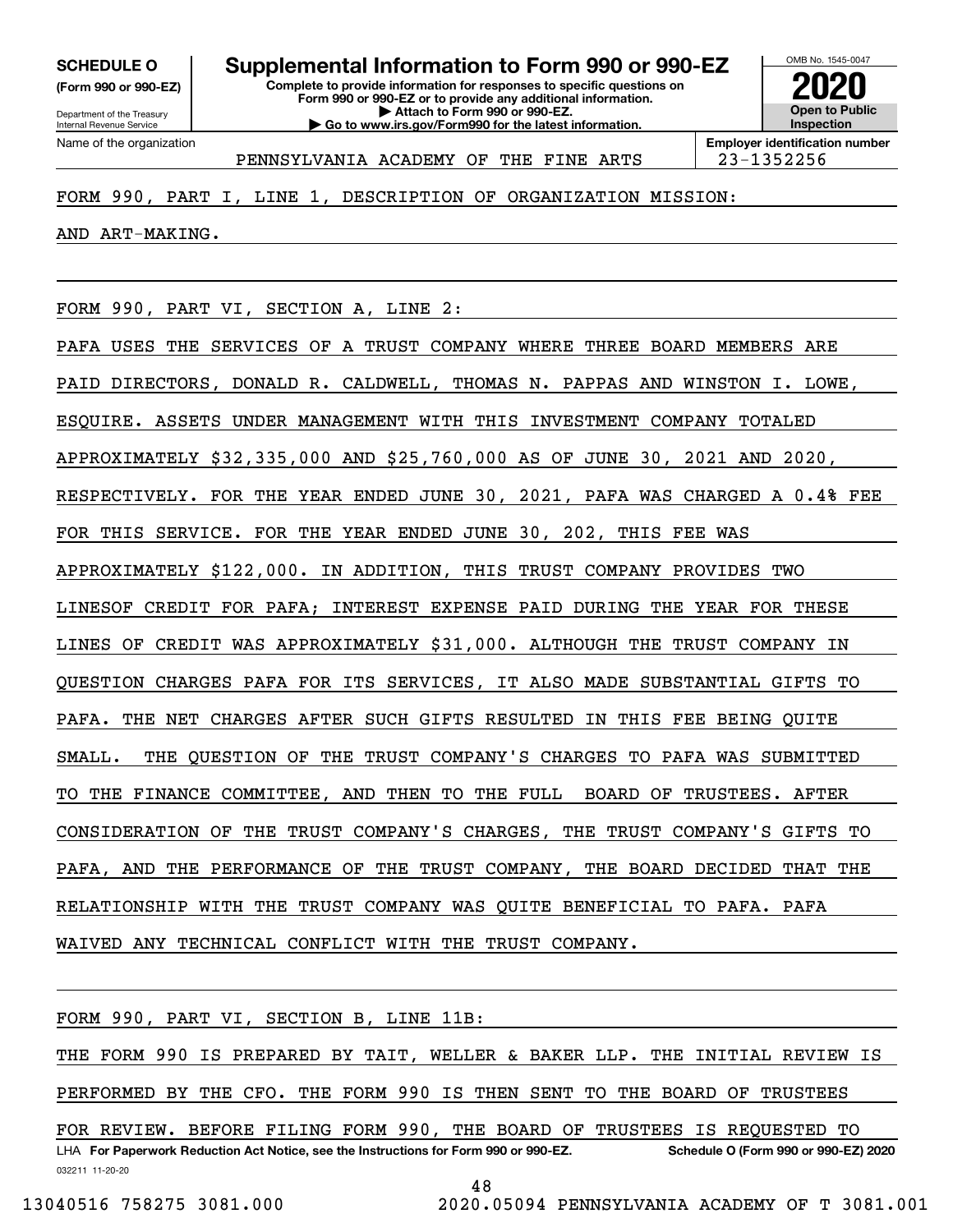| Schedule O (Form 990 or 990-EZ) 2020                                               | Page 2                                                  |
|------------------------------------------------------------------------------------|---------------------------------------------------------|
| Name of the organization<br>PENNSYLVANIA ACADEMY OF<br>THE<br>FINE ARTS            | <b>Employer identification number</b><br>$23 - 1352256$ |
| RETURN AND SUBMIT ANY CORRECTIONS, COMMENTS<br>REVIEW<br>THE<br>OR .               | OUESTIONS.                                              |
|                                                                                    |                                                         |
| FORM 990, PART VI, SECTION B, LINE 12C:                                            |                                                         |
| FISCAL YEAR, EACH MEMBER<br>OF THE BOARD OF<br>TRUSTEES AND<br>DURING<br>THE       | EACH                                                    |
| EMPLOYEE COMPLETES A FORM SETTING FORTH, IF ANY, ANY POTENTIAL<br>SENIOR KEY       |                                                         |
| INTEREST HE/SHE HAS WITH PAFA. SUCH COMPLETED<br>CONFLICT<br>OF                    | FORMS ARE                                               |
| THE VICE-CHAIR/SECRETARY OF THE BOARD.<br>RETAINED BY<br>IF ANY                    | CONFLICT OF                                             |
| IDENTIFIED, IT IS REFERRED TO<br>THE APPROPRIATE<br>INTEREST<br>IS.                | THE<br>COMMITTEE<br>OF                                  |
| IT AND REFERS<br>IT<br>TO<br>THE<br>BOARD<br>BOARD,<br>WHICH<br>EXAMINES<br>ENTIRE | THE<br>FOR ACTION.                                      |

BOARD DECIDES WHETHER SUCH CONFLICT IS TO BE WAIVED, ON THE GROUNDS THAT

THE TRANSACTION OR RELATIONSHIP IN QUESTION IS FAVORABLE TO PAFA

NOTWITHSTANDING THE CONFLICT, OR WHETHER SUCH RELATIONSHIP OR TRANSACTION IS TO BE NEGATED.

FORM 990, PART VI, SECTION B, LINE 15:

032212 11-20-20 **Schedule O (Form 990 or 990-EZ) 2020** THE SEVEN OFFICERS OF THE BOARD OF TRUSTEES (PAFA'S GOVERNING BODY) CONSISTING OF: THE CHAIR OF THE BOARD; THE VICE-CHAIR AND TREASURER; THE VICE-CHAIR AND SECRETARY; THE VICE-CHAIR AND ASSISTANT SECRETARY; THE VICE-CHAIR; ASSISTANT TREASURER AND ASSISTANT SECRETARY COLLECTIVELY CONSTITUTE THE COMPENSATION COMMITTEE WHICH DELIBERATES AND DECIDES ON THE COMPENSATION OF THE PRESIDENT/CEO OF THE ORGANIZATION. THE COMMITTEE STUDIES COMPARABILITY DATA OBTAINED FROM SEVERAL SOURCES AND IT MAINTAINS CONTEMPORANEOUS SUBSTANTIATION OF THE DELIBERATION AND DECISION IN THE FORM OF NOTES AND MINUTES MADE BY THE BOARD CHAIR WHICH ARE MAINTAINED IN THE PRIVATE OFFICE OF THE BOARD CHAIR. IN THE PRESIDENT/CEO'S FIRST YEAR IN OFFICE, THE PRESIDENT/CEO AND PAFA ENTER INTO A WRITTEN EMPLOYMENT AGREEMENT WHICH EMBODIES THE DECISIONS ON COMPENSATION. IN EACH SUCCEEDING YEAR OF THE PRESIDENT/CEO'S TENURE, THE COMPENSATION COMMITTEE REVIEWS THE 49

13040516 758275 3081.000 2020.05094 PENNSYLVANIA ACADEMY OF T 3081.001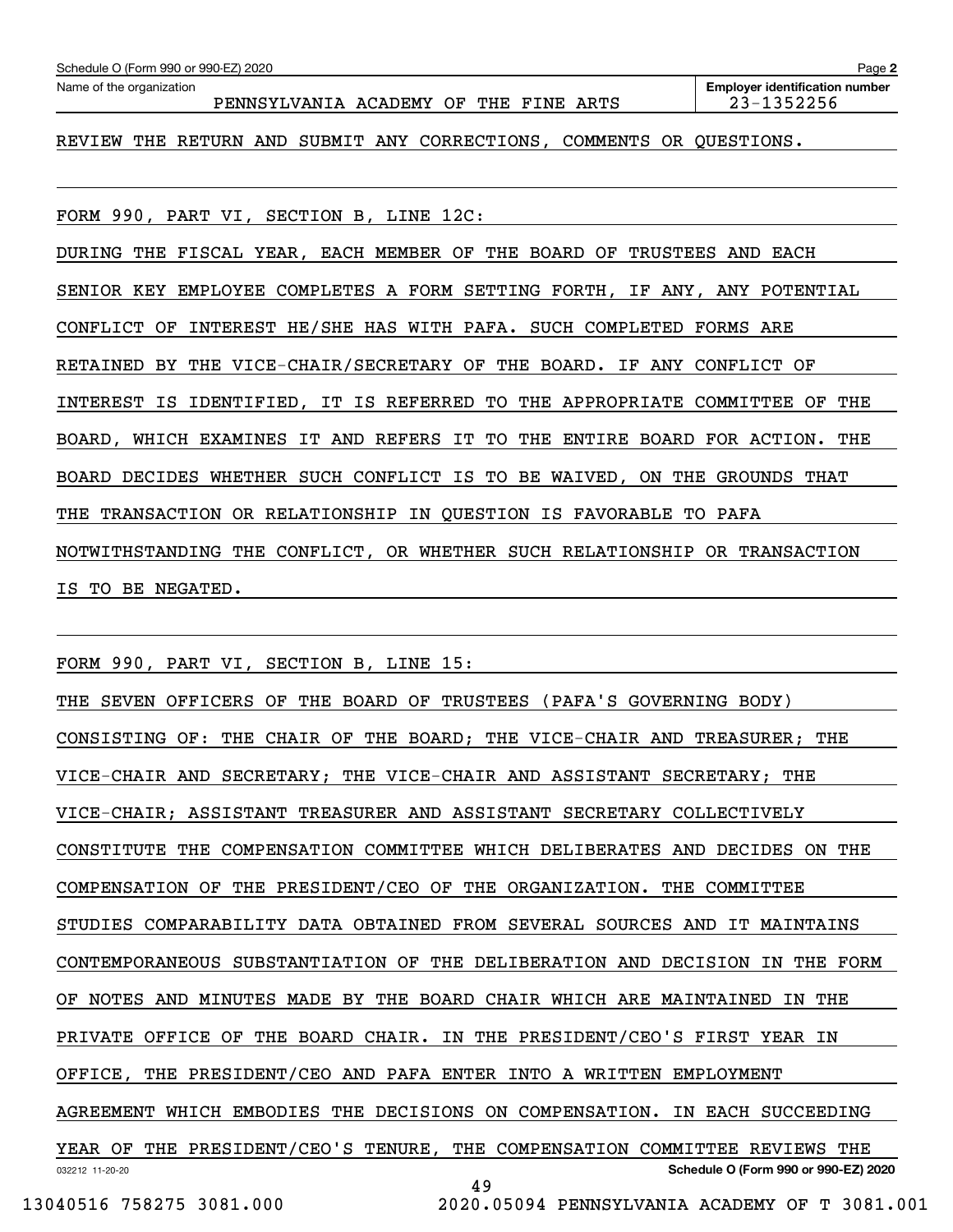| Schedule O (Form 990 or 990-EZ) 2020                                               | Page 2                                              |
|------------------------------------------------------------------------------------|-----------------------------------------------------|
| Name of the organization<br>PENNSYLVANIA ACADEMY OF<br>THE FINE ARTS               | <b>Employer identification number</b><br>23-1352256 |
| MAKES ANY NECESSARY ADJUSTMENTS.<br>WITH RESPECT TO<br>COMPENSATION AND            |                                                     |
| OTHER OFFICERS<br>COMPENSATION<br>OF<br>OR KEY EMPLOYEES OF PAFA, RECOMMENDATIONS  |                                                     |
| ARE FIRST MADE BY THE PRESIDENT/CEO (AFTER HIS<br>INTERNAL PROCESS                 | OF                                                  |
| CONSULTATION WITH SENIOR STAFF,<br>INCLUDING THE CHIEF FINANCIAL OFFICER)          |                                                     |
| WHICH ARE<br>THE ANNUAL BUDGET, AND REVIEWED BY THE BOARD'S<br>EMBODIED<br>IN      |                                                     |
| COMMITTEE<br>(WHICH IS CHAIRED BY THE VICE-CHAIR AND<br>FINANCE                    | <b>TREASURER</b><br>THE<br>OF                       |
| BOARD). THE ANNUAL BUDGET, WHICH EMBODIES THE COMPENSATION OF                      | THE                                                 |
| (AS INITIALLY PROPOSED BY THE BOARD'S FINANCE<br>PRESIDENT/CEO                     | COMMITTEE)<br>AND                                   |
| OTHER OFFICERS AND KEY<br><b>EMPLOYEES</b><br>(AS<br>COMPENSATION OF<br>THE        | INITIALLY PROPOSED                                  |
| THE PRESIDENT/CEO)<br>IS<br>ULTIMATELY PRESENTED<br>TО<br>THE<br>ENTIRE<br>BY .    | OF<br>BOARD                                         |
| THE BOARD'S FINANCE COMMITTEE FOR CONSIDERATION, POSSIBLE<br><b>TRUSTEES</b><br>BY |                                                     |
| AMENDMENT, AND FINALLY ADOPTION.                                                   |                                                     |

FORM 990, PART VI, SECTION C, LINE 19:

THE DOCUMENTS ARE MAINTAINED IN THE FINANCE OFFICE AND ARE AVAILABLE TO THE PUBLIC UPON REQUEST.

| FORM 990, PART XI, LINE 9, CHANGES IN NET ASSETS: |               |
|---------------------------------------------------|---------------|
| CHANGE IN BENEFICIAL INTEREST IN PERPETUAL TRUSTS | 2,939,464.    |
| COLLECTION ITEMS PURCHASED BUT NOT CAPITALIZED    | $-1,075,982.$ |
| CHANGE IN MARKET VALUE OF SWAP                    | 1,423,881.    |
| OTHER INCOME PER FINANCIAL STATEMENTS             | 78,344.       |
| TOTAL TO FORM 990, PART XI, LINE 9                | 3,365,707.    |

FORM 990, PART XII, LINE 2C

THE AUDIT COMMITTEE OF THE BOARD OF TRUSTEES APPROVES THE ENGAGEMENT

LETTER OF THE INDEPENDENT ACCOUNTANT, MEETS WITH AUDITORS ON A PERIODIC

BASIS THROUGHOUT THE YEAR, AND RECEIVES AND REVIEWS THE AUDIT REPORT,

**Schedule O (Form 990 or 990-EZ) 2020**

032212 11-20-20

50